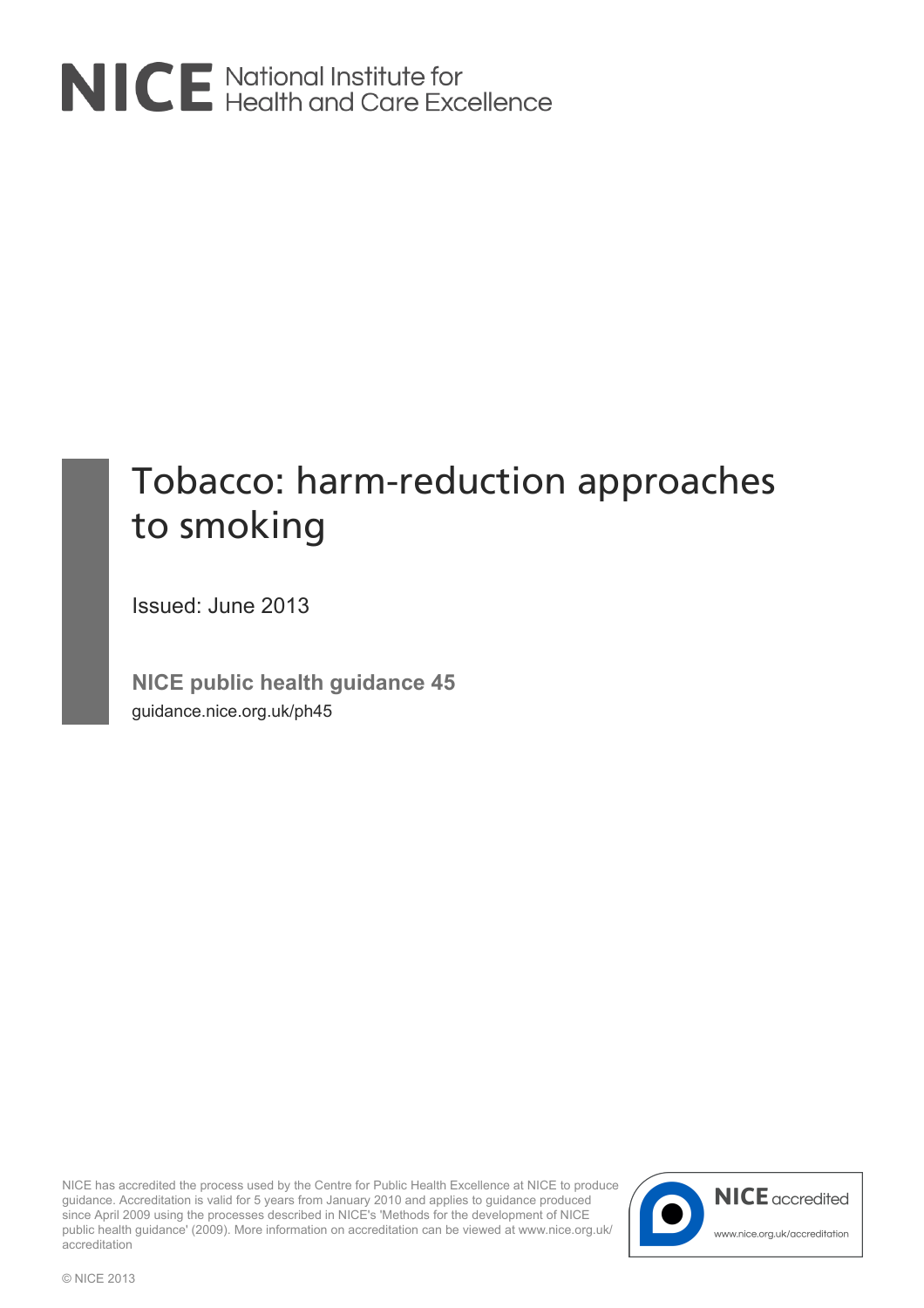m.

## **Contents**

|                                                                                         | 6              |
|-----------------------------------------------------------------------------------------|----------------|
|                                                                                         | 6              |
|                                                                                         | $\overline{7}$ |
|                                                                                         | 8              |
|                                                                                         | 8              |
|                                                                                         | 8              |
|                                                                                         | 9              |
| Recommendation 1 Raising awareness of licensed nicotine-containing products 10          |                |
|                                                                                         |                |
|                                                                                         |                |
|                                                                                         |                |
|                                                                                         |                |
|                                                                                         |                |
|                                                                                         |                |
|                                                                                         |                |
|                                                                                         |                |
|                                                                                         |                |
|                                                                                         |                |
|                                                                                         | 22             |
| Recommendation 13 Point-of-sale promotion of licensed nicotine-containing products      | 22             |
| Recommendation 14 Manufacturer information on licensed nicotine-containing products  23 |                |
|                                                                                         |                |
|                                                                                         |                |
|                                                                                         |                |
|                                                                                         |                |
|                                                                                         |                |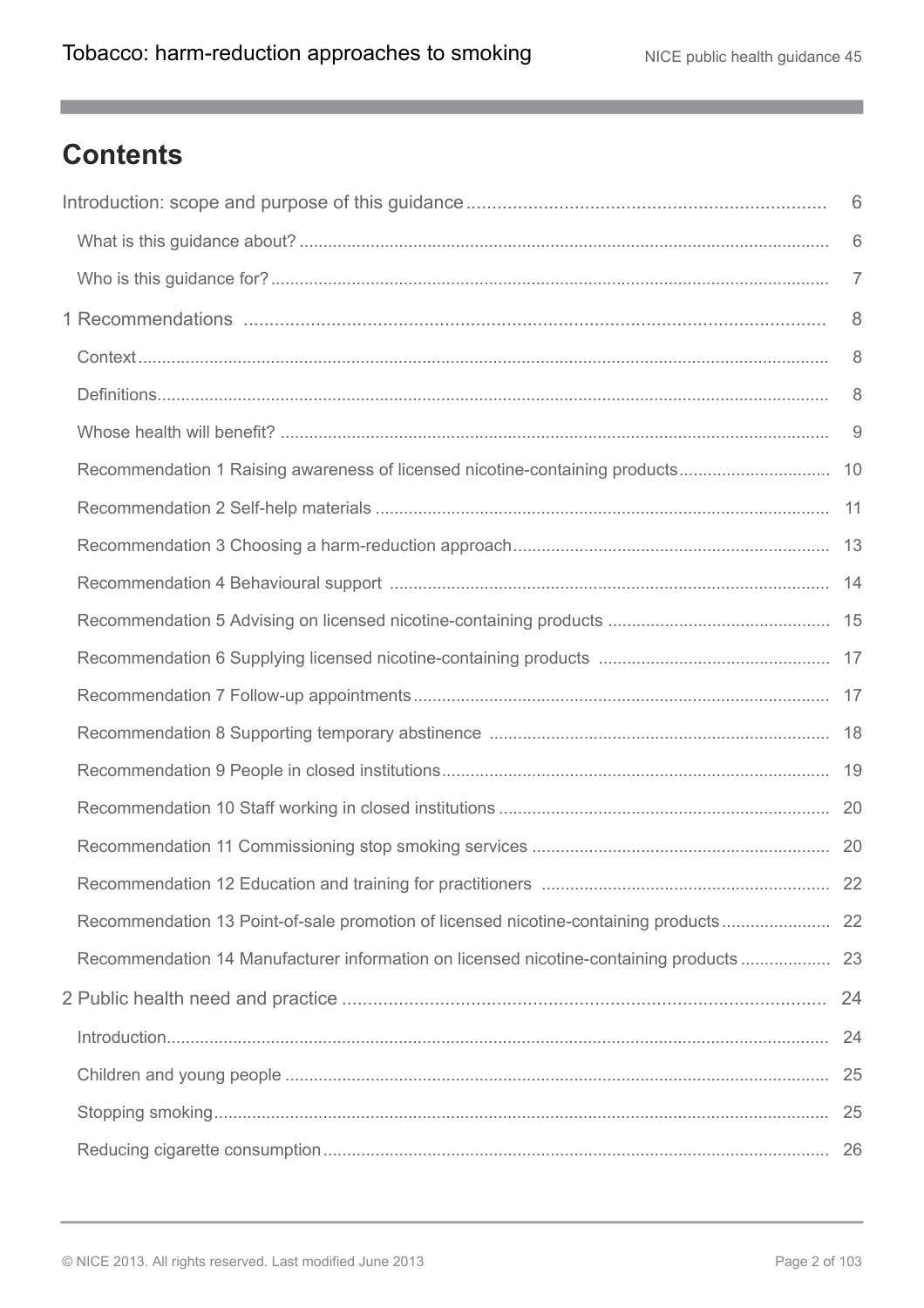m.

| 38 |
|----|
| 38 |
| 38 |
| 38 |
| 39 |
| 39 |
| 39 |
|    |
|    |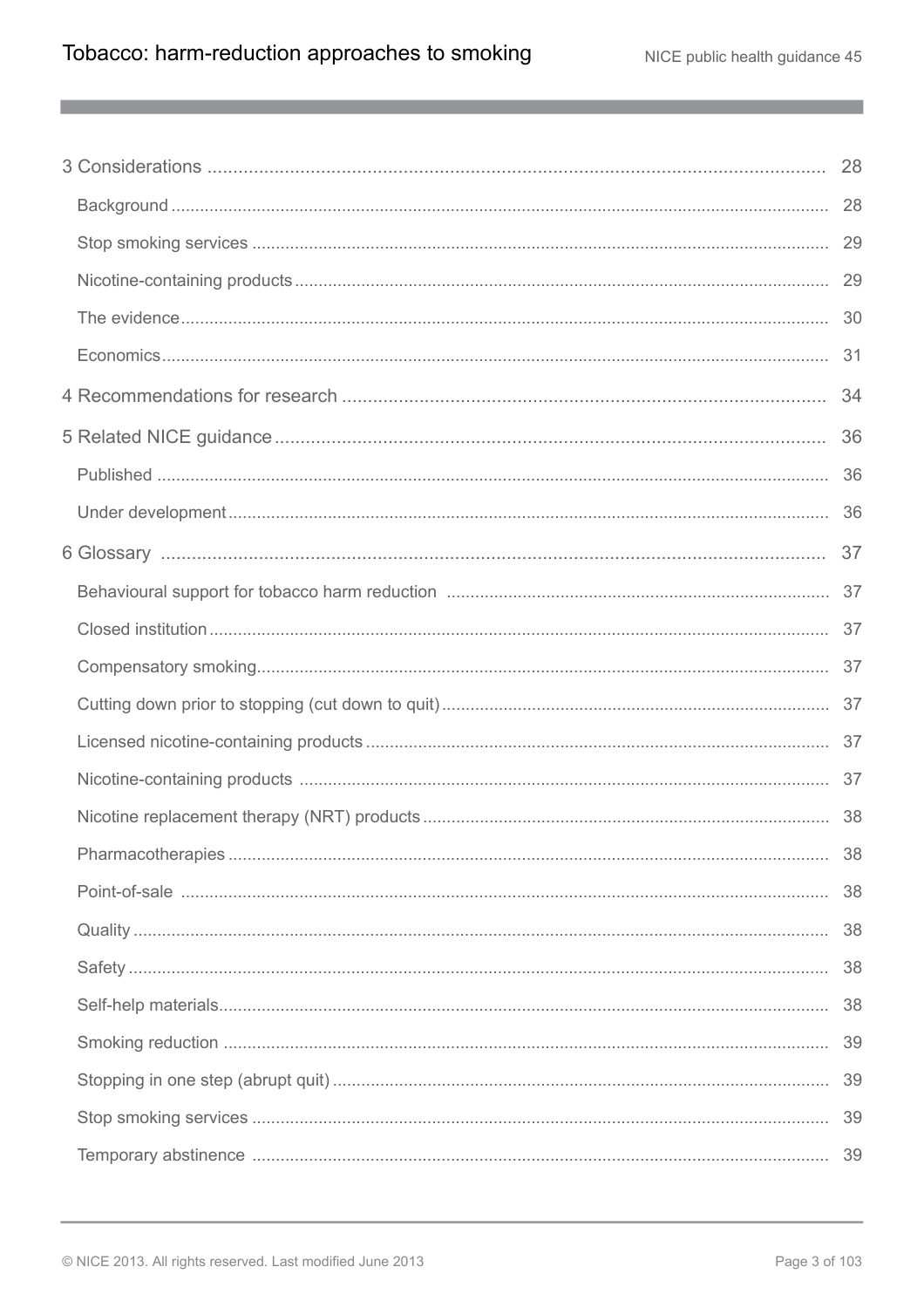m.

|                                                                                      | 52 |
|--------------------------------------------------------------------------------------|----|
|                                                                                      |    |
|                                                                                      |    |
|                                                                                      |    |
|                                                                                      |    |
|                                                                                      | 92 |
| 11 Membership of the Programme Development Group (PDG) and the NICE project team  95 |    |
|                                                                                      |    |
|                                                                                      |    |
|                                                                                      | 98 |
|                                                                                      |    |
|                                                                                      |    |
|                                                                                      |    |
|                                                                                      |    |
|                                                                                      |    |
|                                                                                      |    |
|                                                                                      |    |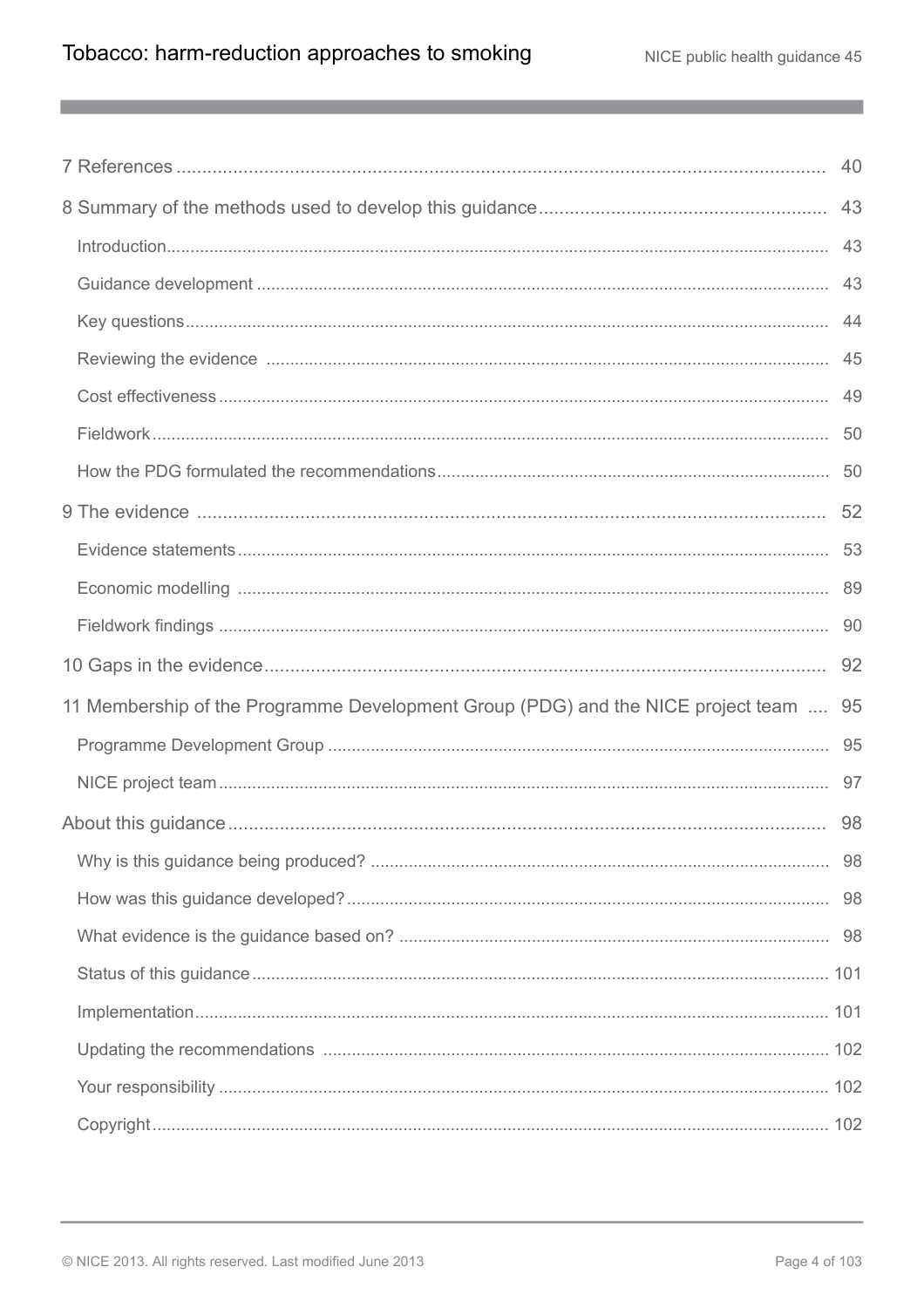a,

Contact NICE [........................................................................................................................................](#page-101-3) 102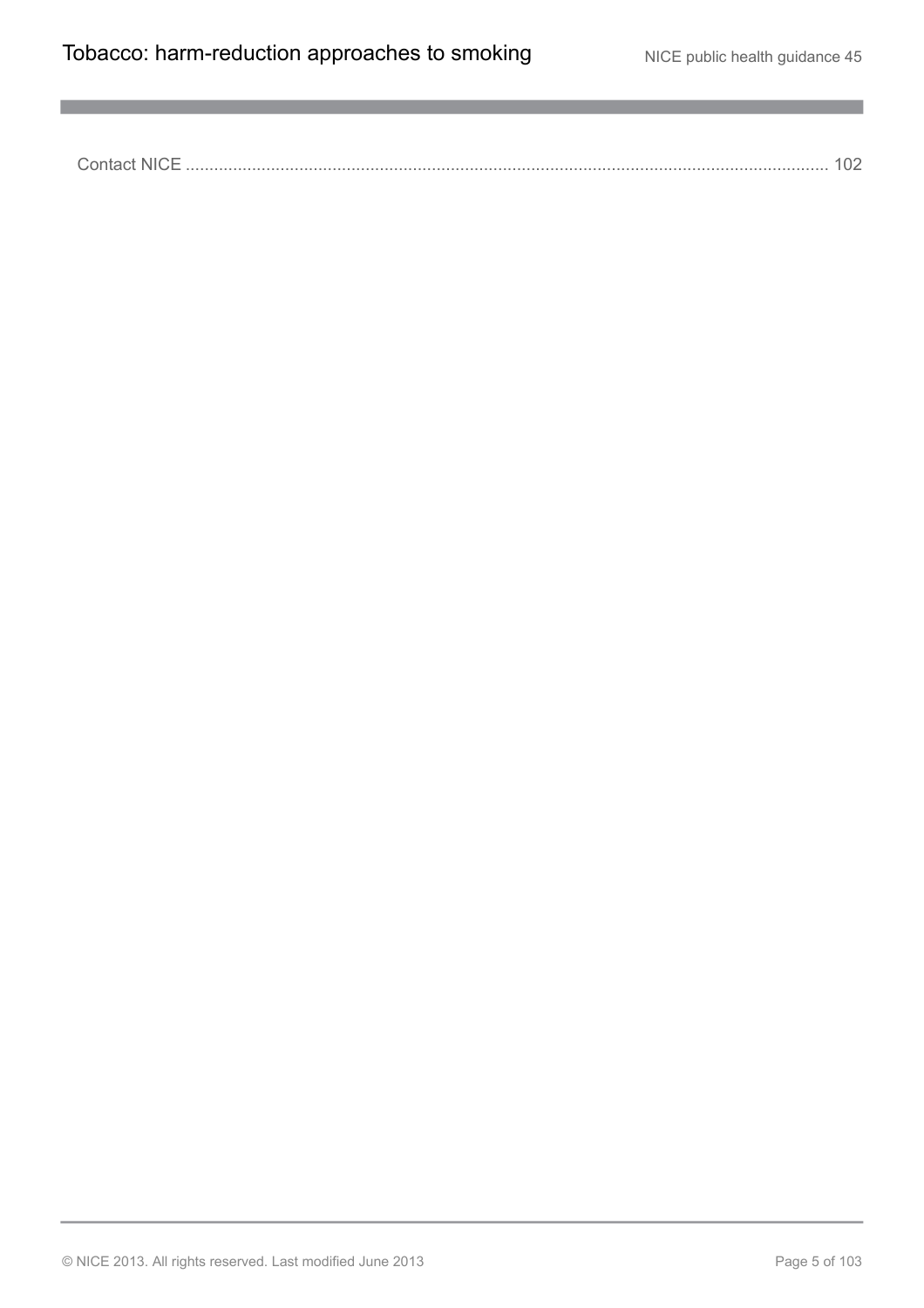### <span id="page-5-0"></span>**Introduction: scope and purpose of this guidance**

## <span id="page-5-1"></span>*What is this guidance about?*

Nicotine inhaled from smoking tobacco is highly addictive. But it is primarily the toxins and carcinogens in tobacco smoke – not the nicotine – that cause illness and death. The best way to reduce these illnesses and deaths is to stop smoking. In general, [stopping in one step](http://publications.nice.org.uk/tobacco-harm-reduction-approaches-to-smoking-ph45/glossary#stopping-in-one-step-abrupt-quit) (sometimes called 'abrupt quitting') offers the best chance of lasting success (see NICE guidance on [smoking cessation](http://guidance.nice.org.uk/PH10/)). However, there are other ways of reducing the harm from smoking, even though this may involve continued use of nicotine.

This guidance is about helping people, particularly those who are highly dependent on nicotine, who:

- may not be able (or do not want) to [stop smoking in one step](http://publications.nice.org.uk/tobacco-harm-reduction-approaches-to-smoking-ph45/glossary#stopping-in-one-step-abrupt-quit)
- may want to stop smoking, without necessarily giving up nicotine
- may not be ready to stop smoking, but want to reduce the amount they smoke.

This guidance recommends harm-reduction approaches which may or may not include temporary or long-term use of [licensed nicotine-containing products](http://publications.nice.org.uk/tobacco-harm-reduction-approaches-to-smoking-ph45/glossary#licensed-nicotine-containing-products). (See [box 1](http://publications.nice.org.uk/tobacco-harm-reduction-approaches-to-smoking-ph45/recommendations#definitions) for details.)

The recommendations cover:

- Raising awareness of licensed nicotine-containing products.
- [Self-help materials.](http://publications.nice.org.uk/tobacco-harm-reduction-approaches-to-smoking-ph45/glossary#self-help-materials)
- Choosing a harm-reduction approach.
- [Behavioural support](http://publications.nice.org.uk/tobacco-harm-reduction-approaches-to-smoking-ph45/glossary#behavioural-support-for-tobacco-harm-reduction).
- Advising on licensed nicotine-containing products.
- Supplying licensed nicotine-containing products.
- Follow-up appointments.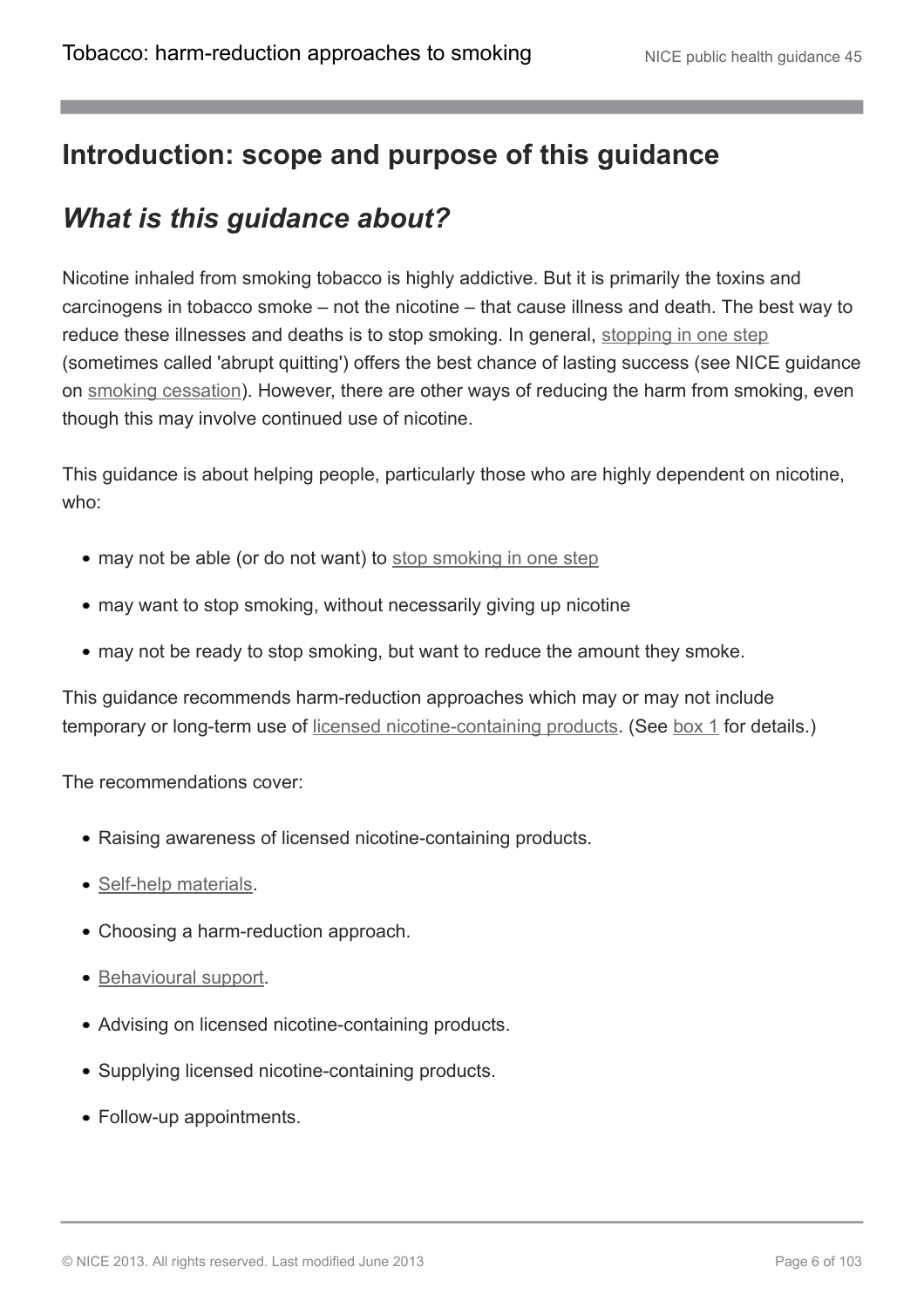- Supporting [temporary abstinence](http://publications.nice.org.uk/tobacco-harm-reduction-approaches-to-smoking-ph45/glossary#temporary-abstinence).
- People in [closed institutions](http://publications.nice.org.uk/tobacco-harm-reduction-approaches-to-smoking-ph45/glossary#closed-institution).
- Staff working in closed institutions.
- Commissioning [stop smoking services.](http://publications.nice.org.uk/tobacco-harm-reduction-approaches-to-smoking-ph45/glossary#stop-smoking-services-2)
- Education and training for practitioners.
- [Point-of-sale](http://publications.nice.org.uk/tobacco-harm-reduction-approaches-to-smoking-ph45/glossary#point-of-sale) promotion of licensed nicotine-containing products.
- Manufacturer information on licensed nicotine-containing products.

This guidance does not cover pregnant women or maternity services. (See [Related NICE](http://publications.nice.org.uk/tobacco-harm-reduction-approaches-to-smoking-ph45/related-nice-guidance) [guidance](http://publications.nice.org.uk/tobacco-harm-reduction-approaches-to-smoking-ph45/related-nice-guidance) for other recommendations that may be relevant to tobacco harm-reduction among this group.)

In addition, this guidance does not cover 'reduced exposure cigarettes', 'smokeless tobacco' or any other products containing tobacco that may be used as a means of 'harm reduction'.

The guidance complements but does not replace NICE guidance on smoking cessation. (For further details see [Related NICE guidance](http://publications.nice.org.uk/tobacco-harm-reduction-approaches-to-smoking-ph45/related-nice-guidance).)

See [About this guidance](http://publications.nice.org.uk/tobacco-harm-reduction-approaches-to-smoking-ph45/about-this-guidance) for details of how the guidance was developed and its current status.

## <span id="page-6-0"></span>*Who is this guidance for?*

The guidance is for: commissioners, managers and practitioners with public health as part of their remit, organisations that provide education and training, manufacturers and retailers of licensed nicotine-containing products. It is especially aimed at those involved in providing advice about stopping smoking, smoking cessation services within the NHS, local authorities and the wider public, private, voluntary and community sectors. The guidance may also be of interest to members of the public, especially people who want to stop or reduce the amount they smoke.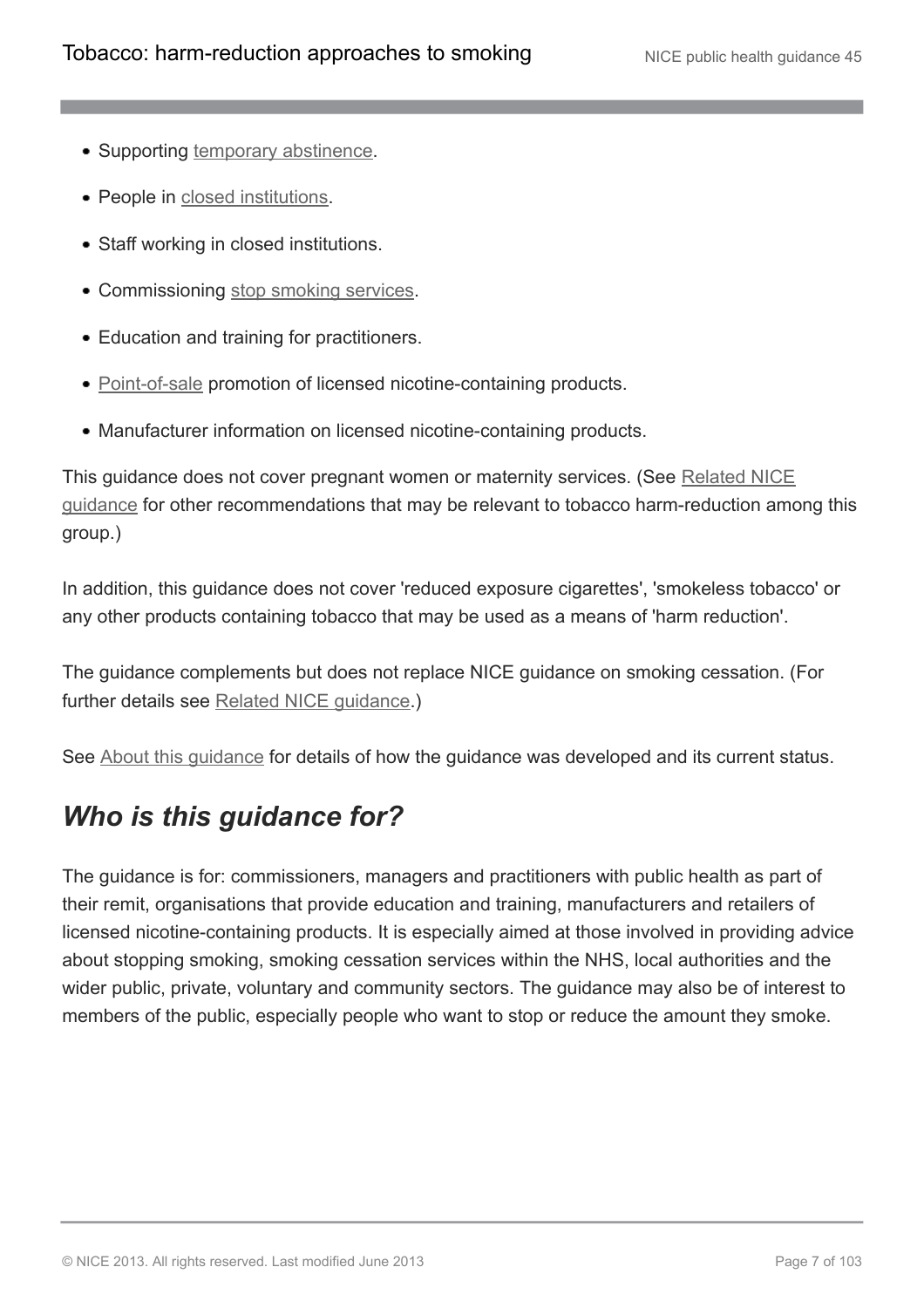### <span id="page-7-0"></span>**1 Recommendations**

The Programme Development Group (PDG) considers that the recommended approaches are cost effective.

The evidence underpinning the recommendations is listed in [The evidence.](http://publications.nice.org.uk/tobacco-harm-reduction-approaches-to-smoking-ph45/the-evidence-2)

See also [What evidence is the guidance based on?](http://publications.nice.org.uk/tobacco-harm-reduction-approaches-to-smoking-ph45/about-this-guidance#what-evidence-is-the-guidance-based-on) for the evidence reviews, economic modelling report and expert papers.

For the research recommendations and gaps in research see [Recommendations for research](http://publications.nice.org.uk/tobacco-harm-reduction-approaches-to-smoking-ph45/recommendations-for-research) and [Gaps in the evidence](http://publications.nice.org.uk/tobacco-harm-reduction-approaches-to-smoking-ph45/gaps-in-the-evidence).

### <span id="page-7-1"></span>*Context*

<span id="page-7-3"></span>[Stop smoking services](http://publications.nice.org.uk/tobacco-harm-reduction-approaches-to-smoking-ph45/glossary#stop-smoking-services-2) provide highly cost-effective interventions to help people stop smoking<sup>[[1](#page-22-1)]</sup> and any investment in the harm-reduction approaches covered by this guidance should not detract from their provision. Rather, the recommendations in this guidance are intended to support and extend the reach and impact of existing services.

Although existing evidence is not clear about the health benefits of [smoking reduction,](http://publications.nice.org.uk/tobacco-harm-reduction-approaches-to-smoking-ph45/glossary#smoking-reduction) those who reduce the amount they smoke are more likely to stop smoking eventually, particularly if they are using [licensed nicotine-containing products.](http://publications.nice.org.uk/tobacco-harm-reduction-approaches-to-smoking-ph45/glossary#licensed-nicotine-containing-products)

## <span id="page-7-2"></span>*Definitions*

<span id="page-7-4"></span>The recommendations use the phrase 'licensed nicotine-containing products' to cover products containing nicotine that have 'marketing authorisation' for use as a smoking cessation aid and for tobacco harm-reduction<sup>[[2](#page-22-2)]</sup> from the Medicines and Healthcare products Regulatory Agency (MHRA). Authorisation by the MHRA ensures they are effective, deliver nicotine [safely](http://publications.nice.org.uk/tobacco-harm-reduction-approaches-to-smoking-ph45/glossary#safety) and are manufactured to a consistent [quality](http://publications.nice.org.uk/tobacco-harm-reduction-approaches-to-smoking-ph45/glossary#quality).

Using these products can make it easier for people to [cut down before stopping,](http://publications.nice.org.uk/tobacco-harm-reduction-approaches-to-smoking-ph45/glossary#cutting-down-prior-to-stopping-cut-down-to-quit) [reduce their](http://publications.nice.org.uk/tobacco-harm-reduction-approaches-to-smoking-ph45/glossary#smoking-reduction) [smoking](http://publications.nice.org.uk/tobacco-harm-reduction-approaches-to-smoking-ph45/glossary#smoking-reduction) or [abstain.](http://publications.nice.org.uk/tobacco-harm-reduction-approaches-to-smoking-ph45/glossary#temporary-abstinence) They can also help reduce compensatory smoking behaviour, such as inhaling smoke more deeply to compensate for smoking fewer cigarettes.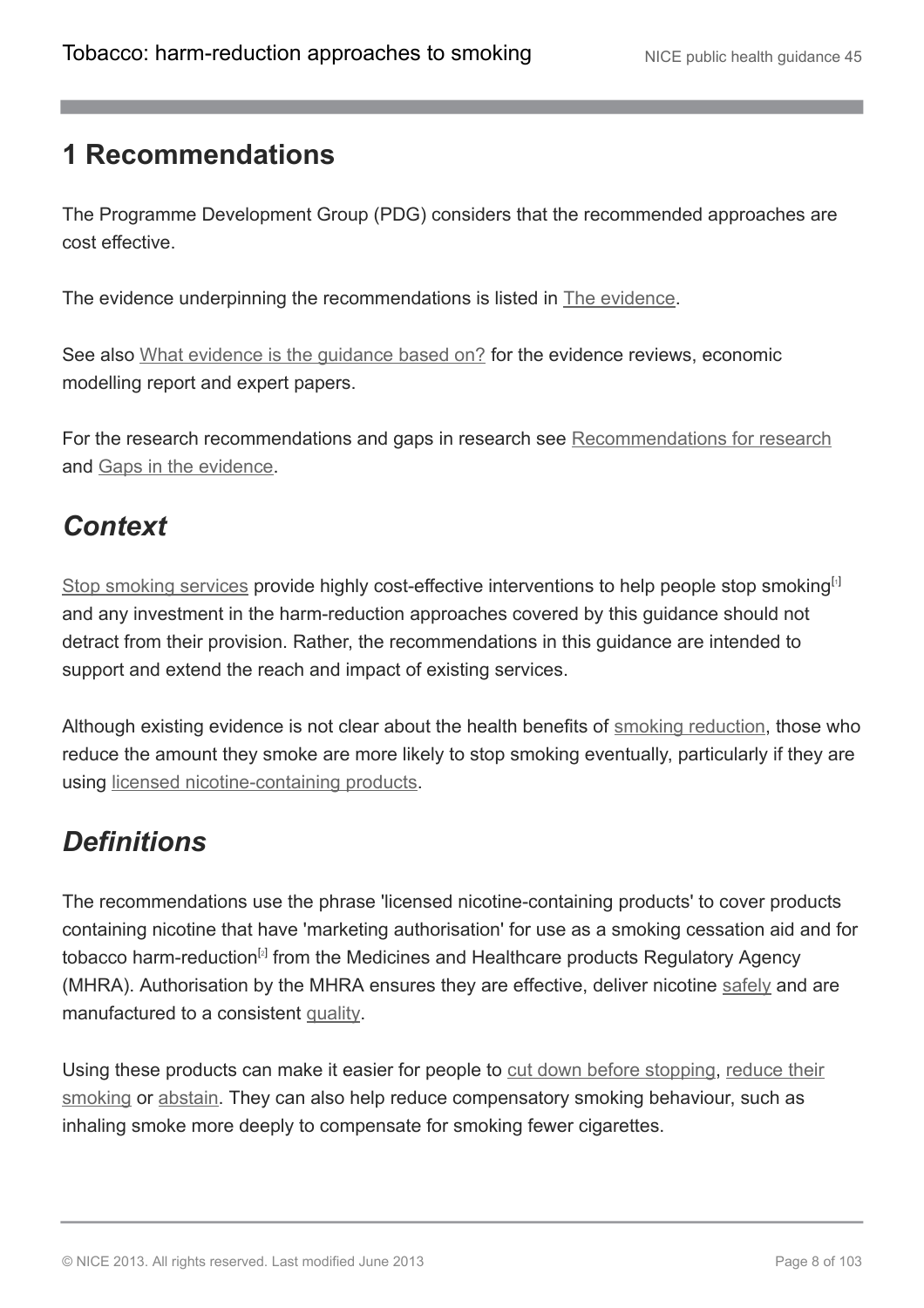#### **Box 1 Harm reduction approaches covered by the guidance**

- **Stopping smoking**, but using one or more licensed nicotine-containing products as long as needed to prevent relapse
- Cutting down prior to stopping smoking ([cutting down to quit\)](http://publications.nice.org.uk/tobacco-harm-reduction-approaches-to-smoking-ph45/glossary#cutting-down-prior-to-stopping-cut-down-to-quit)
	- with the help of one or more licensed nicotine-containing products (the products may be used as long as needed to prevent relapse)
	- without using licensed nicotine-containing products.
- **Smoking reduction**
	- with the help of one or more licensed nicotine-containing products (the products may be used as long as needed to prevent relapse)
	- without using licensed nicotine-containing products.
- [Temporary abstinence](http://publications.nice.org.uk/tobacco-harm-reduction-approaches-to-smoking-ph45/glossary#temporary-abstinence) **from smoking**
	- with the help of one or more licensed nicotine-containing products
	- without using licensed nicotine-containing products.

### <span id="page-8-0"></span>*Whose health will benefit?*

The approaches covered by this guidance are aimed at people who:

- may not be able (or do not want) to stop smoking in one step
- may want to stop smoking, without necessarily giving up nicotine
- may not be ready to stop smoking, but want to reduce the amount they smoke.

The recommendations are particularly relevant to people who are highly dependent on nicotine and groups where smoking prevalence is higher than average. Examples include: people with mental illness, people from lower socioeconomic groups and people from lesbian, gay and bisexual and trans-gendered groups. They are also relevant to people who are less likely to use services focusing on abrupt cessation.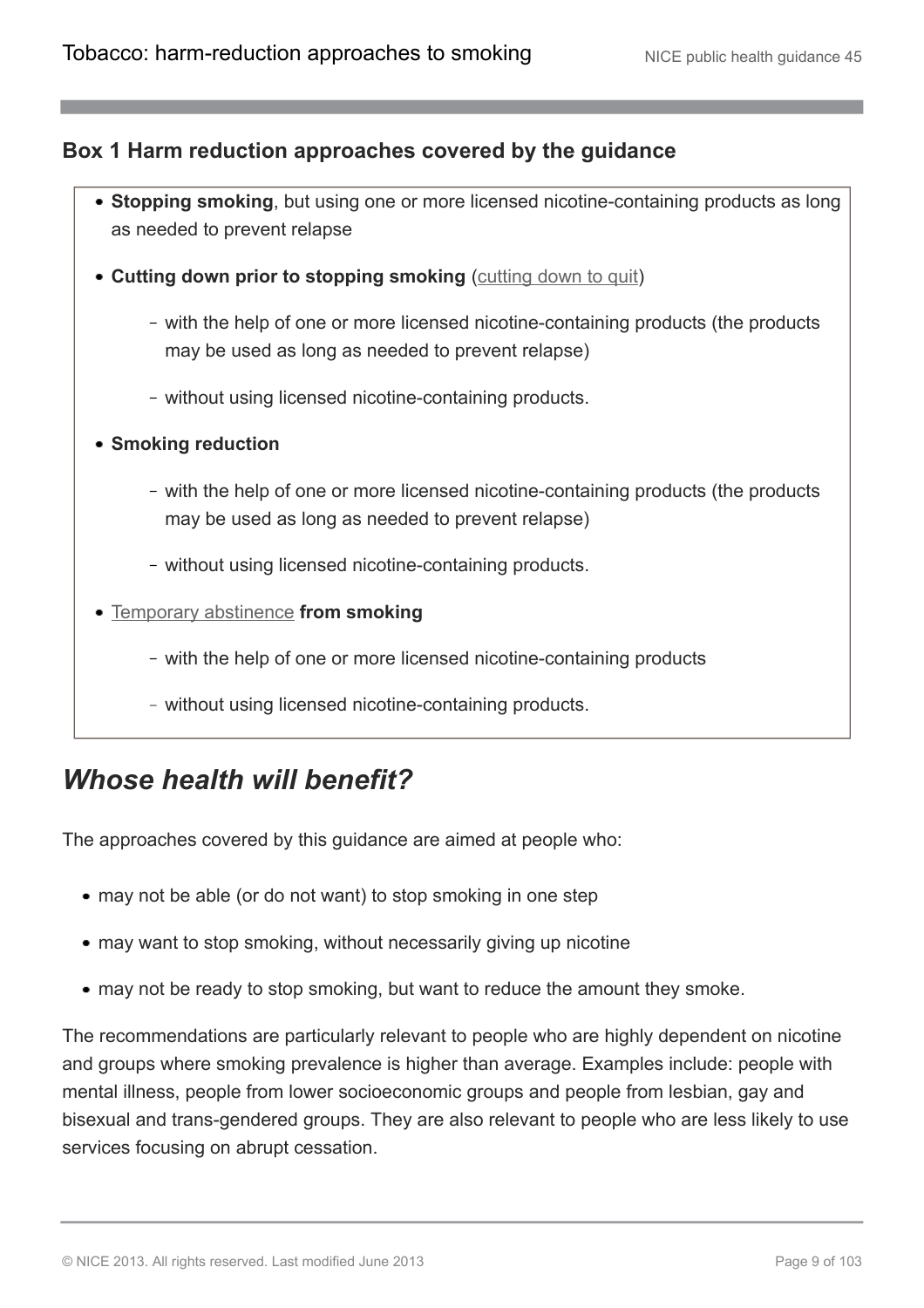## <span id="page-9-0"></span>*Recommendation 1 Raising awareness of licensed nicotinecontaining products*

#### **Who should take action?**

- National, subnational and local organisations responsible for public health and tackling tobacco use. This includes:
	- professional bodies with a healthcare or public health responsibility
	- subnational tobacco control organisations
	- stop smoking services
	- statutory agencies such as health and wellbeing boards and local authorities
	- voluntary and community sector organisations.

#### **What action should they take?**

- Raise public awareness of the harm caused by smoking and secondhand smoke. Provide information on how people who smoke can reduce the risk of illness and death (to themselves and others) by using one or more licensed nicotine-containing products. Explain that they could be used as a partial or complete substitute for tobacco, either temporarily or in the long-term.
- Provide this information in a range of formats and languages for different target groups.
- Ensure it includes the following information:
	- smoking causes a range of diseases and conditions including cancer, chronic obstructive pulmonary disease (COPD) and cardiovascular disease (CVD)
	- most health problems are caused by other components in tobacco smoke, **not** by the nicotine
	- smoking is highly addictive largely because it delivers nicotine very quickly to the brain and this makes stopping smoking difficult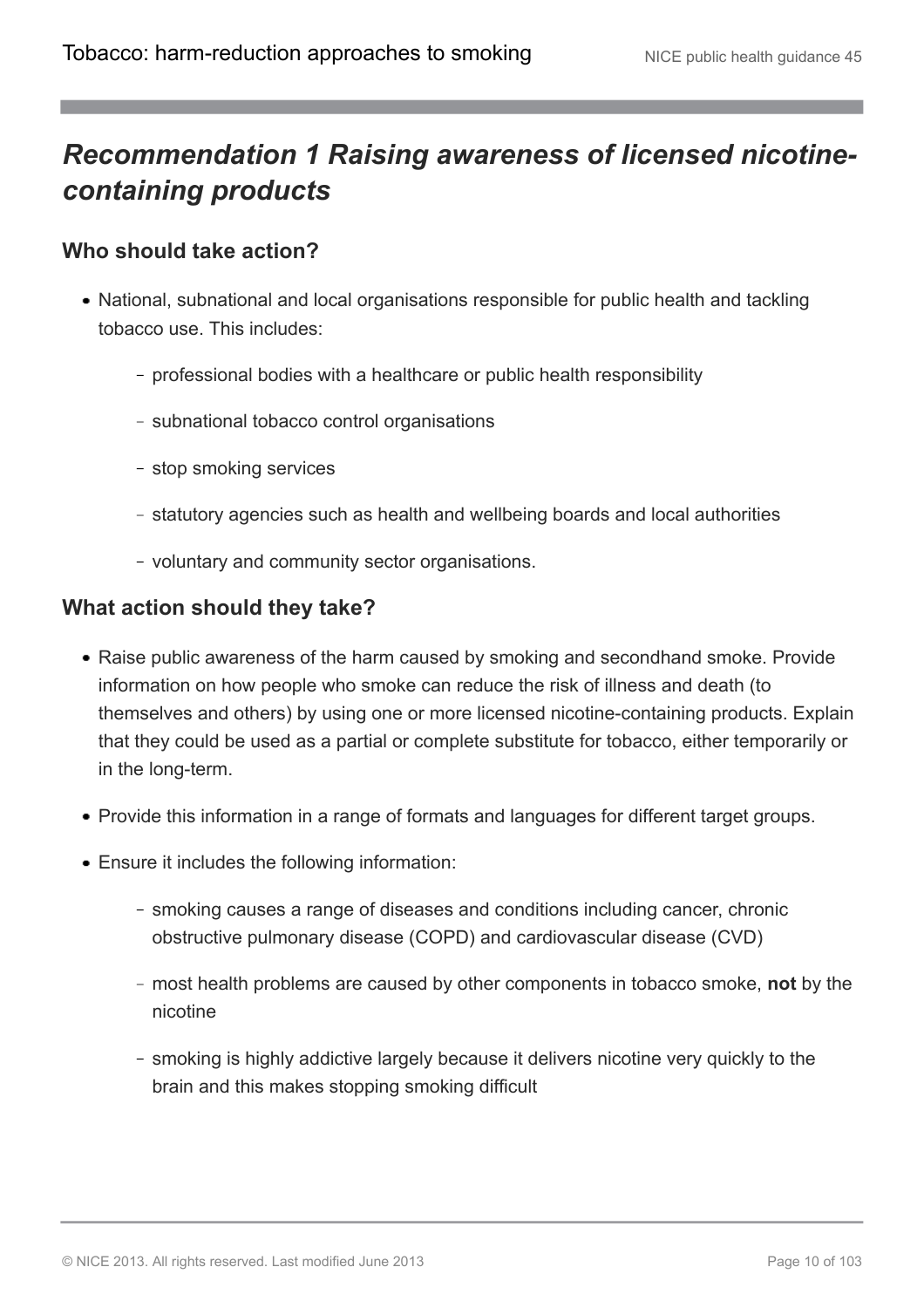- nicotine levels in licensed nicotine-containing products are much lower than in tobacco, and the way these products deliver nicotine makes them less addictive than smoking tobacco
- licensed nicotine-containing products are an effective way of reducing the harm from tobacco for both the person smoking and those around them
- it is safer to use licensed nicotine-containing products than to smoke
- <span id="page-10-1"></span>[nicotine replacement therapy \(NRT\) products](http://publications.nice.org.uk/tobacco-harm-reduction-approaches-to-smoking-ph45/glossary#nicotine-replacement-therapy-nrt-products) <sup>[[3](#page-22-3)]</sup> have been demonstrated in trials to be safe to use for at least 5 years
- there is reason to believe that lifetime use of licensed nicotine-containing products will be considerably less harmful than smoking
- little direct evidence is available on the effectiveness, [quality](http://publications.nice.org.uk/tobacco-harm-reduction-approaches-to-smoking-ph45/glossary#quality) and [safety](http://publications.nice.org.uk/tobacco-harm-reduction-approaches-to-smoking-ph45/glossary#safety) of nicotinecontaining products that are not regulated by the MHRA. However, they are expected to be less harmful than tobacco.
- Provide information on how to obtain and use licensed nicotine-containing products including:
	- what forms they take
	- how to use them effectively when trying to stop or reduce smoking (either as a partial or complete substitute for smoking)
	- long-term use to reduce the risk of relapsing
	- where to obtain them (including from GPs)
	- the cost compared with smoking.

### <span id="page-10-0"></span>*Recommendation 2 Self-help materials*

#### **Who should take action?**

- National, subnational and local organisations responsible for public health and tackling tobacco use. This includes:
	- professional bodies with a public health responsibility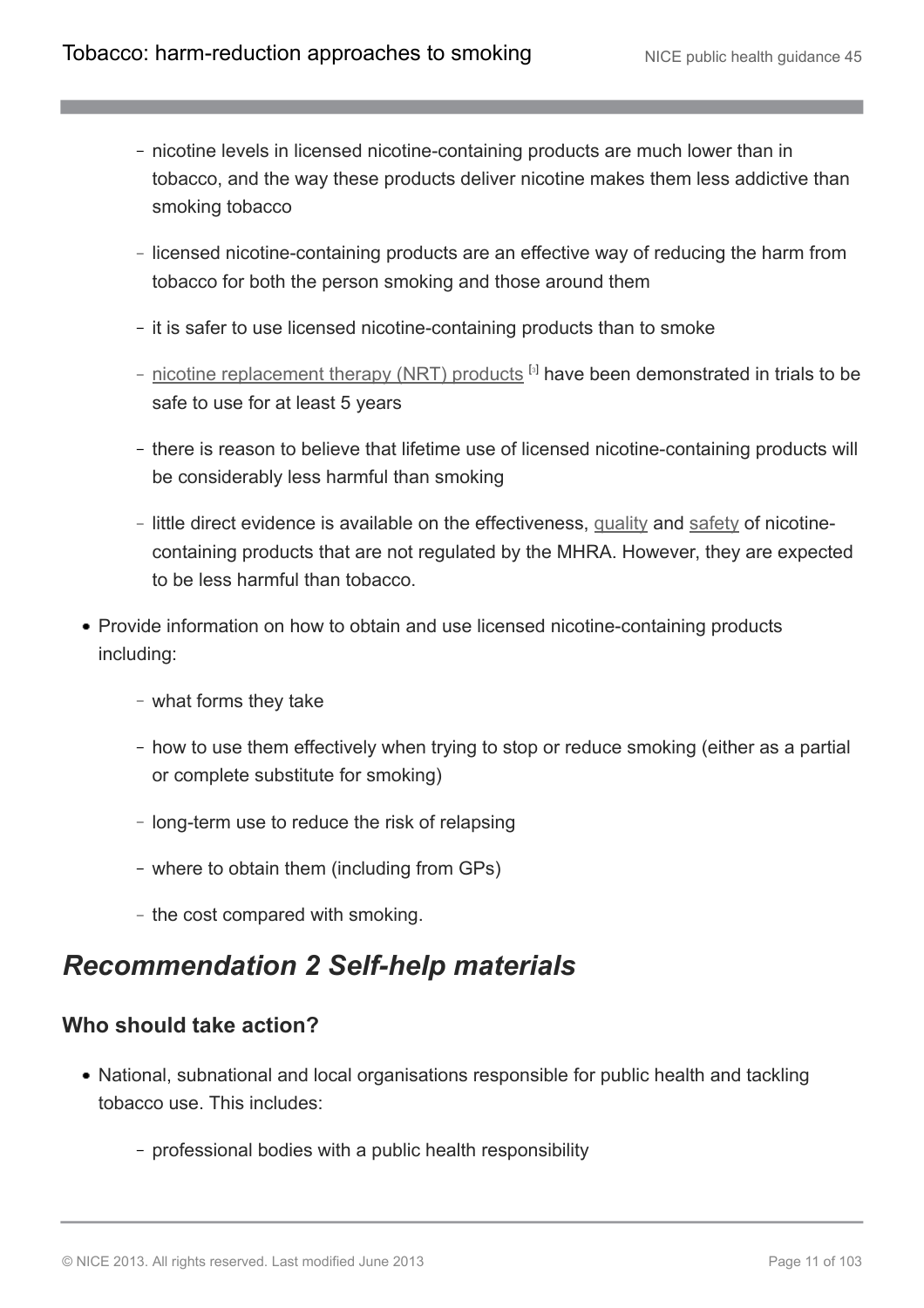- subnational tobacco control organisations
- stop smoking services
- statutory agencies such as health and wellbeing boards and local authorities
- voluntary and community sector organisations.
- Organisations providing practitioners with training in reducing the harm caused by smoking, such as the [National Centre for Smoking Cessation and Training](http://www.ncsct.co.uk/) (NCSCT).
- Telephone helplines and Internet support sites aimed at helping people to stop smoking.
- Manufacturers of licensed nicotine-containing products.
- Retailers.

#### **What action should they take?**

- Provide [self-help materials](http://publications.nice.org.uk/tobacco-harm-reduction-approaches-to-smoking-ph45/glossary#self-help-materials) in a range of formats and languages, tailored to meet the needs of groups where smoking prevalence and tobacco dependency is high. For example, these may include people with a mental illness, people from lower socioeconomic groups and people from lesbian, gay and bisexual and trans-gendered groups. Also target groups that are less likely to access services focusing on abrupt cessation.
- Self-help materials should include:
	- details about the harm-reduction approaches outlined in [box 1](http://publications.nice.org.uk/tobacco-harm-reduction-approaches-to-smoking-ph45/recommendations#definitions)
	- an emphasis on the fact that stopping smoking will improve health far more than continuing to smoke, even at a reduced rate
	- advice on how to plan a schedule (see recommendation  $4$ )
	- advice on strategies to cut down and gradually stop or reduce the amount they smoke (see [recommendation 4](http://publications.nice.org.uk/tobacco-harm-reduction-approaches-to-smoking-ph45/recommendations#recommendation-4-behavioural-support))
	- benefits of using licensed nicotine-containing products to reduce the harm from smoking (see [recommendation 1](http://publications.nice.org.uk/tobacco-harm-reduction-approaches-to-smoking-ph45/recommendations#recommendation-1-raising-awareness-of-licensed-nicotine-containing-products))
	- type of licensed nicotine-containing products available (the [MHRA website](http://www.mhra.gov.uk/index.htm#page=DynamicListMedicines) is the most up-to-date source)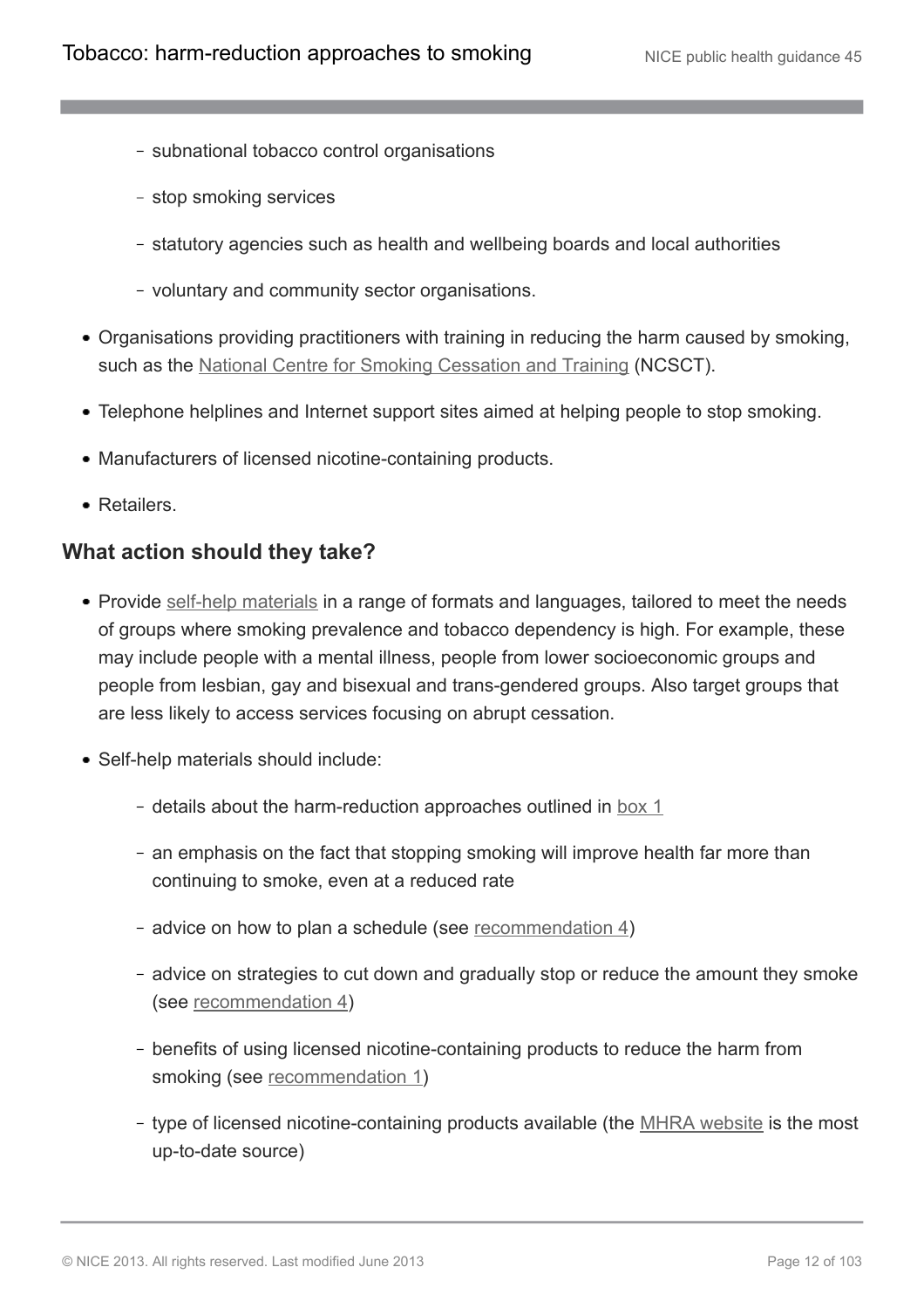- how to use licensed nicotine-containing products effectively to manage the cravings, mood swings and other effects of nicotine dependency and to prevent relapse
- where licensed nicotine-containing products can be purchased and who is able to supply or prescribe them
- where to get further help and support.
- Use social media websites as a means of promoting self-help materials.

### <span id="page-12-0"></span>*Recommendation 3 Choosing a harm-reduction approach*

#### **Who should take action?**

- Stop smoking advisers.
- Health and social care practitioners and others with a public health responsibility, in particular those working in:
	- primary and secondary healthcare
	- pharmacies
	- local authorities
	- residential and domiciliary care.
- Community and voluntary organisations.
- Telephone helplines and Internet support sites aimed at helping people to stop smoking.

#### **What action should they take?**

- Identify people who smoke and advise them to stop smoking in one step as the best approach. See NICE guidance on [smoking cessation services](http://www.nice.org.uk/guidance/PH10) and [brief interventions and](http://www.nice.org.uk/guidance/PH1) [referral for smoking cessation](http://www.nice.org.uk/guidance/PH1) and the Department of Health's [Stop smoking service delivery](http://www.dh.gov.uk/en/Publicationsandstatistics/Publications/PublicationsPolicyAndGuidance/DH_125389) [and monitoring guidance 2011/12.](http://www.dh.gov.uk/en/Publicationsandstatistics/Publications/PublicationsPolicyAndGuidance/DH_125389)
- If someone does not want, is not ready or is unable to stop smoking in one step, ask if they would like to consider a harm-reduction approach. If they agree, help them to identify why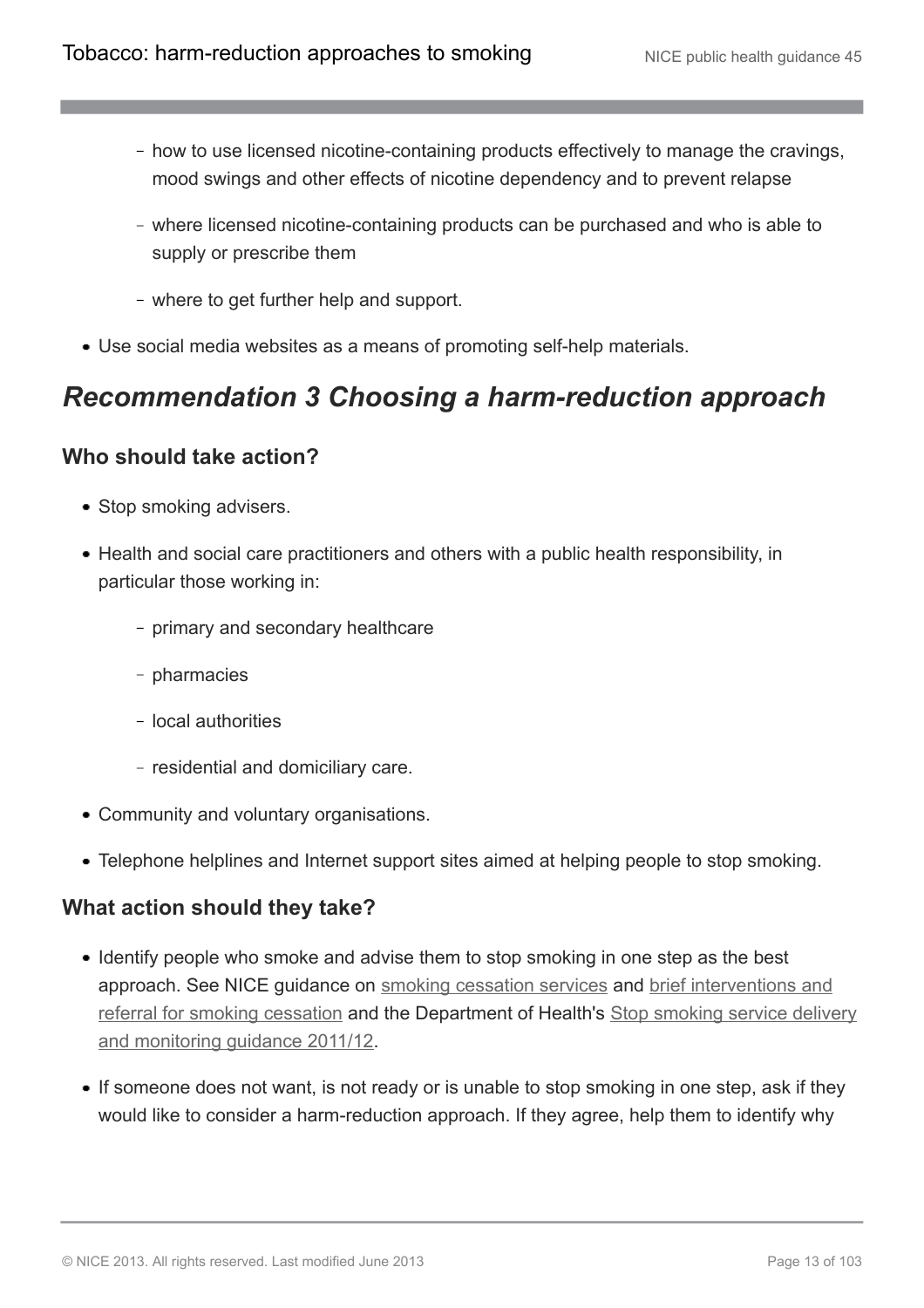they smoke, their smoking triggers and their smoking behaviour. Use this information to work through the harm-reduction approaches outlined in [box 1.](http://publications.nice.org.uk/tobacco-harm-reduction-approaches-to-smoking-ph45/recommendations#definitions)

- Use professional judgement to suggest which approach(es) might be most suitable, based on the person's smoking behaviour, experience of previous quit attempts and their health and social circumstances. Briefly discuss the merits of each approach to help them choose.
- Ensure people know that licensed nicotine-containing products (such as nicotine patches, gum, or spray) make it is easier to cut down prior to stopping, or to reduce the amount they smoke. Explain that using these products also helps avoid [compensatory smoking](http://publications.nice.org.uk/tobacco-harm-reduction-approaches-to-smoking-ph45/glossary#compensatory-smoking) and increases the chances of stopping in the longer term.
- Recommend one or more licensed nicotine-containing products. If possible, supply or prescribe these products. Otherwise, encourage people to ask their GP or pharmacist for them, or tell them where they can buy the products themselves (see [recommendation 6](http://publications.nice.org.uk/tobacco-harm-reduction-approaches-to-smoking-ph45/recommendations#recommendation-6-supplying-licensed-nicotine-containing-products)).
- Advise people that they can continue to use licensed nicotine-containing products in the long term, rather than risk relapsing after they have stopped, or reduced their smoking.
- If more intensive support is required, offer a referral to stop smoking services. These services provide [pharmacotherapies](http://publications.nice.org.uk/tobacco-harm-reduction-approaches-to-smoking-ph45/glossary#pharmacotherapies) and more comprehensive support and advice about harm reduction and stopping smoking in the longer term (see recommendations 4–7).

## <span id="page-13-0"></span>*Recommendation 4 Behavioural support*

#### **Who should take action?**

- Stop smoking advisers.
- Health and social care practitioners and others with a public health responsibility who are trained to provide [behavioural support](http://publications.nice.org.uk/tobacco-harm-reduction-approaches-to-smoking-ph45/glossary#behavioural-support-for-tobacco-harm-reduction) to help people stop smoking.
- Telephone helplines and Internet support sites aimed at helping people to stop smoking.

#### **What action should they take?**

• Find out about the person's smoking behaviour and level of nicotine dependence by asking how many cigarettes they smoke – and how soon after waking. (See the Department of Health's [Stop smoking service delivery and monitoring guidance 2011/12.](https://www.gov.uk/government/publications/guidance-for-providing-and-monitoring-stop-smoking-services-2011-to-2012))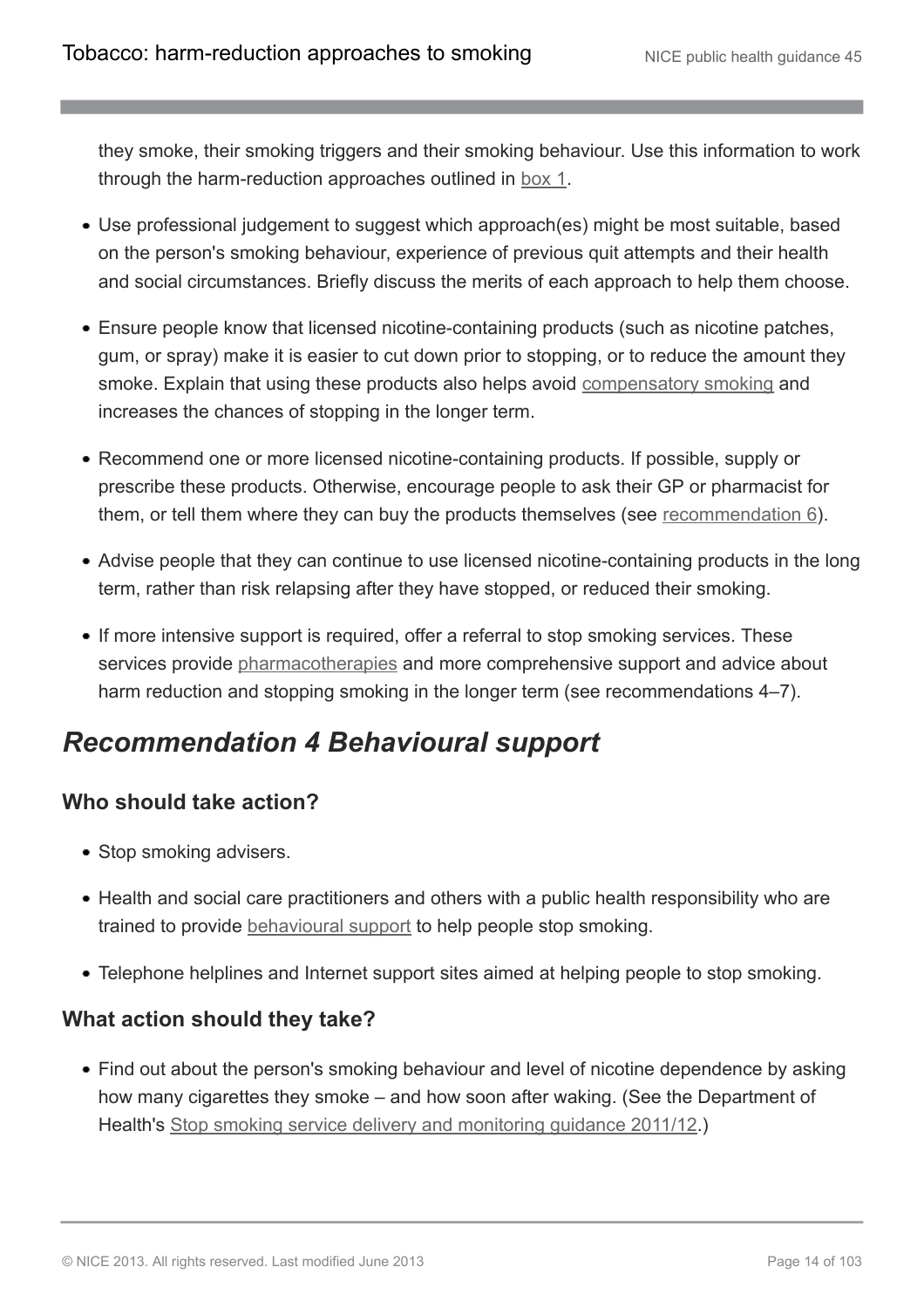- Use the information gathered to help people set goals and discuss reduction strategies. This may include increasing the time interval between cigarettes, delaying the first cigarette of the day or choosing periods during the day, or specific occasions, when they will not smoke.
- Help people who are cutting down prior to stopping smoking to set a specific quit date. The quit date should normally be within 6 weeks from the start of receiving behavioural support, although the sooner the better. Help them to develop a schedule detailing how much they aim to cut down (and when) in the lead up to that date.
- Help people who are aiming to reduce the amount they smoke (but not intending to stop) to set a date when they will have achieved their goal. Help them to develop a schedule for this or to identify specific periods of time (or specific events) when they will not smoke.
- Tell people who are not prepared to stop smoking that the health benefits from smoking reduction are unclear. However, advise them that if they reduce their smoking now they are more likely to stop smoking in the future. Explain that this is particularly true if they use licensed nicotine-containing products to help reduce the amount they smoke.
- Where necessary, advise people how to use licensed nicotine-containing products effectively.
- Offer follow-up appointments to review progress and support people who have adopted a harm-reduction approach (see [recommendation 7\)](http://publications.nice.org.uk/tobacco-harm-reduction-approaches-to-smoking-ph45/recommendations#recommendation-7-follow-up-appointments).

## <span id="page-14-0"></span>*Recommendation 5 Advising on licensed nicotinecontaining products*

#### **Who should take action?**

- Stop smoking advisers.
- Health and social care practitioners and others with a public health responsibility, in particular those working in:
	- primary and secondary healthcare
	- pharmacies
	- local authorities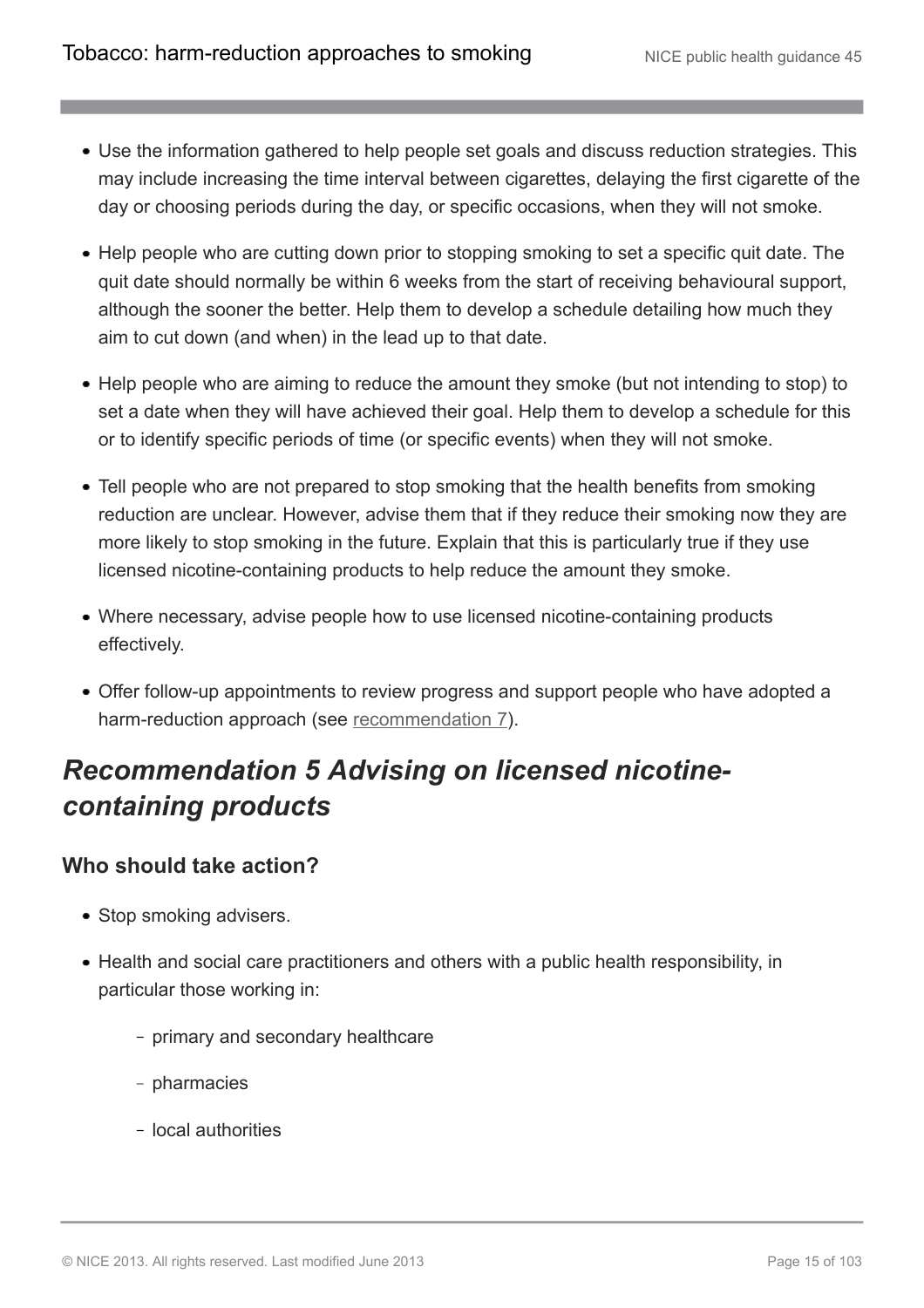- residential and domiciliary care.
- Community and voluntary organisations.
- Telephone helplines and Internet support sites aimed at helping people to stop smoking.

#### **What action should they take?**

- Reassure people who smoke that licensed nicotine-containing products are a safe and effective way of reducing the amount they smoke. Advise that they can be used as a complete or partial substitute for tobacco, either in the short or long term. Reassure them that it is better to use these products and reduce the amount they smoke than to continue smoking at their current level.
- Explain how to use licensed nicotine-containing products correctly. This includes ensuring people know how to achieve a sufficiently high dose to control cravings, prevent compensatory smoking and achieve their goals on stopping or reducing the amount they smoke.
- Explain that people can use one product on its own or a combination of different ones. Advise them that using more than one product is more likely to be successful, particularly for more dependent smokers. (Some products are fast acting and deal better with immediate cravings, whereas others are long acting and provide a steadier supply of nicotine.)
- Advise people to replace each cigarette with a licensed nicotine-containing product, for example, a lozenge or piece of gum. Ideally they should use this **before** the usual time they would have had the cigarette, to allow for the slower nicotine release from these products.
- Advise people that licensed nicotine-containing products can be used for as long as they help reduce the desire to smoke – and for the long term, if necessary, to prevent relapse.
- Tell people that some nicotine-containing products are not regulated by the MHRA and, therefore, their effectiveness, safety and quality cannot be assured. Also advise them that these products are likely to be less harmful than cigarettes.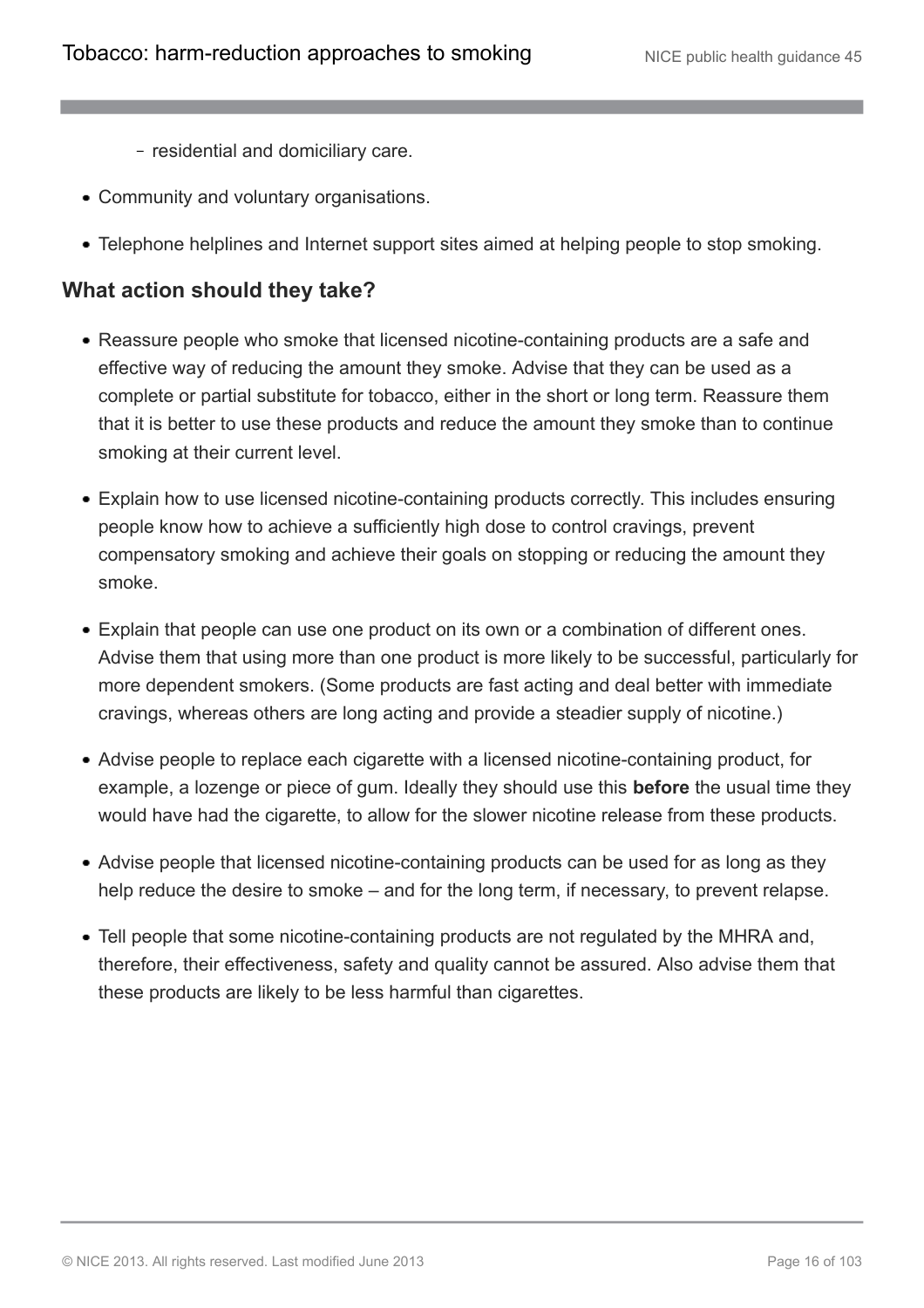## <span id="page-16-0"></span>*Recommendation 6 Supplying licensed nicotine-containing products*

#### **Who should take action?**

- Stop smoking advisers.
- GPs and other healthcare professionals with prescribing rights.
- Practitioners named by patient group directives.
- Prison health service staff.
- Custody officers, police force medical examiners and related healthcare professionals.

#### **What action should they take?**

- Offer all types of licensed nicotine-containing products to people who smoke, as part of a harm-reduction strategy (either singly or in combination). Take into account their preference and level of dependence. As an example, patches could be offered with gum or lozenges.
- Offer licensed nicotine-containing products, as necessary, to help prevent a relapse among people who have stopped smoking or reduced the amount they smoke. (This includes people who have stopped smoking in one step or by cutting down prior to stopping.)

### <span id="page-16-1"></span>*Recommendation 7 Follow-up appointments*

#### **Who should take action?**

- Stop smoking advisers.
- Health and social care practitioners who are trained to provide behavioural support to help people stop smoking.

#### **What action should they take?**

Follow people up to see whether they have achieved their goal(s). If those who set out to reduce the amount they smoke (or to abstain temporarily) have been successful, assess their motivation to maintain that level, to further reduce the amount they smoke or to stop smoking.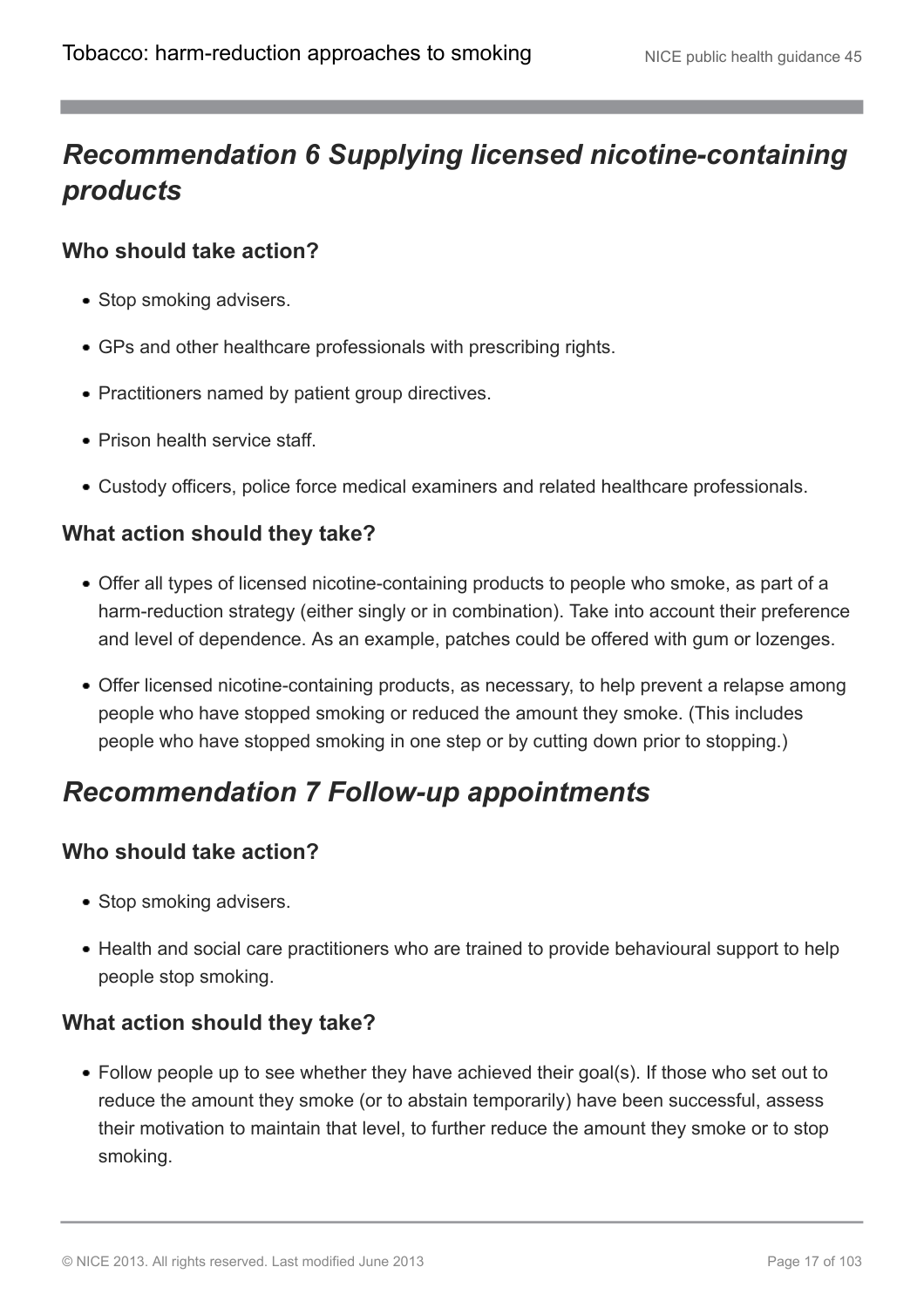- Use professional judgement about the number, timing and frequency of appointments offered.
- At appropriate intervals, measure exhaled carbon monoxide level to gauge people's progress and help motivate them. Ask them whether daily activities, for example climbing the stairs or walking uphill, have become easier. Use this feedback to prompt discussion about the benefits of reducing their smoking and, where appropriate, to encourage a further reduction or stopping completely.
- Encourage people who have not achieved their goals to try again. Also discuss whether they would like to continue using the same licensed nicotine-containing product or try a different one (or a different combination of products).

### <span id="page-17-0"></span>*Recommendation 8 Supporting temporary abstinence*

#### **Who should take action?**

- Stop smoking advisers.
- Health and social care practitioners and others with a public health responsibility, in particular those working in:
	- primary and secondary healthcare
	- pharmacies
	- local authorities
	- residential and domiciliary care.
- Community and voluntary organisations.
- Telephone helplines and Internet support sites that help people to stop smoking.

#### **What action should they take?**

<span id="page-17-1"></span>Offer people who want (or need) to abstain temporarily on a short-, medium- or longer-term basis advice on how to do this<sup>[[4](#page-22-4)]</sup>. Include information about the different types of licensed nicotine-containing products and how to use them (see [recommendation 5\)](http://publications.nice.org.uk/tobacco-harm-reduction-approaches-to-smoking-ph45/recommendations#recommendation-5-advising-on-licensed-nicotine-containing-products). Where possible, prescribe them (see [recommendation 6](http://publications.nice.org.uk/tobacco-harm-reduction-approaches-to-smoking-ph45/recommendations#recommendation-6-supplying-licensed-nicotine-containing-products)).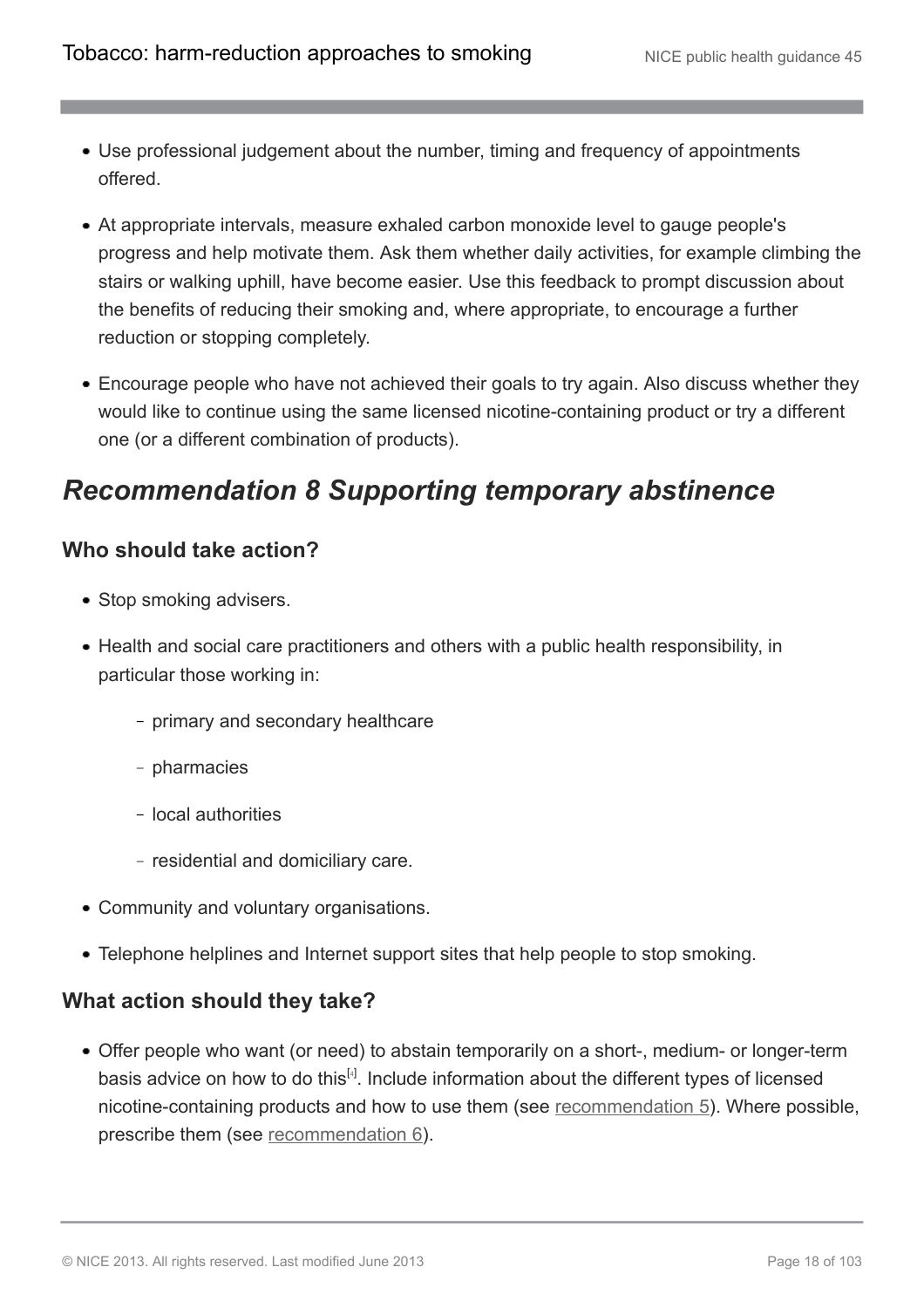- Offer behavioural support to people who want (or need) to abstain temporarily. Support may be provided in one-to-one or group sessions by specialist services (see [recommendation 4\)](http://publications.nice.org.uk/tobacco-harm-reduction-approaches-to-smoking-ph45/recommendations#recommendation-4-behavioural-support). It could include discussing why it is important to reduce the harm caused by smoking (to others as well as themselves). It could also include encouraging people to consider other times or situations when they could abstain.
- Offer follow-up appointments (see [recommendation 7\)](http://publications.nice.org.uk/tobacco-harm-reduction-approaches-to-smoking-ph45/recommendations#recommendation-7-follow-up-appointments).

## <span id="page-18-0"></span>*Recommendation 9 People in closed institutions*

#### **Who should take action?**

Managers of services where smoking is not permitted such as:

- secure mental health units
- immigration retention centres
- custodial sites such as prisons and police stations.

#### **What action should they take?**

- Incorporate management of smoking in the care plan of people in [closed institutions](http://publications.nice.org.uk/tobacco-harm-reduction-approaches-to-smoking-ph45/glossary#closed-institution) who smoke.
- Ensure those giving harm-reduction advice in situations where smoking is not permitted are trained to the same standard as the level required for the [National Centre for Smoking](http://www.ncsct.co.uk/) [Cessation and Training](http://www.ncsct.co.uk/) stage 2 assessment (or the equivalent). This includes people working in mental health and prison health services.
- Ensure staff recognise that some people perceive smoking as an integral part of their lives. Also ensure staff recognise the issues arising from enforced, as opposed to voluntary, abstinence.
- Ensure staff recognise how the closed environment may restrict the techniques and coping mechanisms that people would normally use to stop smoking or reduce the amount they smoke. Provide the support required for their circumstances (see recommendations 3–7). This includes prescribing or supplying licensed nicotine-containing products.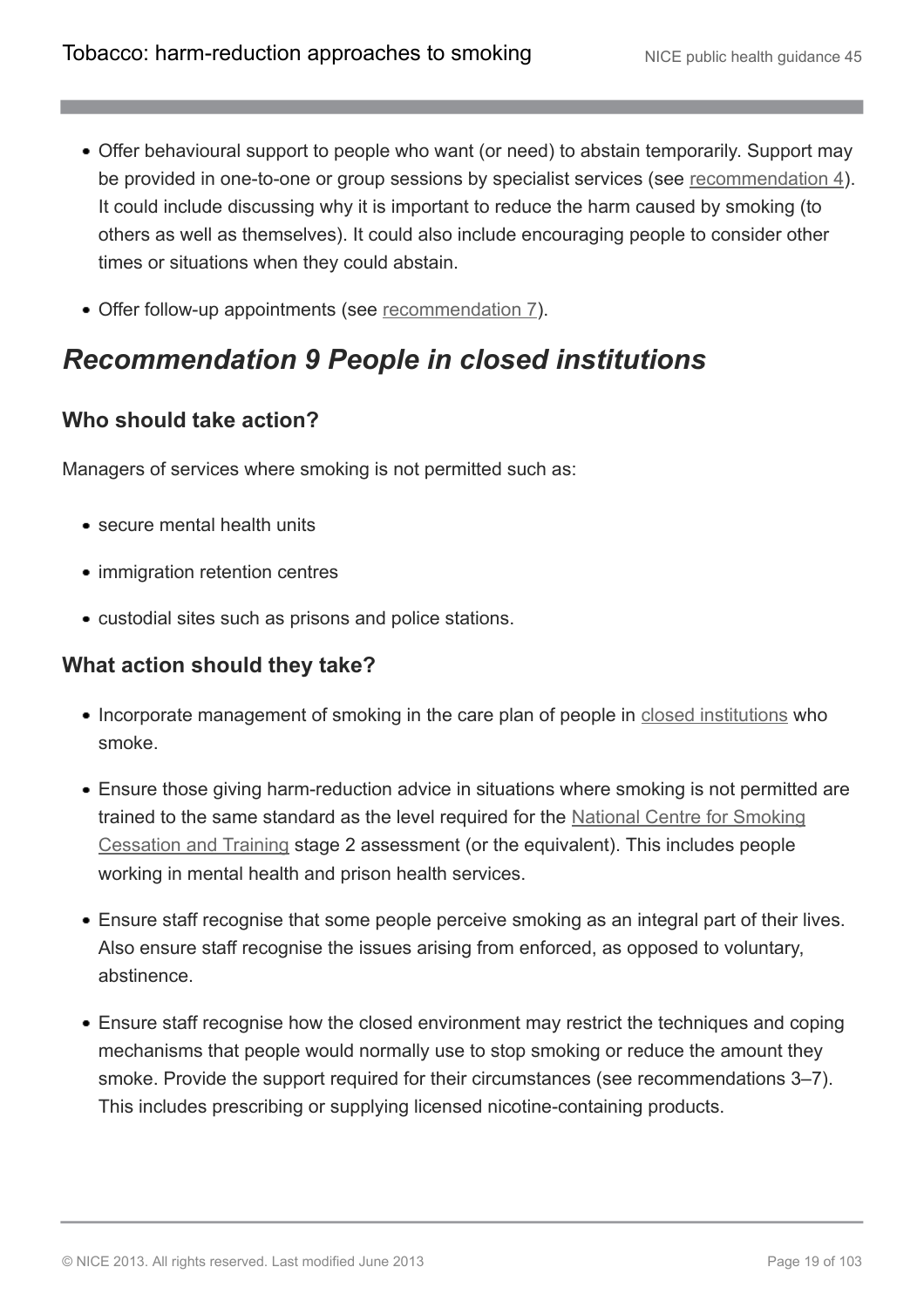Ensure staff understand that, if someone reduces the amount they smoke (or stops completely), this can impact on their need for psychotropic and some other medications (see UK [Medicines information](http://www.medicinesresources.nhs.uk/upload/documents/Evidence/Medicines%20Q%20&%20A/NW%20QA136.4%20Smoking%20and%20drug%20interactions.doc) for further details). Ensure arrangements are in place to adjust their medication accordingly.

### <span id="page-19-0"></span>*Recommendation 10 Staff working in closed institutions*

#### **Who should take action?**

Managers of services where smoking is not permitted such as:

- secure mental health units
- immigration retention centres
- custodial sites such as prisons and police stations.

#### **What action should they take?**

- Ensure staff with health and social care or custodial responsibilities do not smoke during working hours in locations where the people in their care are not allowed to smoke.
- Ensure systems are in place for staff who smoke to receive advice and guidance on how to stop smoking in one step (see [recommendation 3](http://publications.nice.org.uk/tobacco-harm-reduction-approaches-to-smoking-ph45/recommendations#recommendation-3-choosing-a-harm-reduction-approach), also see NICE guidance on [workplace](http://guidance.nice.org.uk/ph5) [interventions to promote smoking cessation](http://guidance.nice.org.uk/ph5)). If, after discussion, the person does not want (or does not feel able) to do this, ask them if they would like to consider a harm-reduction approach, as outlined in [box 1](http://publications.nice.org.uk/tobacco-harm-reduction-approaches-to-smoking-ph45/recommendations#definitions).
- Encourage staff to use stop smoking services to stop or reduce the amount they smoke.
- Encourage staff who do not want to stop smoking to use licensed nicotine-containing products to help them abstain immediately before and while on duty.

### <span id="page-19-1"></span>*Recommendation 11 Commissioning stop smoking services*

#### **Who should take action?**

Commissioners of stop smoking services.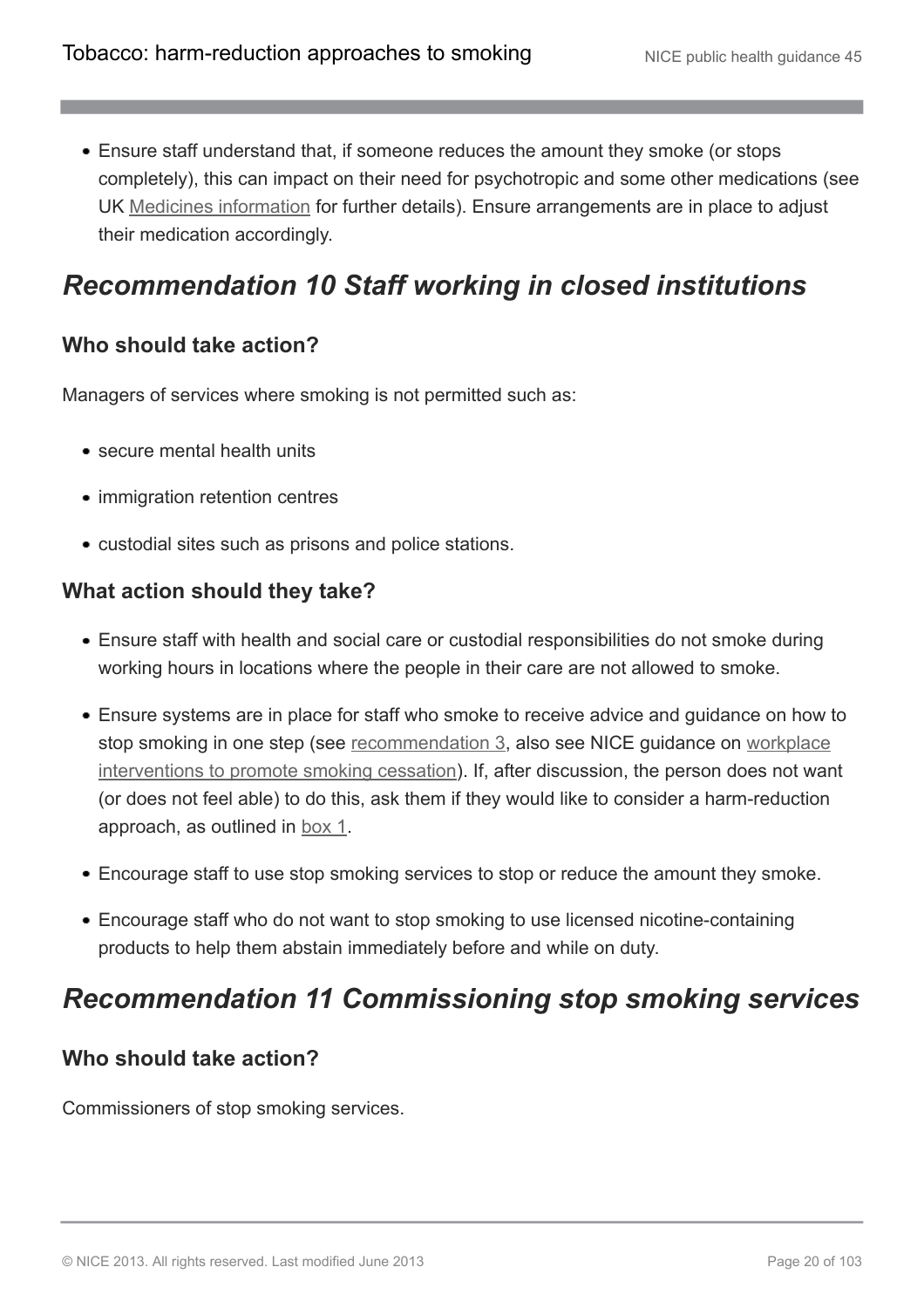#### **What action should they take?**

- Ensure investment in harm-reduction approaches does not detract from, but supports and extends the reach and impact of, existing stop smoking services**.** (The latter provide highly cost-effective interventions to help people stop smoking in one step $^{[i]}$ .)
- Develop smoking cessation referral and treatment pathways to ensure a range of approaches and interventions are available to support people who opt for a harm-reduction approach (see [box 1\)](http://publications.nice.org.uk/tobacco-harm-reduction-approaches-to-smoking-ph45/recommendations#definitions).
- Ensure the providers of stop smoking and other behaviour-change services offer people who smoke the harm-reduction approaches outlined in [box 1.](http://publications.nice.org.uk/tobacco-harm-reduction-approaches-to-smoking-ph45/recommendations#definitions) Ensure services are available in the community, as part of primary and secondary healthcare and on offer from local authorities.
- Develop activity and outcome measures to assess the performance of service providers involved in supporting people who are using harm-reduction approaches. Measures of activity could include:
	- numbers attending the services (to allow comparison with the numbers attending before harm-reductions options were offered)
	- classifying the harm-reduction approaches used (see <u>[box 1](http://publications.nice.org.uk/tobacco-harm-reduction-approaches-to-smoking-ph45/recommendations#definitions)</u>)
	- client characteristics (such as demographic data, cigarette usage, level of dependency and previous quit attempts)
	- type and amount of licensed nicotine-containing products supplied or prescribed, and over-the-counter sales of these products
	- number of people setting a quit date.
- Ensure service specifications include a requirement that providers of stop smoking services offer licensed nicotine-containing products on a long-term basis to help prevent a relapse among people who have stopped smoking. Long-term use should also be available to help people maintain a lower level of consumption.
- Ensure service specifications include a requirement that staff working in stop smoking services are trained to the National Centre for Smoking Cessation and Training stage 2 assessment level (or the equivalent).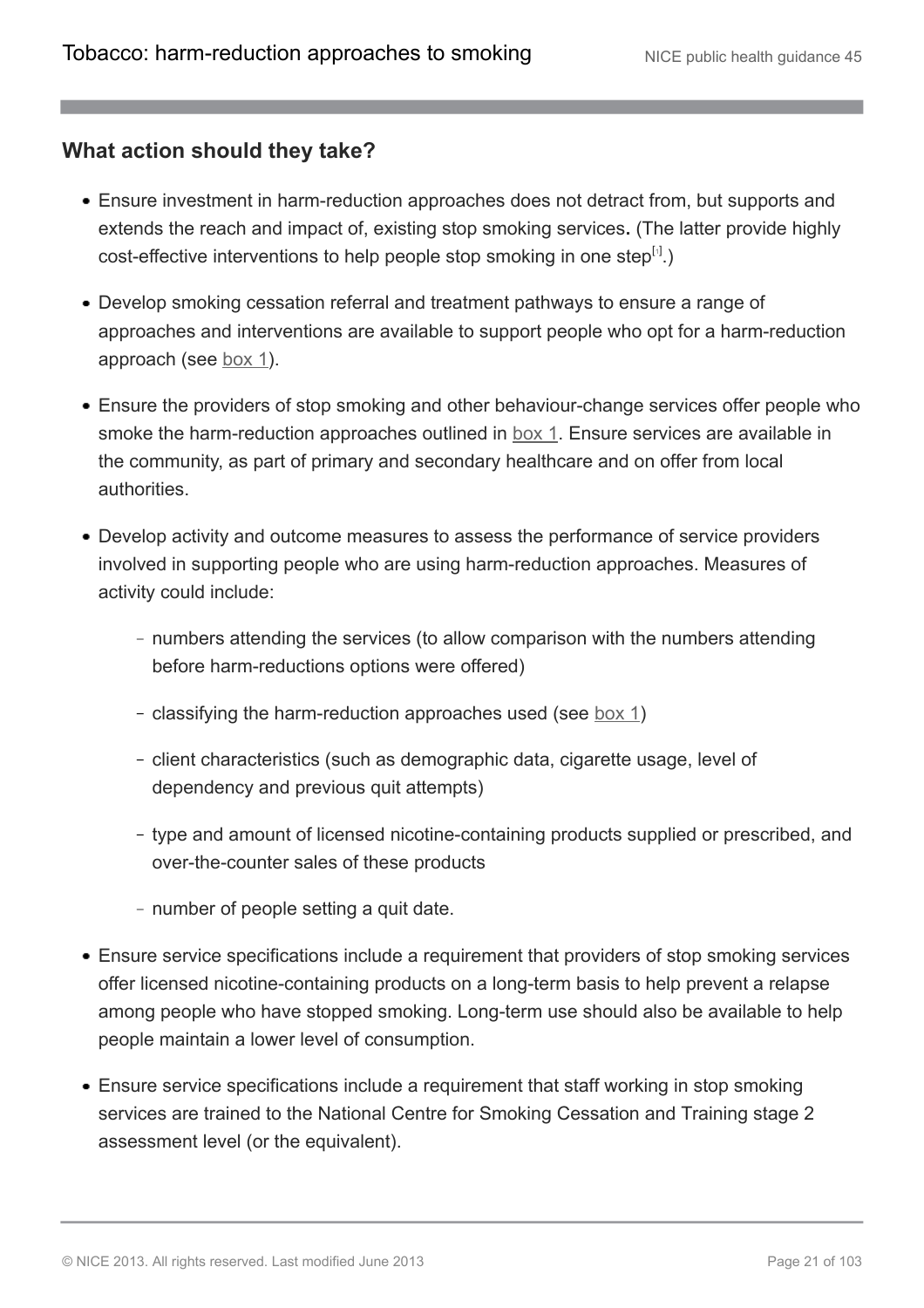## <span id="page-21-0"></span>*Recommendation 12 Education and training for practitioners*

#### **Who should take action?**

- Health Education England and local education and training boards.
- Royal medical and nursing colleges and other professional bodies.
- Organisations providing training on the harm caused by smoking, such as the National Centre for Smoking Cessation and Training.
- Commissioners, providers and managers of stop smoking services.

#### **What action should they take?**

- Include the principles and practice of tobacco harm reduction, as outlined in this guidance, within all relevant curricula
- Ensure service specifications and service-level agreements state that staff are trained to National Centre for Smoking Cessation and Training stage 2 assessment level (or the equivalent). Staff should also undertake continuing professional development on a regular basis.

## <span id="page-21-1"></span>*Recommendation 13 Point-of-sale promotion of licensed nicotine-containing products*

#### **Who should take action?**

Manufacturers and retailers of licensed nicotine-containing products, including tobacco retailers.

#### **What action should they take?**

- Encourage people who smoke to consider the harm-reduction approaches outlined in [box 1.](http://publications.nice.org.uk/tobacco-harm-reduction-approaches-to-smoking-ph45/recommendations#definitions)
- Display licensed nicotine-containing products in shops and supermarkets, and on websites selling cigarettes and tobacco products.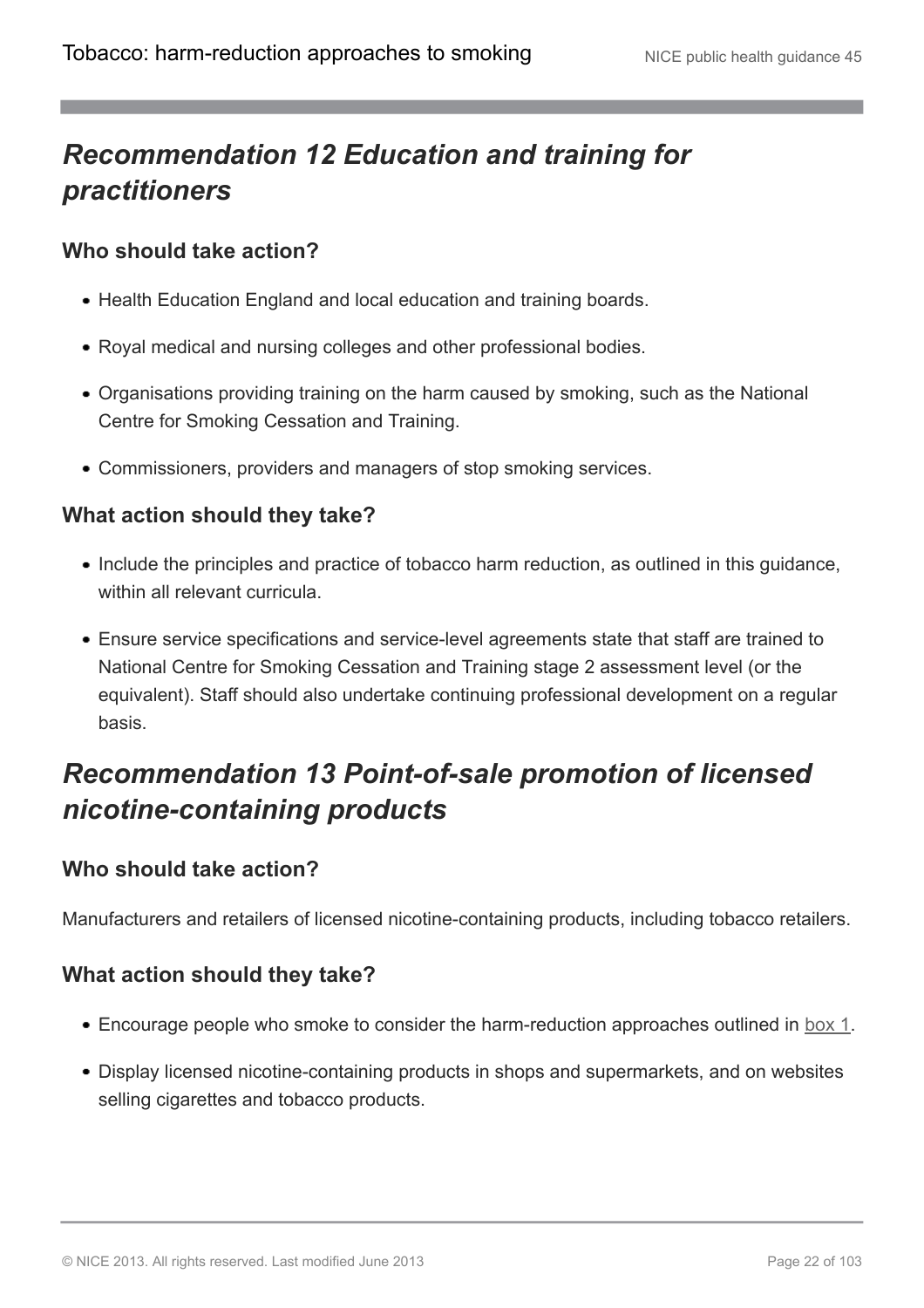## <span id="page-22-0"></span>*Recommendation 14 Manufacturer information on licensed nicotine-containing products*

#### **Who should take action?**

Manufacturers of licensed nicotine-containing products.

#### **What action should they take?**

- Provide clear, unambiguous and accurate information to the consumer on the health risks of any licensed nicotine-containing product, as compared to continuing to smoke and not smoking. This should include details on long-term use.
- Provide simple, clear instructions on how to use licensed nicotine-containing products to support the harm-reduction approaches outlined in [box 1](http://publications.nice.org.uk/tobacco-harm-reduction-approaches-to-smoking-ph45/recommendations#definitions).
- Consider providing information on the outer packaging as well as in the enclosed leaflet.
- Package products in a way that makes it as easy as possible for people to take the recommended dose for the right amount of time.

<span id="page-22-1"></span>[[1](#page-7-3)] See NICE guidance on [smoking cessation services.](http://guidance.nice.org.uk/PH10)

<span id="page-22-2"></span> $[2]$  $[2]$  $[2]$  At the time of publication (June 2013), only [nicotine replacement therapy](http://publications.nice.org.uk/tobacco-harm-reduction-approaches-to-smoking-ph45/glossary) (NRT) products were licensed by the Medicines and Healthcare products Regulatory Agency (MHRA). A decision from the MHRA on the regulation of other [nicotine-containing products](http://publications.nice.org.uk/tobacco-harm-reduction-approaches-to-smoking-ph45/glossary) (for example, electronic cigarettes and topical gels) was pending.

<span id="page-22-3"></span><sup>[[3](#page-10-1)]</sup> At the time of publication (June 2013), NRT products are the only [licensed nicotine-containing](http://publications.nice.org.uk/tobacco-harm-reduction-approaches-to-smoking-ph45/glossary) [products](http://publications.nice.org.uk/tobacco-harm-reduction-approaches-to-smoking-ph45/glossary).

<span id="page-22-4"></span><sup>[[4](#page-17-1)]</sup> People might temporarily abstain in the short-term to comply with smokefree policies, for example, at work. Medium-term temporary abstinence may occur when admitted to hospital. Long-term temporary abstinence might occur during a custodial sentence.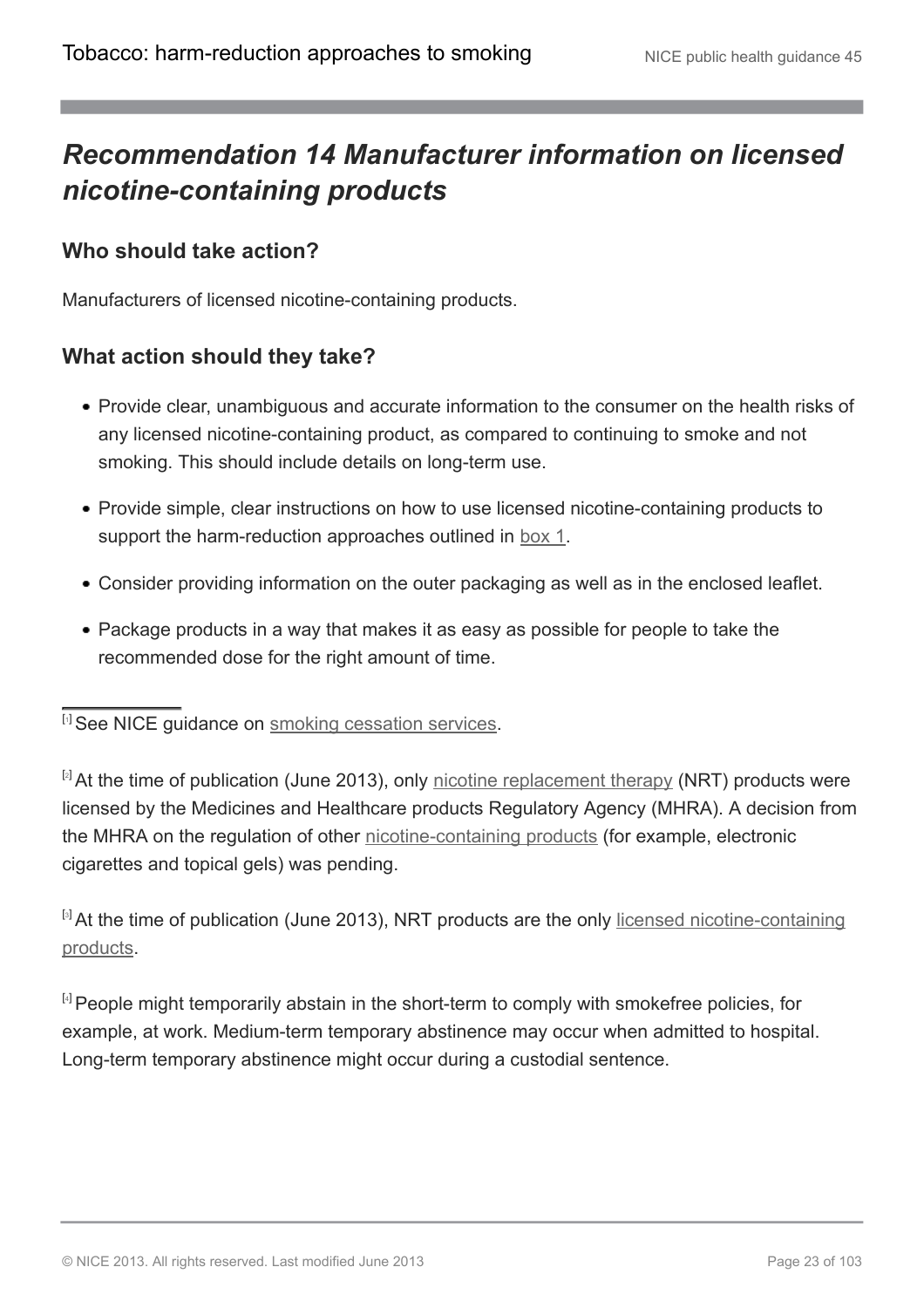## <span id="page-23-0"></span>**2 Public health need and practice**

### <span id="page-23-1"></span>*Introduction*

Tobacco smoking remains the single greatest cause of preventable illness and early death in England, accounting for 79,100 deaths among adults aged 35 and over in 2011 (NHS Information Centre 2012). The effects of smoking are not limited to the smoker, but also have implications for those around them. Secondhand smoke is a human carcinogen and no safe level of exposure has been identified (US Surgeon General 2006).

Treating smoking-related illnesses cost the NHS in England an estimated £2.7 billion in 2006/07 (Callum et al. 2010). The overall financial burden to society has been estimated at £13.74 billion a year. This includes NHS costs (based on the figure above) and loss of productivity due to illness and early death (Nash and Featherstone 2010).

Although smoking prevalence has fallen sharply in the past 30 years, there is some evidence that this decline is levelling off. In 2010, 1 in 5 adults in England (20%) smoked cigarettes, with prevalence highest among those aged 20–24 and 25–34 (28% and 26% respectively) (NHS Information Centre 2012).

People from routine and manual occupational backgrounds are almost twice as likely to smoke as those from managerial or professional backgrounds (27% versus 13%) (NHS Information Centre 2012). Smoking is responsible for at least half of the excess risk of premature death faced by middle-aged men in manual occupations, compared to those in professional groups (Jha et al. 2006).

Smoking prevalence is particularly high among some groups. This includes: lesbian, gay, bisexual and transgendered people, those with mental health problems, people in prison and those who are homeless. For example, a recent survey of smoking prevalence among gay and bisexual men found that just over 35% smoked cigarettes, including 48% of those who were HIVpositive (Hickson et al. 2007).

There is less UK data available on lesbian women. But small surveys in the West Midlands indicate that 42% to 55% smoke – twice as many as the West Midlands average for women (Meads et al. 2007).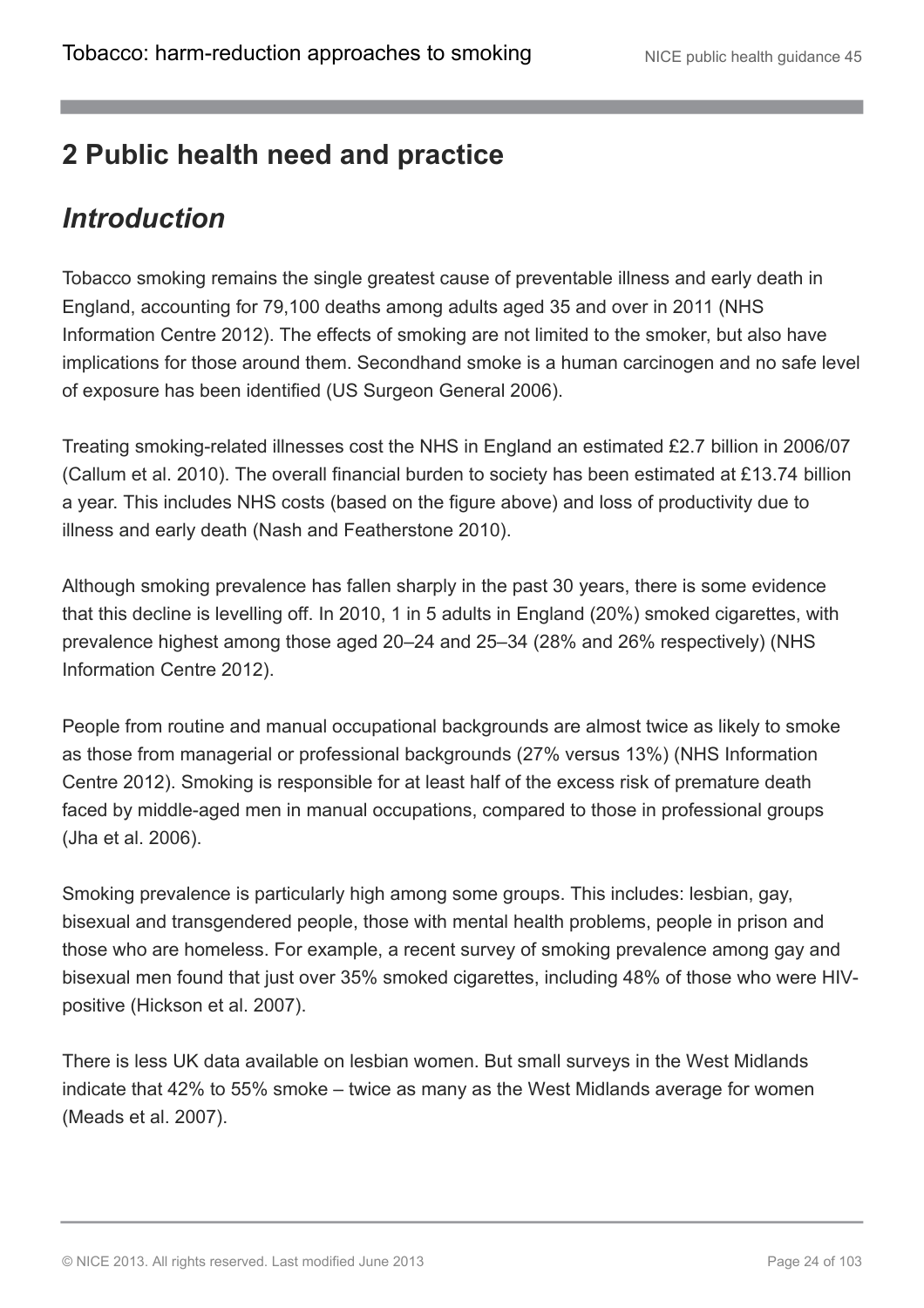A third (33%) of people with mental health problems (McManus et al. 2010) and more than twothirds (70%) of patients in psychiatric units smoke tobacco (Jochelson and Majrowski 2006). Recent studies show that people with mental health problems are just as likely to want to stop smoking as the general population – and are able to stop when offered evidence-based support. However, support is not always available (Jochelson and Majrowski 2006; Siru et al. 2009).

## <span id="page-24-0"></span>*Children and young people*

Exposure to secondhand smoke in the home affects an estimated 5 million children under the age of 16 (British Medical Association 2007). Children's vulnerability to tobacco smoke has been well documented. A UK report estimated that passive smoking caused 22,600 new cases of wheeze and asthma, 121,400 new cases of middle ear infection and 40 sudden infant deaths (Royal College of Physicians 2010).

The health of babies born into lower income households is disproportionately affected by secondhand smoke. In addition, as they are growing up in an environment where smoking is the norm, they are more likely to start smoking in adolescence (British Medical Association 2007; Royal College of Physicians 2010).

In England, the number of children admitted to hospital with asthma symptoms had been increasing on an annual basis up to 2007, when smoke-free legislation was introduced. It has been calculated that, in the first 3 years following implementation of the legislation, there were 6802 fewer admissions for asthma (Millett et al. 2013). Following this there has been a continuing annual reduction.

Legislation requiring all large shops and supermarkets to remove cigarette displays at the [point](http://publications.nice.org.uk/tobacco-harm-reduction-approaches-to-smoking-ph45/glossary#point-of-sale)[of-sale](http://publications.nice.org.uk/tobacco-harm-reduction-approaches-to-smoking-ph45/glossary#point-of-sale) came into force in April 2012. The aim is to reduce the impact of tobacco marketing on children and young people and so reduce the likelihood of them taking up smoking. Newsagents and small stores will be able to display cigarettes until 2015.

## <span id="page-24-1"></span>*Stopping smoking*

About two-thirds (67%) of people who smoke say they would like to stop and three-quarters (75%) of them say they have tried to do so in the past. In 2008, about a quarter (26%) of all smokers had tried in the past year (Lader 2009). Most people attempt to stop without help, but only around 4% of those who stop without using behavioural or pharmacological therapy are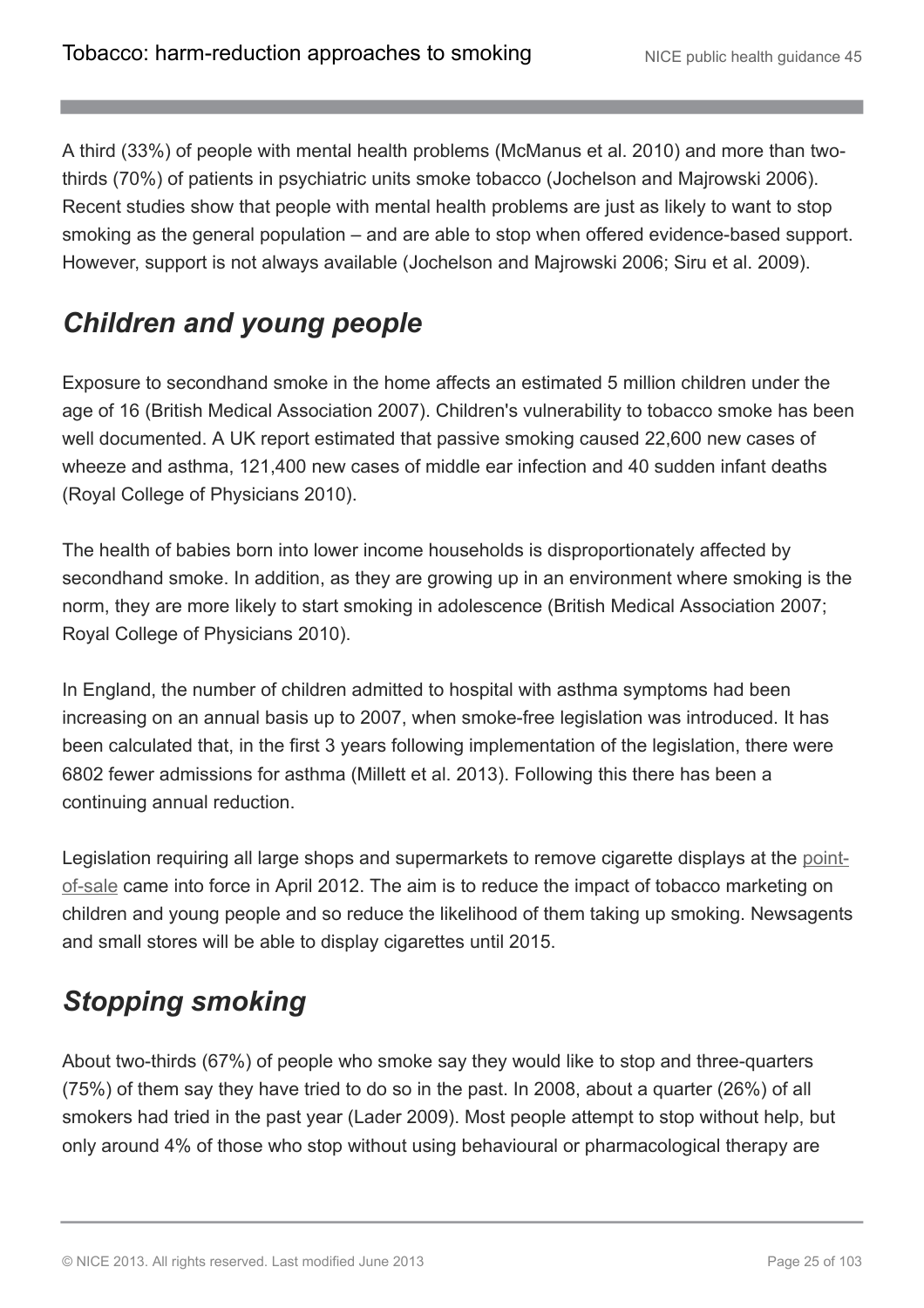successful for a year or longer (Hughes et al. 2004). This compares with about 15% at 1 year of those who stop with support from NHS [stop smoking services](http://publications.nice.org.uk/tobacco-harm-reduction-approaches-to-smoking-ph45/glossary#stop-smoking-services-2) (Ferguson et al. 2005).

People often try many times before they eventually succeed in stopping smoking. People who have recently tried and failed are more likely to try again – but they are also more likely to relapse than those who have not tried recently. Relapse is associated with:

- nicotine dependence
- exposure to smoking cues
- craving
- withdrawal symptoms
- lack of help to stop (the latter could include medication, [behavioural support](http://publications.nice.org.uk/tobacco-harm-reduction-approaches-to-smoking-ph45/glossary#behavioural-support-for-tobacco-harm-reduction) or support from family and friends)

(Zhou et al. 2009).

### <span id="page-25-0"></span>*Reducing cigarette consumption*

In 2009, 57% of smokers in England reported that they would find it difficult to go without smoking for a day. People in routine and manual occupational groups were more likely to say they would find this difficult compared to those in managerial and professional occupations (61% and 50% respectively). This difference was less pronounced in people who smoked 20 or more a day (83% and 78%) (NHS Information Centre 2011).

People from routine and manual groups are more likely to cut down first, rather than stop 'abruptly' (Siahpush et al. 2010). They inhale more nicotine from cigarettes and are more dependent than more affluent people. To take in more nicotine they inhale more deeply and smoke more of the cigarette, which increases their exposure to the other toxins in tobacco smoke and, thus, increases their risk of smoking-related disease. As a result, they are likely to find it harder to stop smoking and so may need additional support (Jarvis 2010).

The harm associated with cigarette smoking is almost entirely caused by the toxins and carcinogens found in tobacco smoke – not the nicotine (Royal College of Physicians 2007). However, nicotine is the main addictive chemical that makes it difficult to stop smoking.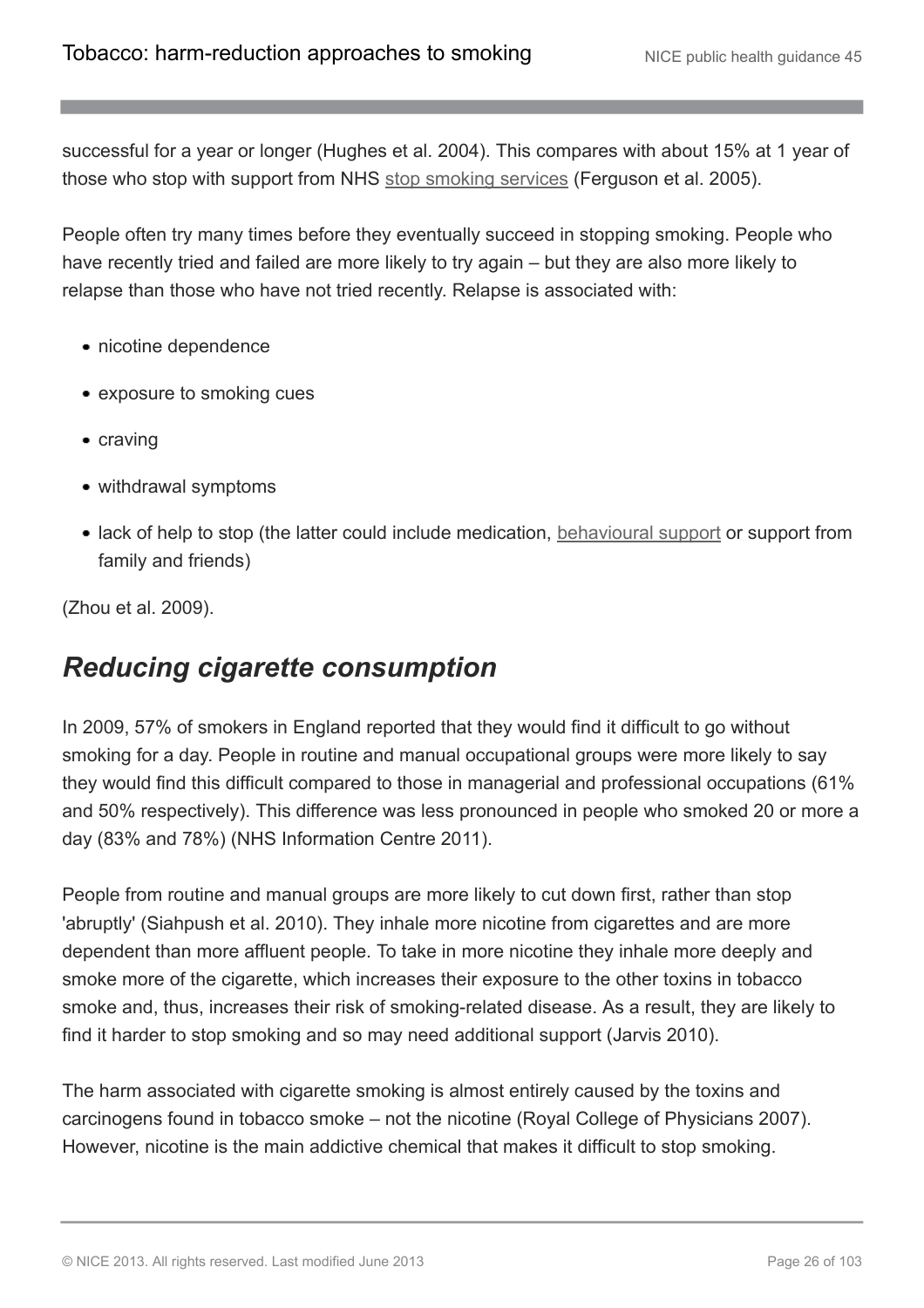Medicinal products containing nicotine which aim to help people cut down, temporarily abstain or reduce the harm caused by smoking have been given marketing authorisation by the UK's Medicines and Healthcare products Regulatory Agency (MHRA). At the time of publication (June 2013), only [nicotine replacement therapy \(NRT\) products](http://publications.nice.org.uk/tobacco-harm-reduction-approaches-to-smoking-ph45/glossary#nicotine-replacement-therapy-nrt-products) were licensed by the MHRA. A number of other [nicotine-containing products](http://publications.nice.org.uk/tobacco-harm-reduction-approaches-to-smoking-ph45/glossary#nicotine-containing-products-2) that are not tobacco-based, including electronic cigarettes, were being considered for regulation by the MHRA when this guidance was published. For further information, visit the [MHRA website.](http://www.mhra.gov.uk/Publications/Consultations/Medicinesconsultations/MLXs/CON065617)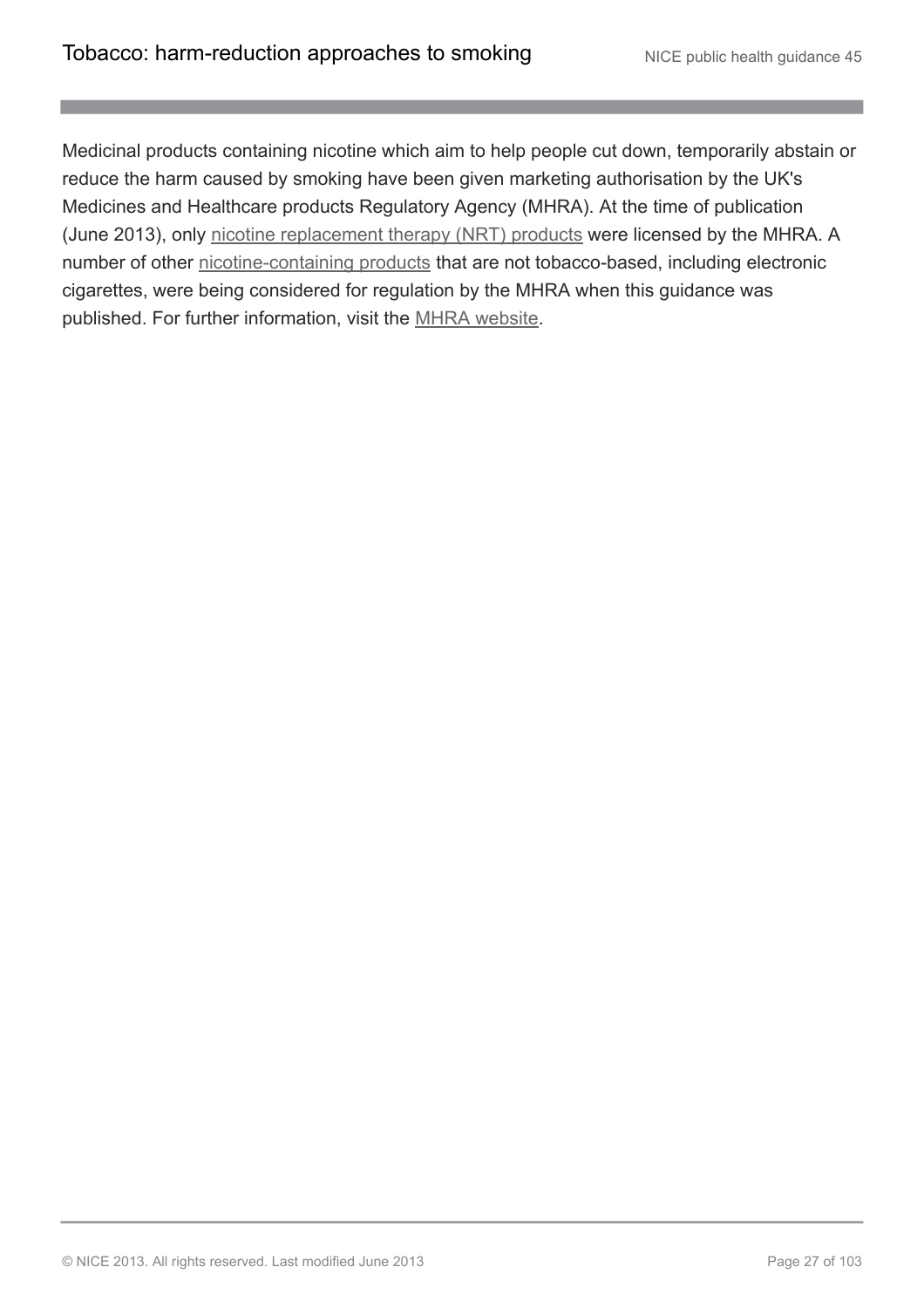### <span id="page-27-0"></span>**3 Considerations**

The Programme Development Group (PDG) took account of a number of factors and issues when developing the recommendations, as follows. Please note: this section does **not** contain recommendations. (See [Recommendations.](http://publications.nice.org.uk/tobacco-harm-reduction-approaches-to-smoking-ph45/recommendations))

## <span id="page-27-1"></span>*Background*

- 3.1 Stopping smoking leads to considerable health benefits for smokers and those around them. These include: a reduction in the incidence and severity of chronic smoking-related conditions such as cardiovascular and peripheral vascular disease, stroke, certain cancers, chronic obstructive pulmonary disease and asthma. In addition, the need for medications (for example, neuroleptics, bronchodilators and antibiotics) is reduced, leading to subsequent cost savings.
- 3.2 Eliminating children and young people's exposure to cigarette smoking removes smoking role models and may, in turn, reduce the likelihood that they will smoke. This is in addition to the health benefits they will gain from reducing their exposure to secondhand smoke.
- 3.3 Harm-reduction strategies can be applied at both the individual and population level. However the PDG recognised that wider strategies, not included here, also have a contribution to make. These include: regulation (for example, to restrict where smoking can take place); community-led strategies (such as making it the norm not to smoke); and pricing (so people stop or reduce the amount they smoke because it becomes too expensive).
- 3.4 People may temporarily abstain from smoking for a variety of reasons. Some may do this as a way of protecting the health of those around them – and reducing the harm to themselves. Sometimes people use it as a way of working towards stopping smoking. Smoke-free legislation requires abstinence in the workplace and work vehicles, in public places and on public transport. For people in [closed institutions](http://publications.nice.org.uk/tobacco-harm-reduction-approaches-to-smoking-ph45/glossary#closed-institution), such as secure mental health units and prisons, [temporary abstinence](http://publications.nice.org.uk/tobacco-harm-reduction-approaches-to-smoking-ph45/glossary#temporary-abstinence) may be imposed for lengthy periods, even years.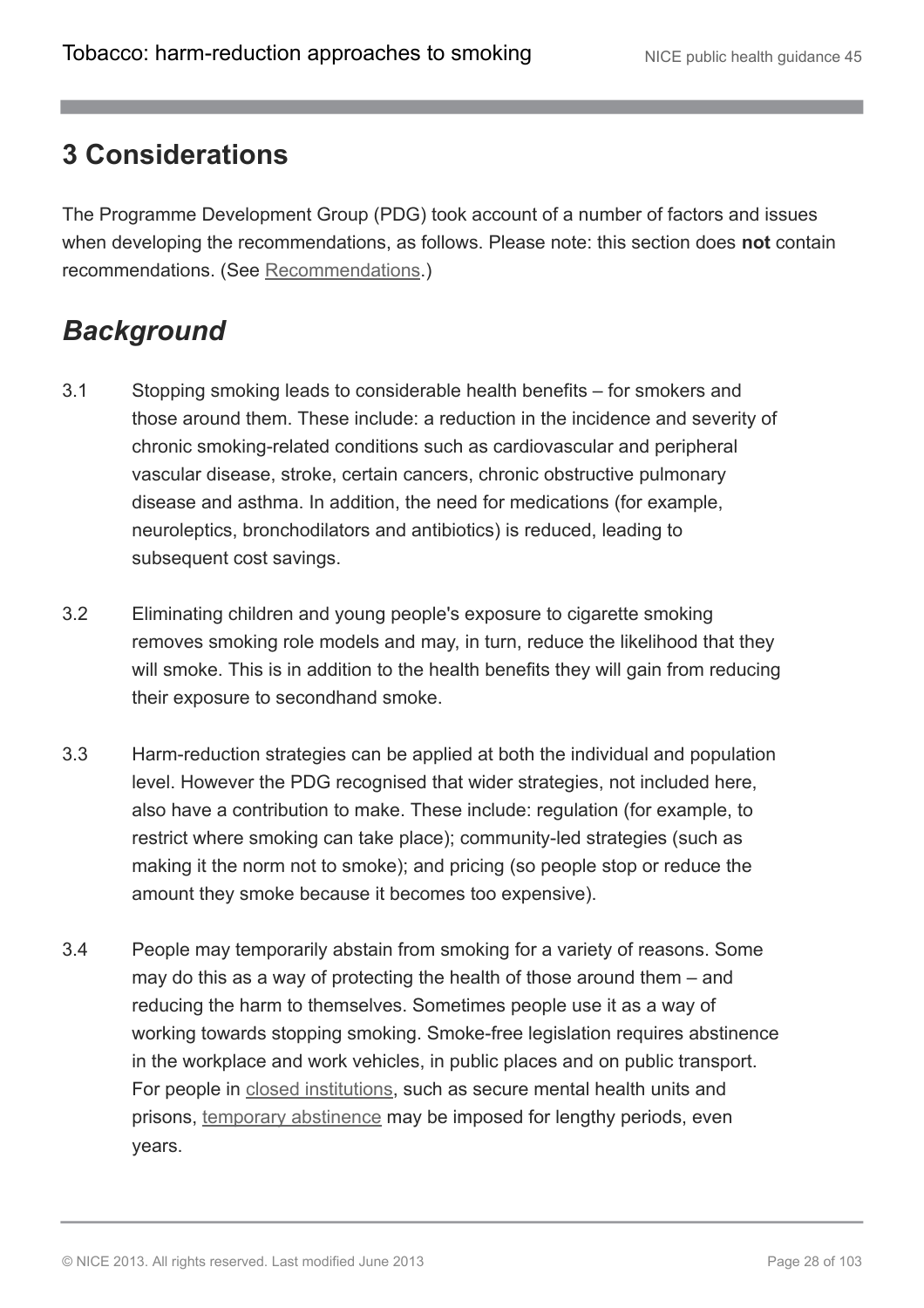3.5 Trained health professionals and [stop smoking services](http://publications.nice.org.uk/tobacco-harm-reduction-approaches-to-smoking-ph45/glossary#stop-smoking-services-2) can provide advice on how to reduce the amount smoked, or how to stop smoking temporarily. They can also supply [licensed nicotine-containing products.](http://publications.nice.org.uk/tobacco-harm-reduction-approaches-to-smoking-ph45/glossary#licensed-nicotine-containing-products) In each case, contact with someone who smokes will also provide an opportunity to start people thinking about longer-term harm-reduction approaches or stopping smoking altogether.

### <span id="page-28-0"></span>*Stop smoking services*

- 3.6 The PDG considered forthcoming changes in how stop smoking services will be commissioned as they move under local authority control in England.
- 3.7 The PDG was aware that stop smoking services would need service provision guidance on the range of support to offer people. This includes support for those who are trying to stop smoking, but are unable (or unwilling) to give up nicotine. For example, decisions would be needed on how long to provide support, funding of licensed nicotine-containing products and appropriate targets.

### <span id="page-28-1"></span>*Nicotine-containing products*

- 3.8 Evidence is available from studies with up to 5 years follow-up which suggests that 'pure' nicotine, in the form available in [nicotine replacement therapy \(NRT\)](http://publications.nice.org.uk/tobacco-harm-reduction-approaches-to-smoking-ph45/glossary#nicotine-replacement-therapy-nrt-products) [products](http://publications.nice.org.uk/tobacco-harm-reduction-approaches-to-smoking-ph45/glossary#nicotine-replacement-therapy-nrt-products), does not pose a significant health risk. This is the case whether it is used as a substitute for, or in combination with, cigarettes. Although there is a lack of data on using NRT products beyond 5 years, expert opinion is that lifetime use will be considerably less harmful than smoking.
- 3.9 The PDG recognised that electronic cigarettes and similar products could, without regulation, be marketed in a way that may ultimately promote smoking. They were concerned that steps be taken to ensure that such products would be promoted in a way that was compatible with promotion of current licensed nicotine-containing products. The PDG was concerned that people might be put off by the cost of some licensed nicotine-containing products. Of even more concern was the lower price of illicit tobacco. The Group believed some people may be at risk of a relapse after their prescriptions for licensed nicotine-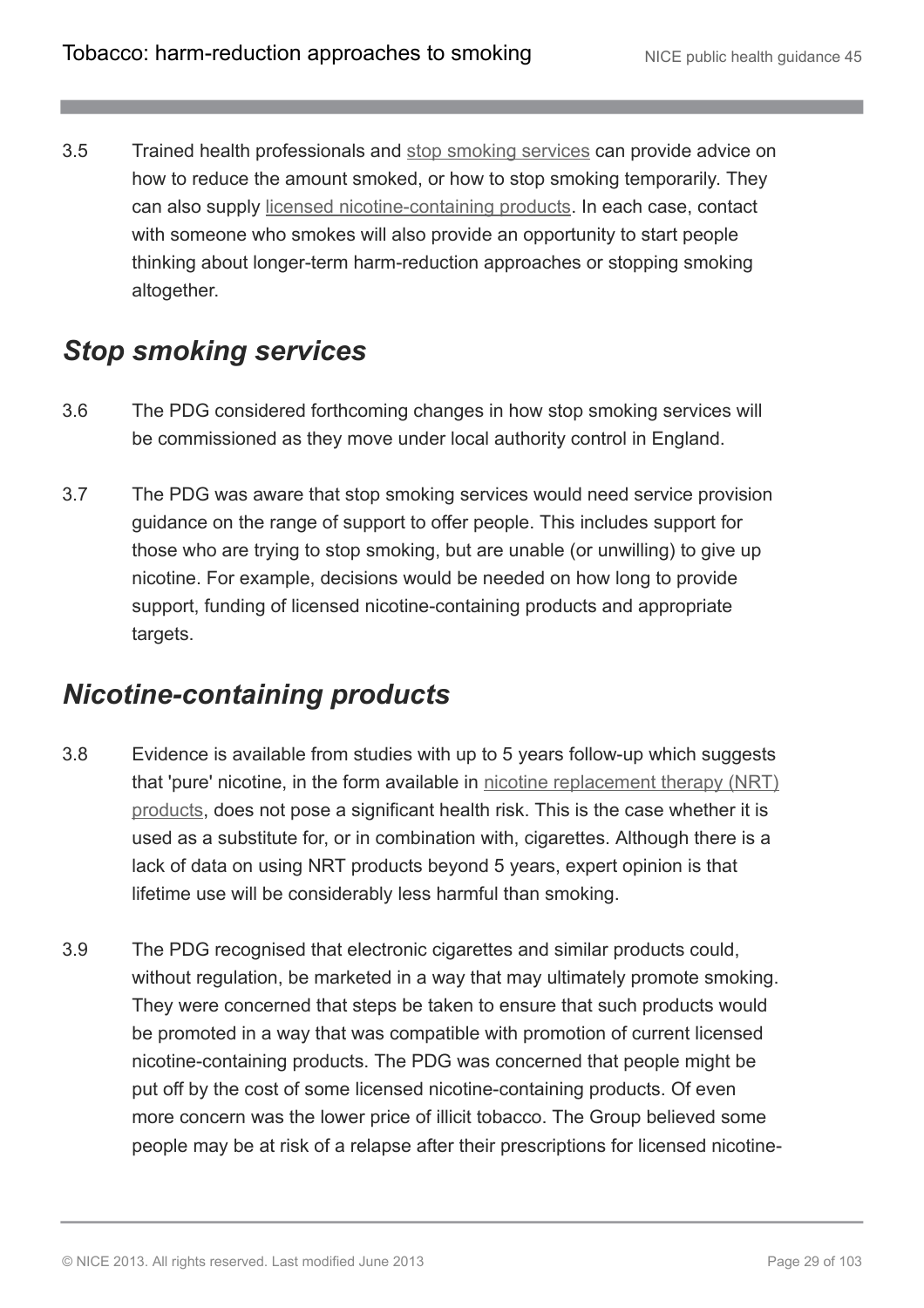containing products run out if they find cigarettes (legal or contraband) are cheaper.

- 3.10 In recommending licensed nicotine-containing products, the PDG weighed the cost of prescriptions and health professionals' time against the risk of people not using the products.
- 3.11 In reality, people trying to stop smoking often do not receive enough support and do not use enough of one or more licensed nicotine-containing product (or use it inappropriately). This may also be a problem for people who are [cutting](http://publications.nice.org.uk/tobacco-harm-reduction-approaches-to-smoking-ph45/glossary#cutting-down-prior-to-stopping-cut-down-to-quit) [down to quit](http://publications.nice.org.uk/tobacco-harm-reduction-approaches-to-smoking-ph45/glossary#cutting-down-prior-to-stopping-cut-down-to-quit) or are reducing the amount they smoke.
- 3.12 Electronic cigarettes are becoming increasingly popular. If the MHRA starts regulating them, or there is positive new evidence of effectiveness, the PDG advised that this guidance should be considered for a rapid update.
- 3.13 The technology of nicotine delivery systems is likely to develop further in the near future and the PDG took this into account in its research recommendations.

### <span id="page-29-0"></span>*The evidence*

- 3.14 A range of evidence was considered. Some international evidence was not directly applicable to the UK but provided an indication of potential outcomes.
- 3.15 There is limited evidence on the effectiveness of some elements of strategies to reduce the harm from smoking (this includes a lack of evidence on any unintended consequences). There were few robust studies evaluating the impact at population and subpopulation level.
- 3.16 The PDG was aware of several benefits that could result from different harmreduction approaches which are difficult to capture or quantify. They include: improved physical and mental wellbeing and reduced exposure to smoke for non-smokers. For smokers who are ill, stopping or reducing the amount they smoke can mean they have more time to participate in therapeutic activities.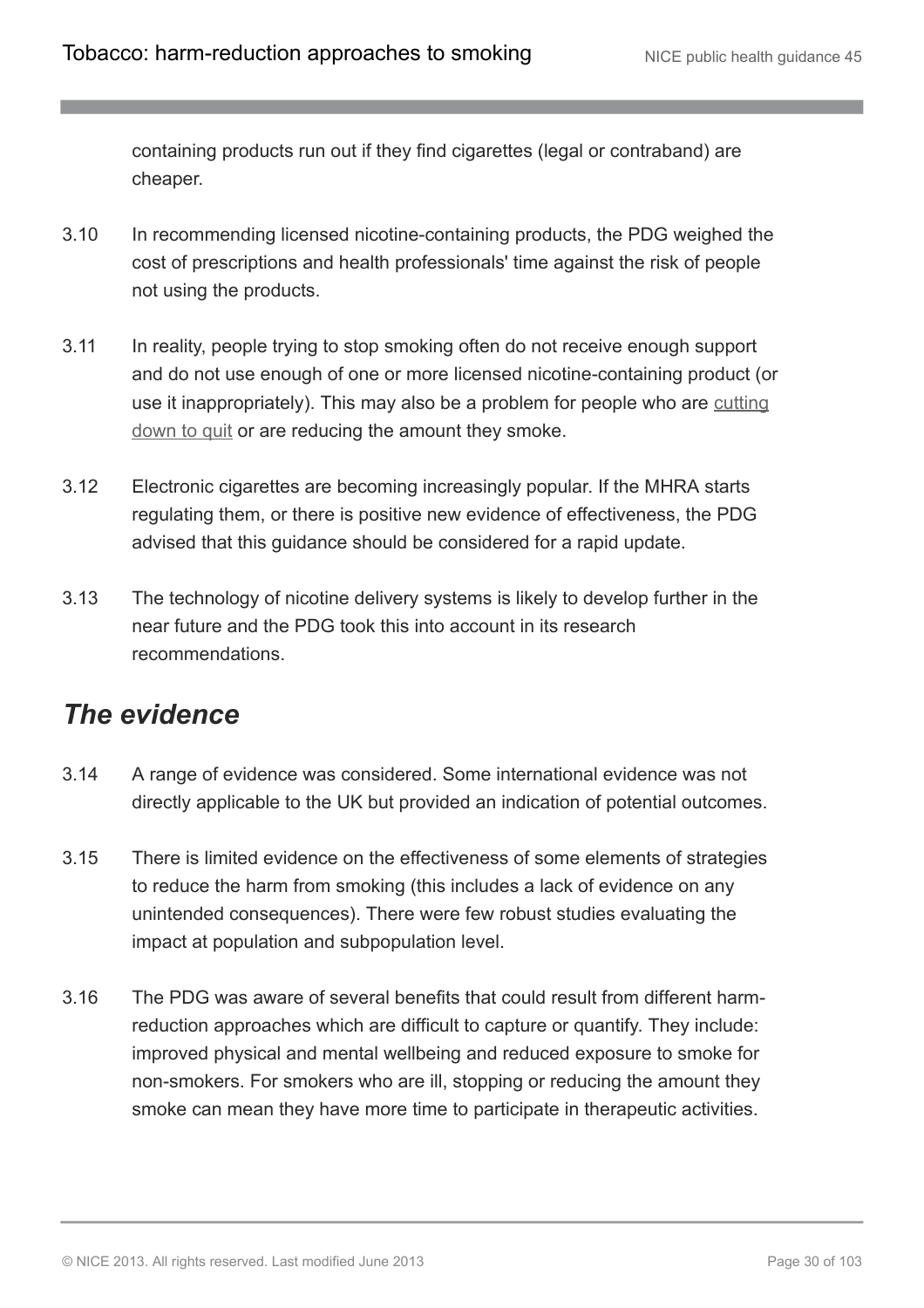- 3.17 It is not clear whether there are any long-term health benefits from adopting a smoking reduction approach (apart from the fact that someone who reduces may ultimately stop smoking). As a consequence, the PDG made a research recommendation.
- 3.18 There is mixed evidence on the effectiveness of [behavioural support](http://publications.nice.org.uk/tobacco-harm-reduction-approaches-to-smoking-ph45/glossary#behavioural-support-for-tobacco-harm-reduction) without also using NRT as part of a harm-reduction approach. A limited number of studies evaluated interventions where the primary outcome was to help people cut down prior to stopping smoking (mainly cognitive behavioural therapy and counselling). These studies showed a positive effect. There were more studies evaluating interventions where the primary outcome was smoking reduction (mainly motivational interviewing and counselling). The majority of these studies found no effect. The PDG therefore exercised caution when making recommendations about behavioural interventions.

## <span id="page-30-0"></span>*Economics*

- 3.19 An economic model was developed to assess a wide range of harm-reduction approaches. The PDG noted that all 21 interventions modelled (apart from temporary abstinence with no support) were highly cost effective compared with 'no intervention'. This included 3 that were cost saving. However, harm reduction approaches are not as cost effective as smoking cessation.
- 3.20 Many people who smoke may choose to replace smoking with licensed nicotine-containing products and may continue to use these products for very long periods of time. A two-way sensitivity analysis was used to vary the effectiveness and duration of use of a licensed nicotine-containing product. The PDG noted that providing NCPs for a period of up to 10 years would be considered a cost effective use of NHS resources for an intervention which achieves a quit rate of 6%. This would fall to 5 years for an intervention with a 4% quit rate. A supplementary analysis assumed there were no benefits from smoking reduction (in terms of quality-adjusted life years [QALYs] and comorbidities), other than an increased likelihood of stopping at 6 months. The analysis showed that, as the effectiveness of an intervention diminishes, so the time during which it is considered cost effective to provide NCPs reduces. For example, the costs potentially outweigh the benefits, when the reduction rate is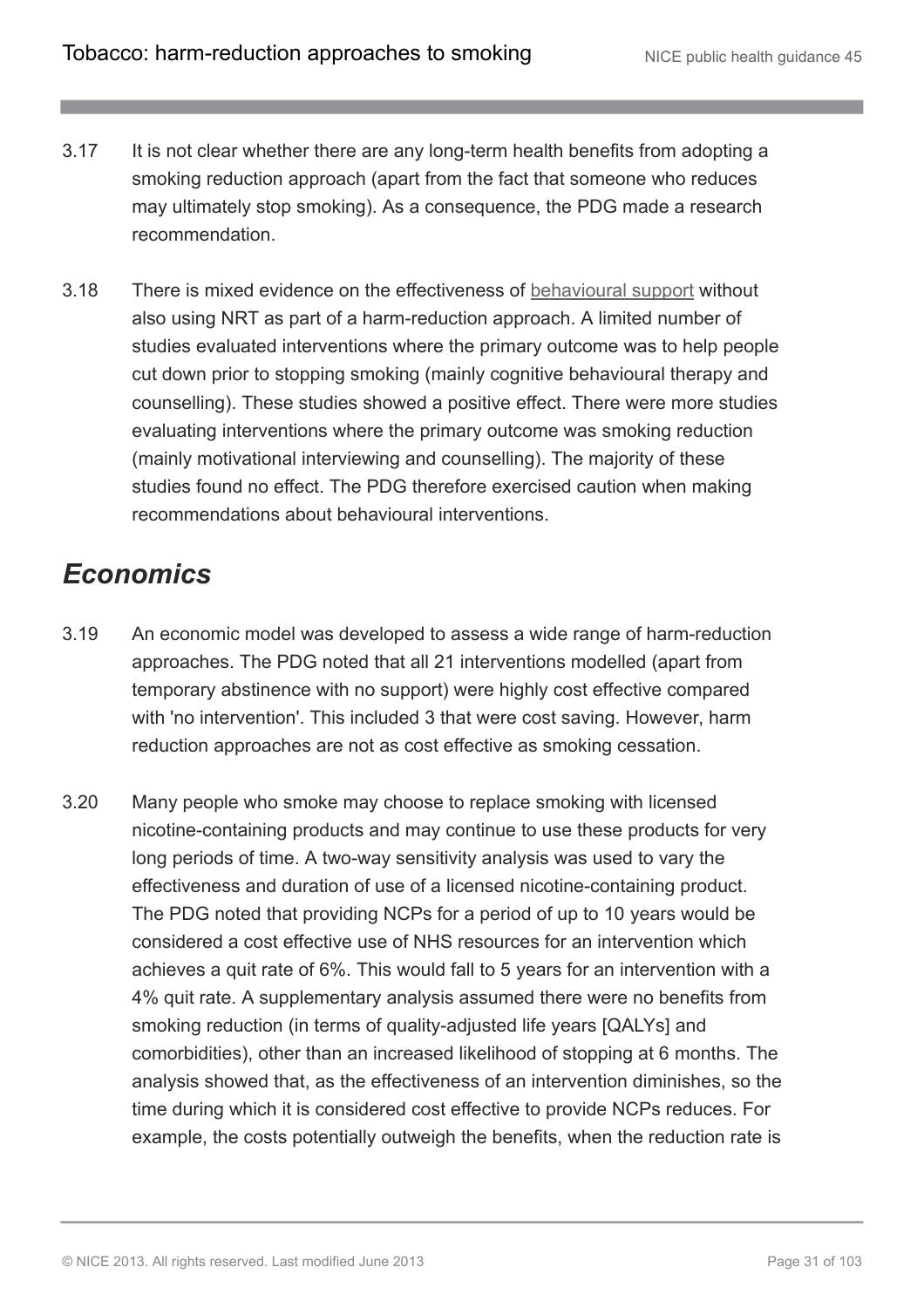6% or less and someone uses a licensed nicotine-containing product for 12 months or longer. When a reduction of 20% or more is achieved, the cost of extending licensed nicotine-containing product use to 2 years may be outweighed by the benefits. (The 6% and 20% figures provide a useful benchmark for judging cost effectiveness in relation to duration of use of NCPs.)

- 3.21 A harm-reduction approach can lead to a range of economic benefits. These include savings for employers by reducing the number of staff cigarette breaks and the amount of sickness absence caused by chronic, smoking-related conditions. (Reducing the latter will also reduce social care costs for local authorities.) In addition, there will be a reduction in the number of house fires leading to savings for fire and rescue services and local authorities. (The latter will make savings on insurance for social housing.) For more details see NICE guidance on [workplace interventions to promote smoking cessation.](http://guidance.nice.org.uk/ph5) Also see NICE's local government briefing on [tobacco](http://publications.nice.org.uk/tobacco-phb1).
- 3.22 People who use NRT to stop smoking, but fail in their attempt, are more likely to use it again – should they try again. Modelling the cost effectiveness of using NRT for a single attempt to stop smoking, or treating subsequent attempts as independent may, therefore, underestimate its cost effectiveness.
- 3.23 When the impact of secondhand smoke was included in the economic model, the cost per QALY was reduced for all the interventions modelled. The other potential benefits associated with tobacco harm-reduction (listed above) were not included. This may have resulted in an underestimation of the benefits of reducing and stopping smoking. If, for example, a smoker lost an average of 2 days productivity per year (relative to a former smoker), then this would amount to nearly £4000 in lost productivity over 30 years. (This estimate includes discounting at 3.5% per year.)
- 3.24 The PDG noted that offering a smoking reduction approach could potentially attract people who would otherwise have carried on smoking as usual. Moreover, some of those who choose to reduce the amount they smoke may go on to stop. Conversely, offering services to help people reduce their smoking may discourage others from stopping. For harm reduction approaches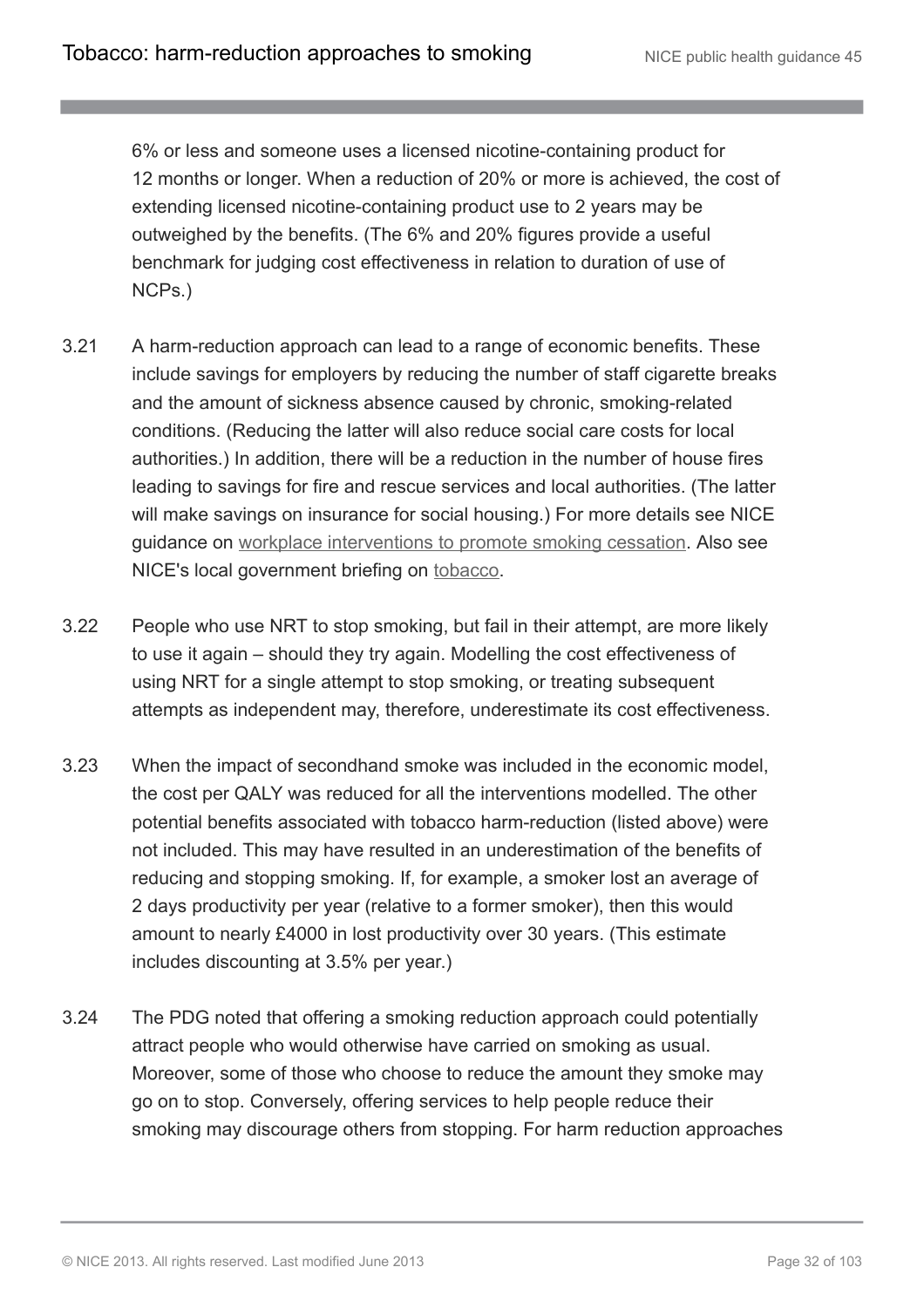to be cost effective, at least 2 more 'reducers' would be needed to offset each person who decided to reduce the amount they smoke, instead of stopping. A supplementary analysis assumed there were no benefits from smoking reduction (in terms of QALYs and comorbidities), other than an increased likelihood of stopping at 6 months. This analysis showed that for each potential 'quitter' lost, 6 more 'reducers' would be needed to offset the lost benefits.

3.25 As with any economic evaluation, the model has limitations. These include a lack of data on how comorbidities varied with recent or long-term abstinence, and the assumption that smokers use only one type of intervention in any one attempt to stop smoking.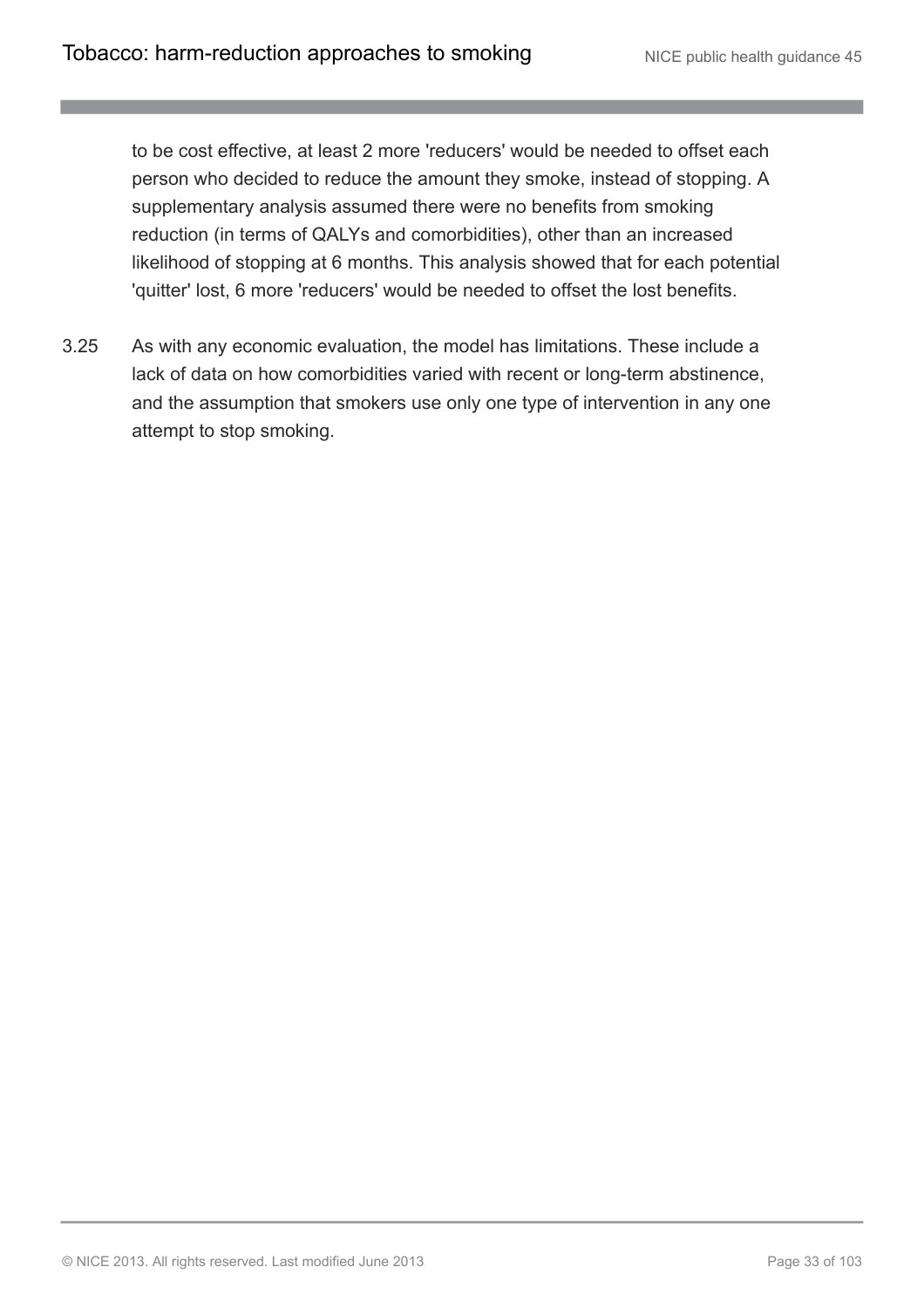### <span id="page-33-0"></span>**4 Recommendations for research**

The Programme Development Group (PDG) recommends that the following research questions should be addressed. It notes that 'effectiveness' in this context relates not only to the size of the effect, but also to cost effectiveness and duration of effect. It also takes into account any harmful/ negative side effects.

All the studies below should report on (and across) different subgroups including, for example: black and minority ethnic groups, lesbian, gay and bisexual and transgender groups, people with mental health problems, prisoners and those who are disadvantaged.

- 4.1 How effective are [licensed nicotine-containing products](http://publications.nice.org.uk/tobacco-harm-reduction-approaches-to-smoking-ph45/glossary#licensed-nicotine-containing-products) when used for more than one year? What is the impact of different doses and duration of use? What is the effect on health of long-term use? What are smokers' and practitioners' views on long-term use?
- 4.2 What impact does stopping smoking but continued use of licensed nicotinecontaining products for over a year have on the onset and progression of smoking-related health conditions?
- 4.3 How effective are interventions to help people reduce the amount they smoke (without the intention of stopping)? How great are the health benefits of smoking reduction (by substituting some cigarettes with licensed nicotinecontaining products) compared to stopping smoking? What proportion of people who reduce the amount they smoke go on to stop smoking? How soon after starting to reduce the amount they smoke do they stop completely?
- 4.4 How effective are different behavioural strategies in helping people to cut down, either in order to stop smoking or to reduce the amount they smoke? This should include an evaluation of [behavioural support](http://publications.nice.org.uk/tobacco-harm-reduction-approaches-to-smoking-ph45/glossary#behavioural-support-for-tobacco-harm-reduction) used on its own and evaluations of specific components of such support (such as scheduling). It should also include evaluations of different types of behavioural support and follow-up, delivered within a clearly defined harm-reduction intervention.
- 4.5 What impact do different marketing strategies, including mass-media campaigns, have on the number of people who adopt a harm-reduction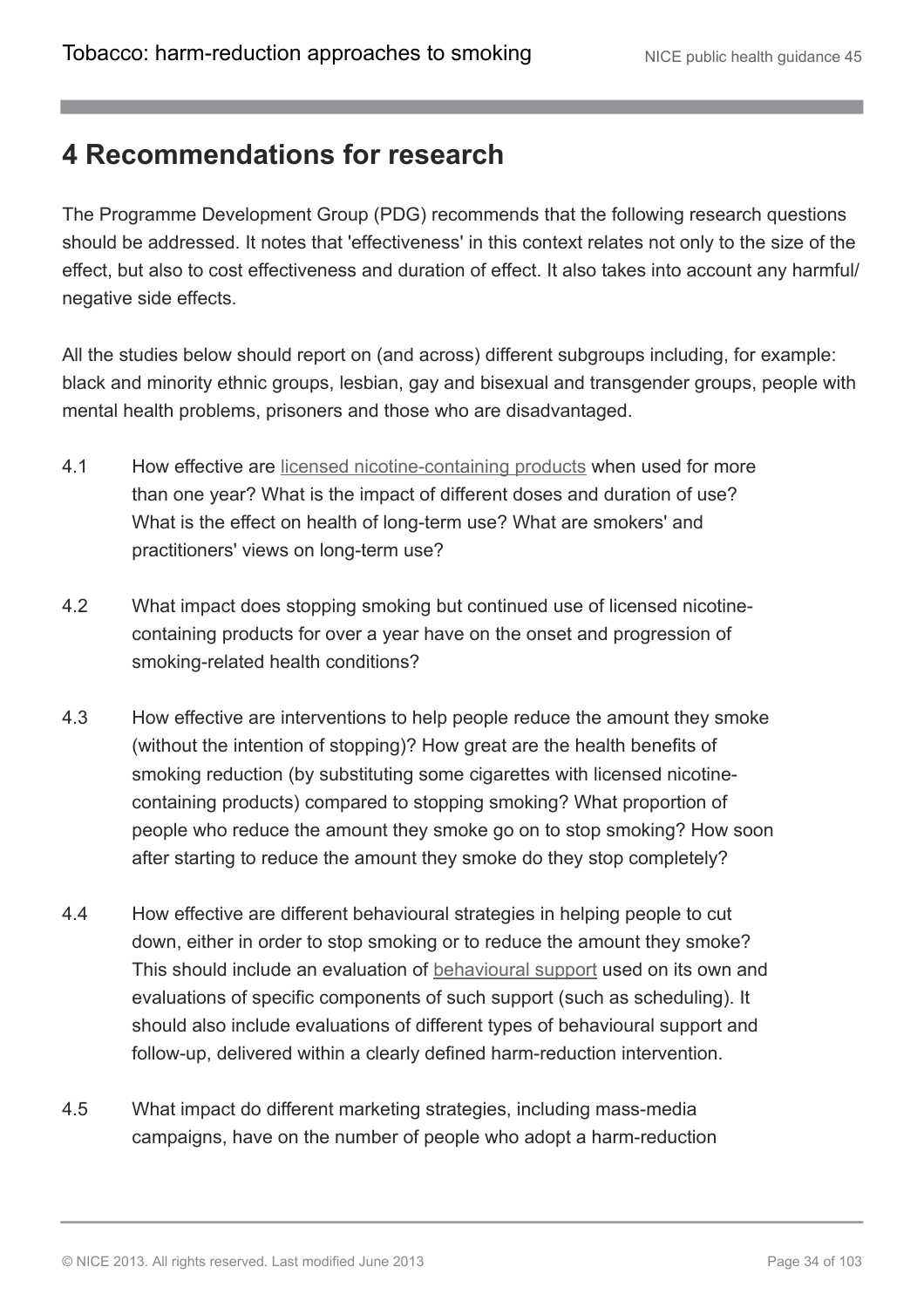approach? For example, compare the prices, placements and promotions for different types of licensed nicotine-containing product.

- 4.6 Which harm-reduction approaches are smokers using and how do these correlate with smoking rates at the population level and among particular groups? For example, how do young people respond to the wider adoption of harm-reduction approaches? Do these approaches contribute to a continued reduction in smoking prevalence among young people, or does it make stopping smoking appear less important?
- 4.7 What are the most effective methods of monitoring smoking status at the population level? This includes the development of biomarkers that can distinguish between nicotine use and smoking in order to validate these measures.

More detail identified during development of this guidance is provided in [Gaps in the evidence.](http://publications.nice.org.uk/tobacco-harm-reduction-approaches-to-smoking-ph45/gaps-in-the-evidence)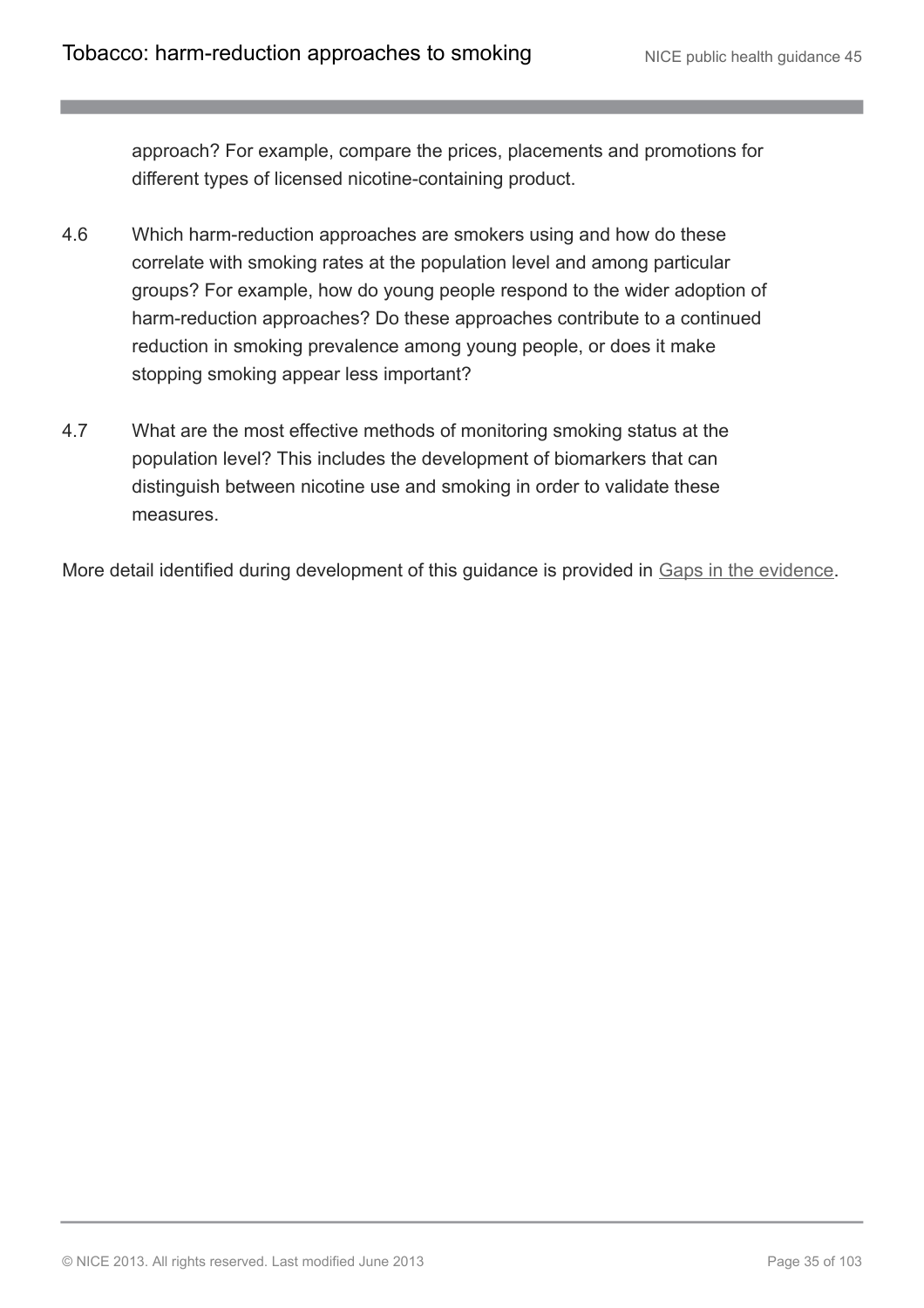## <span id="page-35-0"></span>**5 Related NICE guidance**

## <span id="page-35-1"></span>*Published*

[Smokeless tobacco cessation: South Asian communities](http://guidance.nice.org.uk/PH39). NICE public health guidance 39 (2012)

[Quitting smoking in pregnancy and following childbirth](http://www.nice.org.uk/guidance/PH26). NICE public health guidance 26 (2010)

[School-based interventions to prevent smoking](http://www.nice.org.uk/guidance/PH23). NICE public health guidance 23 (2010)

[Preventing the uptake of smoking by children and young people](http://www.nice.org.uk/guidance/PH14). NICE public health guidance 14 (2008)

[Smoking cessation services](http://www.nice.org.uk/guidance/PH10). NICE public health guidance 10 (2008)

[Workplace interventions to promote smoking cessation.](http://www.nice.org.uk/guidance/PH5) NICE public health guidance 5 (2007)

[Varenicline for smoking cessation.](http://www.nice.org.uk/guidance/TA123) NICE technology appraisal 123 (2007)

[Brief interventions and referral for smoking cessation](http://www.nice.org.uk/guidance/PH1). NICE public health guidance 1 (2006)

## <span id="page-35-2"></span>*Under development*

[Smoking cessation: acute, maternity and mental health services.](http://guidance.nice.org.uk/PHG/51) NICE public health guidance. Publication expected November 2013.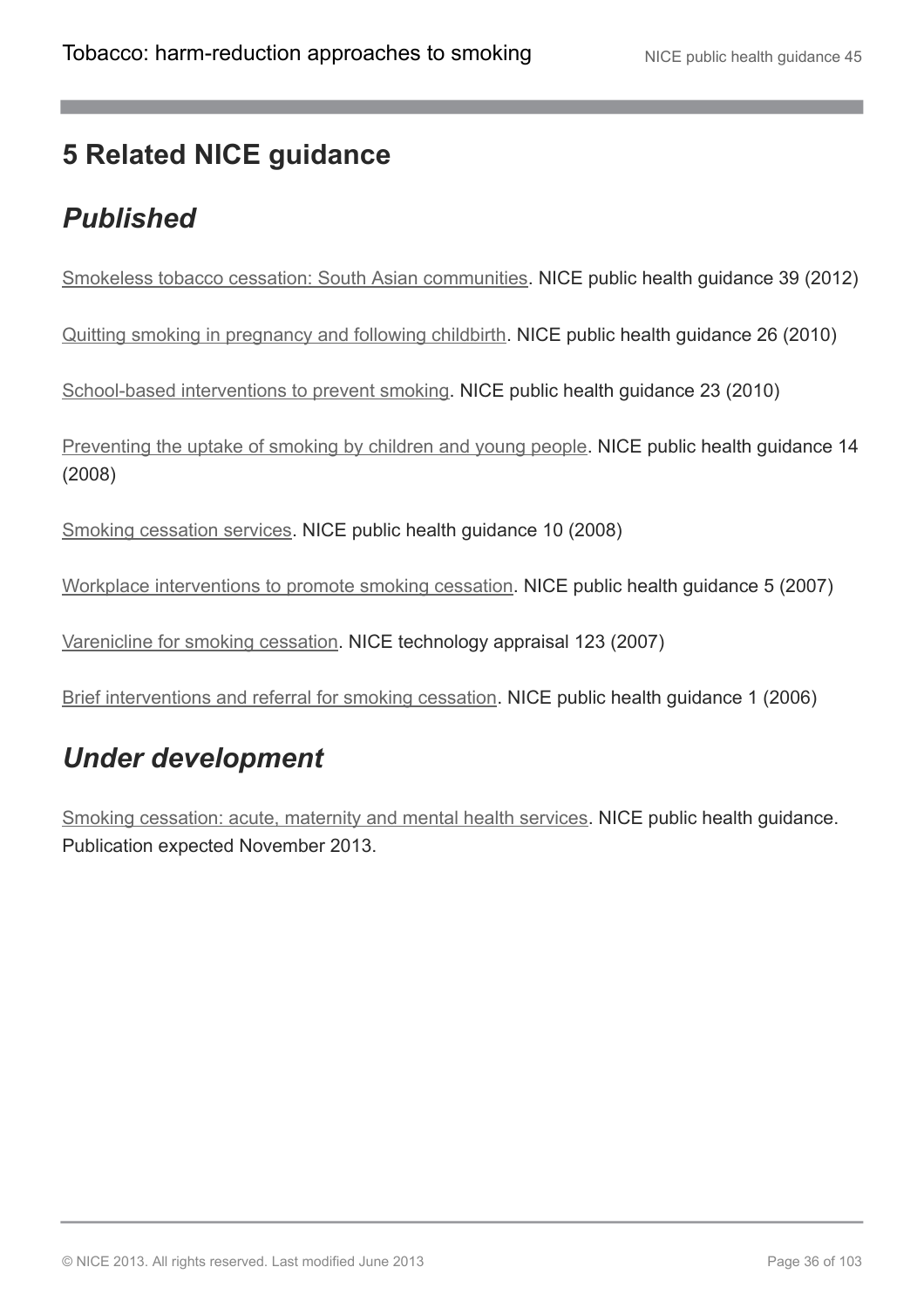## **6 Glossary**

## *Behavioural support for tobacco harm reduction*

Practical advice and discussion about goal-setting, self-monitoring and dealing with the barriers to reducing the amount someone smokes or stopping altogether.

## *Closed institution*

A secure environment where people are detained.

## *Compensatory smoking*

Inhaling more deeply or smoking more of each cigarette to compensate for smoking fewer cigarettes.

# *Cutting down prior to stopping (cut down to quit)*

Someone gradually reduces the amount of tobacco they smoke with a view to stopping smoking within the next few months.

# *Licensed nicotine-containing products*

[Nicotine-containing products](http://publications.nice.org.uk/tobacco-harm-reduction-approaches-to-smoking-ph45/glossary#nicotine-containing-products-2) that are licensed have been given marketing authorisation by the Medicines and Healthcare products Regulatory Agency (MHRA). At the time of publication (June 2013), [nicotine replacement therapy \(NRT\) products](http://publications.nice.org.uk/tobacco-harm-reduction-approaches-to-smoking-ph45/glossary#nicotine-replacement-therapy-nrt-products) are the only type of licensed nicotinecontaining product.

# *Nicotine-containing products*

Products that contain nicotine but do not contain tobacco and so deliver nicotine without the harmful toxins found in tobacco. Some, such as nicotine replacement therapy (NRT), are regulated by the MHRA (see licensed nicotine-containing products). Others, such as electronic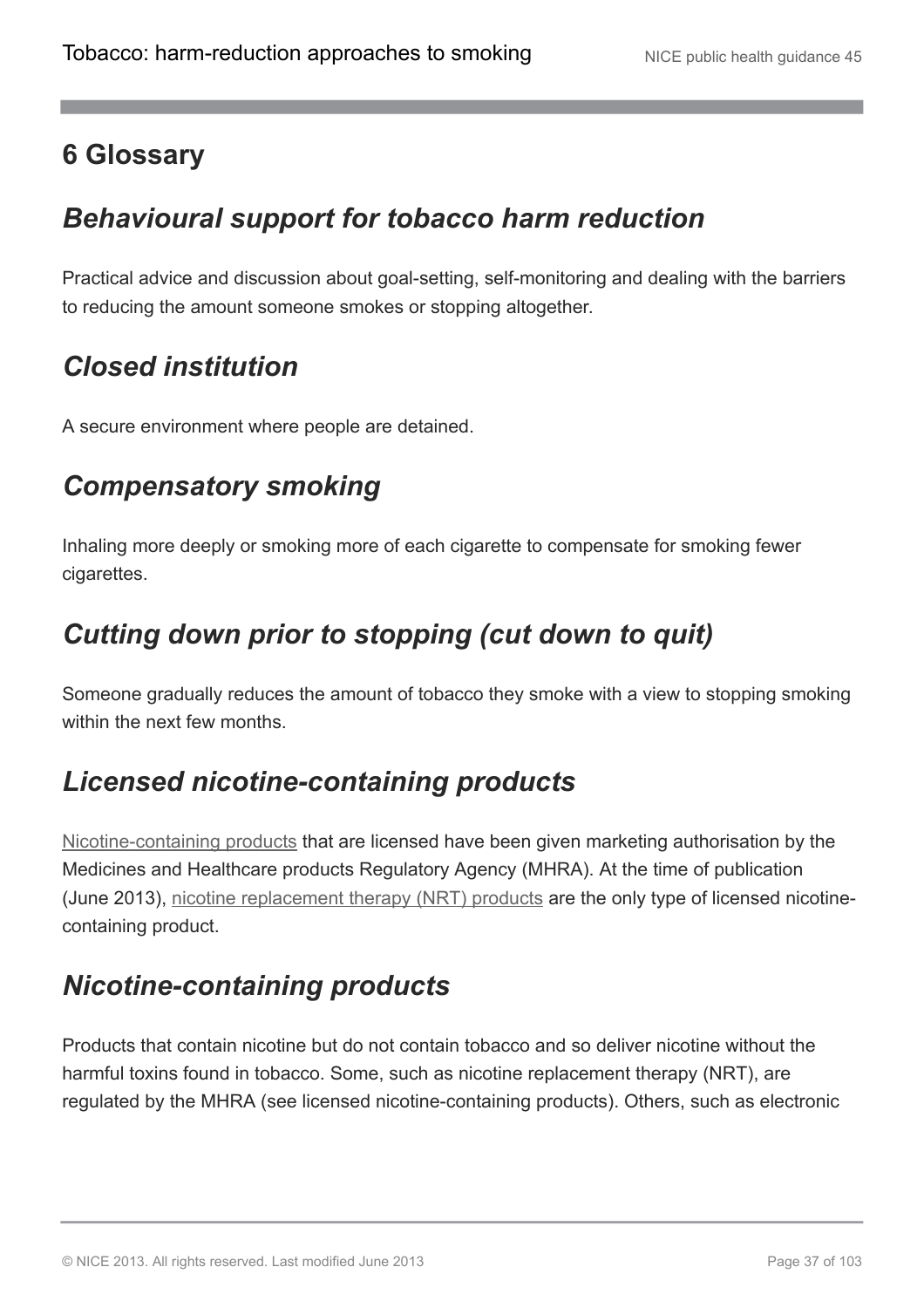cigarettes and topical gels, were not covered by MHRA regulation at the time of publication of this guidance.

# *Nicotine replacement therapy (NRT) products*

Nicotine replacement therapy products are licensed for use as a smoking cessation aid and for harm reduction, as outlined in the British National Formulary. They include: transdermal patches, gum, inhalation cartridges, sublingual tablets and a nasal spray.

# *Pharmacotherapies*

This includes medication such as varenicline or bupropion, as well as nicotine replacement therapy (NRT) products.

# *Point-of-sale*

Point-of-sale interventions take place at the point where tobacco could be sold. Primarily, they aim to deter shopkeepers from making illegal sales. In this guidance, they aim to raise smokers' awareness of [licensed nicotine-containing products](http://publications.nice.org.uk/tobacco-harm-reduction-approaches-to-smoking-ph45/glossary#licensed-nicotine-containing-products) as a replacement for cigarettes.

# *Quality*

In this guidance, the quality of [nicotine-containing products](http://publications.nice.org.uk/tobacco-harm-reduction-approaches-to-smoking-ph45/glossary#nicotine-containing-products-2) refers to the consistency of nicotine delivery, lack of defects and structural integrity of the product.

# *Safety*

In this guidance, safety in relation to [nicotine-containing products](http://publications.nice.org.uk/tobacco-harm-reduction-approaches-to-smoking-ph45/glossary#nicotine-containing-products-2) refers to the incidence of minor and major side effects.

# *Self-help materials*

Any manual or structured programme, in written or electronic format, that someone can use to try to quit smoking or reduce the amount they smoke. These materials can be used without the help of health professionals, stop smoking advisors or group support. They can be aimed at anyone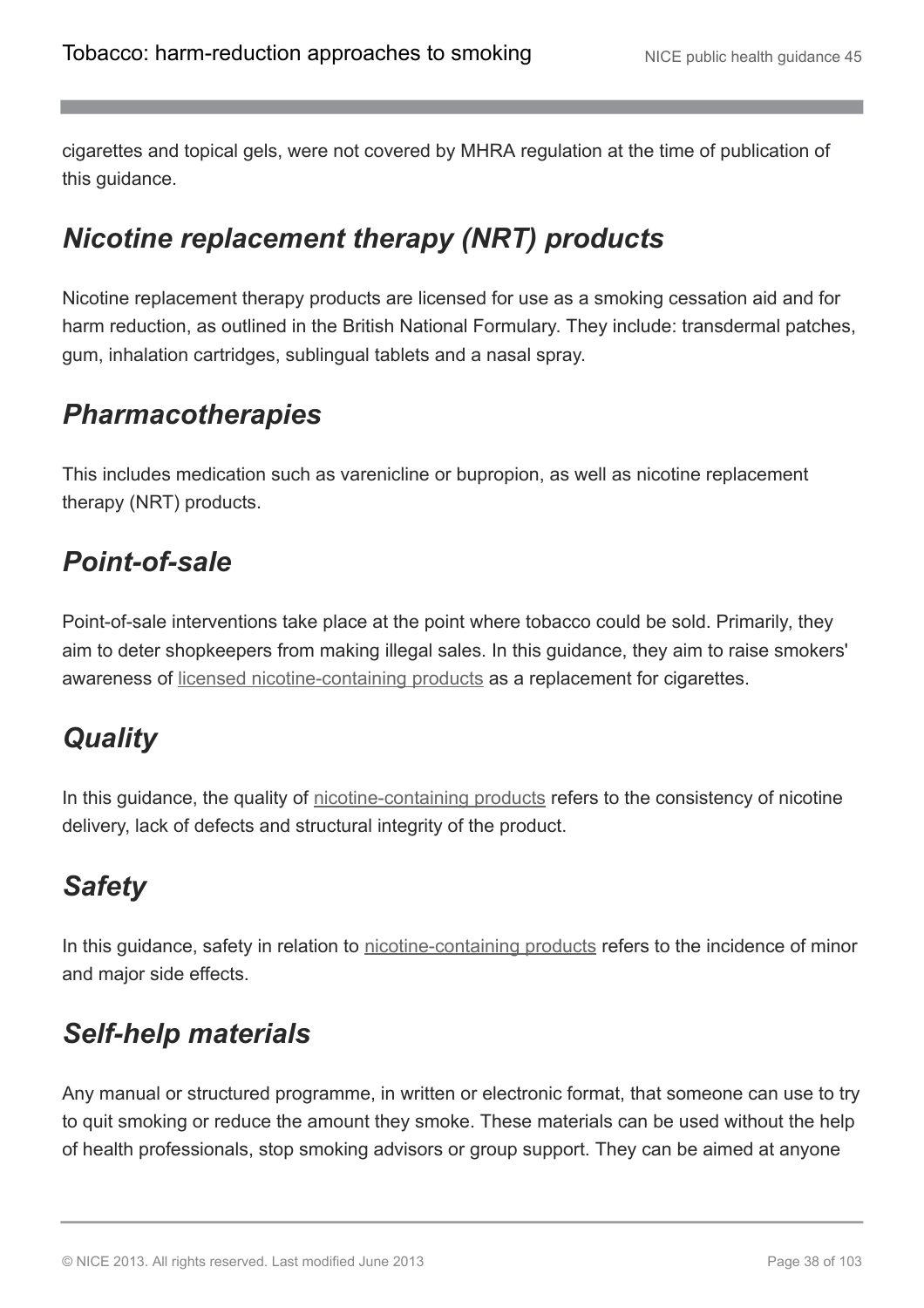who smokes, particular populations (for example, certain age or ethnic groups), or may be tailored to individual need.

# *Smoking reduction*

Smoking reduction generally involves the person smoking fewer cigarettes than they normally would without stopping, but it can involve smoking less of each cigarette. See also [compensatory](http://publications.nice.org.uk/tobacco-harm-reduction-approaches-to-smoking-ph45/glossary#compensatory-smoking) [smoking.](http://publications.nice.org.uk/tobacco-harm-reduction-approaches-to-smoking-ph45/glossary#compensatory-smoking)

# *Stopping in one step (abrupt quit)*

Stopping in one step is the standard approach to smoking cessation currently adopted by the vast majority of NHS-commissioned [stop smoking services](http://publications.nice.org.uk/tobacco-harm-reduction-approaches-to-smoking-ph45/glossary#stop-smoking-services-2). The person makes a commitment to stop smoking on or before a particular date (the quit date). This may, or may not, involve the use of nicotine replacement therapy (NRT) products or medication (varenicline or bupropion) in the lead up to the quit date and for a limited period afterwards.

# *Stop smoking services*

Stop smoking services provide a combination of [behavioural support](http://publications.nice.org.uk/tobacco-harm-reduction-approaches-to-smoking-ph45/glossary#behavioural-support-for-tobacco-harm-reduction) and pharmacotherapy to aid smoking cessation. The behavioural support is free but pharmacotherapy may incur a standard prescription charge. The evidence-based treatment is based on the National Centre for Smoking Cessation and Training (NCSCT) standard programme and involves practitioners trained to its standards or the equivalent.

# *Temporary abstinence*

Abstaining from smoking. This could be for a particular event or series of events, in a particular location, for specific time periods (for example, while at work, during long-haul flights or during a hospital stay), or even for the foreseeable future. (The latter might include, for example, abstinence while serving a prison sentence or while detained in a secure mental health unit.)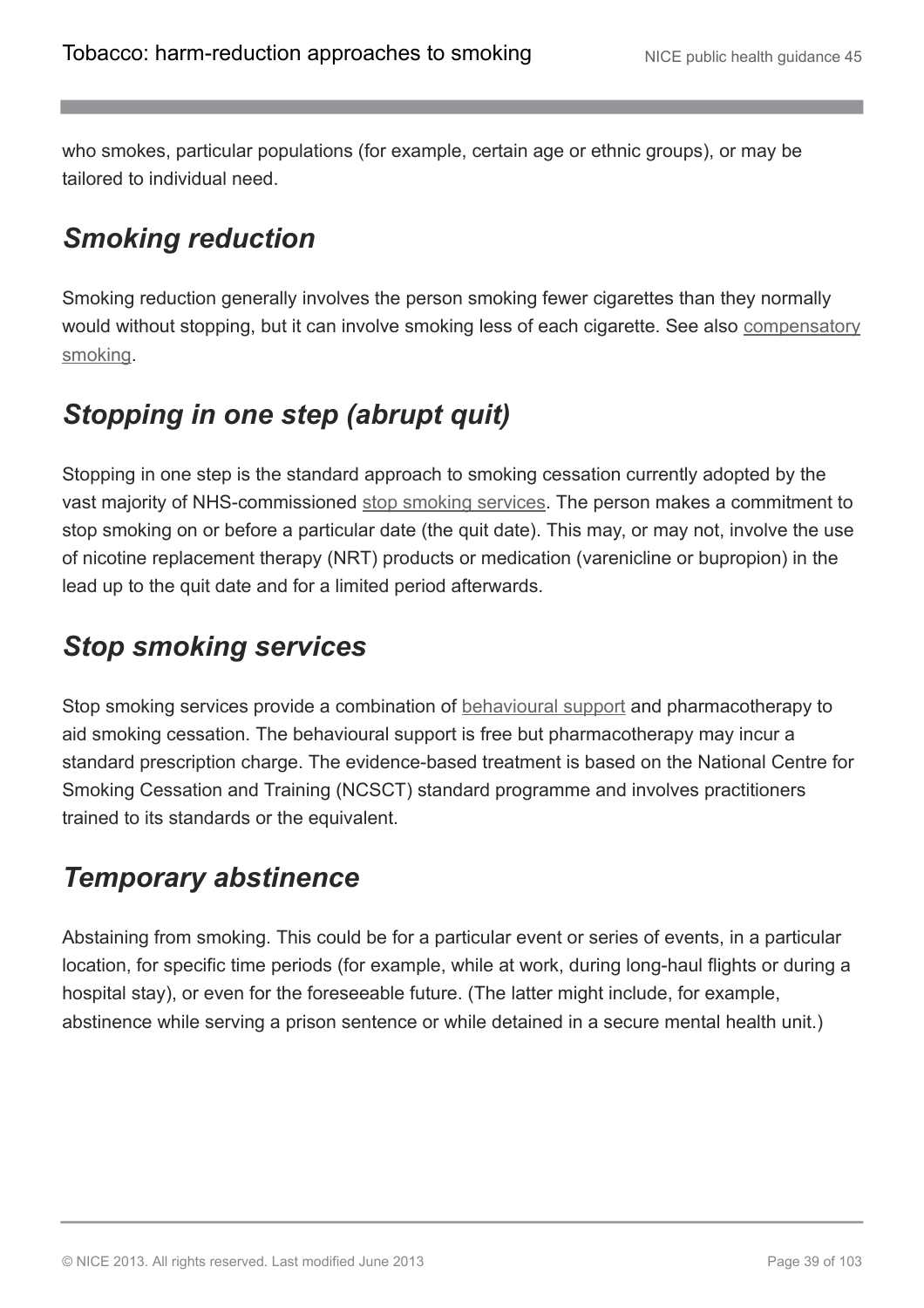## **7 References**

British Medical Association (2007) Breaking the cycle of children's exposure to cigarette smoke. London: British Medical Association

Callum C, Boyle S, Sandford A (2010) [Estimating the cost of smoking to the NHS in England and](http://journals.cambridge.org/action/displayJournal?jid=HEP) [the impact of declining prevalence in health economics, policy and law](http://journals.cambridge.org/action/displayJournal?jid=HEP) [online]

Department of Health (2011) [Healthy lives, healthy people: a tobacco control plan for England](https://www.gov.uk/government/publications/the-tobacco-control-plan-for-england). [online]

Department of Health (2011) [Improving outcomes: a strategy for cancer.](https://www.gov.uk/government/publications/the-national-cancer-strategy) [online]

Ferguson J, Bauld L, Chesterman J et al. (2005) The English smoking treatment services – oneyear outcomes. Addiction 100 (supplement 2): 59–69

Hickson F, Weatherburn P, Reid D et al. (2007) [Consuming passions: findings from the United](http://www.sigmaresearch.org.uk/downloads/report07c.pdf) [Kingdom gay men's health survey 2005](http://www.sigmaresearch.org.uk/downloads/report07c.pdf) [online]

Hughes J, Keely J, Maud S (2004) Shape of the relapse curve and long-term abstinence among untreated smokers. Addiction. 99: 29–38

Jarvis M (2010) Smoking and health inequalities. In: Inquiry into the effectiveness and cost effectiveness of tobacco control. London: All Party Group on Smoking and Health

Jha P, Peto R, Zatonski W et al. (2006) Social inequalities in male mortality, and in male mortality from smoking: indirect estimation from national death rates in England and Wales, Poland and North America. Lancet 368: 367–70

Jochelson K, Majrowski B (2006) [Clearing the air: debating smoke-free policies in psychiatric](http://www.spacetobreathe.org.uk/uploads/ClearingtheAir.pdf) [units](http://www.spacetobreathe.org.uk/uploads/ClearingtheAir.pdf) [online]

Lader D (2009) [Smoking-related behaviour and attitudes, 2008/09. Opinions survey report 40](http://www.ons.gov.uk/ons/rel/lifestyles/smoking-related-behaviour-and-attitudes/2008-09/index.html) [online]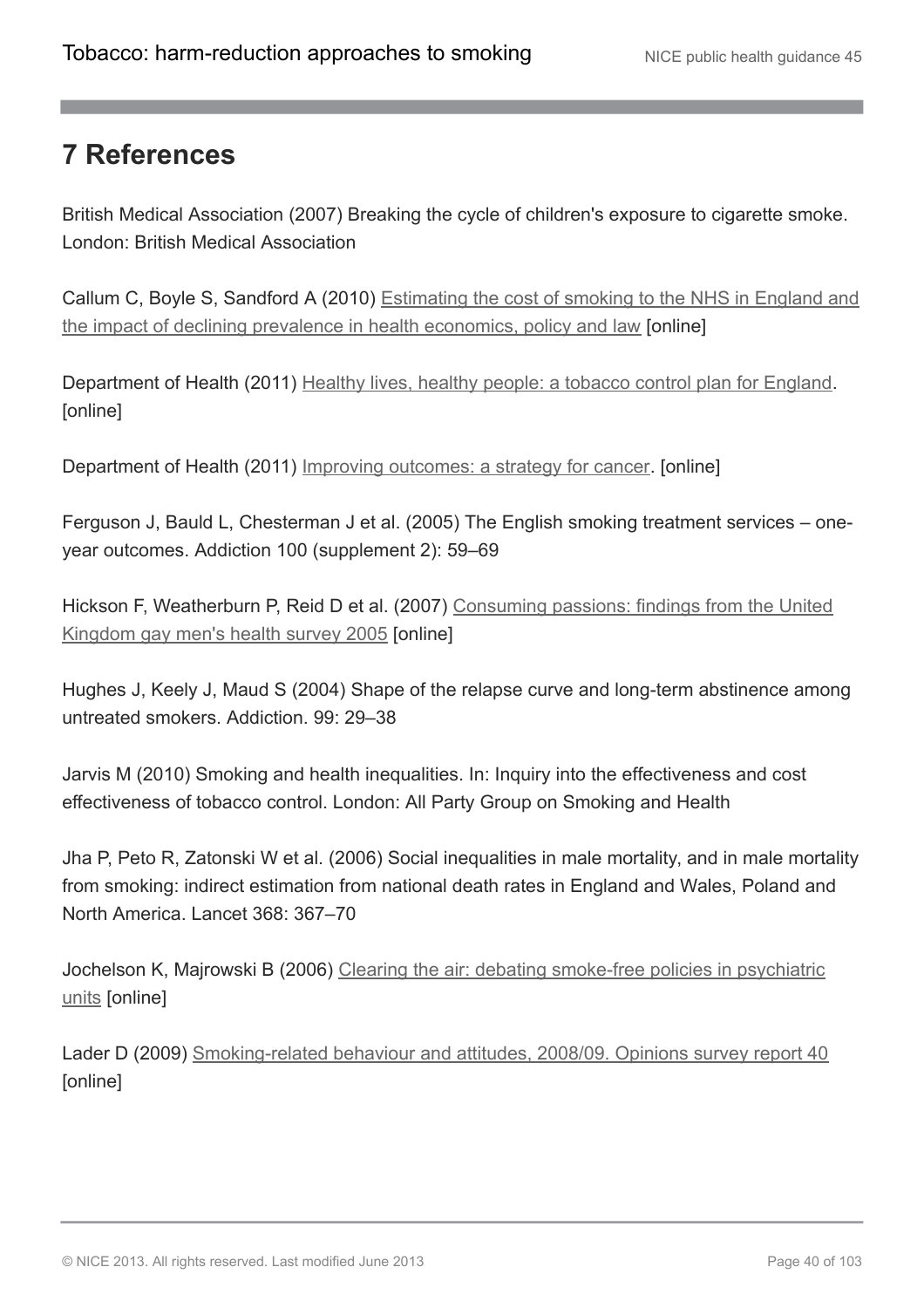McManus S, Meltzer H, Campion J (2010) [Cigarette smoking and mental health in England](http://www.natcen.ac.uk/media/660073/smoking_and_mental_health_-_final_report_revised%20and%20final.pdf) [online]

Meads C, Buckley E, Sanderson P (2007) Ten years of lesbian health survey research in the UK West Midlands. BMC Public Health 7: 251

Millett C, Lee T, Laverty A et al. (2013) Hospital admissions for childhood asthma after smokefree legislation in England. Pediatrics (2) 131: e-495–501 doi: 10.1542/peds.2012–2592

Nash R, Featherstone H (2010) Cough up: balancing tobacco income and costs in society. London: Policy Exchange

NHS Information Centre (2011) Statistics on smoking: England 2011. Leeds: NHS Information **Centre** 

NHS Information Centre (2012) Statistics on smoking: England 2012. Leeds: NHS Information **Centre** 

Royal College of Physicians (2007) Harm reduction in nicotine addiction. London: Royal College of Physicians

Royal College of Physicians (2010) Passive smoking and children. London: Royal College of **Physicians** 

Siahpush M, Yong H-H, Borland R et al. (2010) Socioeconomic position and abrupt versus gradual method of quitting smoking: findings from the International Tobacco Control Four-Country Survey. Nicotine and Tobacco Research 12 (supplement 1): S58–63

Siru R, Hulse GK, Tait RJ (2009) Assessing motivation to quit smoking in people with mental illness: a review. Addiction 104: 719–33

US Surgeon General (2006) [The health consequences of involuntary exposure to tobacco](http://www.surgeongeneral.gov/library/reports/secondhandsmoke/index.html) [smoke: a report of the Surgeon General](http://www.surgeongeneral.gov/library/reports/secondhandsmoke/index.html) *[online]*. Rockville: Department of Health and Human **Services**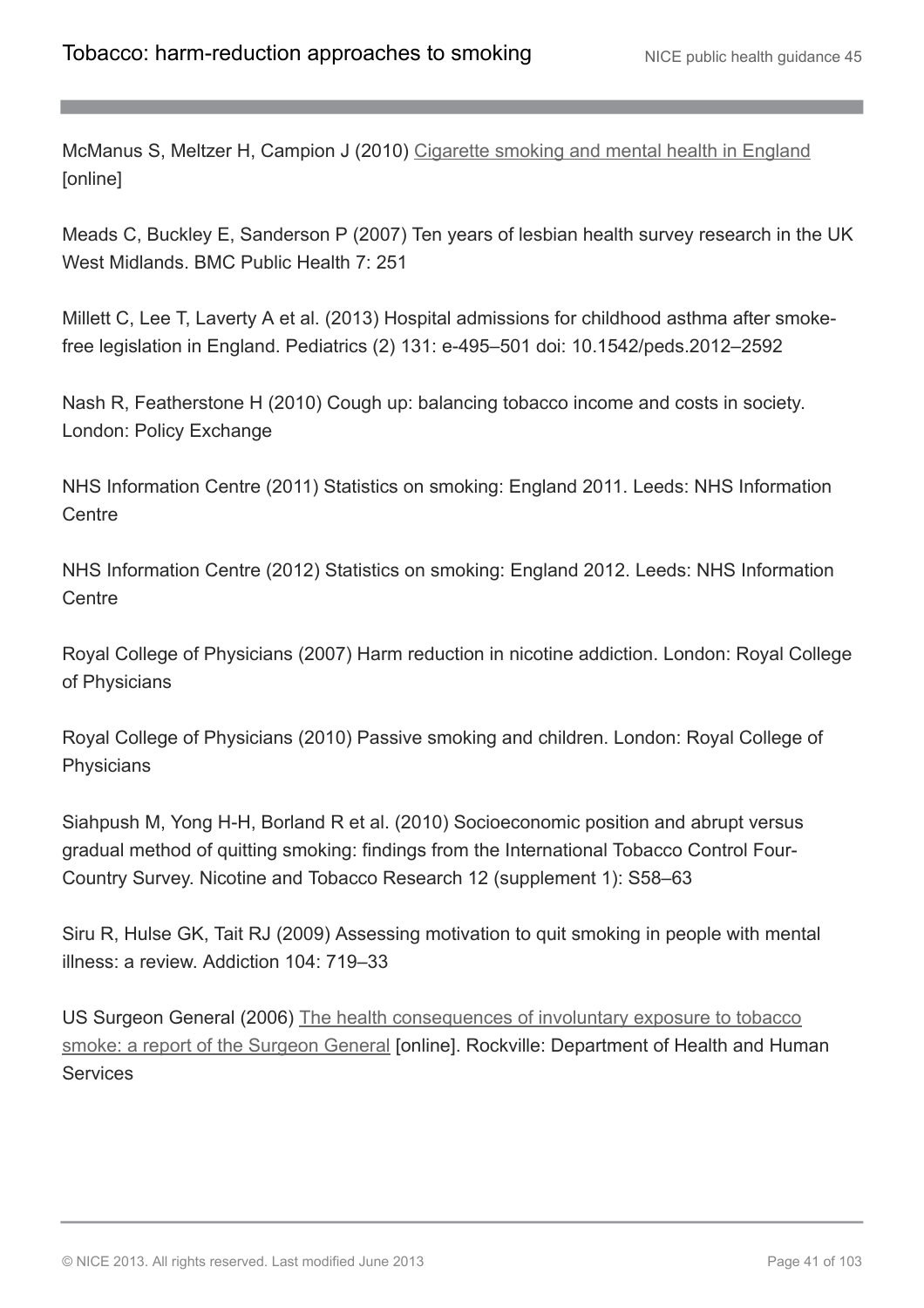Zhou X, Nonnemaker J, Sherrill B et al. (2009) Attempts to quit smoking and relapse: Factors associated with success or failure from the ATTEMPT cohort study. Addictive Behaviors 34: 365–73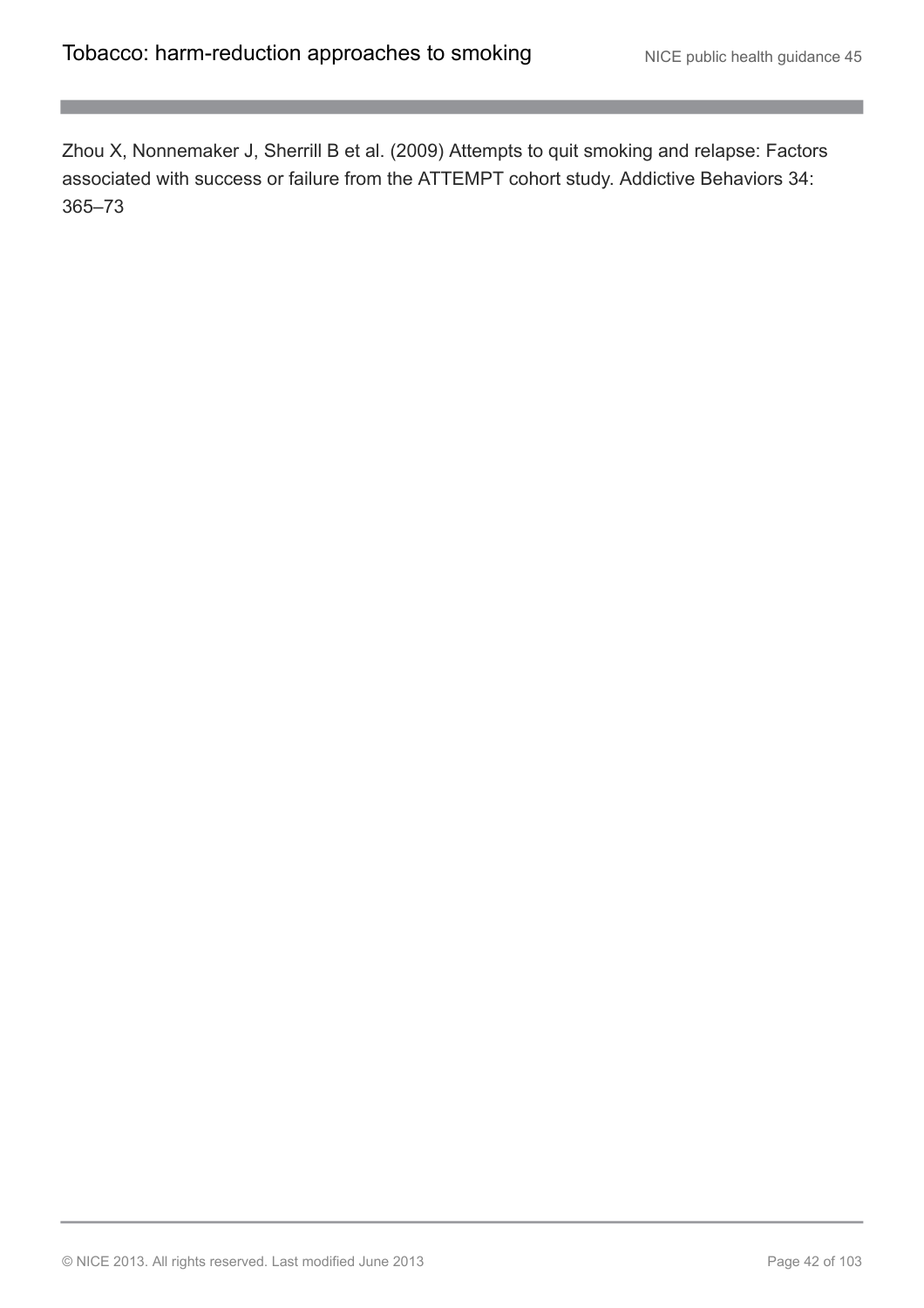## **8 Summary of the methods used to develop this guidance**

## *Introduction*

The reviews, primary research, commissioned reports and economic modelling report include full details of the methods used to select the evidence (including search strategies), assess its quality and summarise it.

The minutes of the Programme Development Group (PDG) meetings provide further detail about the Group's interpretation of the evidence and development of the recommendations.

All supporting documents are listed in **About this quidance**.

## *Guidance development*

The stages involved in developing public health programme guidance are outlined in the box below.

- 1. Draft scope released for consultation
- 2. Stakeholder meeting about the draft scope
- 3. Stakeholder comments used to revise the scope
- 4. Final scope and responses to comments published on website
- 5. Evidence reviews and economic modelling undertaken and submitted to PDG
- 6. PDG produces draft recommendations
- 7. Draft guidance (and evidence) released for consultation and for field testing
- 8. PDG amends recommendations
- 9. Final guidance published on website
- 10. Responses to comments published on website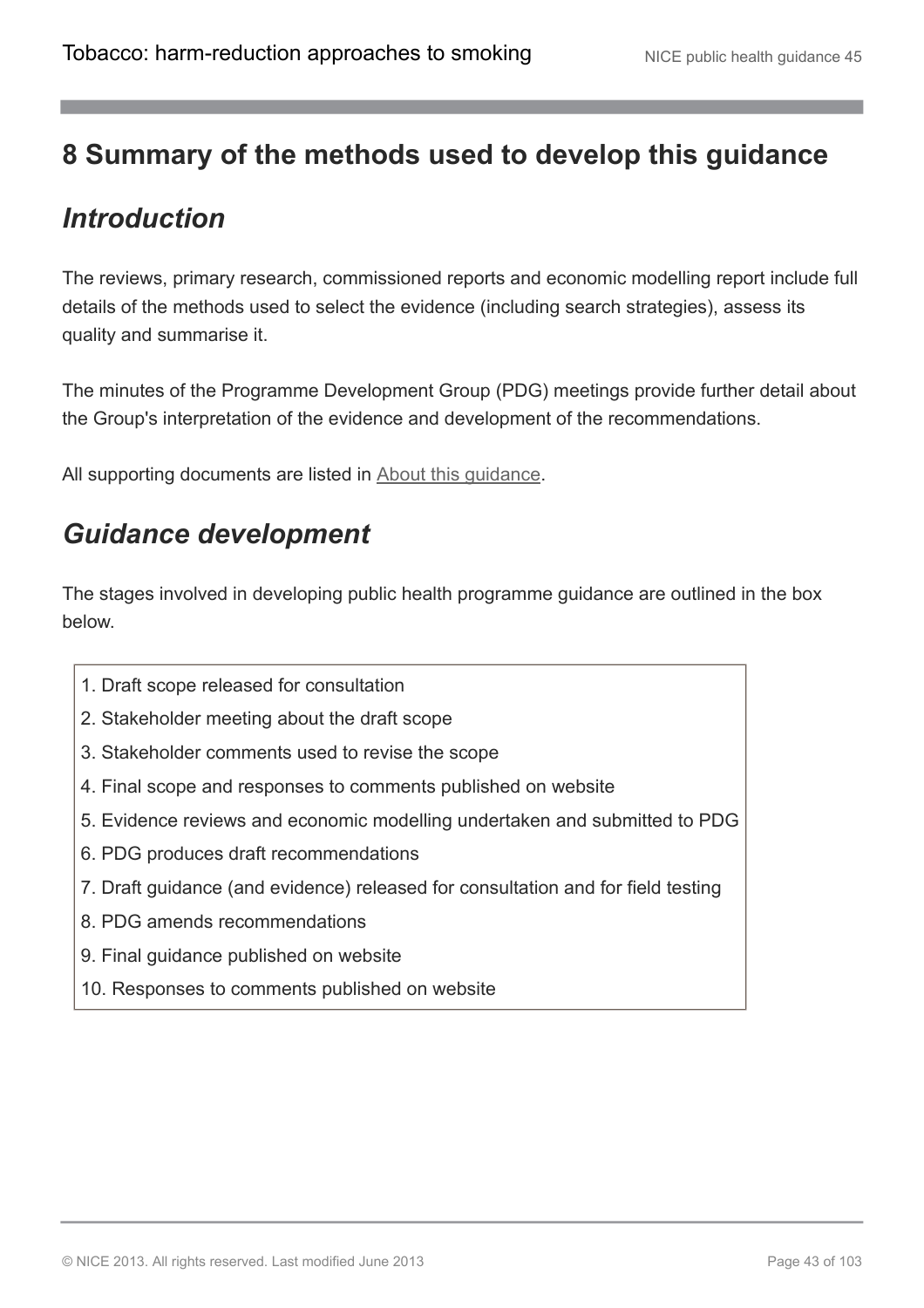# *Key questions*

The key questions were established as part of the scope. They formed the starting point for the reviews of evidence and were used by the PDG to help develop the recommendations. The overarching questions were:

Question 1: How effective and cost effective are [pharmacotherapies](http://publications.nice.org.uk/tobacco-harm-reduction-approaches-to-smoking-ph45/glossary#pharmacotherapies) in helping people to:

- cut down smoking before quitting
- cut down or abstain from smoking, temporarily or indefinitely?

How effective and cost effective are different combinations of NRT products?

Question 2: How effective and cost effective are [nicotine-containing products](http://publications.nice.org.uk/tobacco-harm-reduction-approaches-to-smoking-ph45/glossary#nicotine-containing-products-2) in helping people to:

- cut down smoking before quitting
- cut down or abstain from smoking, temporarily or indefinitely?

Question 3: Which kinds of [behavioural support](http://publications.nice.org.uk/tobacco-harm-reduction-approaches-to-smoking-ph45/glossary#behavioural-support-for-tobacco-harm-reduction), counselling, advice or self-help (with or without pharmacotherapy) are effective and cost effective in helping people to:

- cut down smoking before quitting
- cut down or abstain from smoking, temporarily or indefinitely.

Question 4: Do some tobacco harm-reduction approaches have a differential impact on different groups (for example, people of different ages, gender, socioeconomic status or ethnicity)?

Question 5: Are there any unintended consequences from adopting a tobacco harm-reduction approach, for example, does it deter people from trying to stop smoking?

Question 6: How can practitioners deliver messages about tobacco harm reduction without weakening the impact of advice about the benefits of stopping smoking?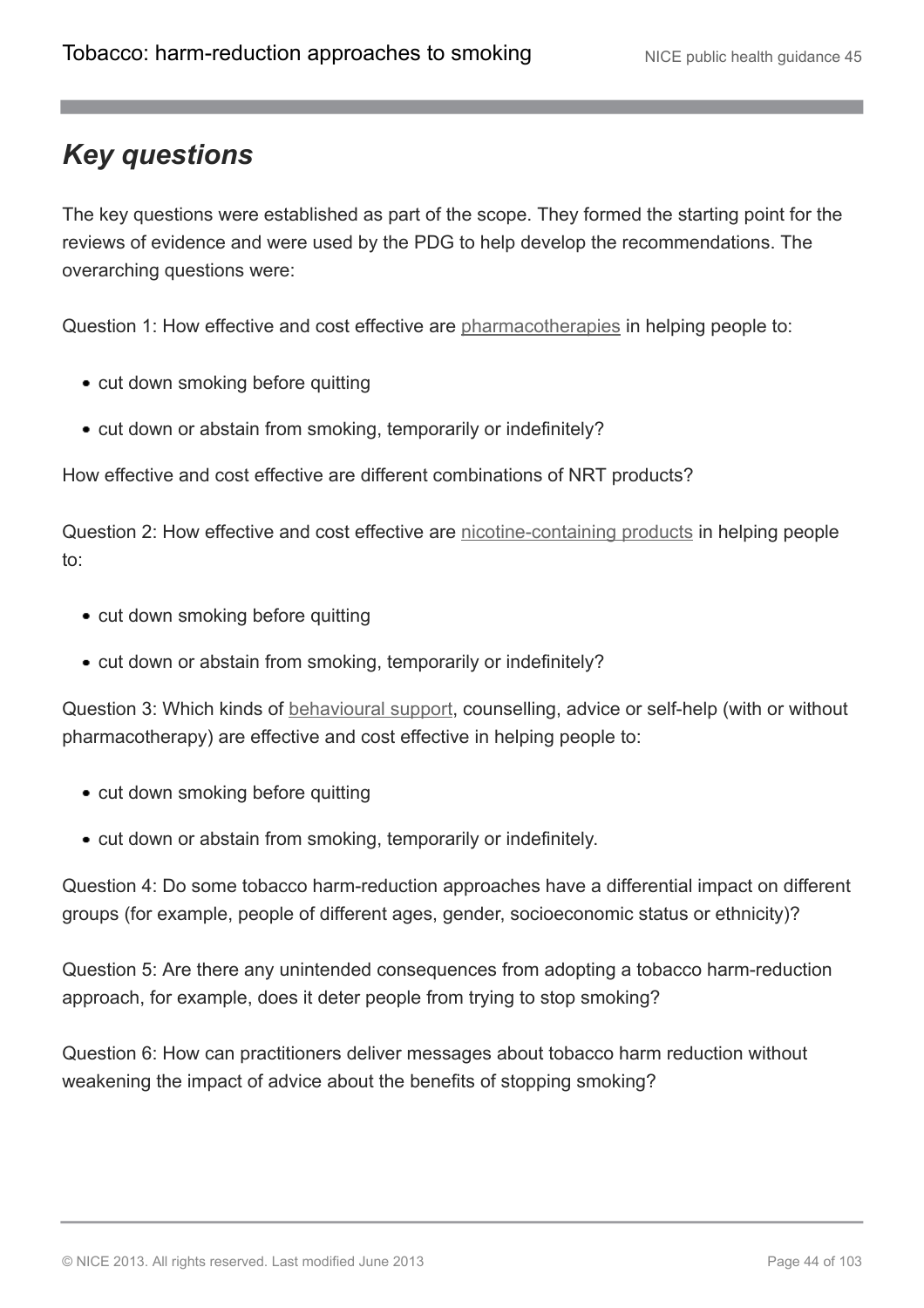Question 7: What factors might act as barriers or facilitators to tobacco harm-reduction approaches?

Question 8: Does long-term use of pharmacotherapies or 'nicotine-containing products' have any ill-effects on health?

These questions were made more specific for each review (see reviews for further details).

These questions were made more specific for each review (see reviews for further details).

## *Reviewing the evidence*

#### **Effectiveness reviews**

Three reviews of effectiveness were conducted (reviews 2, 3 and 5). These covered:

- tobacco harm-reduction approaches with the intention of quitting with or without help
- long-term tobacco harm-reduction approaches without intending to quit and with or without help
- long-term use of non-tobacco nicotine-containing products among people who have quit smoking abruptly.

#### **Identifying the evidence**

A number of databases were searched in August 2011 for: systematic reviews, guidelines, randomised controlled trials (RCTs), controlled trials, controlled and uncontrolled before-and-after studies and interrupted time series studies from January 1990.

A number of national and international websites were also searched.

In addition, a range of databases were searched for information on studies in progress, unpublished research or research reported in the grey literature.

A call for evidence from registered stakeholders was made in August 2011.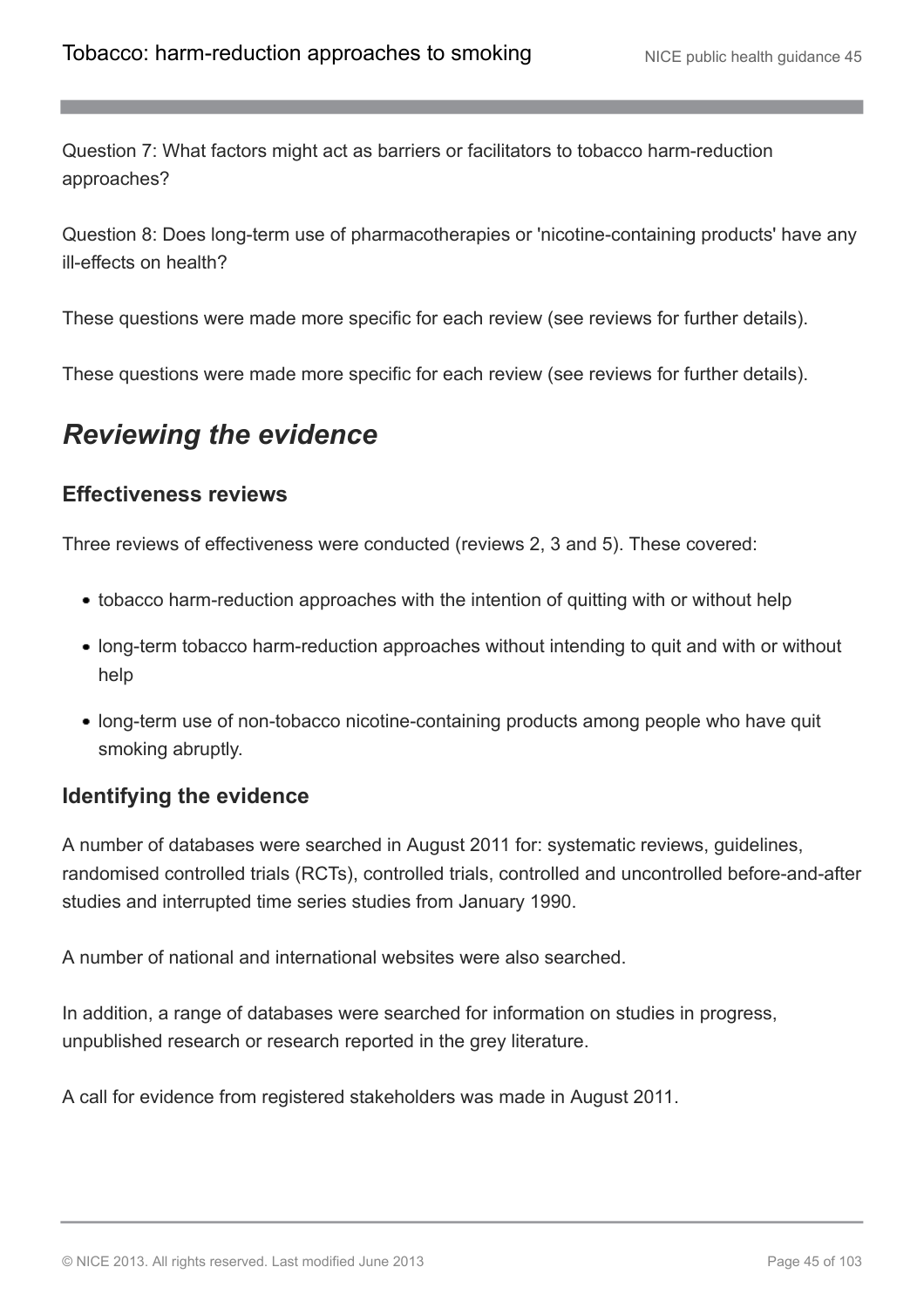See each review for details of the databases and websites searched (and dates of any update searches).

#### **Selection criteria**

Studies were included in the effectiveness reviews if: they covered the following people and at least 1 of the following interventions:

- people who want to quit smoking gradually, reduce their cigarette consumption or temporarily abstain from smoking
- people who have quit smoking abruptly and replaced cigarettes with [nicotine replacement](http://publications.nice.org.uk/tobacco-harm-reduction-approaches-to-smoking-ph45/glossary#nicotine-replacement-therapy-nrt-products) [therapy](http://publications.nice.org.uk/tobacco-harm-reduction-approaches-to-smoking-ph45/glossary#nicotine-replacement-therapy-nrt-products) or products containing nicotine
- pharmacotherapies licensed for [cutting down](http://publications.nice.org.uk/tobacco-harm-reduction-approaches-to-smoking-ph45/glossary#cutting-down-prior-to-stopping-cut-down-to-quit), [temporary abstinence](http://publications.nice.org.uk/tobacco-harm-reduction-approaches-to-smoking-ph45/glossary#temporary-abstinence) or harm reduction
- other non-tobacco 'nicotine-containing products', such as 'electronic cigarettes' and topical gels
- behavioural support, counselling or advice for individuals or groups
- self-help.

Studies were excluded if they focused on pregnant women or were about:

- pharmacotherapies not licensed for cutting down, temporary abstinence or harm reduction
- products containing tobacco, including products that claim to deliver reduced levels of toxicity or that reduce exposure to tobacco smoke
- products that are smoked that do not contain tobacco.
- smokeless tobacco products
- alternative or complementary therapies.

See each review for details of the inclusion and exclusion criteria.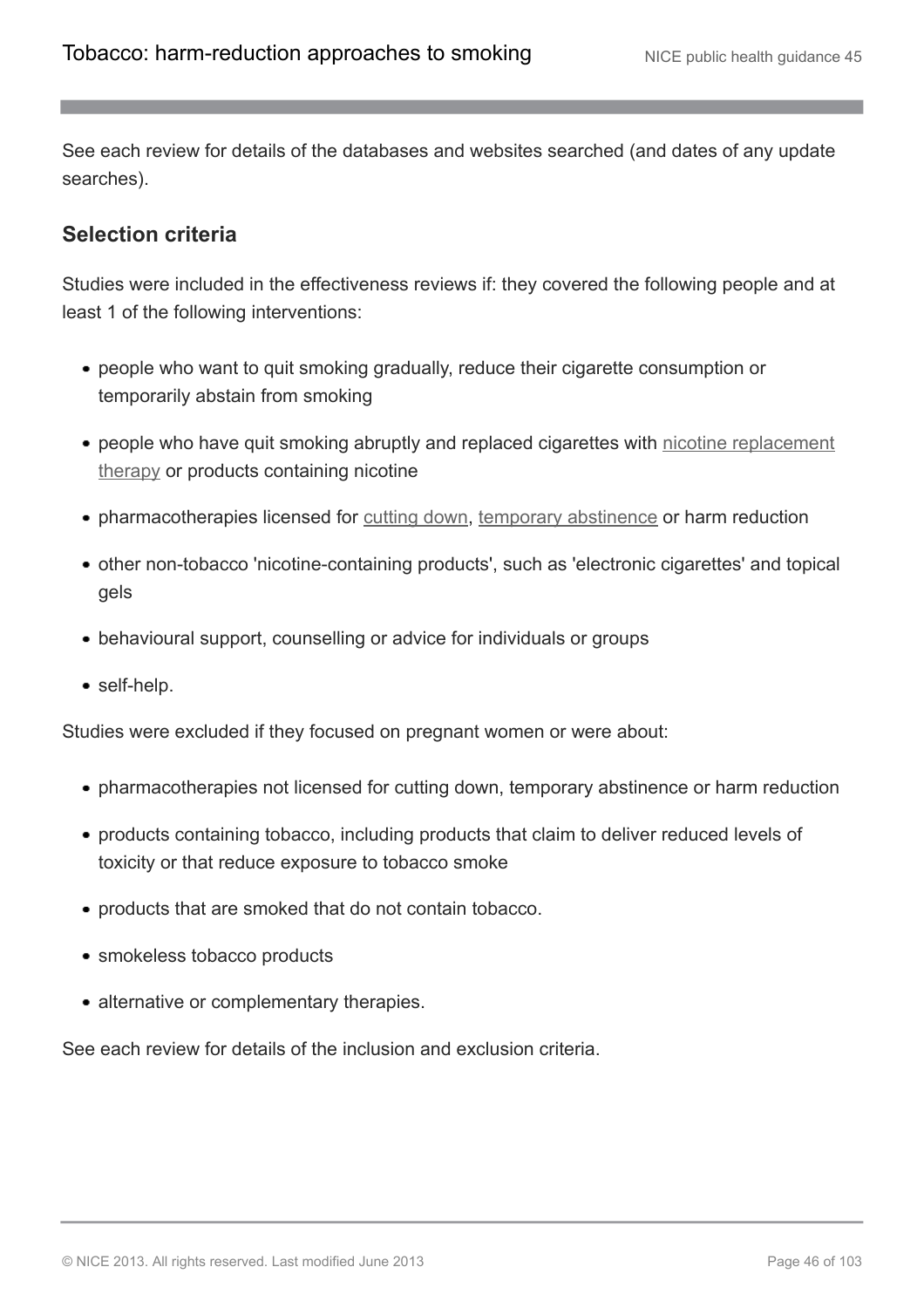#### **Other reviews**

#### **Review 1**

#### **Identifying the evidence**

A range of databases and websites were searched in August 2011 for studies published from 1980 onwards. Studies were included if they were: RCTs, systematic reviews of RCTs, nonrandomised trials and randomised and non-randomised pharmacokinetic studies.

This was supplemented by grey literature searches and a call for evidence.

See the review for details.

#### **Selection criteria**

Studies were included in review 1 if they:

- reported on the safety, risks and pharmacokinetic profiles of tobacco harm-reduction strategies
- addressed special pharmacokinetic or safety considerations that arise when using nicotinecontaining products to help reduce the harm from smoking.

Studies were excluded if they focused on pregnant women.

#### **Review 4**

#### **Identifying the evidence**

A range of databases and websites were searched in August 2011 for: RCTs, systematic reviews of RCTs, non-randomised trials, qualitative and quantitative evidence of views and opinions, and process evaluations of intervention studies, from 1990 onwards.

This was supplemented by grey literature searches and 2 calls for evidence. Follow-up database searches were conducted in November 2011 and January 2012.

A call for evidence was also made.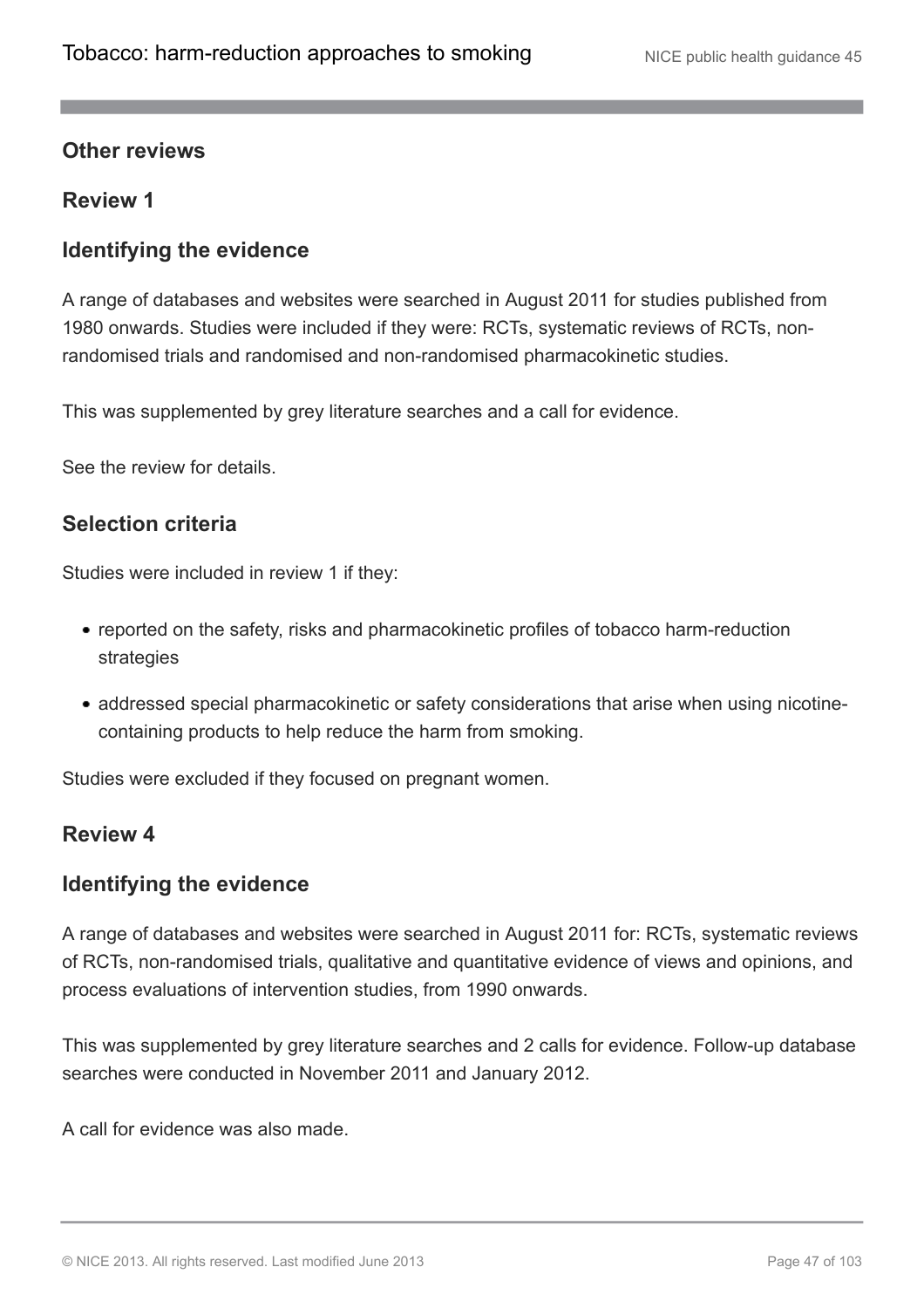See the review for details.

#### **Selection criteria**

Studies were included if they focused on the following people or services and at least 1 of the following interventions:

- people (or the families of people) who want to quit smoking gradually, reduce their cigarette consumption or temporarily abstain from smoking
- service providers, healthcare personnel and policy makers who may deliver/commission/ refer smokers to tobacco harm reduction interventions
- pharmacotherapies licensed for cutting down, temporary abstinence or harm reduction
- other non-tobacco products containing nicotine (electronic cigarettes and topical gels)
- behavioural support, counselling, advice or self-help.

Studies were excluded if they focused on pregnant women.

#### **Quality appraisal**

Included papers were assessed for methodological rigour and quality using the NICE methodology checklist, as set out in [Methods for the development of NICE public health](http://www.nice.org.uk/aboutnice/howwework/developingnicepublichealthguidance/publichealthguidanceprocessandmethodguides/public_health_guidance_process_and_method_guides.jsp) [guidance.](http://www.nice.org.uk/aboutnice/howwework/developingnicepublichealthguidance/publichealthguidanceprocessandmethodguides/public_health_guidance_process_and_method_guides.jsp) Each study was graded  $(++, +, -)$  to reflect the risk of potential bias arising from its design and execution.

### **Study quality**

++ All or most of the checklist criteria have been fulfilled. Where they have not been fulfilled, the conclusions are very unlikely to alter.

+ Some of the checklist criteria have been fulfilled. Those criteria that have not been fulfilled or not adequately described are unlikely to alter the conclusions.

– Few or no checklist criteria have been fulfilled. The conclusions of the study are likely or very likely to alter.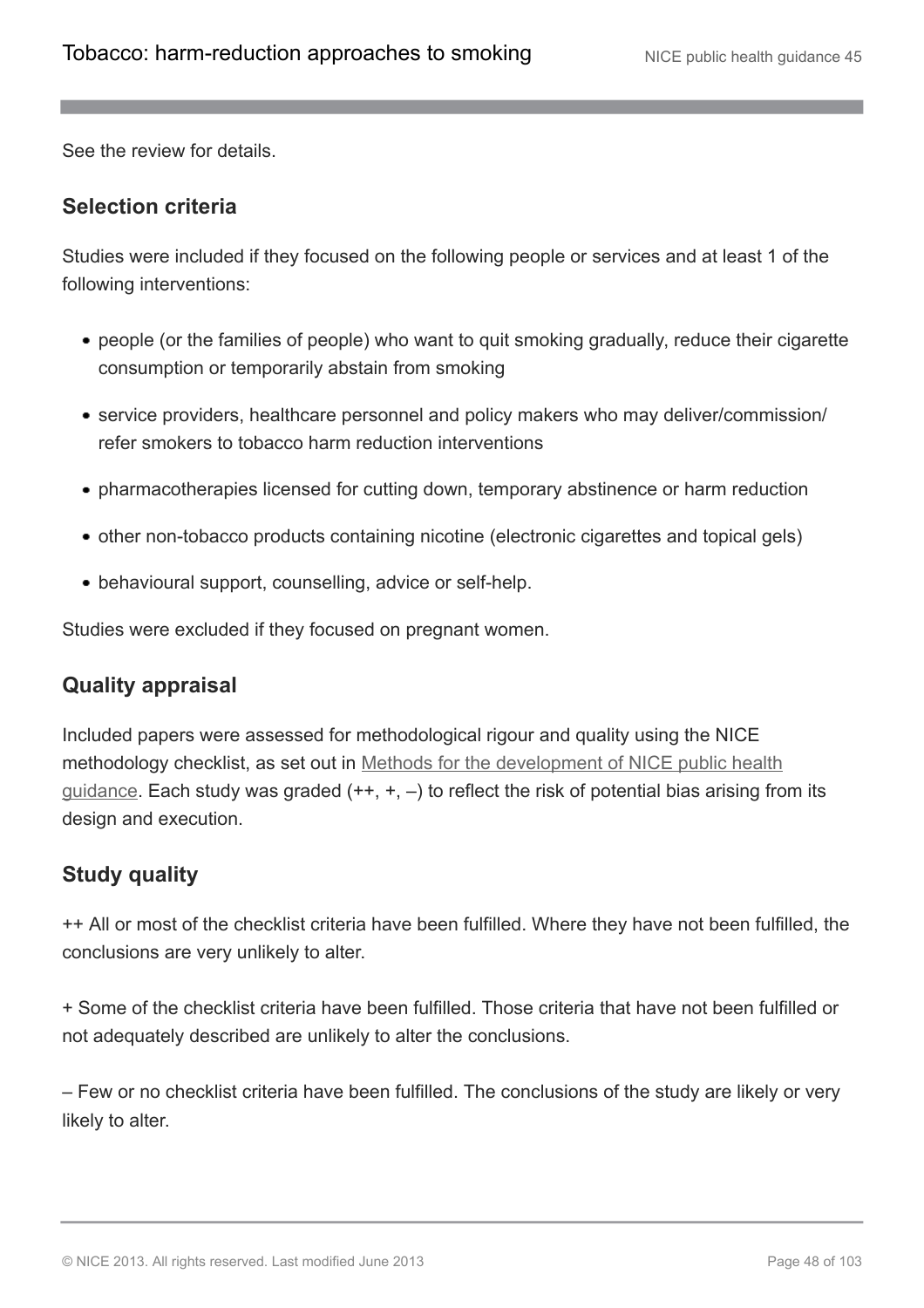The evidence was also assessed for its applicability to the areas (populations, settings, interventions) covered by the scope of the guidance. Each evidence statement concludes with a statement of applicability (directly applicable, partially applicable, not applicable).

### **Summarising the evidence and making evidence statements**

The review data was summarised in evidence tables (see full reviews).

The findings from the reviews were synthesised and used as the basis for a number of evidence statements relating to each key question. The evidence statements were prepared by the external contractors (see [About this guidance\)](http://publications.nice.org.uk/tobacco-harm-reduction-approaches-to-smoking-ph45/about-this-guidance). The statements reflect their judgement of the strength (quality, quantity and consistency) of evidence and its applicability to the populations and settings in the scope.

## *Cost effectiveness*

There was a review of economic evaluations and an economic modelling exercise.

#### **Review of economic evaluations**

The databases searched included most of NICE's core databases. The search strategies from the effectiveness reviews were used with a filter designed to identify economic and costs studies.

Studies were included if they reported on a full economic evaluation with the same populations and interventions as in the effectiveness reviews (see above).

Two studies were identified that met the inclusion criteria but only 1 was applicable. The results are reported in [A rapid review of economic evidence on tobacco harm reduction strategies](http://guidance.nice.org.uk/PH45/supportingevidence) on the NICE website.

#### **Economic modelling**

An economic model was constructed to incorporate data from the reviews of effectiveness and cost effectiveness. The model covered quitting smoking using nicotine-containing products on a long-term basis. It also covered interventions to reduce smoking. Following a request from the Programme Development Group, a supplementary analysis was undertaken to explore additional scenarios.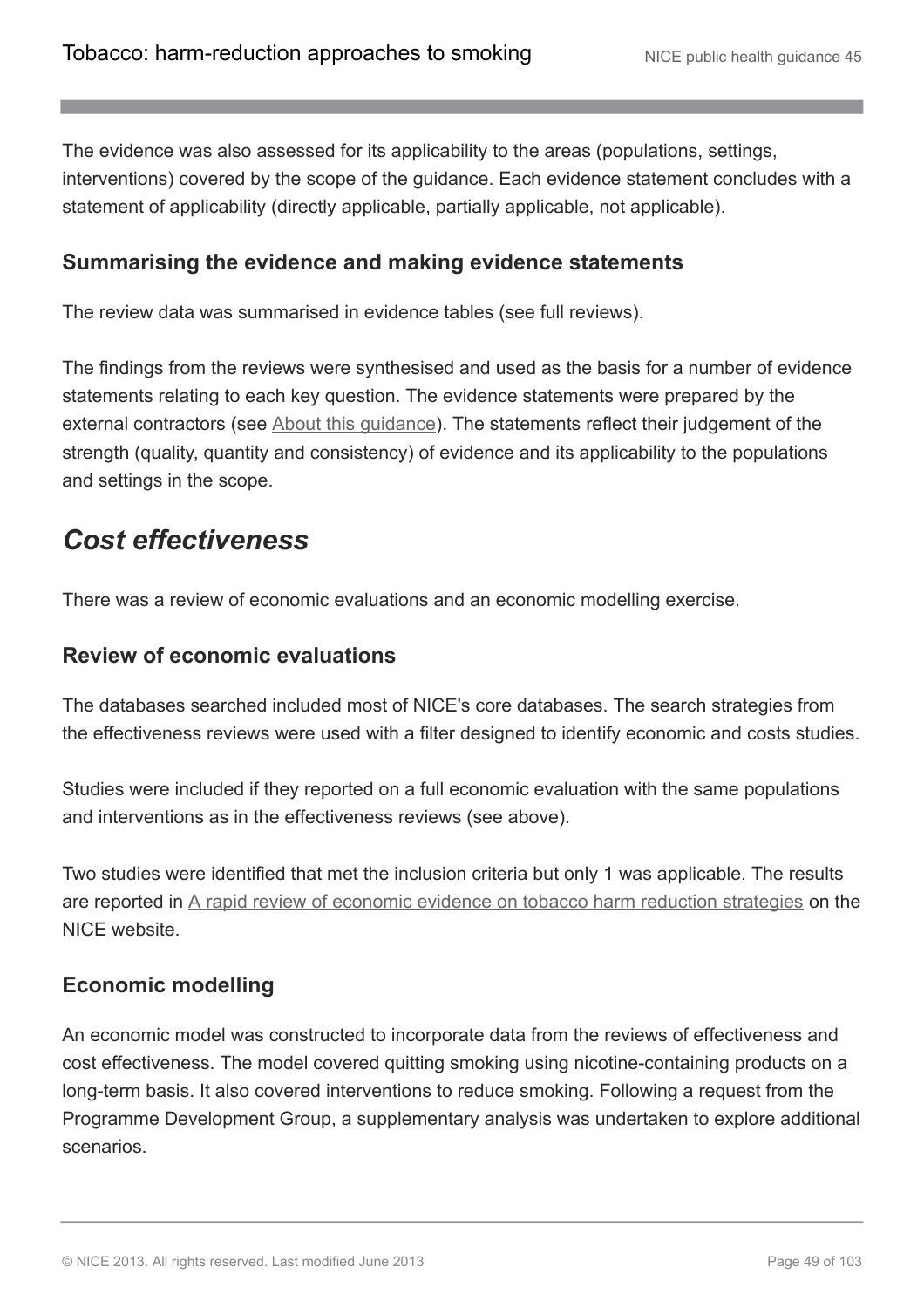The [results](http://guidance.nice.org.uk/PH45/supportingevidence) are reported in: 'An economic evaluation of different interventions to promote tobacco harm reduction'; and the supplementary analysis entitled, 'An economic evaluation of different interventions to promote tobacco harm reduction: supplementary report'.

# *Fieldwork*

Fieldwork was carried out to evaluate how relevant and useful NICE's recommendations are for practitioners and how feasible it would be to put them into practice.

It was conducted with practitioners and commissioners who are involved in [stop smoking](http://publications.nice.org.uk/tobacco-harm-reduction-approaches-to-smoking-ph45/glossary#stop-smoking-services-2) [services](http://publications.nice.org.uk/tobacco-harm-reduction-approaches-to-smoking-ph45/glossary#stop-smoking-services-2) or who have a wider public health remit. This included those working in local authorities, the NHS and the voluntary and community sectors. It also included manufacturers and retailers of [licensed nicotine-containing products](http://publications.nice.org.uk/tobacco-harm-reduction-approaches-to-smoking-ph45/glossary#licensed-nicotine-containing-products).

The fieldwork comprised: focus groups, telephone interviews and face-to-face interviews, carried out in the East Midlands, East of England, London, North West, North East, South West, West Midlands and Yorkshire by ICF GHK.

The main issues arising from the fieldwork are set out in **[Fieldwork findings](http://publications.nice.org.uk/tobacco-harm-reduction-approaches-to-smoking-ph45/the-evidence-2#fieldwork-findings)**. The full fieldwork report is [Tobacco: harm-reduction approaches to smoking – final fieldwork report.](http://guidance.nice.org.uk/PH45/supportingevidence)

# *How the PDG formulated the recommendations*

At its meetings between October 2011 and June 2012, the Programme Development Group (PDG) considered the evidence, expert papers and cost effectiveness to determine:

- whether there was sufficient evidence (in terms of strength and applicability) to form a judgement
- where relevant, whether (on balance) the evidence demonstrates that the intervention or programme/activity can be effective or is inconclusive
- where relevant, the typical size of effect (where there is one)
- whether the evidence is applicable to the target groups and context covered by the guidance.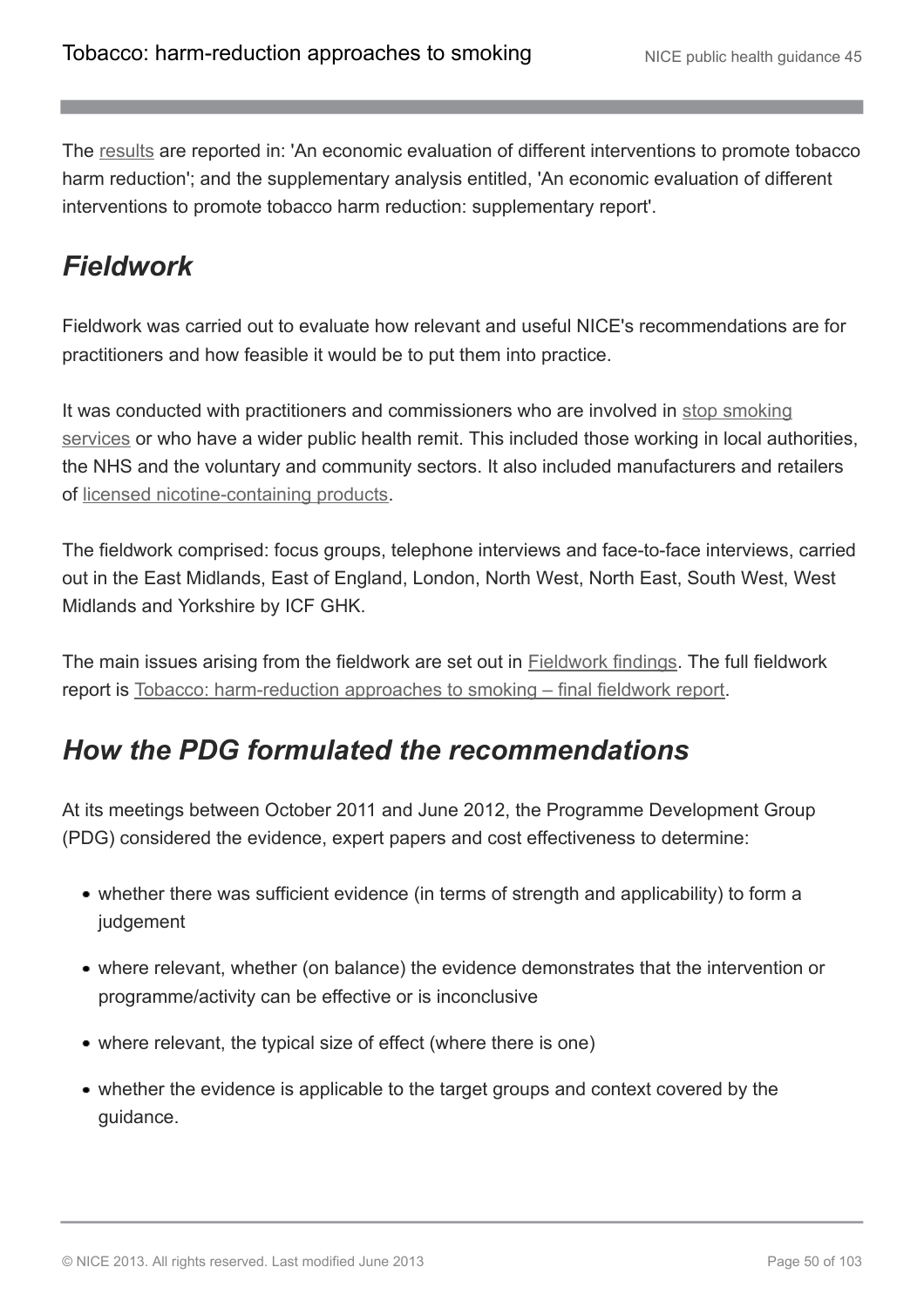The PDG developed draft recommendations through informal consensus, based on the following criteria:

- Strength (type, quality, quantity and consistency) of the evidence.
- The applicability of the evidence to the populations/settings referred to in the scope.
- Effect size and potential impact on the target population's health.
- Impact on inequalities in health between different groups of the population.
- Equality and diversity legislation.
- Ethical issues and social value judgements.
- Cost effectiveness (for the NHS and other public sector organisations).
- Balance of harms and benefits.
- Ease of implementation and any anticipated changes in practice.

Where possible, recommendations were linked to an evidence statement(s) (see [The evidence](http://publications.nice.org.uk/tobacco-harm-reduction-approaches-to-smoking-ph45/the-evidence-2) for details). Where a recommendation was inferred from the evidence, this was indicated by the reference 'IDE' (inference derived from the evidence).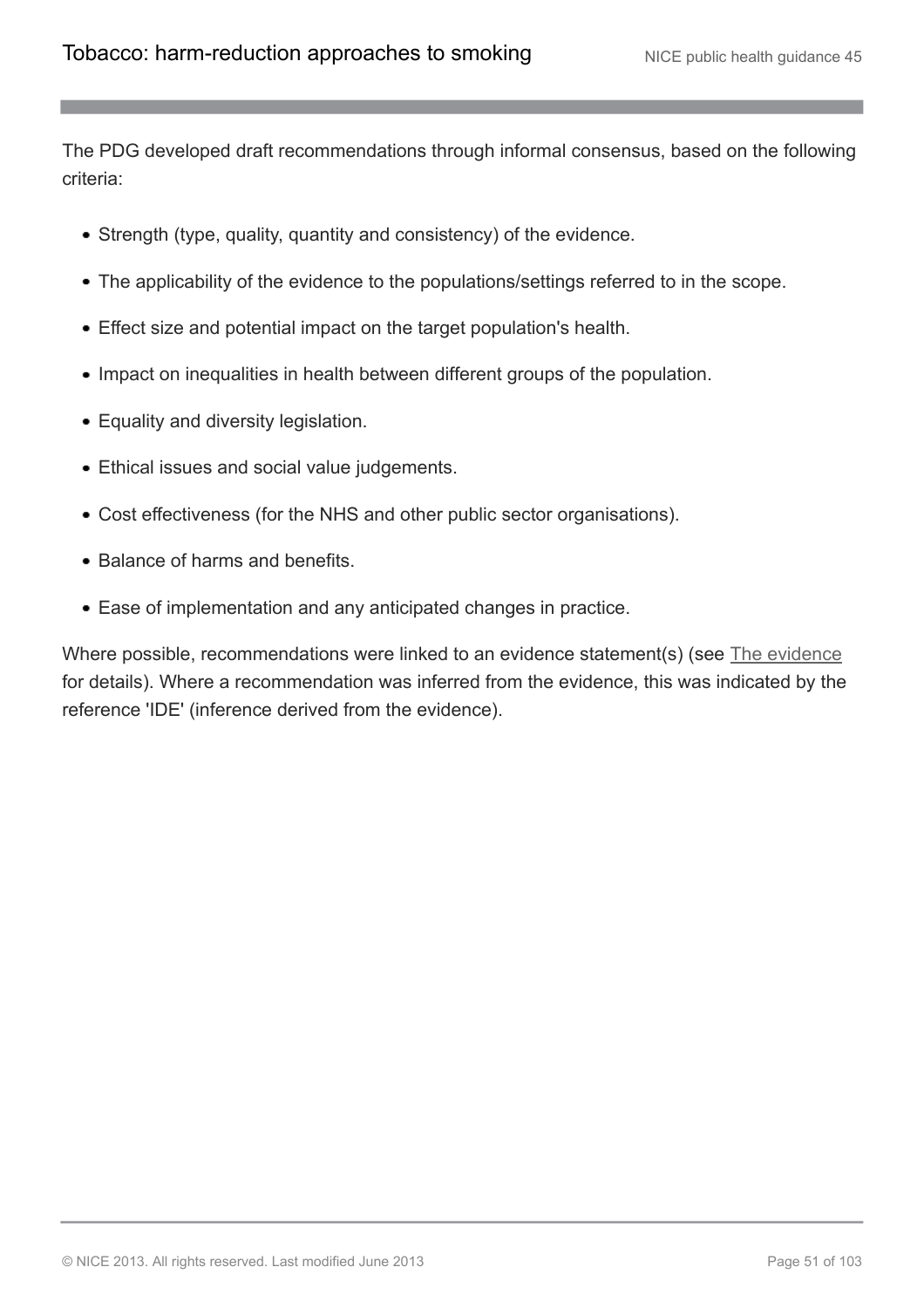## **9 The evidence**

This section lists the evidence statements from 5 reviews provided by external contractors (see [What evidence is the guidance based on?\)](http://publications.nice.org.uk/tobacco-harm-reduction-approaches-to-smoking-ph45/about-this-guidance#what-evidence-is-the-guidance-based-on) and links them to the relevant recommendations. (See [Summary of the methods used to develop this guidance](http://publications.nice.org.uk/tobacco-harm-reduction-approaches-to-smoking-ph45/summary-of-the-methods-used-to-develop-this-guidance) for the key to quality assessments.)

This section also links the recommendations to the [expert papers](http://publications.nice.org.uk/tobacco-harm-reduction-approaches-to-smoking-ph45/about-this-guidance#what-evidence-is-the-guidance-based-on) and sets out a brief summary of findings from the economic analysis and the fieldwork.

The evidence statements are short summaries of evidence, in a review, report or paper (provided by an expert in the topic area). Each statement has a short code indicating which document the evidence has come from. The letter(s) in the code refer to the type of document the statement is from, and the numbers refer to the document number, and the number of the evidence statement in the document.

**Evidence statement 1.1a** indicates that the linked statement is numbered 1a in review 1 'Safety, risks and pharmacokinetics profiles of tobacco harm reduction technologies'. **Evidence statement 2.4.1** indicates that the linked statement is numbered 4.1 in review 2 'The effectiveness of tobacco harm reduction approaches with the intention of quitting (that is, [cutting](http://publications.nice.org.uk/tobacco-harm-reduction-approaches-to-smoking-ph45/glossary#cutting-down-prior-to-stopping-cut-down-to-quit) [down to quit](http://publications.nice.org.uk/tobacco-harm-reduction-approaches-to-smoking-ph45/glossary#cutting-down-prior-to-stopping-cut-down-to-quit) or reduction to stop smoking), with and without assistance'. **Evidence statement 3.1.5** indicates that the linked statement is numbered 1.5 in review 3 'The effectiveness of longterm harm reduction approaches without the prior intention of quitting'. **Evidence statement 4.1.37** indicates that the linked statement is numbered 1.37 in review 4 'Barriers and facilitators to implementing tobacco harm reduction approaches (including user and provider perspectives)'. **Evidence statement 5.1** indicates that the linked statement is numbered 1 in review 5 'Long term use of non-tobacco nicotine containing products in individuals who have quit smoking abruptly'.

The [reviews, expert papers, economic analysis and fieldwork report](http://guidance.nice.org.uk/PH45/supportingevidence) are available online.

**Recommendation 1:** evidence statements 1.1a, 1.1b, 1.1c, 1.2a, 1.2b, 1.3a, 1.3c, 1.4a, 1.4b, 1.4c, 1.5, 1.7, 1.8, 1.9, 2.3.1, 3.3.1, 3.8.3, 4.1.5, 4.1.17, 4.1.18, 4.1.37, 4.1.42, 5.4, 5.5, 5.6; expert papers 1, 2, 8a, 8b

**Recommendation 2:** evidence statements 4.1.4, 4.1.10, 4.1.11, 4.1.15, 4.1.17, 4.1.18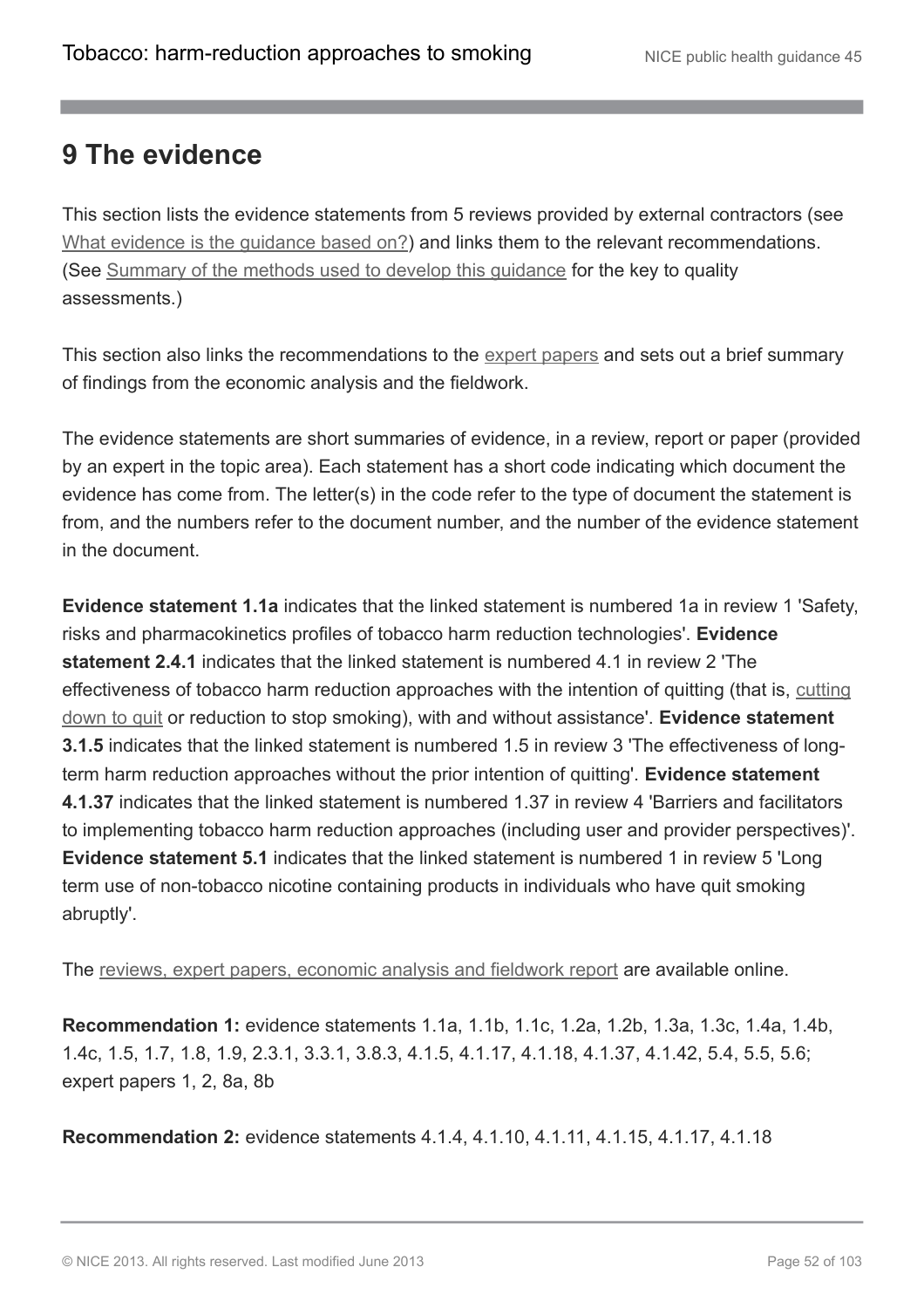**Recommendation 3:** evidence statements 2.1, 2.1.1, 2.1.2, 3.1.1, 3.1.2, 3.1.3, 3.1.5, 5.1, 5.2, 5.3; expert paper 2

**Recommendation 4:** evidence statements 2.4, 2.4.1, 2.4.2, 2.4.3, 2.5, 2.5.1, 2.5.2, 2.6, 2.6.1, 2.6.2, 3.4.1, 3.4.2, 3.4.3, 3.4.4, 3.4.5, 3.4.6, 3.4.7, 3.6.1, 3.6.2, 3.8.2, 4.1.15; IDE

**Recommendation 5:** evidence statements 2.1, 2.1.1, 2.1.2, 3.1.1, 3.1.2, 3.1.3, 3.1.5, 3.1.6, 3.8.1, 3.8.2

**Recommendation 6:** evidence statements 1.1a, 1.1b, 1.1c, 1.3a, 1.3c, 1.4b, 1.7, 2.1, 2.1.1, 2.1.2, 3.8.1, 3.8.2, 4.1.37, 4.1.42; expert paper 2

**Recommendation 7:** IDE

**Recommendation 8:** evidence statement 3.4.8; expert paper 2

**Recommendation 9:** evidence statement 4.1.7; expert papers 5, 6

**Recommendation 10:** evidence statements 4.1.7, 4.2.6; expert papers 5, 6

**Recommendation 11:** evidence statements 5.1, 5.2, 5.3, 5.4, 5.5

**Recommendation 12:** IDE

**Recommendation 13:** IDE

**Recommendation 14:** evidence statement 1.3c; IDE

### *Evidence statements*

Please note that the wording of some evidence statements has been altered slightly from those in the evidence review(s) to make them more consistent with each other and NICE's standard house style.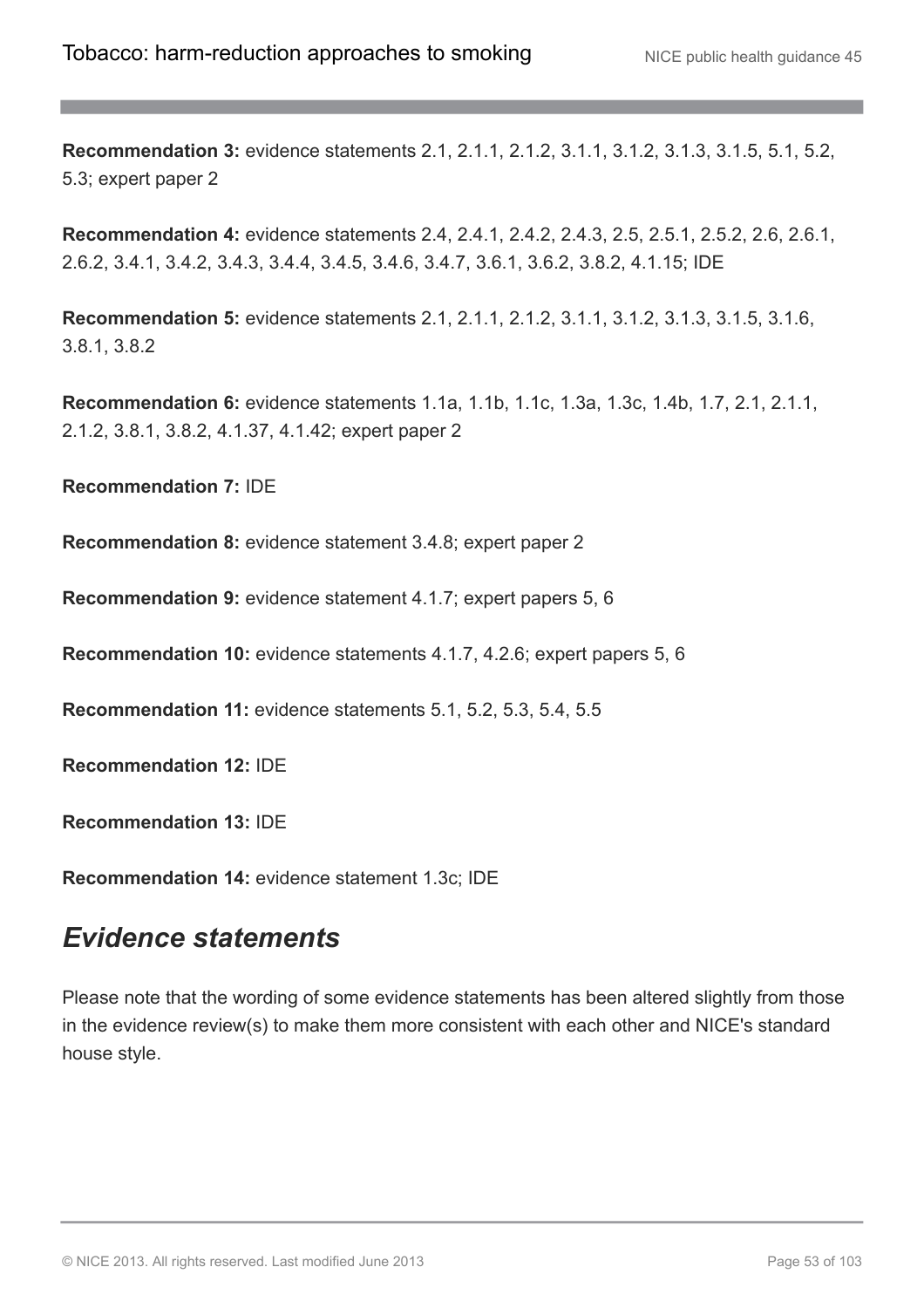### **Evidence statement 1.1a Risks and adverse events associated with nicotine replacement and nicotine containing products: primary studies**

Evidence from 10 randomised controlled trials (4  $[++]$ <sup>1-4</sup> and 6  $[+]$ <sup>5-10</sup>) strongly suggests that adverse events are common when nicotine replacement therapy (NRT) is used for smoking harm reduction, but these tend to be mild or moderate and are rarely severe. No authors have attributed serious adverse events to NRT when used as part of smoking harm reduction. NRT is generally well tolerated when used in this setting. Frequently reported adverse events depend on the route of administration but include throat irritation, coughing, nausea, vertigo/dizziness, vomiting or palpitations. One study<sup>7</sup> (+) reported no evidence of increased cardiac events in patients with existing cardiac disease treated with NRT for 18 months. The duration of use of NRT in these studies varied from 1–18 months. Follow up did not extend beyond 24 months, so the randomised trials do not provide safety data for longer-term use.

<sup>1</sup> Bolliger et al. 2000

<sup>2</sup> Carpenter et al. 2004

 $3$  Etter et al. 2002

<sup>4</sup> Rennard et al. 2006

 $<sup>5</sup>$  Batra et al. 2005</sup>

<sup>6</sup> Carpenter et al. 2003

 $<sup>7</sup>$  Haustein et al. 2004</sup>

8 Joseph et al. 2008

<sup>9</sup> Kralikova et al. 2009

 $10$  Wennike et al. 2003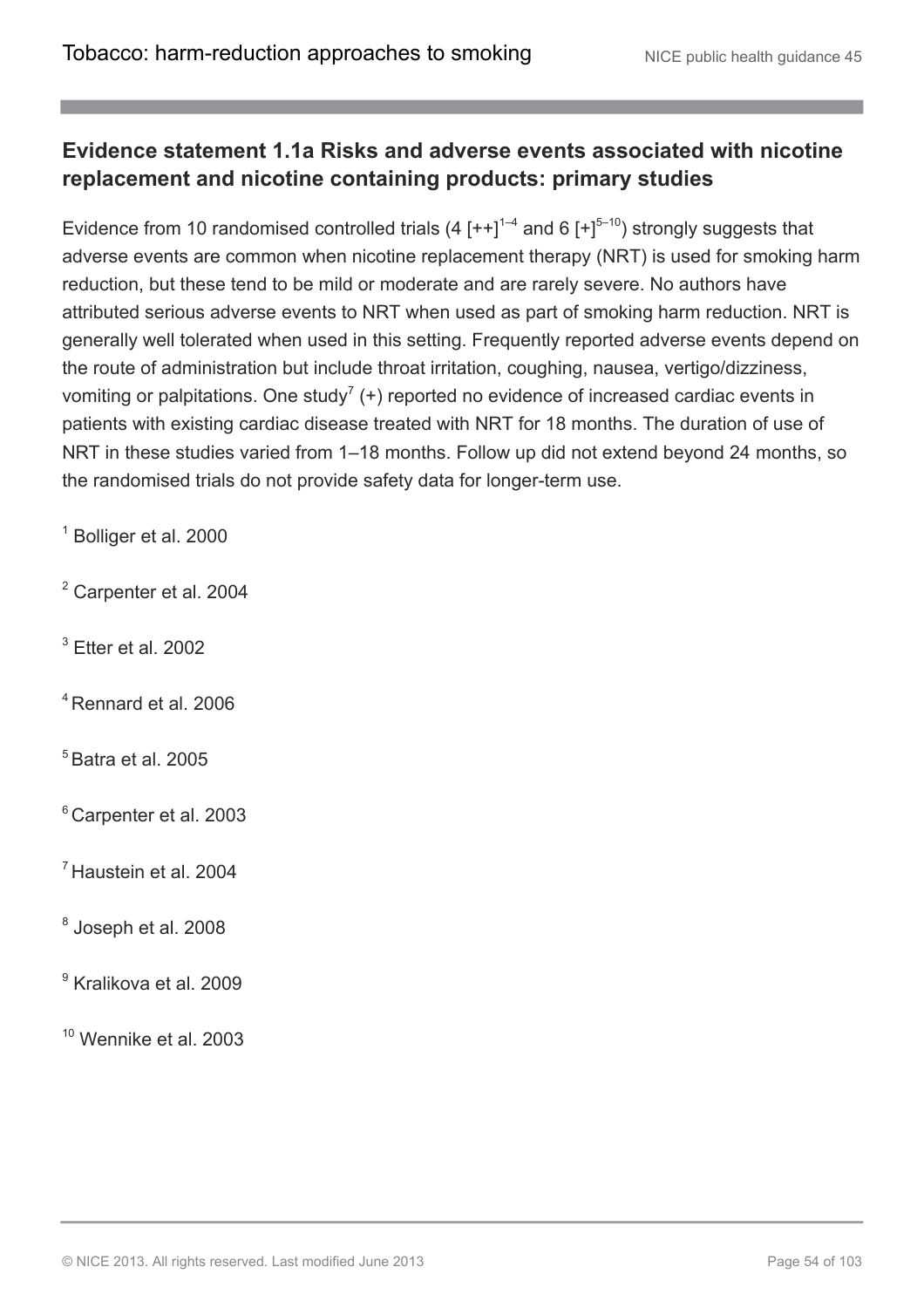### **Evidence statement 1.1b Risks and adverse events associated with nicotine replacement and nicotine containing products: meta-analysis**

Evidence from a meta-analysis<sup>1</sup> ( $++$ ) of 2767 participants drawn from several of the randomised trials cited above plus 2 unpublished sources corroborates the findings shown above. The unpublished trials used NRT for 9 months and 12 months. The results suggest that there is no difference between NRT (used for between 6 and 18 months) and placebo in terms of mortality, serious adverse events or discontinuation of therapy due to adverse events. But nausea occurs more frequently with active NRT (odds ratio [OR] 1.69, 95% confidence interval [CI] 1.21–2.36). Use of the meta-analysis has 2 caveats:

- the meta-analysis re-iterates a substantial body of the same data from 6 randomised trials (3)  $[++]^{2-4}$  and 3  $[+]^{5-7}$ ) cited above
- there was substantial heterogeneity of results in the meta-analysis of serious adverse events.

 $<sup>1</sup>$  Moore 2011</sup>

- $<sup>2</sup>$  Batra et al. 2005</sup>
- <sup>3</sup> Bolliger et al. 2000
- $4$  Etter et al. 2002
- <sup>5</sup> Haustein et al. 2004
- <sup>6</sup> Rennard et al. 2006
- <sup>7</sup> Wennike et al. 2003

### **Evidence statement 1.1c Risks and adverse events associated with nicotine replacement and nicotine containing products: cardiovascular risk markers**

Evidence from 5 randomised trials (2  $[++]^{1,2}$  and 3  $[+]^{3-5}$ ) and 1 non-randomised, controlled study<sup>6</sup> (+) suggests that there are no substantial changes in risk markers for cardiac disease in people treated with NRT as part of smoking harm reduction. The randomised controlled trial evidence is cited from a Cochrane review  $[++]^7$ . Risk markers studied included white blood cell count,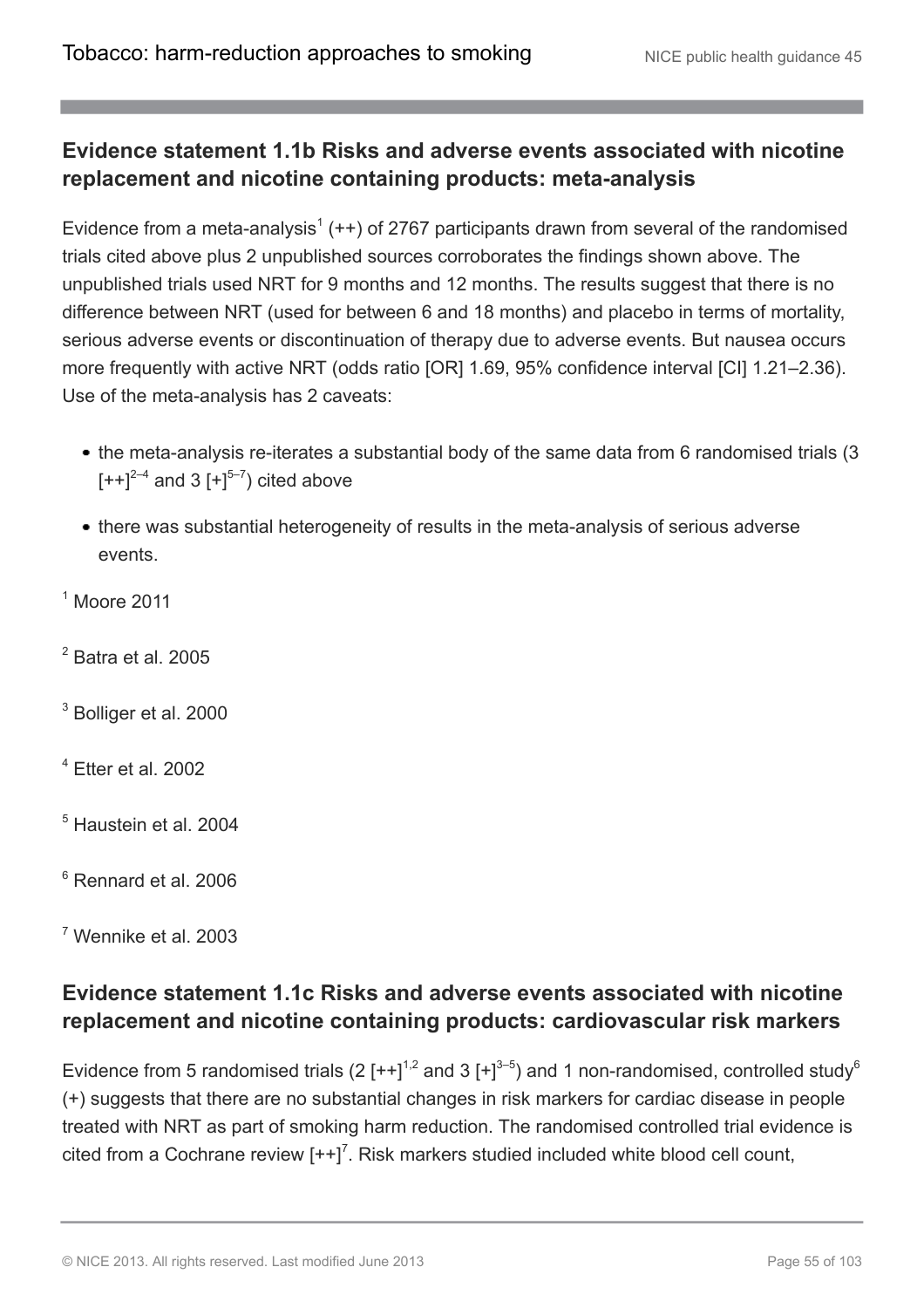fibrinogen, C-reactive protein (CRP), lipids, F2-isoprostanes,

4-(Methylnitrosamino)-1-(3-pyridyl)-1-butanol (NNAL), 1-hydroxypyrene (1-HOP). One (++) study<sup>2</sup> found favourable changes in both NRT and placebo groups. No study reported increases in risk markers for cardiovascular disease arising from NRT. Follow up did not extend beyond 24 months.

<sup>1</sup> Bolliger et al. 2000

<sup>2</sup> Rennard et al*.* 2006

 $3$  Batra et al. 2005

4 Joseph et al. 2008

<sup>5</sup> Kralikova et al. 2009

<sup>6</sup> Haustein et al. 2004

<sup>7</sup> Stead and Lancaster 2007

### **Evidence statement 1.2a Safety of long-term use of nicotine replacement therapy and nicotine containing products**

There are no studies available of the safety of NRT used in smoking harm reduction in the long term (maximum duration of NRT use is 5 years). The strongest evidence available for the longterm safety of NRT with concurrent smoking comes from a large subgroup of patients studied in the 5-year 'Lung health study'<sup>1,2</sup> (+) of NRT in smoking cessation, where a large patient group continued to smoke and continued to use NRT. The results of this multicentre randomised controlled trial suggest that long-term use of NRT is not associated with an increased incidence of harm, including cardiovascular events or cancer, with the latest analysis of outcome at 12.5 years from study outset.

 $<sup>1</sup>$  Murray et al. 1996</sup>

 $<sup>2</sup>$  Murray et al. 2009</sup>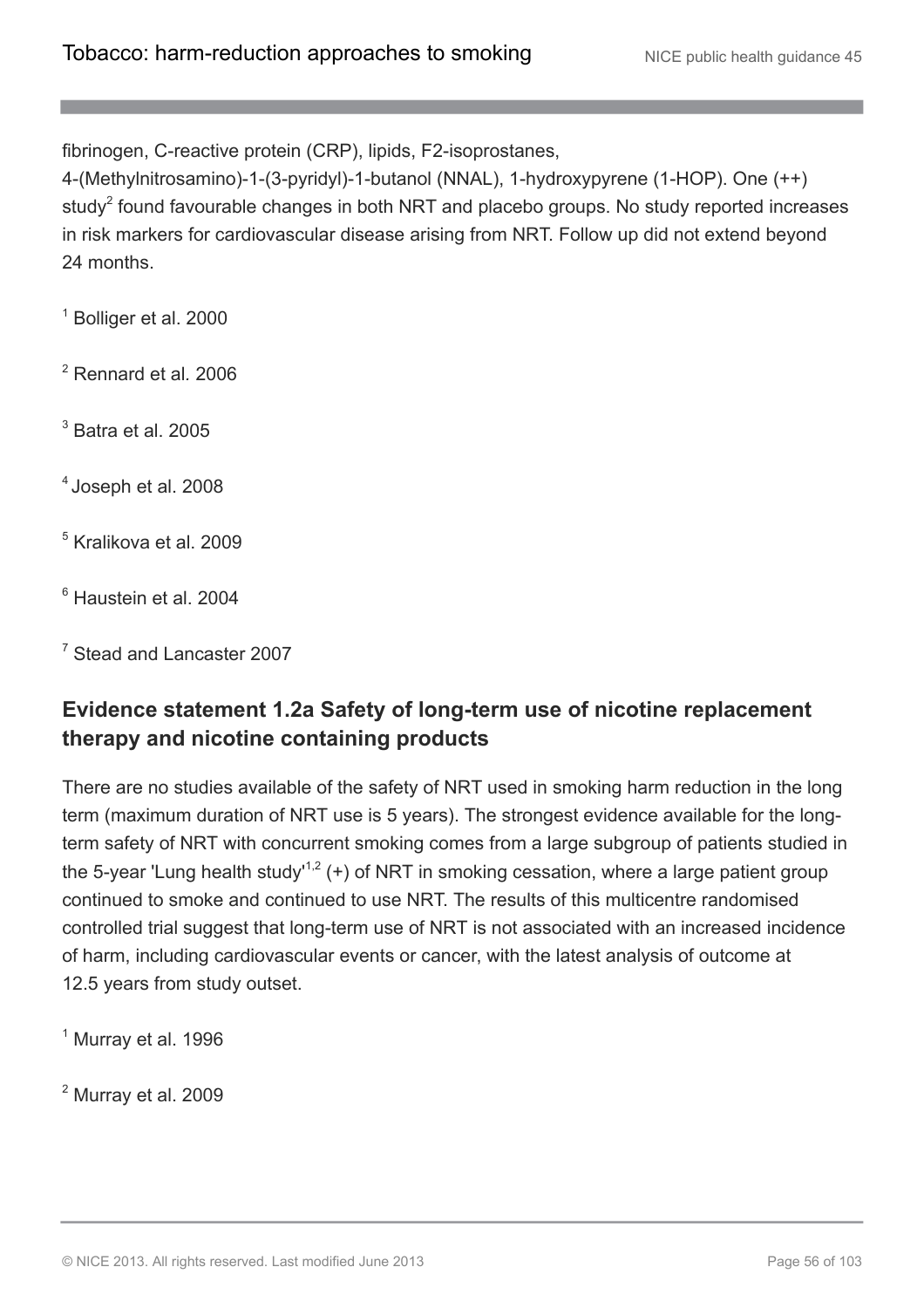### **Evidence statement 1.2b Safety of long-term use of nicotine replacement therapy and nicotine containing products: cardiac disease**

Six studies (4 [+]<sup>1-4</sup> and 1 [-]<sup>5</sup>) evaluated the safety of NRT in patients with cardiac disease and did not find any increased incidence of cardiovascular events or any other adverse events.

 $<sup>1</sup>$  Mahmarian et al. 1997</sup>

 $2$  Leja et al. 2007

 $^3$  Joseph et al. 2008

4 Joseph et al. 1996

<sup>5</sup> Paciullo et al. 2009

<sup>6</sup>Tzivoni et al. 1998

### **Evidence statement 1.3a Risks associated with use of unlicensed nicotine containing products**

All available evidence relates to electronic cigarettes (e-cigarettes). There is no evidence on the long-term safety of e-cigarettes, whether used alone or with concurrent cigarette smoking. There isn't a large volume of reliable evidence on the short-term safety of e-cigarettes. One (+) randomised crossover trial<sup>1</sup> found that the rate of acute adverse events arising from e-cigarette use (occurring on the first day of use) were intermediate between placebo e-cigarette and licensed nicotine inhalator. A non-randomised (+) study also found no acute effect on heart rate from the use of 2 models of e-cigarette<sup>2</sup>. There are no firm cases of harm that are directly attributable to e-cigarette use. One news article in the British press<sup>3</sup> (−) reported a death from lipoid pneumonia where e- cigarette use was implicated by a treating clinician. The inquest to the death recorded an open verdict.

 $<sup>1</sup>$  Bullen et al. 2010</sup>

<sup>2</sup> Vansickel et al. 2010

<sup>3</sup> BBC, 2011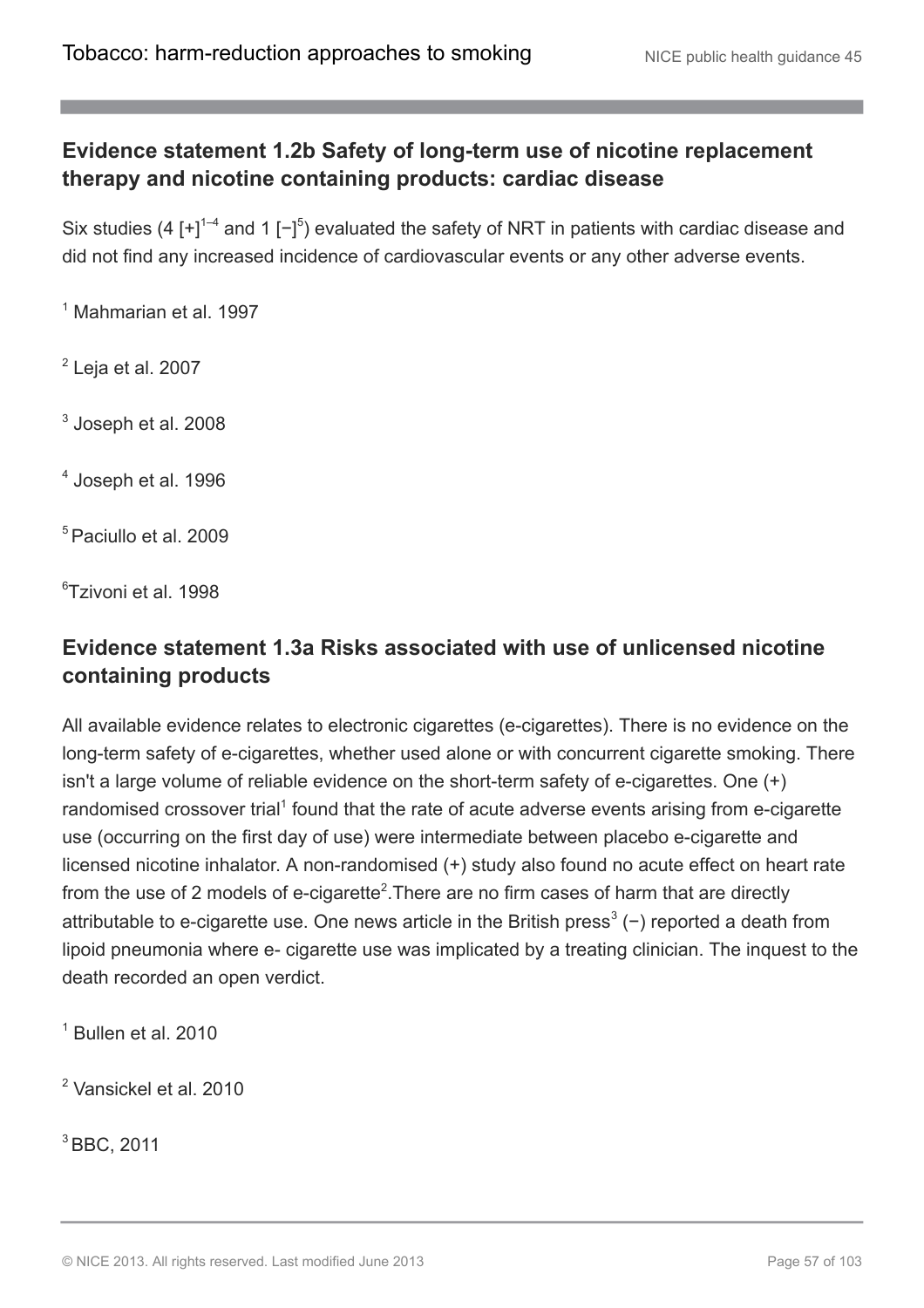### **Evidence statement 1.3c Contents of e-cigarettes**

There is evidence from 2 laboratory analyses (both  $[++]$ )<sup>1,2</sup> that e-cigarettes can contain nicotine derived nitrosamine contaminants and diethylene glycol, a highly toxic substance. Most ecigarettes include propylene glycol. This chemical is generally considered to be of low toxicity although there appears to be insufficient data concerning its inhalational toxicity. A physical evaluation of e-cigarettes  $(+)^3$  found that e-cigarettes (including their constituent parts and instruction manuals) lack important information regarding contents, use and essential warnings. The same study<sup>3</sup> found that e-cigarettes frequently leak, presenting a hazard, and that there are currently no methods for proper disposal of e-cigarettes, including cartridges.

<sup>1</sup> Westenberger 2009

<sup>2</sup> Medicines and Healthcare Products Regulatory Agency 2011

<sup>3</sup> Trtchounian et al. 2011

### **Evidence statement 1.4a Impact of nicotine replacement therapies and nicotine containing products on the concentration of nicotine in the blood**

Evidence from 6 (all  $[+]$ <sup>1-6</sup> controlled studies suggests that nicotine concentrations with smoking alone are typically in the range 22–30 ng/ml. When NRT use is accompanied by smoking, nicotine concentrations can rise to higher levels. The highest value observed was 63.4 ng/ml when a 44 mg patch was used with ad libitum smoking  $(+)$ <sup>4</sup>. Some authors suggest that smoking behaviour self-regulates to maintain a constant nicotine concentration but evidence (particularly for patches) suggests that this is imprecise.

Despite increased nicotine concentration with concomitant use, the evidence from two studies  $(+)^{4,6}$  suggests there are no increases in the incidence of side effects or significant changes in physiological parameters such as blood pressure and heart rate.

 $<sup>1</sup>$  Ebert et al. 1984</sup>

<sup>2</sup> Fagerstrom et al. 2002

<sup>3</sup> Foulds et al. 1992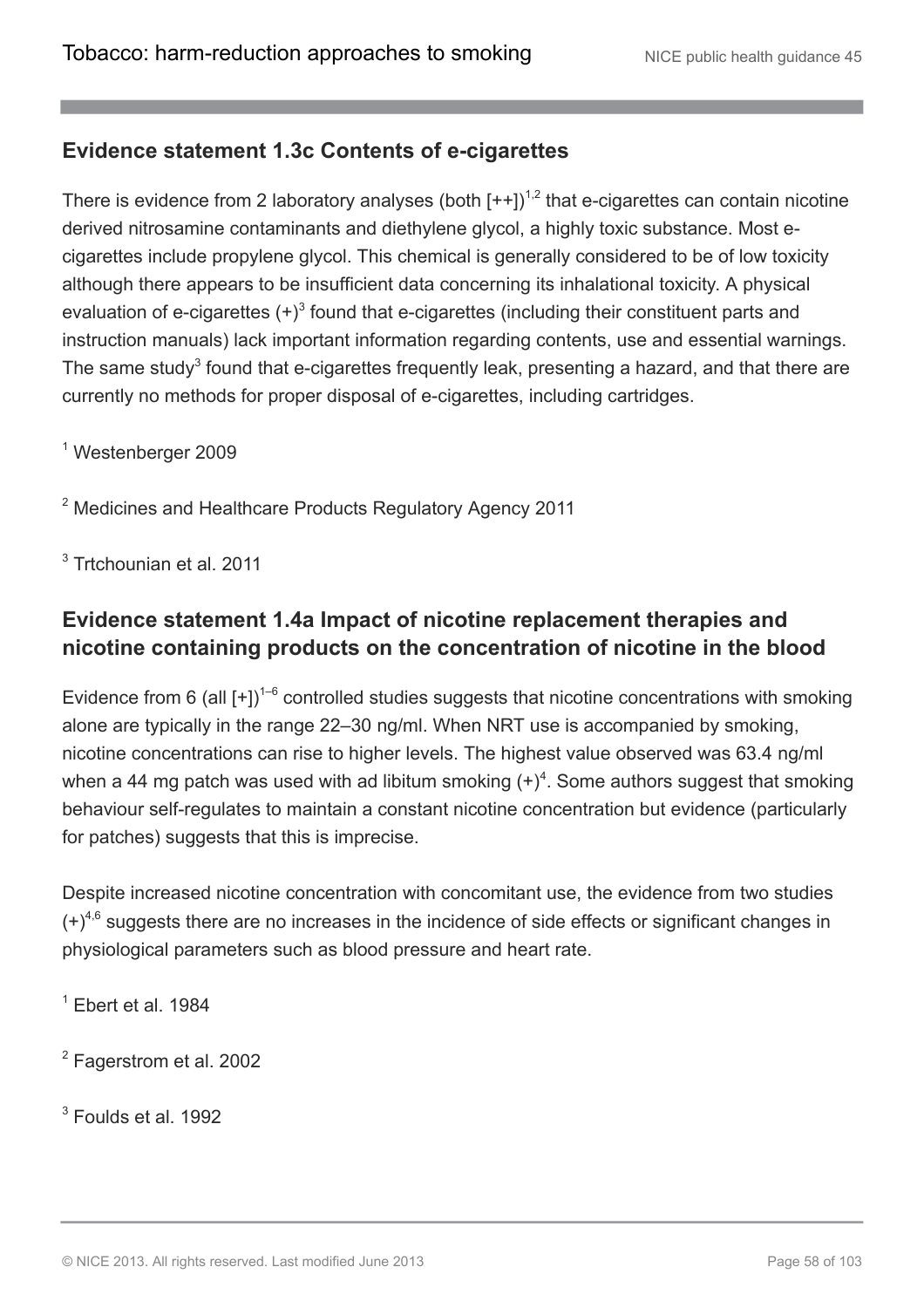<sup>4</sup> Pickworth et al. 1994

<sup>5</sup> Russell et al. 1976

<sup>6</sup> Zevin et al. 1998

### **Evidence statement 1.4b Compensatory smoking**

Compensatory smoking is a mechanism whereby smokers, who have reduced the number of cigarettes they smoke per day, modify their smoke intake, for example, by puffing more frequently or more intensely, and so titrate their nicotine intake<sup>1</sup> (+). Two studies<sup>1,2</sup> (1 [+] and 1 [-]) correlating reductions in expired carbon monoxide (CO) with reductions in the number of cigarettes per day have demonstrated that some compensation occurs, but that the reduction in CO is significant. A narrative review of studies  $\left[-\right]$ <sup>3</sup> suggests that for acute NRT forms (gum, lozenge, inhalator, nasal spray) a reduction in CO is accompanied by little change in plasma nicotine, suggesting close titration by subjects. In contrast, the same study found for nicotine patches, plasma nicotine increased, suggesting poor titration for the transdermal route.

Three studies<sup>4,5,6</sup> (all  $[+]$ ) of snuff use and low yield cigarettes also indicate that users are able to manage their intake to achieve a plasma nicotine level of typically 35–37 ng/ml. One  $(+)$  study<sup>6</sup> showed that users of nasal snuff can generate similar plasma nicotine levels to those generated by smoking a cigarette, in approximately equal time (10 minutes).

<sup>1</sup> Hughes and Carpenter 2005

 $2$  Hughes 2000

<sup>3</sup> Fagerstrom and Hughes 2002

 $<sup>4</sup>$  Holm et al. 1992</sup>

5 Jarvis et al. 2001

<sup>6</sup> Russell et al. 1981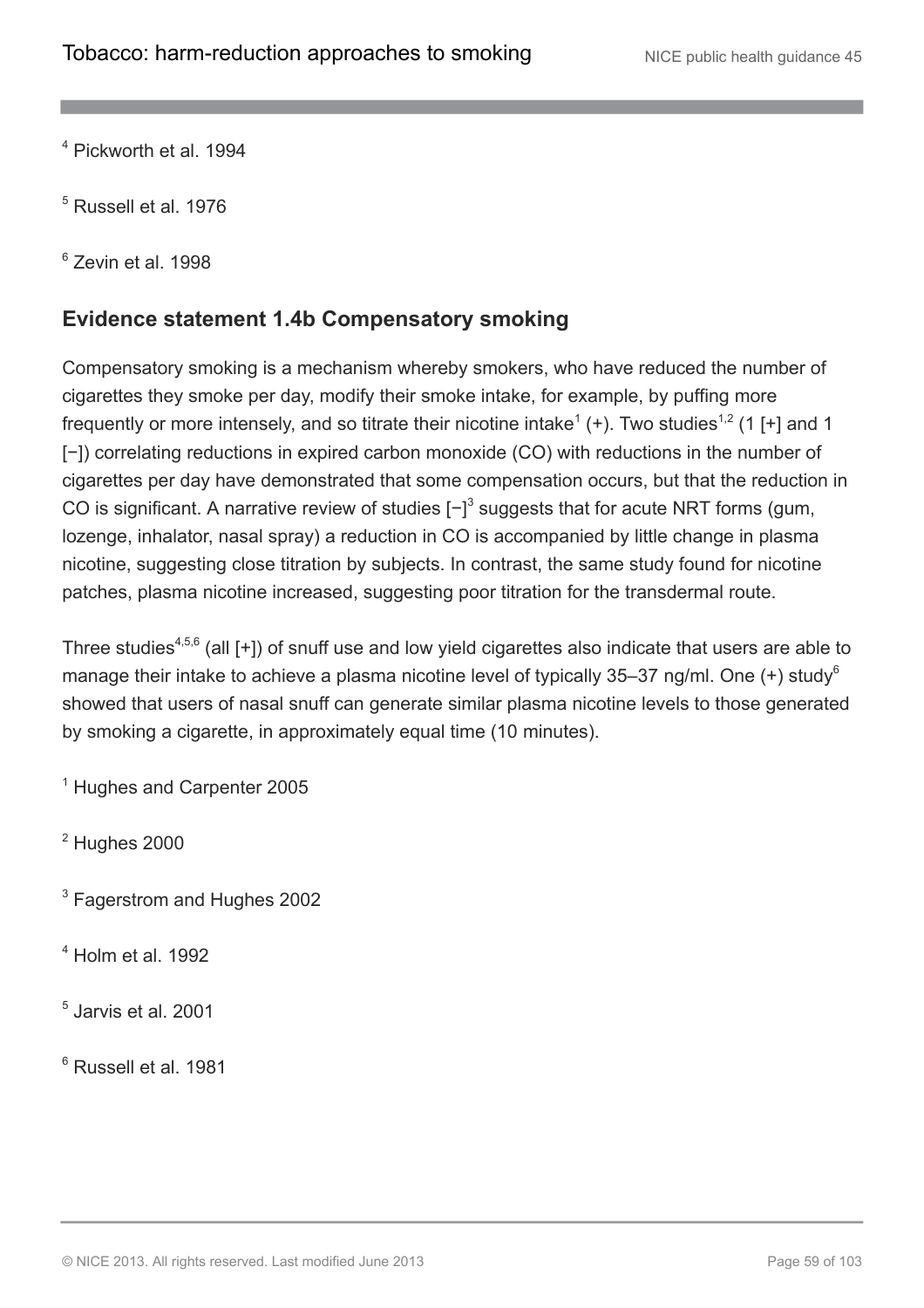### **Evidence statement 1.4c Nicotine absorption routes from NRT and ecigarettes**

The routes of absorption of medicinal nicotine are buccal (lozenge, gum, microtab, inhalator), dermal (patches) and nasal mucosa (nasal spray). Notably nicotine is mainly absorbed from the inhalator via the oral mucosa, with minimal absorption via the lungs. The degree of absorption of nicotine from e-cigarettes is uncertain, 2 studies (both  $[-1)^{1,2}$  suggest the delivery of nicotine by these devices is via buccal absorption.

 $<sup>1</sup>$  Russell et al. 1987</sup>

<sup>2</sup> Vansickel and Eissenberg 2012

### **Evidence statement 1.5 Pharmacokinetic data for each nicotine administration route**

**Cigarettes** Evidence from a pharmacokinetic study (+) indicates that 10 minutes of cigarette smoking can generate an arterial blood Cmax of 38–40 ng/ml nicotine in Tmax 8 minutes and a venous blood Cmax of 17–19 ng/ml in a Tmax of 10–12 minutes $^1$ .

**Snus** Absorption of nicotine from snus is primarily through the oral mucosa and can produce a venous blood Cmax of 14–15 ng/ml in a Tmax of 30–37 minutes  $(+)^{2-4}$ .

**NRT lozenge/tablet** These products dissolve in the mouth (and are not intended to be swallowed) and absorption of nicotine is primarily through the oral mucosa. A single dose of between 1 and 6 mg nicotine that is allowed to dissolve in the mouth can generate a Cmax of 2–9 ng/ml in Tmax of 10–90 minutes  $(+)^{3,5-8}$ . Multiple, sequential doses do not appear to result in a Cmax higher than 30 ng/ml  $(+)^{9-13}$ .

**NRT gum** NRT gum is chewed in the mouth. Absorption of nicotine is primarily through the oral mucosa. When 2–4 mg nicotine or less is administered as gum and chewed for 20–30 minutes, a Cmax of 3–15 ng/ml is reached in Tmax of 20–56 minutes  $(+)^{2,3,5,8,11,14}$ . Larger, sequential doses of 24–48 mg, chewed for 30 minutes each hour over 12 hours, result in a Cmax of 11–30 ng/ml in a Tmax of 28–30 minutes  $(+)^{9,10,13}$ .

**NRT nasal spray** The absorption route for nasal spray is primarily through the nasal mucosa. A dose of 0.5–2.5 mg nicotine, given via nasal spray over 5 minutes or less, can result in Cmax of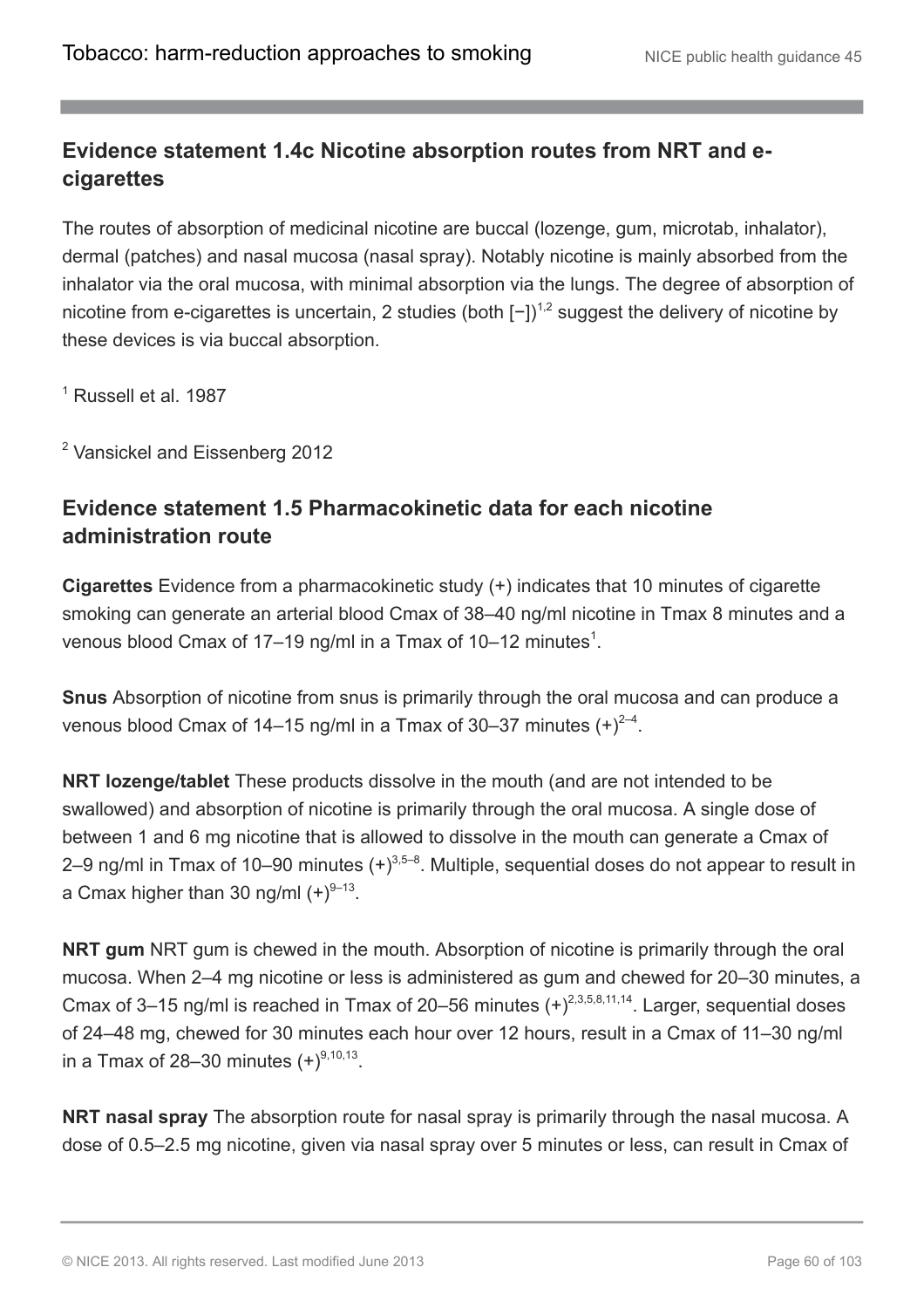5–23 (mean 11) ng/ml in Tmax of 5–30 (mean 12) minutes  $(+)^{15-19}$ . Nasal spray, therefore, appears to offer potentially rapid absorption of nicotine, compared to the other NRT routes.

**NRT inhalator** The pharmacokinetic data on the NRT inhalator appear to support buccal absorption as the primary nicotine absorption route. 20 minutes of use appears to generate a variable Cmax of mean 23 ng/ml (range 2–34) in Tmax of 27 minutes (range 20–32 minutes)  $(+)^{20-21}$ .

**NRT patch** The absorption route for nicotine patches is transdermal. Patches appear to offer slow, but sustained absorption of nicotine. Doses of 15–40 mg, given over 16–24 hours, can result in a Cmax of 19 ng/ml (range 14–26 ng/ml) in Tmax of mean 9 hours (range 6–12 hours)  $(+)^{22-25}$ .

**e-cigarettes** e-cigarettes are not licensed medicines in the UK and little is known about the extent to which they deliver nicotine to the circulation. A small volume of available data suggest that a 16 mg dose given over 5 minutes can result in a Cmax of 1.3 ng/ml in Tmax of 20 minutes  $(+)^{21}$ . Data from one study  $(-)^{26}$ , suggest that 10 consecutive puffs at 30-second intervals, followed by 60 minutes of ab libitum use, can generate a Cmax of 16.3 ng/ml in 75 minutes.

<sup>1</sup> Gourlay and Benowitz 1997

<sup>2</sup> Lunell and Curvall 2011

<sup>3</sup> Kotlyar et al. 2007

 $4$  Foulds 2003

<sup>5</sup> Dautzenberg 2007a

<sup>6</sup> Molander and Lunell 2000b

<sup>7</sup> Molander and Lunell 2000d

<sup>8</sup> Johnson and Johnson 2011a

<sup>9</sup> Dautzenberg 2007b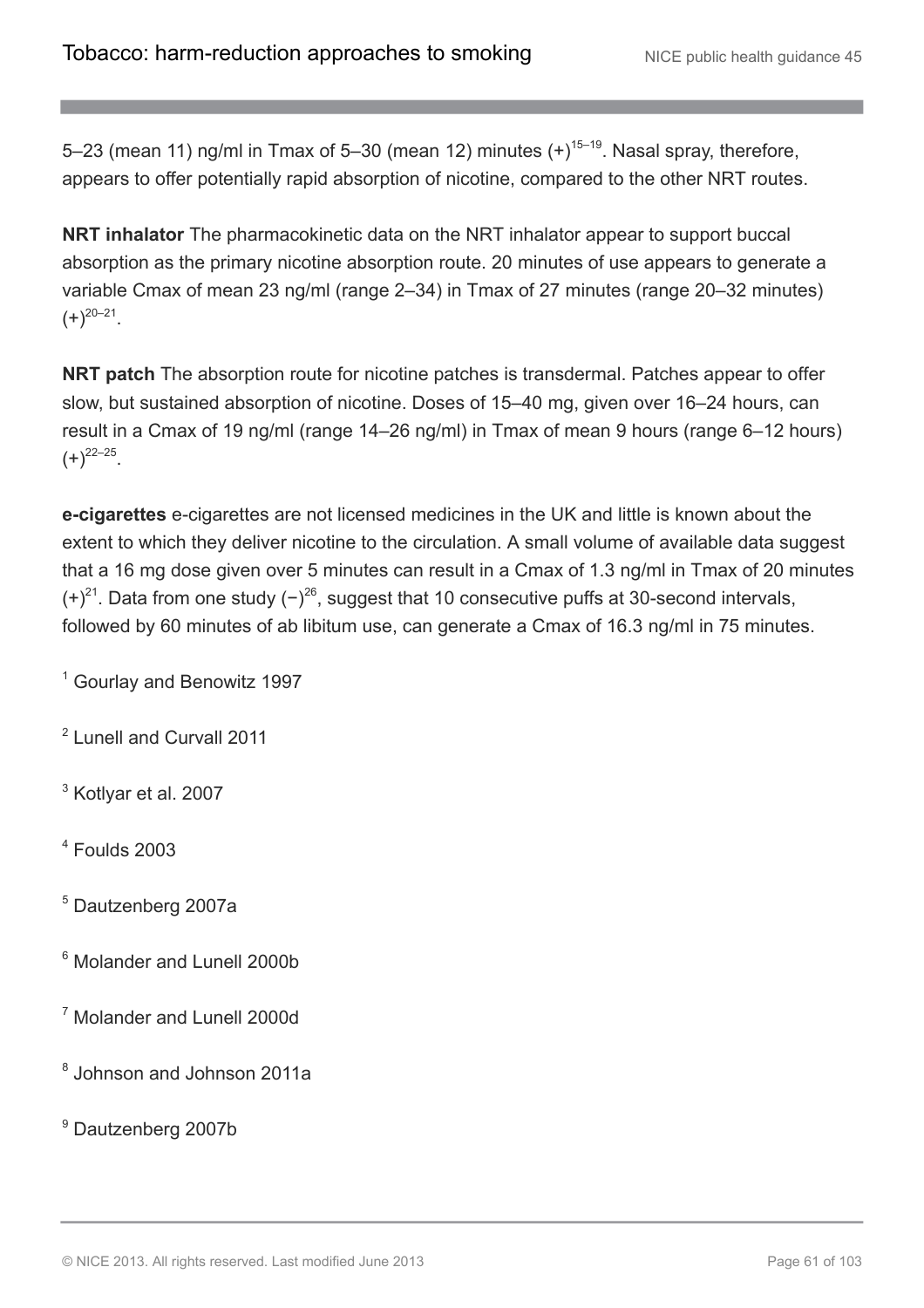- <sup>10</sup> Dautzenberg 2007c
- <sup>11</sup> Molander and Lunell 2000a
- <sup>12</sup> Molander and Lunell 2000c
- <sup>13</sup> Johnson and Johnson 2011b
- <sup>14</sup> Shiffman 2009
- <sup>15</sup> Guthrie 1999
- <sup>16</sup> Gourlay 1997b
- <sup>17</sup> Perkins 1991
- <sup>18</sup> Lunell 1995
- <sup>19</sup> Sutherland 1992
- <sup>20</sup> Molander 1996
- <sup>21</sup> Bullen 2010
- <sup>22</sup> Veaugh-Geiss 2010
- <sup>23</sup> Gourlay 1997a
- <sup>24</sup> Lewis 2007
- <sup>25</sup> Vanakoski 1996
- <sup>26</sup> Vansickel and Eissenberg 2012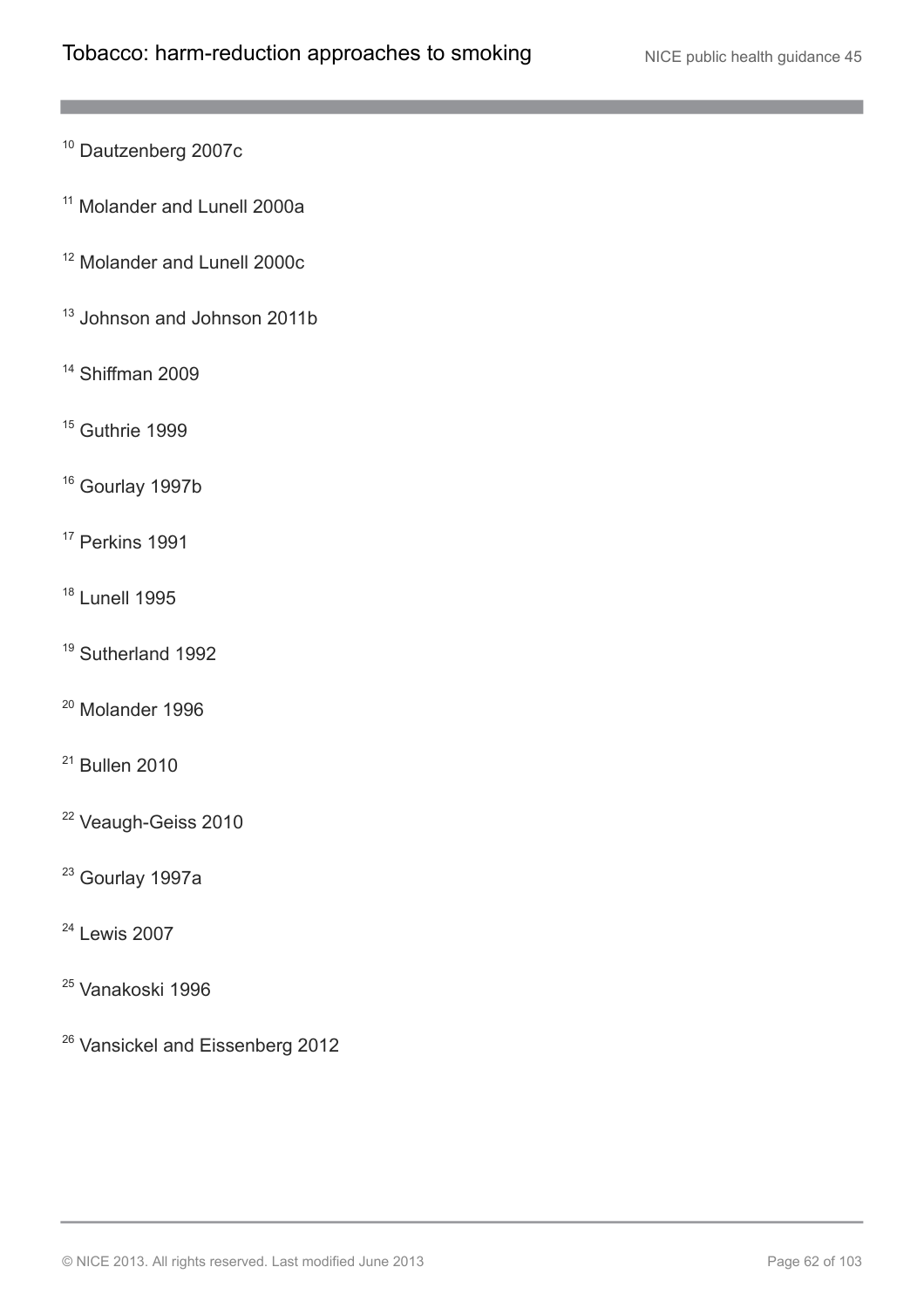#### **Evidence statement 1.7 Snus and cancer risk**

The evidence suggests that there is a statistically significantly increased risk of some types of cancer (pancreatic, oesophageal and possibly squamous cell head and neck cancer) associated with using Swedish snus after taking account of the risk arising from concurrent smoking<sup>1-5</sup>. However, these risks from snus are substantially lower than those associated with smoking. Nicotine itself is not regarded as a carcinogen.

Compared to non-smokers, smokers are at increased risk of cancers of the lung, oesophagus, oropharyx, stomach, rectum and anus $5-10$ .

The risk of cancers (lung, pancreatic, oral, colon, rectum and anus) in dual smoker and snus users exceeds the risk of cancer attribute to using snus alone $6, 10-12$ .

 $<sup>1</sup>$  Boffetta et al. 2008</sup>

- <sup>2</sup> Broadstock 2007
- $3$  Lee and Hamling 2009a
- <sup>4</sup> SCENIHR 2008
- <sup>5</sup> Lewin et al. 1998 (cited by Broadstock et al. 2007)

6 Luo et al. 2007 (cited by Broadstock et al. 2007)

 $7$  Lagergren et al. 2000 (cited by Broadstock et al. 2007)

<sup>8</sup> Ye et al. 1999 (cited by Broadstock et al. 2007)

<sup>9</sup> Roosaar et al. 2008 (cited by Broadstock et al. 2007)

- <sup>10</sup> Zendehdel et al. 2008 (cited by Broadstock et al. 2007)
- <sup>11</sup> Boffetta et al. 2005 (cited by Broadstock et al. 2007)

<sup>12</sup> Nordenvall et al. 2011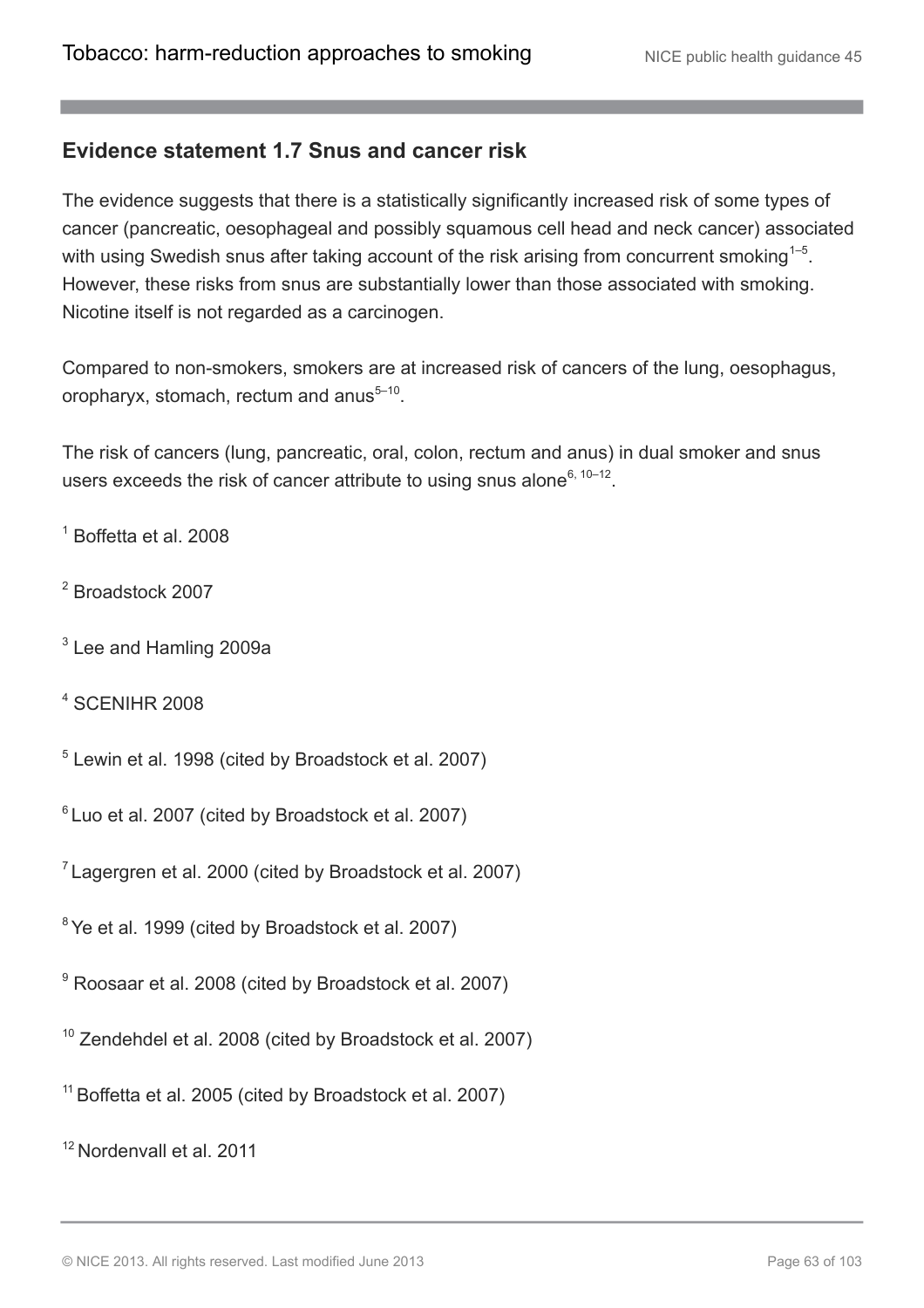[NB: Although Swedish snus is excluded from the scope of this guidance, the evidence was used as a proxy measure of the effects of long-term nicotine use in the absence of long-term licensed nicotine-containing product data. For further details, see appendix 10 in evidence review 1.]

### **Evidence statement 1.8 Snus and risk of myocardial infarction**

The evidence suggests that use of Swedish snus is associated with greater likelihood of fatal myocardial infarction<sup> $1-3$ </sup>. Duration of exposure is not consistently reported but 1 study suggested that duration of exposure was 15 years<sup>4</sup>. The evidence suggests that lengthy exposure is not associated with a change in resting blood pressure but there is experimental evidence that nicotine may affect lipid metabolism $3$ .

Smokers are at substantially increased risk of myocardial infarction compared to non-smokers and also in comparison to non-smokers who use snus<sup>5</sup>. While former smokers currently using snus had an increased risk of acute myocardial infarction than never smokers $6$ , the risk in current smokers who also use snus was larger<sup>5,6</sup>.

- <sup>1</sup> Broadstock 2007
- <sup>2</sup> Boffetta and Straif 2009
- <sup>3</sup> SCENIHR 2008
- <sup>4</sup> Bolinder et al. 1994 (cited by Broadstock et al. 2007)

<sup>5</sup> Huhtasaari et al. 1999 (cited by Broadstock 2007)

 $6$  Hergens et al. 2005 (cited by Broadstock 2007)

### **Evidence statement 1.9 Snus in the context of years of life lost due to tobacco**

One systematic review  $[+]^1$  reports that the precise magnitude of health gain arising from choosing less harmful alternatives to smoking is difficult to quantify. It cites data from a modelling study<sup>2</sup> which estimates the extent of harm (in years of life lost) in 4 different exposure-based groups: smokers who continue to smoke, smokers who switch to snus, smokers who quit smoking and snus users who never smoked. The model suggests that the health benefit gained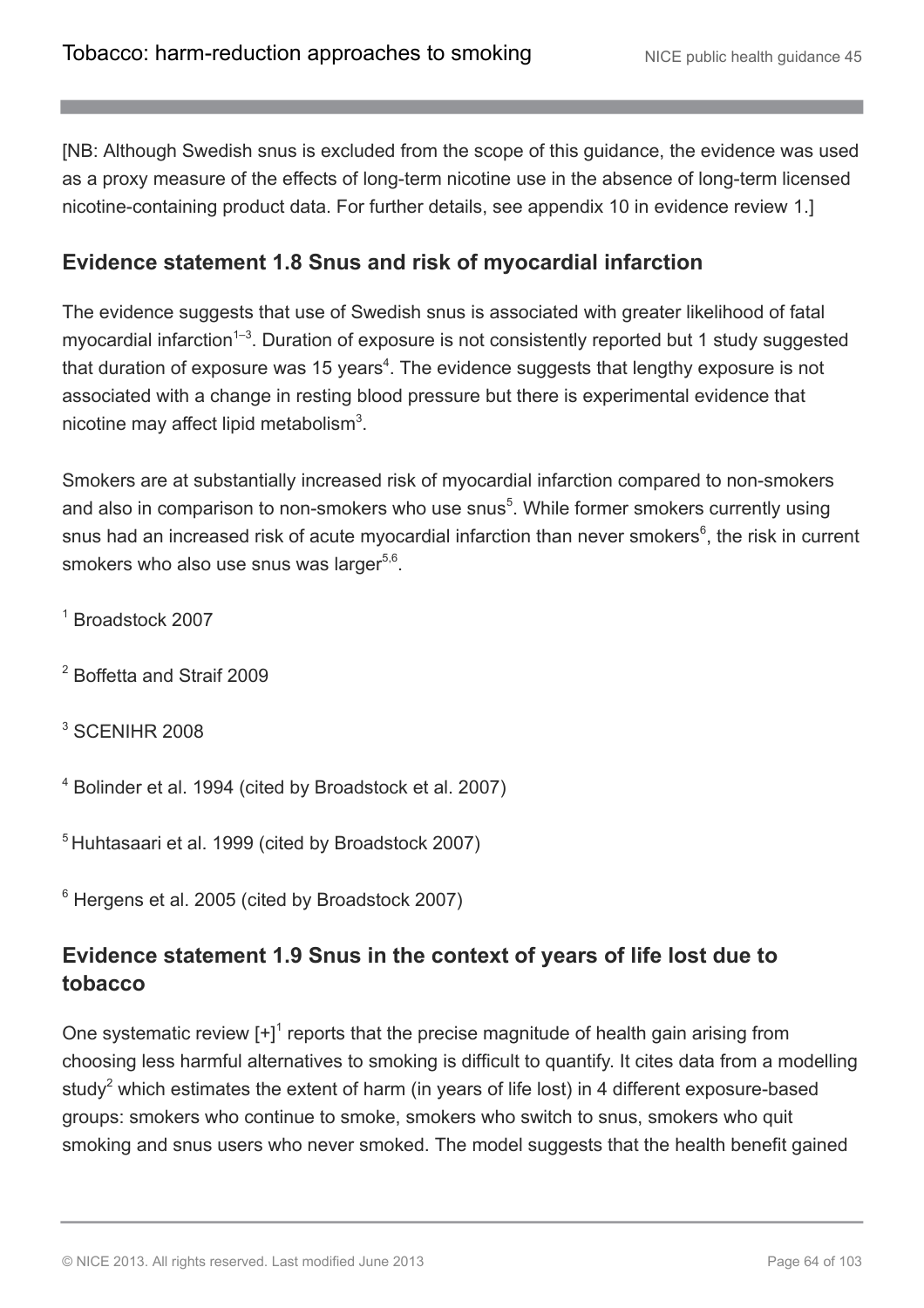(that is, by reducing the number of life years lost) for a smoker who switches to snus, but who would not otherwise have quit smoking, is substantially greater than the life years lost by a snus user who never smoked. The model suggests that the life years lost by a smoker who switches to snus are only marginally greater than the life years lost by a smoker who quits tobacco altogether. The systematic review authors conclude that the overall population effect of snus is likely to be beneficial.

NRT should be an intuitively safer option than Swedish snus because it does not contain the numerous potentially harmful constituents of snus for example, nitrosamines. In terms of NRT, a safety issue to overcome is whether through smoking with concurrent NRT, any harm is likely to result from the maximum blood concentrations of nicotine achieved and also the potentially longterm exposure to nicotine. Data from Swedish studies presented in this report appear to be based on long-term exposure (decades). The same studies do not accurately estimate the volume of nicotine taken over time from cigarettes and snus combined. Studies of efficacy may inform the PDG whether NRT use with concurrent smoking leads to a reduced volume of smoking expressed as cigarettes per day.

<sup>1</sup> Scientific Committee on Emerging and Newly Identified Health Risks 2008

<sup>2</sup> Gartner et al. 2007 (cited by SCENIHR 2008)

### **Evidence statement 2.1 (including statements 2.1.1–2.1.2) How effective are [pharmacotherapies](http://publications.nice.org.uk/tobacco-harm-reduction-approaches-to-smoking-ph45/glossary#pharmacotherapies) in helping people cut down smoking before quitting?**

**2.1** Three RCTs examined the efficacy of NRT gum (1  $[++]^1$  and 1  $[+]^2$ )and lozenges (1  $[++]^3$ . In addition there was 1 (+) quasi-randomised controlled trial (quasi-RCT)<sup>4</sup> and 1 (-) uncontrolled before-and-after study  $(UBA)^5$  with a combined intervention of behavioural therapy plus gum.

Two studies<sup>1,3</sup> were deemed to be studies at low risk of bias.

**2.1.1** There is moderate evidence from 2 RCTs(1  $[++]$ <sup>3</sup> and 1  $[+]$ <sup>2</sup> of no significant difference in long-term abstinence rates between gradual and abrupt cessation when using NRT (gum or lozenges) although the trend favours abrupt cessation. The CO and cotinine validated 4-week quit rate at 12 months was 16.5% for gradual compared to 24.0% for abrupt cessation, p=0.14<sup>2</sup>. The OR for CO validated abstinence at 6 months (gradual/abrupt) was 0.6 (95% CI 0.3, 1.2)<sup>3</sup>.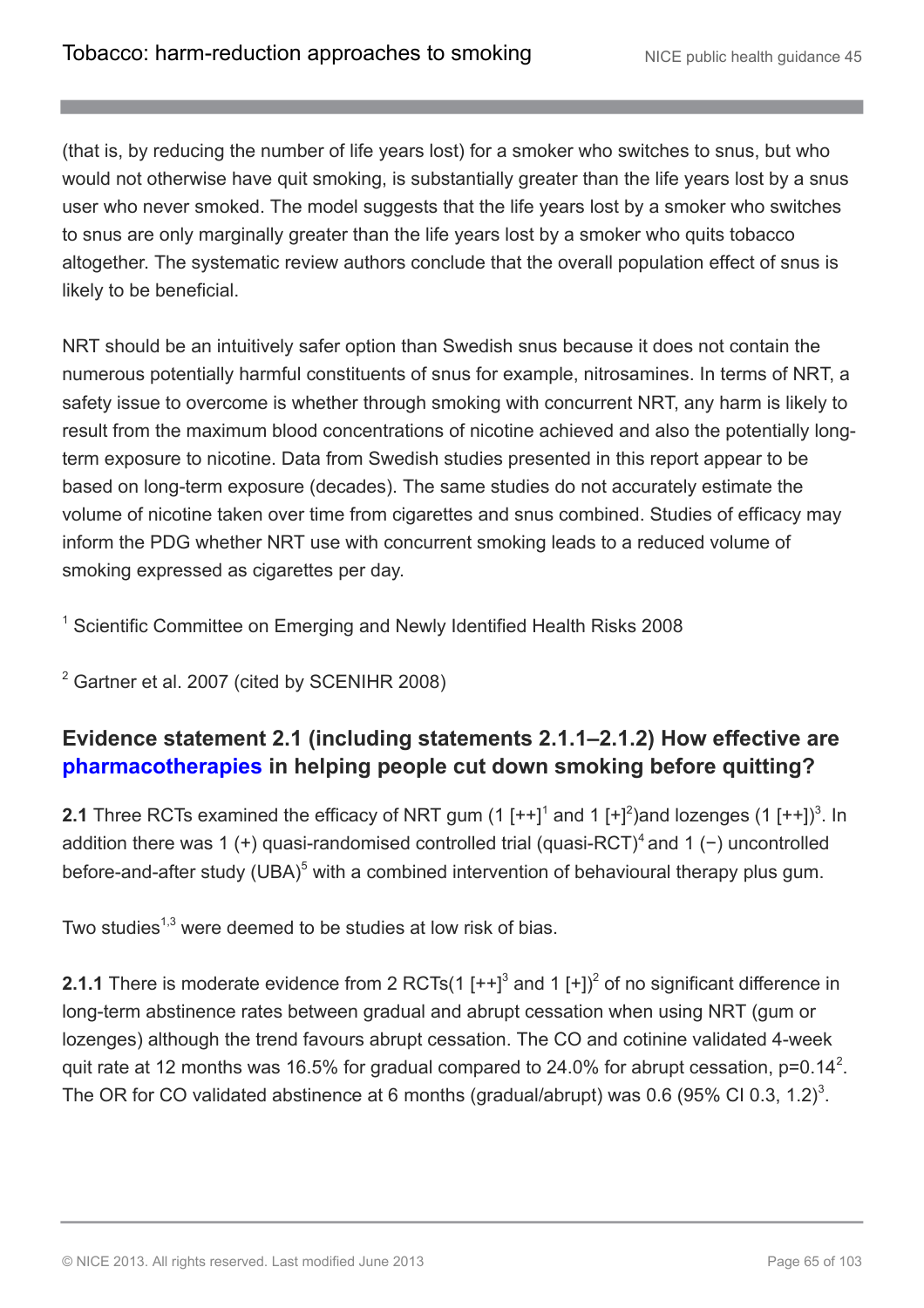**2.1.2** There is moderate evidence from a large RCT  $([-+]$ <sup>1</sup> of a benefit from NRT versus placebo at 6 months; this was more marked in the 4 mg gum versus 2 mg dose rates with ORs of 6.0 (95%CI 2.9, 12.3) and 1.8 (95% CI 1.1, 2.9) respectively. Overall OR 2.86 (95% CI 1.93, 4.24).

The evidence from 2 much smaller studies, a quasi-RCT  $(+)^4$  and an uncontrolled before-andafter study  $(-)^5$ , is inconsistent. In the quasi–RCT mean quit rates for standard treatment versus behavioural counselling with NRT respectively at 6months were 21% versus 27% (NS) and at 12 months 26% versus 27% (NS)<sup>4</sup>. In the UCBA study<sup>5</sup> 39% reported abstinence at 6 months and 68% reported a 50% or above reduction in cigarette consumption at the end of 8 weeks using a combination of gum and behavioural therapy. The difference in abstinence between participants who wanted to reduce to quit versus those who were refractory smokers was not significant (48% versus 32%, p= $0.8$ )<sup>5</sup>.

Applicability statement The evidence from the RCTs<sup>1-3</sup> is partially applicable to people in the UK because, although there were no UK-based trials, the studies were community-based and are feasible within a UK setting. The Quasi-RCT relates specifically to recovering alcoholics<sup>4</sup>. The UBA was an intensive intervention which is unlikely to be feasible within the UK $<sup>5</sup>$ .</sup>

<sup>1</sup> Shiffman et al. 2009

 $2$  Etter et al. 2009

<sup>3</sup> Hughes et al. 2010

<sup>4</sup> Martin et al. 1997

5 Jiménez-Ruiz et al. 2009

### **Evidence Statement 2.3.1 How effective are 'nicotine-containing products' in helping people cut down smoking before quitting?**

For the purposes of this review '[nicotine containing products'](http://publications.nice.org.uk/tobacco-harm-reduction-approaches-to-smoking-ph45/glossary#nicotine-containing-products-2) were defined as 'electronic nicotine delivery systems' (sometimes known as 'electronic cigarettes' or 'e-cigarettes') and topical gels.

No studies were found that looked at the effectiveness of nicotine delivery systems (electronic cigarettes) for helping people to cut down before quitting.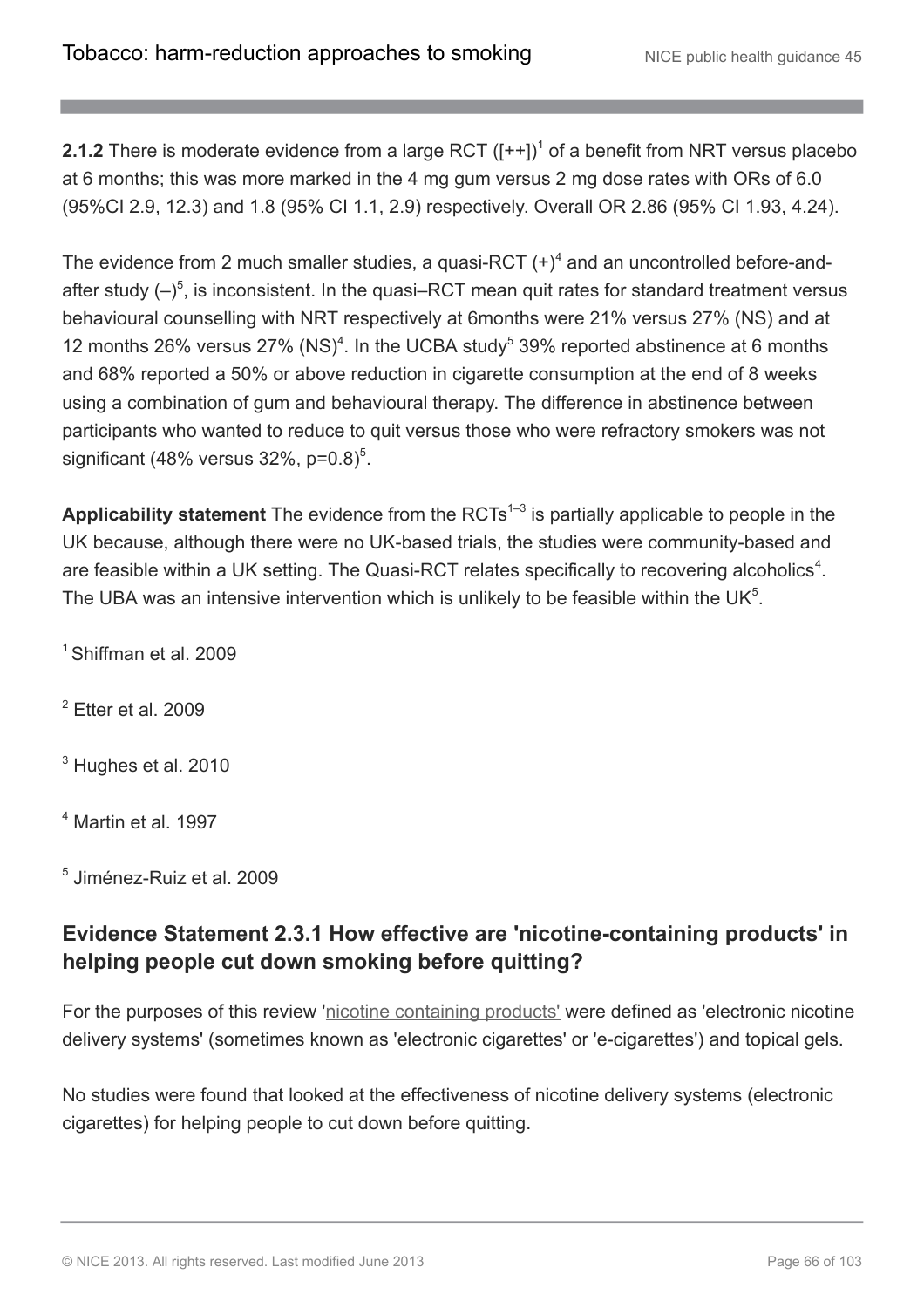### **Evidence Statement 2.4 (including statements 2.4.1–2.4.2) How effective are behavioural support, counselling, advice or self-help (with or without pharmacotherapy) in helping people cut down smoking before quitting?**

**2.4** Nine studies incorporated [behavioural support,](http://publications.nice.org.uk/tobacco-harm-reduction-approaches-to-smoking-ph45/glossary#behavioural-support-for-tobacco-harm-reduction) including 3 RCTs (1 [++]<sup>1</sup>, 1 [+]<sup>2</sup>, and 1 [-]<sup>3</sup>), 4 quasi-RCTs (all [+])<sup>4-7</sup>, 1 trial with partial randomisation (-)<sup>8</sup> and 2 uncontrolled before-and-after studies (both  $[-])^{9,10}$ .

Studies used behavioural intervention components in a variety of ways:

- Cognitive behavioural support (both  $[+]^{4,7}$
- Advice giving  $(+)^2$
- Investigating the feasibility of contingency management (providing tangible reinforcers contingent on abstinence or reduction of substance use to a target level". The tangible reinforcers in this study were gift certificates)  $(-)^8$
- Investigating the feasibility of computerised scheduled reduction  $(-)^{10}$ .

In the other studies, all participants received a behavioural component (2 [+], 1 [++]<sup>1</sup>, 2 [-]<sup>3,5,6,9</sup>) and it is therefore not possible to infer the effectiveness of that component.

**2.4.1** There is moderate evidence for the effectiveness of cognitive behavioural therapy versus standard therapy from 2 quasi-RCTs (both  $[+]^{4,7}$  both in reducing the number of cigarettes per day prior to quitting, and in quitting itself. At 12 months, 41% of the Cognitive Behavioural Therapy (CBT) group and 6% of the control group were abstinent, p<0.01. Figures for 6 months were 53% and 6%, p<0.01<sup>4</sup>. At 12 months 19.8% (95% CI 13.0, 28.3) of the contactable CBT group were abstinent compared to 5.8 % (95% CI 2.1, 12.1, p<0.0001)<sup>7</sup>. At the same time point 11.5% (95% CI 6.4, 18.5, p<0.0001) had reduced their cigarettes per day (CPD) by 25% or more compared to 0% in the control group<sup>7</sup>.

**2.4.2** There is moderate evidence from 2 RCTs (1  $[++]$ <sup>1</sup> and 1  $[-]$ )<sup>3</sup> of a trend towards higher abstinence rates for abrupt cessation compared to gradual reduction when counselling is offered to both groups (in 1 study with nicotine<sup>1</sup>) but the findings are not significant. The OR for COverified abstinence at 6 months for gradual versus abrupt cessation, was 0.6 (95% CI 0.3, 1.2)<sup>1</sup>. At 12 months follow-up there was a non-significant difference in self-reported abstinence between sudden and gradual withdrawal groups: 51.85% versus 38.71% $^3$ .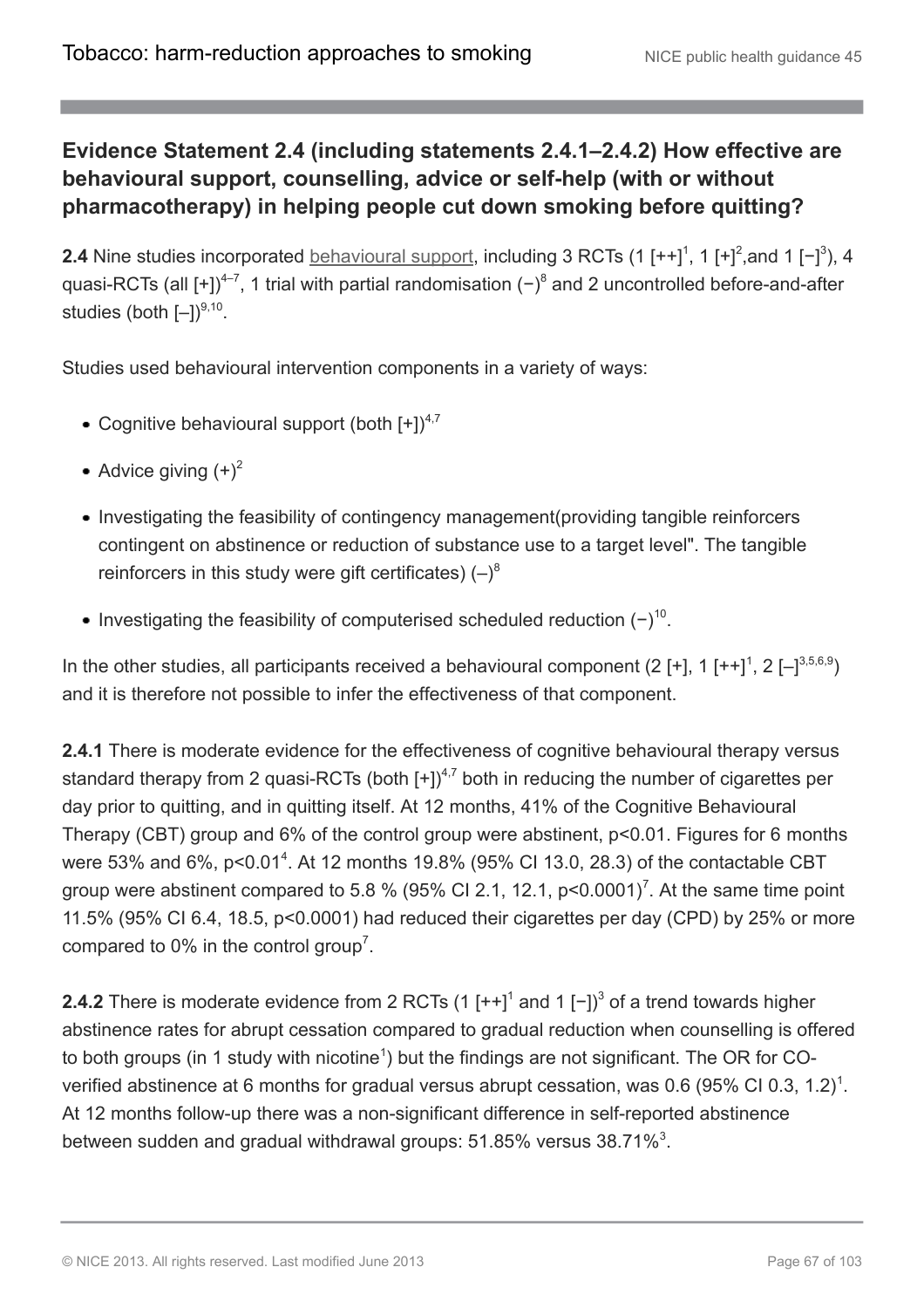**2.4.3** There is weak evidence from one quasi-randomised trial<sup>5</sup>(+) suggesting that cognitive behavioural therapy combined with advice to schedule and lengthen the time between cigarettes may enhance outcomes. Cotinine verified abstinence rates at 12 months were 44% (scheduled reduced), 18% (non-scheduled reduced), 32% (scheduled non-reduced) and 13% (nonscheduled non-reduced); p<0.05.

### **Applicability statement for evidence statements 2.4.1–2.4.7**

This evidence is partially applicable to people in the UK. The use of rewards for response<sup>8</sup> is unlikely in this setting. However one study was based in the UK<sup>7</sup> and one was a web-based intervention<sup>2</sup>. All the other studies were community- or high school-based and feasible within a UK setting.

<sup>1</sup> Hughes et al. 2010

<sup>2</sup> Etter 2011

- $3$  Gunther et al. 1992
- <sup>4</sup> Cinciripini et al. 1994
- <sup>5</sup> Cinciripini et al. 1995
- <sup>6</sup> Martin et al. 1997

<sup>7</sup> Marks 2002

- <sup>8</sup> O'Leary Tevyaw 2007
- 9 Jiménez-Ruiz 2009

 $10$  Riley 2002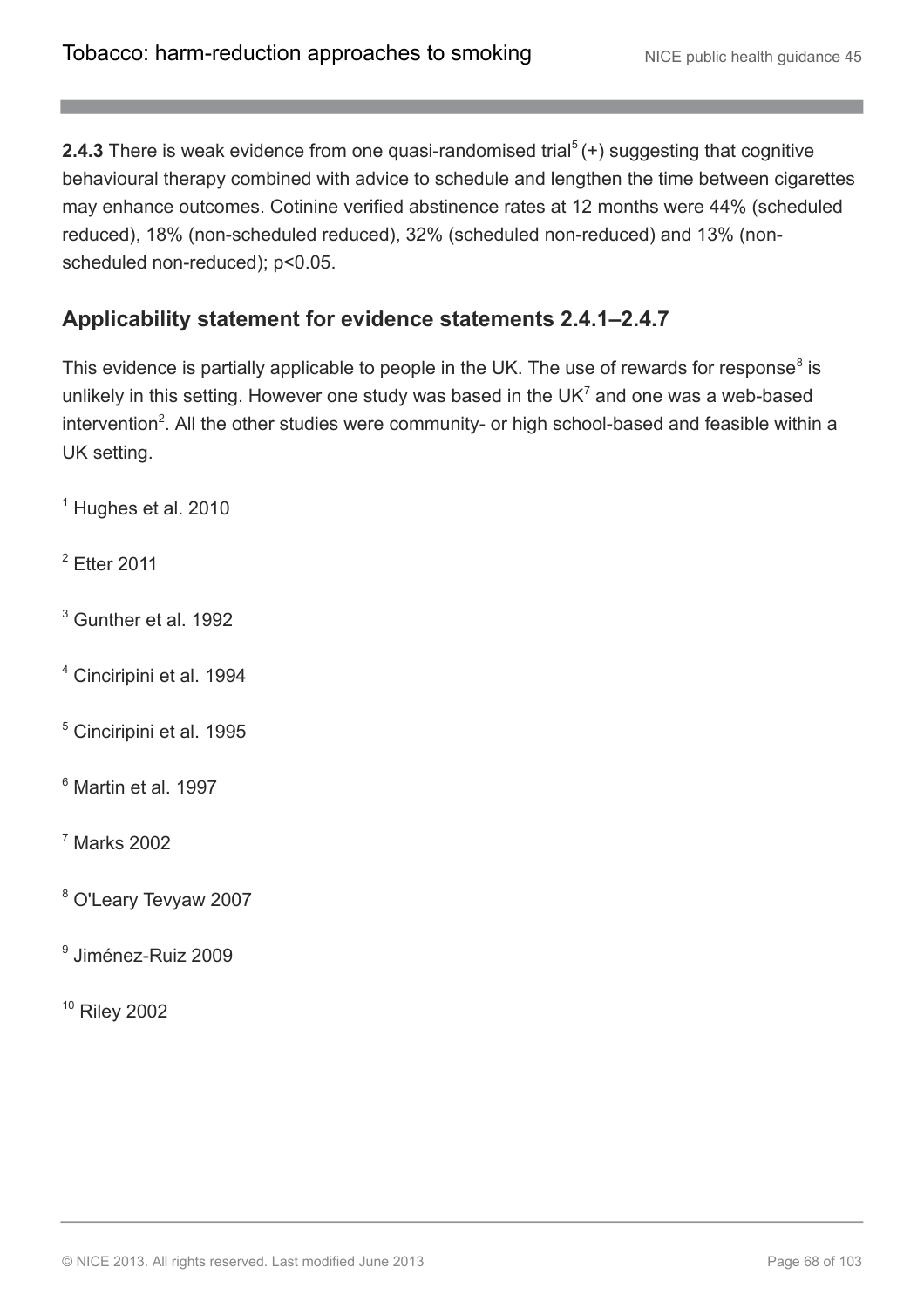### **Evidence Statement 2.5 (including statements 2.5.1–2.5.2) Is there an optimal period for helping people cut down smoking with the aim of quitting?**

**2.5** Eleven studies reported reduction periods, including 5 RCTs (2  $[++]^{1,2}$  and 3 $[+]^{3-5}$ ), 3 quasi-RCTs (all  $[+]^{6-8}$ , 2 uncontrolled before-and-after studies (both  $[-]^{9,10}$  and 1 secondary analysis of RCT data  $(-)^{11}$ .

Among the included studies, the reduction period varied from 7–10 days<sup>8</sup> through to 16 weeks<sup>9</sup>. Five studies employed reduction periods of between 2 and 5 weeks<sup>2,3,4,6,7</sup>. One<sup>10</sup> utilised a 7-week schedule and  $2^{1,5}$  an 8-week schedule.

One study<sup>5</sup> found no difference between 2 different reduction periods, although the interventions also differed. CO-verified quit rates at 12 months for the 3 groups (standard treatment with counselling over 4 weeks, counselling plus exercise and counselling plus NRT over 8 weeks) were 26%, 27% and 27% respectively.

None of the other included studies compared the effectiveness of different periods of cutting down prior to quitting. There was considerable variation in design between the studies and it is not possible to identify any relationship or trend between the length of the reduction period and the outcomes that is not subject to potential confounding by other aspects of the study designs.

However, 1 study<sup>11</sup> carried out a secondary analysis to examine whether delaying a quit attempt was associated with less success. This analysis was considered to be at high risk of bias.

**2.5.1** There is weak evidence from a quasi-RCT<sup>5</sup> and a secondary analysis<sup>11</sup> to indicate that there is no relationship between time to planned or actual quit date and long-term abstinence rate among those cutting down prior to quitting.

**2.5.2** There is no evidence concerning the optimum cutting-down period from 9 studies<sup> $1-4,6-10$ </sup>. Reduction periods varied from 7 days to 16 weeks. None of the studies explored the effect of the reduction time on outcomes and, given the huge heterogeneity between studies, no relationship between reduction time and outcomes can be inferred.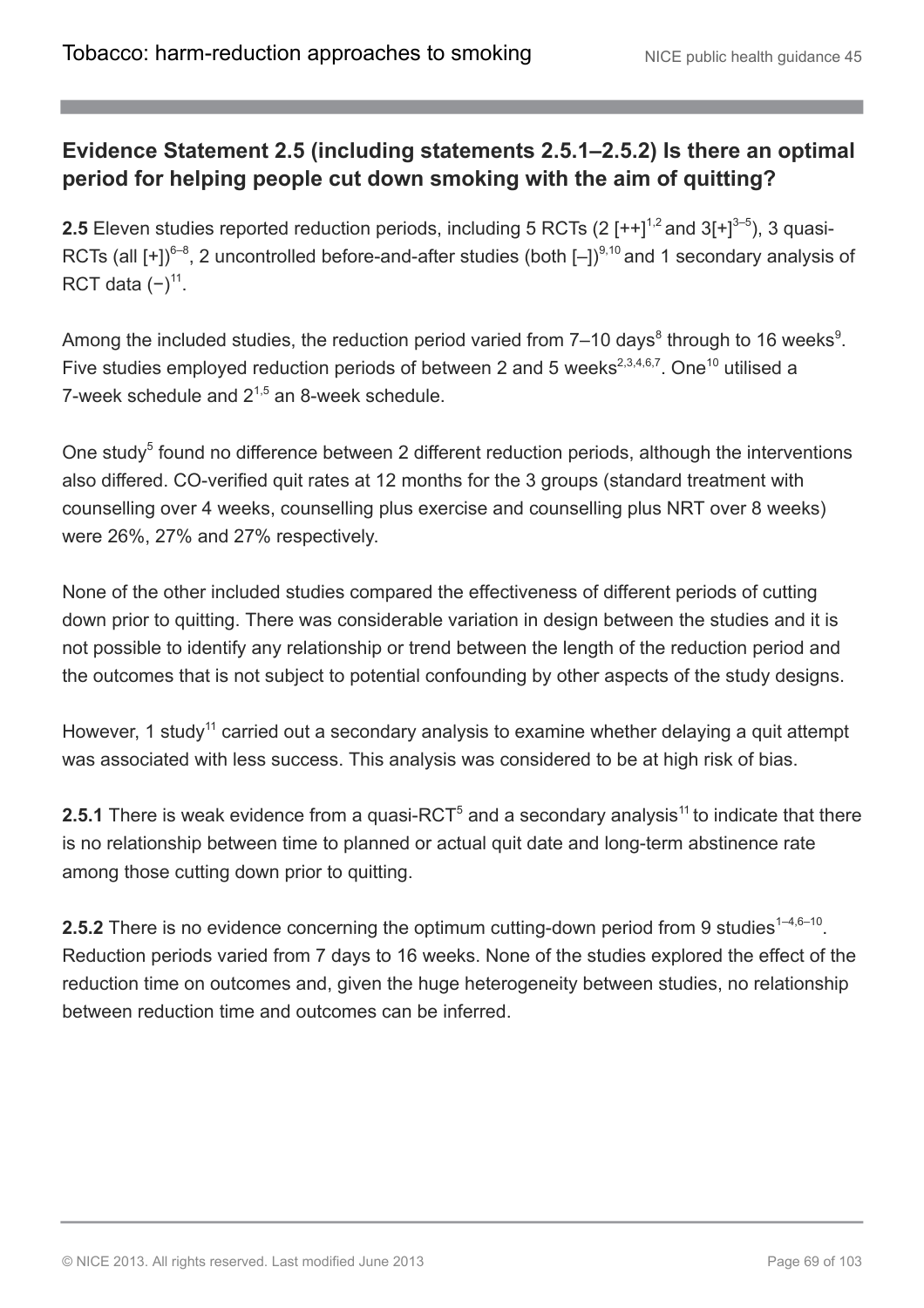### **Applicability statement for evidence statements 2.5.1 and 2.5.2**

This evidence is partially applicable to people in the UK who smoke, one study was a large community based study<sup>2</sup> that may be feasible in the UK, although a secondary analysis is a methodologically weak study. One study looked specifically at recovering alcoholics<sup>5</sup>.

- $1$  Shiffman 2009
- $2$  Hughes 2010
- <sup>3</sup> Etter 2009
- $4$  Etter 2011
- $<sup>5</sup>$  Martin 1997</sup>
- <sup>6</sup> Cinciripini 1994
- <sup>7</sup> Cinciripini 1995
- <sup>8</sup> Marks 2002
- 9 Jiménez-Ruiz 2009

<sup>10</sup> Riley 2002

### **Evidence Statement 2.6 (including evidence statements 2.6.1–2.6.2) Is it more or less effective to draw up a schedule to help someone cut down smoking with the aim of quitting?**

**2.6** One (+) quasi-RCT<sup>1</sup> compared scheduled versus non-scheduled reduction. One (++) RCT<sup>2</sup> and 1  $(+)$  quasi-RCT<sup>3</sup> compared different types of schedule.

**2.6.1** There is weak evidence from 1 quasi-RCT<sup>1</sup>for scheduled versus non-scheduled reduction that cognitive behavioural therapy combined with advice to schedule and lengthen the time between cigarettes enhanced outcomes. Cotinine-verified abstinence rates at 12 months: 44%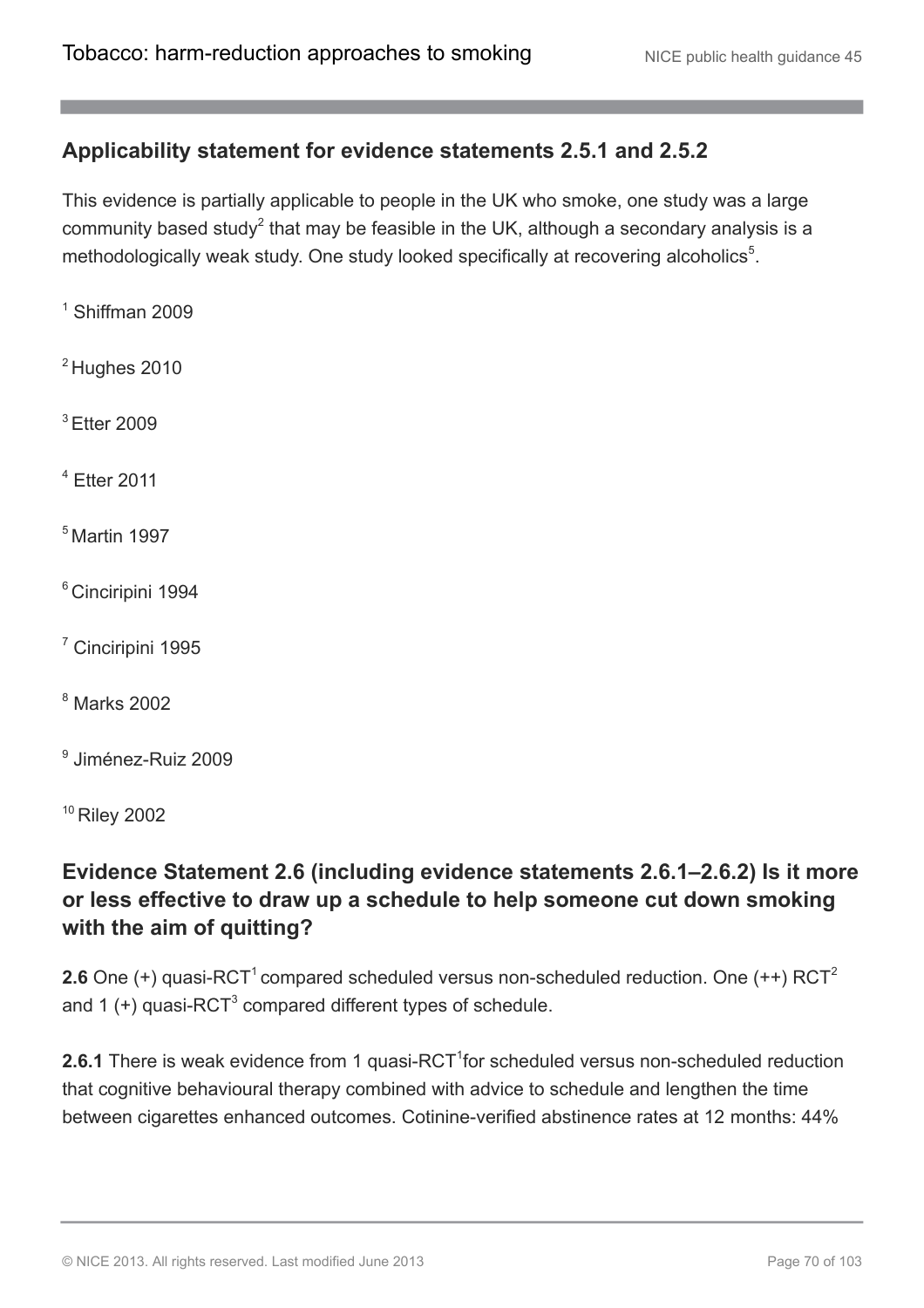(scheduled reduced), 18% (non-scheduled reduced), 32% (scheduled non-reduced) and 22% (non-scheduled non-reduced); p<0.05.

**2.6.2** There is weak evidence from 1 large  $\text{RCT}^2$  and 1 quasi- $\text{RCT}^3$  that the type of smoking reduction schedule used does not make a difference. Reduction and abstinence rates did not appear to differ across the initially chosen methods (formal schedule, giving up 'easiest' cigarettes first, giving up 'hardest' cigarettes first) so the results were pooled across all the methods<sup>2</sup>. There was no difference between different intervention and scheduled reduction methods. CO-verified quit rates at 12 months for the 3 groups (standard treatment with counselling over 4 weeks, counselling plus exercise and counselling plus NRT over 8 weeks) were 26%, 27% and 27% respectively<sup>3</sup>.

### **Applicability statement for evidence statements 2.6.1 and 2.6.2**

This evidence is partially applicable to people in the UK since the studies are community-based and feasible in UK settings. One study however, was in a specific population (recovering alcoholics $)^3$ .

<sup>1</sup> Cinciripini 1995

 $2$  Hughes 2010

<sup>3</sup> Martin 1997

### **Evidence statements 3.1.1–3.1.3, 3.1.5, 3.1.6 How effective are pharmacotherapies in helping people cut down or abstain from smoking temporarily or indefinitely without the aim of quitting?**

**3.1.1** There is strong to moderate evidence from 9 studies:  $2 \text{ RCTs}^{1,2}$  (1 [ $++$ ] and 1 [ $+$ ]); 5 quasi-RCTs<sup>3-7</sup> (3 [+] and 2 [-]) and 2 UBAs<sup>8,9</sup> (both [-]) that NRT (gum or inhaler) versus placebo is effective in reducing cigarette consumption across multiple outcome measures and in eventual abstinence in smokers not looking to quit.

**3.1.2** There is strong to moderate evidence from a meta-analysis of 3 RCTs<sup>1,2,10</sup> (2 [++] and [+]) and 1 (+) quasi-RCT<sup>4</sup> looking at 50% or more point prevalence reduction in CPD compared to baseline, that NRT, with or without a brief motivational interviewing (MI) component, is more effective than placebo with a relative risk (RR)=1.46 (95% CI 1.20, 1.78), with a number needed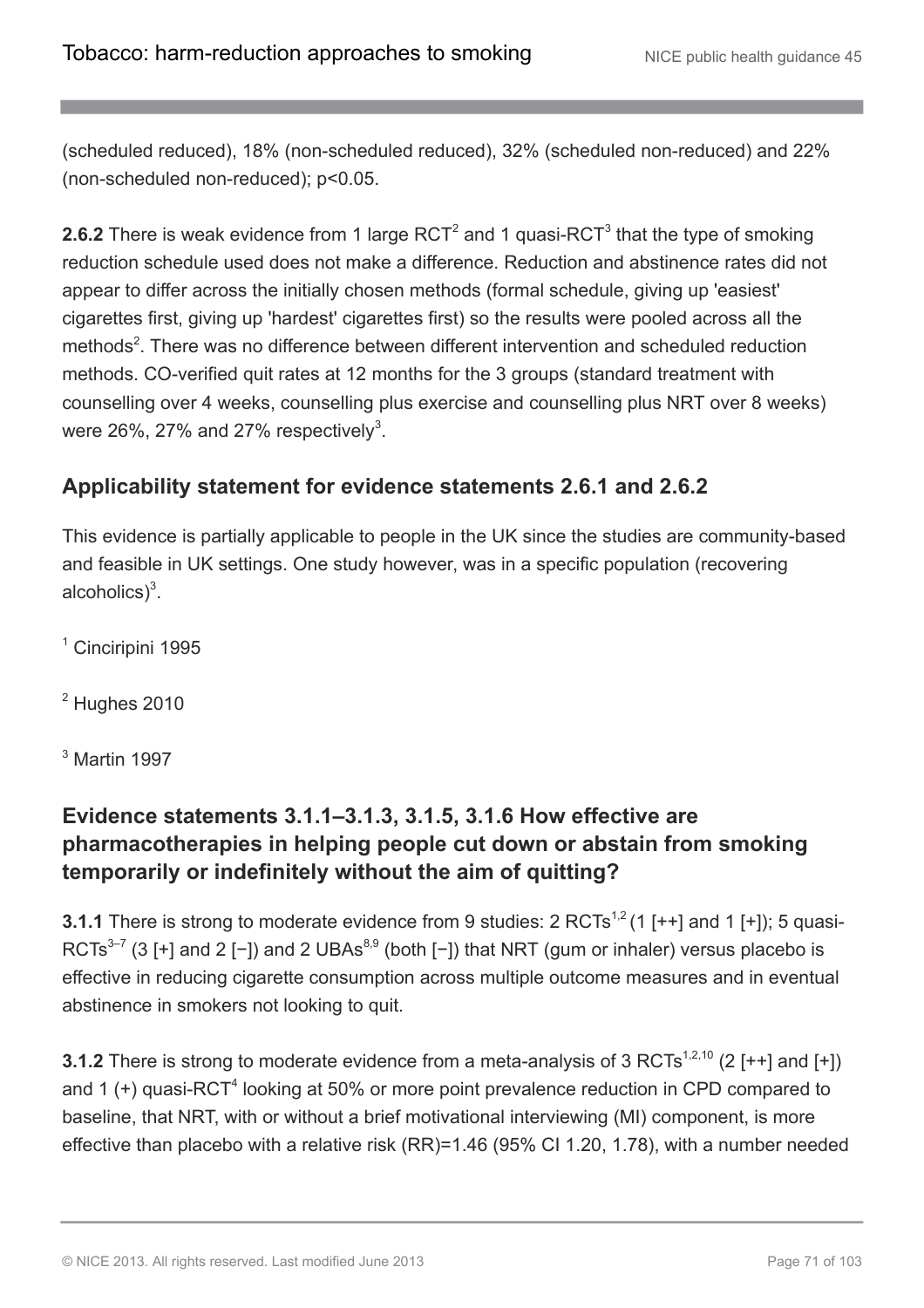to treat (NNT) of 13 (95% CI 10, 20). A sensitivity analysis (excluding<sup>10</sup> which added a brief MI component to NRT) resulted in RR=1.35 (95% CI: 1.10, 1.65) and an NNT of 17 (95% CI 10, 50). Smoking reduction was verified by CO except in $^2$ .

**3.1.3** There is moderate evidence from a meta-analysis of 1  $(++)$  RCT<sup>1</sup> and 2 quasi-RCTs (both  $[+]^{3,7}$  that NRT is more effective than placebo in percentage reduction in cigarettes per day from baseline with a risk difference (RD) of −13.85 (95% CI: −25.5, −2.45).

**3.1.5** There is strong evidence from a meta-analysis of 9 studies: 3 RCTs (2  $[++]^{1,10}$  and 1  $[+]^2$ ) and 6 quasi RCTs<sup>3,5,6,7,11,12</sup> (all [+]) investigating cessation in populations not looking to quit that NRT with or without associated behavioural interventions has a statistically significant effect: RR=1.96 (95% CI 1.36, 2.80) with an NNT of 20 (95% CI 13, 34). A sensitivity analysis excluding studies with a behavioural component<sup>10,11,12</sup> found a similar result for NRT alone: RR=1.93 (95%CI 1.26, 2.96) and an NNT of 20 (95% CI 13, 34).

**3.1.6** There is moderate evidence from 1 (++) RCT<sup>13</sup> of patients undergoing elective surgery that nicotine patch versus placebo is effective in reducing post-operative smoking consumption, a statistically significant self-reported reduction was observed 30 days post-operation but this was not maintained at 6 months.

### **Applicability statement for evidence statements 3.1.1–3.1.6**

The majority of the evidence is applicable to the UK as the studies are community based and feasible in UK settings, although one study<sup>3</sup> involved participants making several clinic visits, while another<sup>14</sup> was in a laboratory setting. One study was conducted within a specific population (patients undergoing elective surgery) $^{13}$ .

<sup>1</sup> Bolliger 2000

 $2$  Etter 2007

 $3$  Batra 2005

<sup>4</sup> Hatsukami 2005

<sup>5</sup> Kralikova 2009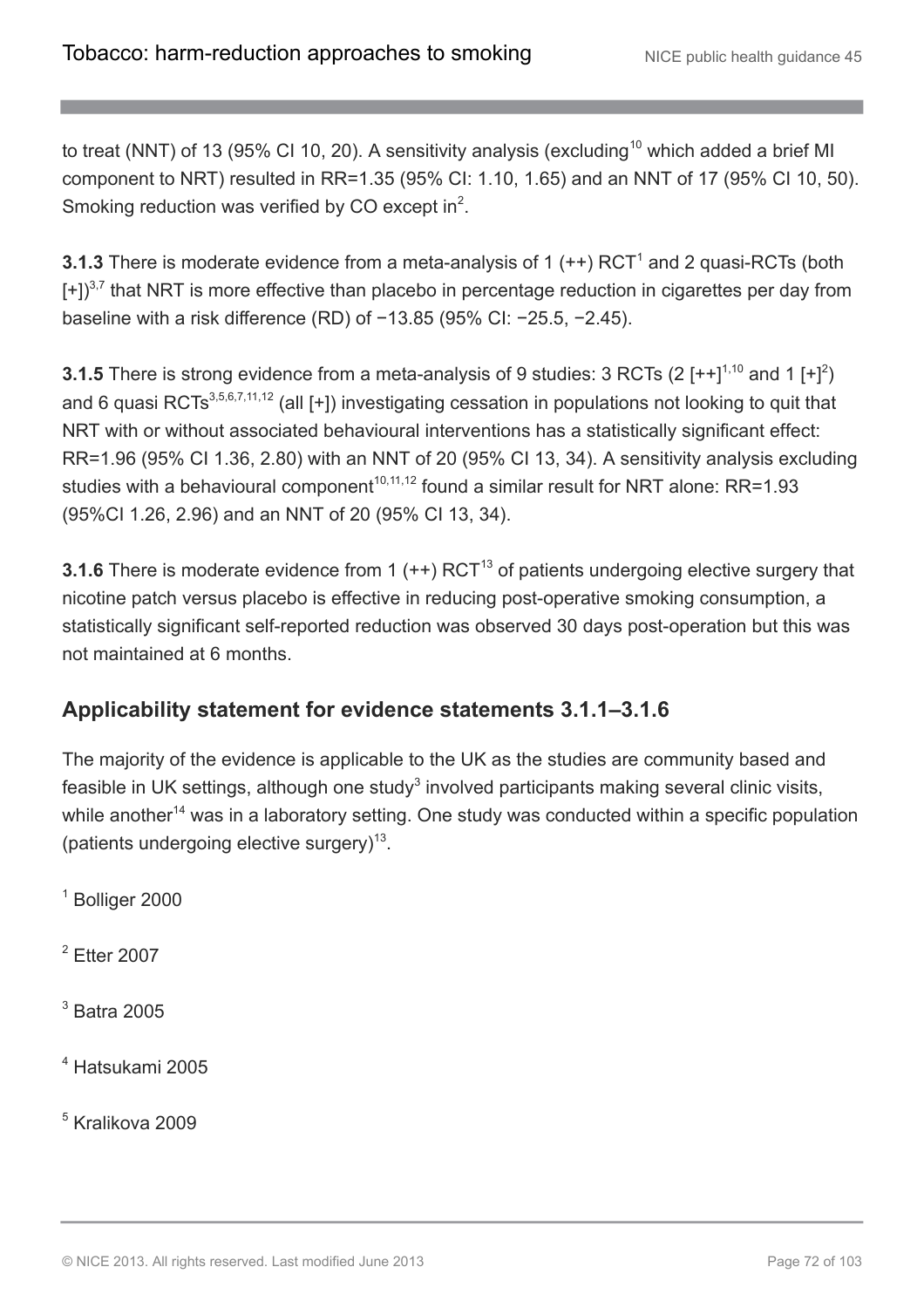$6$  Rennard 2006

 $7$  Wennike 2003

8 Jiménez-Ruiz 2002

<sup>9</sup> Rennard 1990

 $10$  Chan

<sup>11</sup>Carpenter 2004

<sup>12</sup>Joseph 2008

<sup>13</sup> Warner 2005

<sup>14</sup>Foulds 1992

## **Evidence statement 3.3.1 How effective are 'nicotine-containing products' in helping people cut down or abstain from smoking, temporarily or indefinitely without the aim of quitting?**

Very weak evidence from 1 (−) UBA<sup>1</sup> suggests that e-cigarette availability can help smokers reduce. This evidence may be applicable to the UK as it is community based and feasible in a UK setting.

 $<sup>1</sup>$  Polosa 2011</sup>

## **Evidence statements 3.4.1–3.4.8 How effective are behavioural support, counselling, advice or self-help (with or without pharmacotherapy) in helping people to cut down or abstain from smoking, temporarily or indefinitely, without the aim of quitting?**

**3.4.1** There is consistent evidence from 7 studies:  $2 \text{ RCTs}^{1,2}$  (both [+]), 4 quasi-RCTs<sup>3,4,5,6</sup> (all [+]) and 1 ( $-$ ) CBA<sup>7</sup> that motivational interviewing –compared with other behavioural methods or with no support and whether provided in single or multiple sessions – is not effective in helping people to reduce smoking levels. This evidence applies to healthy adolescents and adults, with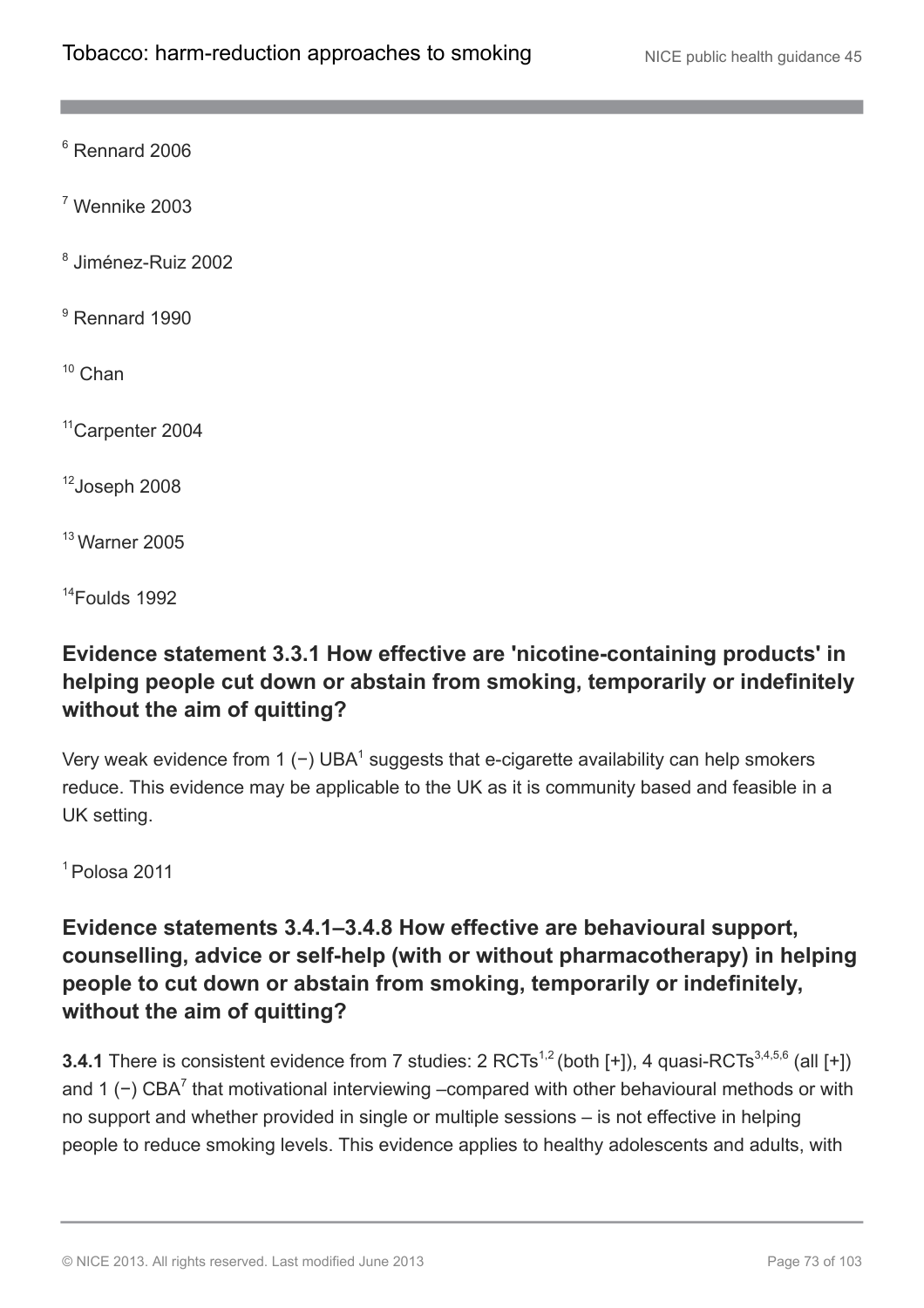no statistically significant differences between groups reported across any of the studies reviewed. Weak evidence also exists for the lack of effectiveness of motivational interviewing for adolescent drug users<sup>2,7</sup> and military veterans with psychiatric problems<sup>6</sup>, with these studies again finding no significant differences between groups for the outcomes reported.

**3.4.2** There is strong evidence from a meta-analysis of 2 RCTs<sup>1,2</sup> (both [+]) and 3 quasi-RCTs<sup>3,4,5</sup> (all [+]) that motivational interviewing – compared with other behavioural methods or with no support and provided in single or multiple sessions – is not effective for smoking cessation in populations unable or unwilling to stop smoking: RR 1.34 (95% CI 0.75, 2.39; p=0.32). This is at variance with findings of a Cochrane systematic review of smoking cessation (Lai 2010). One  $(++)$  RCT<sup>6</sup> and 1 (+) quasi-RCT<sup>7</sup> suggest that the addition of NRT to a motivational component may improve the likelihood of abstinence: RR 3.09 (95% CI 1.06, 9.01; p=0.04).

**3.4.3** There is moderate evidence from a large well-conducted (++) RCT<sup>6</sup> that NRT combined with a motivational component is effective, with a significant CO-validated 50% or more 7-day point prevalence reduction rate.

**3.4.4** There is strong to moderate evidence from 4 studies: $1(+)$  RCT<sup>8</sup>, 1 (+) quasi-RCT<sup>9</sup>, 1 (+) non-RCT<sup>10</sup> and 1 (−) CBA<sup>11</sup> designed to reduce the impact of environmental tobacco smoke on children – of no effect for a variety of behavioural methods versus standard care in reducing parental smoking. This evidence applies to parents of children with asthma<sup>9,10</sup> as well as to parents of healthy children<sup>8,11</sup>.

**3.4.5** There is moderate evidence from 2 RCTs<sup>12,13</sup> (both [+]) and 1 (−) UBA<sup>14</sup> that counselling combined with nicotine replacement therapy is not effective in helping adolescents<sup>12</sup> or adults<sup>13,14</sup> to reduce their cigarette consumption or to ultimately quit. There were no differences at follow-up between intervention and control groups for any smoking-related outcomes.

**3.4.6** There is moderate evidence from 1  $(++)$  RCT<sup>15</sup> that telephone counselling is an ineffective approach to reducing cigarette consumption. At the 12 month follow-up there were no significant differences between intervention and control groups in terms of numbers reducing their daily cigarette consumption by 50% or more or in carbon monoxide levels.

**3.4.7** There is moderate evidence from 1 (+) quasi-RCT<sup>16</sup> that computer-aided and manual-aided approaches to assist with reduction had similar effect sizes. Twelve months after the start of the study there were no differences between groups in smoking reduction, and although more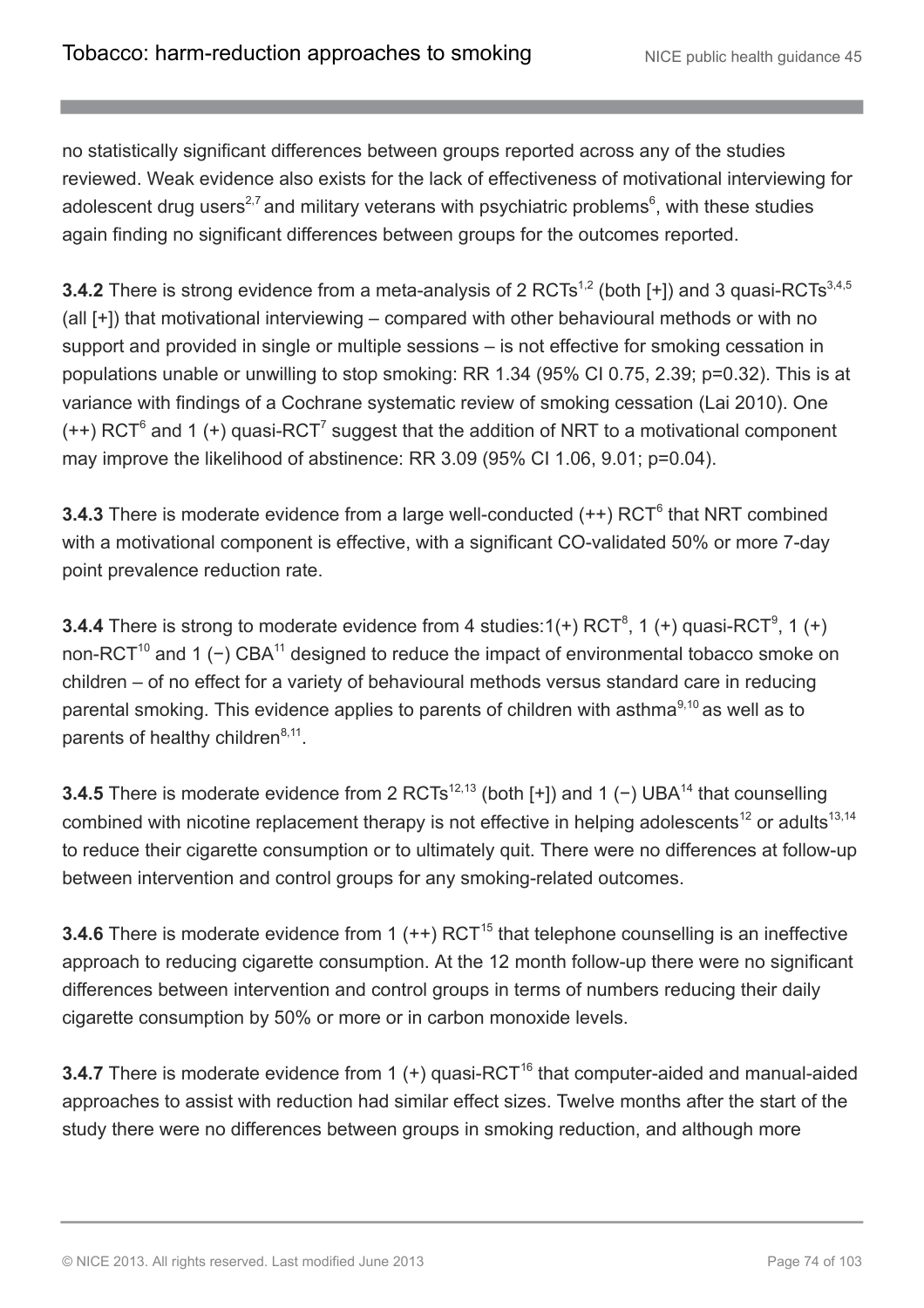participants in the computer-aided group had made a quit attempt than in the manual-aided group, this difference was not statistically significant.

**3.4.8** There is moderate evidence from 1 (+) systematic review of pre-operative smoking interventions<sup>17</sup> that counselling combined with NRT increases smoking cessation at the time of surgery for both brief and intensive interventions. However, only intensive interventions were effective at 12 month follow-up: RR 2.96 (95% CI 1.57, 5.55) for 2 trials.

## **Applicability statement for evidence statements 3.4.1–3.4.8**

The majority of evidence is applicable to the UK as the studies are feasible in UK settings. However 3 studies<sup>7,12,18</sup> are noted to have issues regarding applicability. Studies of specific populations included adolescents<sup>3,4,12,19</sup>; adolescent drug users<sup>2,7</sup>; mental health<sup>18.20,21</sup>; patients undergoing elective surgery<sup>17,22,23</sup>; and parents<sup>8,9,10,11</sup>.

<sup>1</sup> Horn 2007

<sup>2</sup> McCambridge 2005

 $3$  Kelly 2006

- <sup>4</sup> Audrain-McGovern 2011
- $<sup>5</sup>$  Davis 2011</sup>

<sup>6</sup> Gulliver 2008

 $<sup>7</sup>$  Gray 2005</sup>

 $6$  Chan 2011

 $7$  Carpenter 2004

 $8$  Hovell 2000

9 Irvine 1999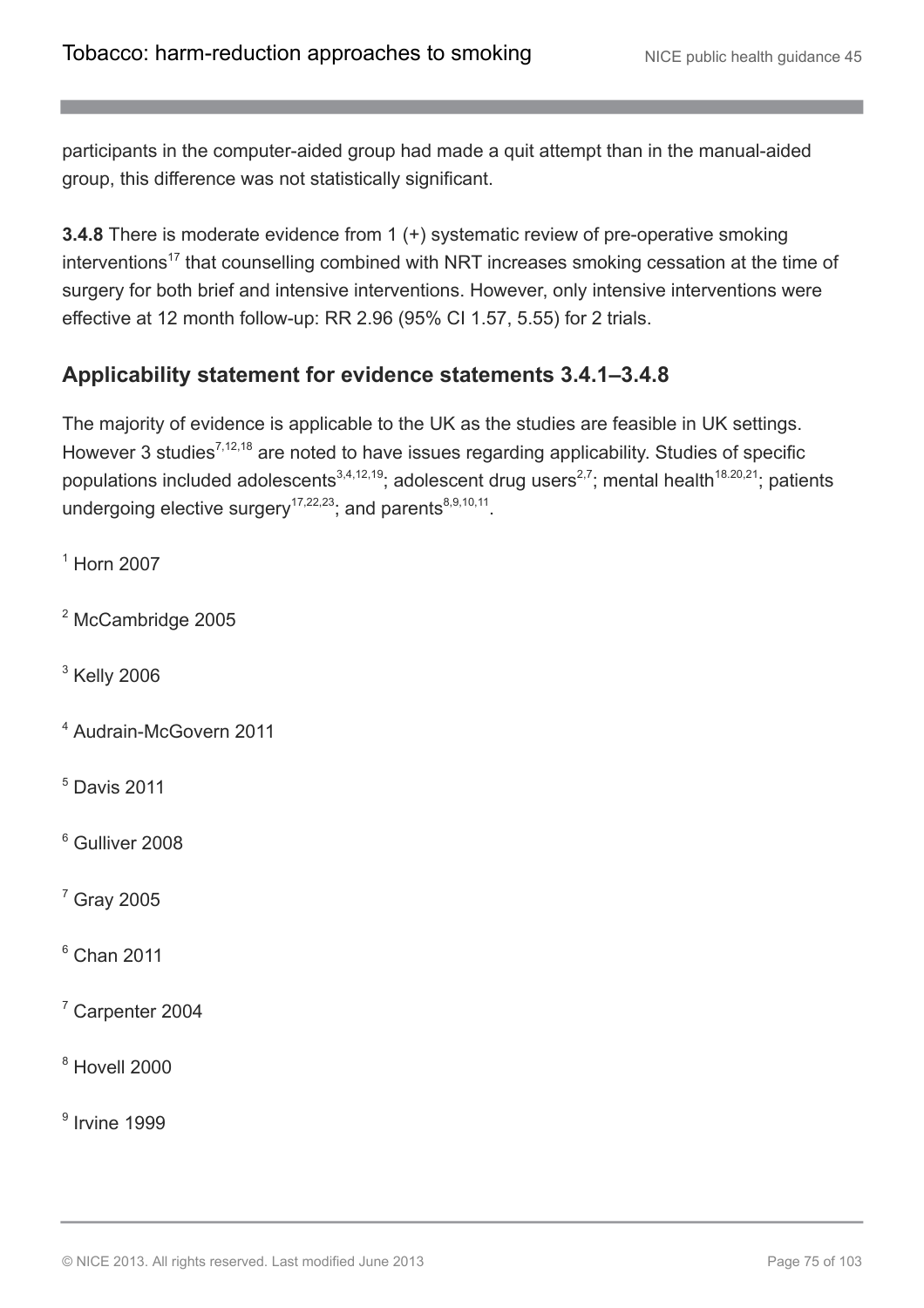<sup>10</sup> Wakefield 2002

 $11$  Fossum 2004

 $12$  Hanson 2008

 $13$  Joseph 2008

<sup>14</sup> Hurt 2000

<sup>15</sup> Glasgow 2009

<sup>16</sup> Riley 2002

<sup>17</sup> Thomsen 2010

<sup>18</sup> Tidey 2002

<sup>19</sup> Horn 2007

<sup>20</sup> Griffiths 2010

<sup>21</sup>Schleicher 2010

 $22$  Munday 1993

 $23$  Walker 2009

## **Evidence statements 3.6.1–3.6.2 Is it more or less effective to draw up a schedule to help people cut down or abstain from smoking, temporarily or indefinitely, without the aim of quitting?**

**3.6.1** Weak evidence from 2 quasi-RCTs (1  $[+]^1$  and 1  $[-]^2$ ) and 2 UBAs (both  $[-])^{3,4}$  suggests using a schedule may assist in reducing smoking. Schedules included week-on-week reduction<sup>3,4</sup>, increased inter-cigarette interval or selective elimination<sup>1,2</sup>.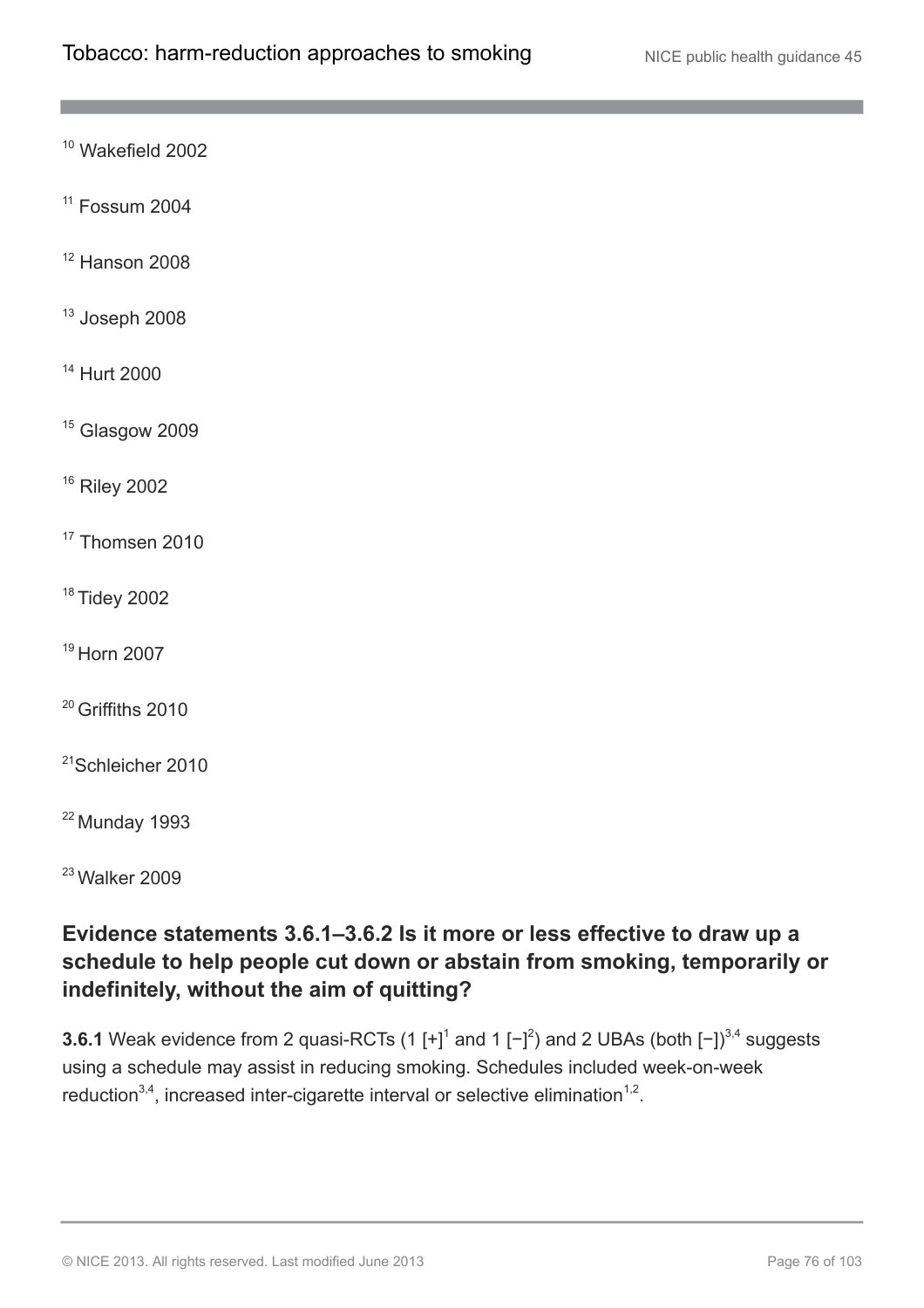**3.6.2** There is limited evidence from 2 quasi-RCTs (1  $[+]^1$  and 1  $[-]^2$ ) of no difference in effect between different types of schedule (increasing inter-cigarette intervals or selective elimination).

## **Applicability statement for evidence statements 3.6.1 and 3.6.2**

The evidence is partially applicable to people in the UK since all 4 studies were communitybased (in the USA) and are feasible in UK settings.

 $<sup>1</sup>$  Riley 2002</sup>

<sup>2</sup> Riggs 2001

<sup>3</sup> Hatsukami 2005

<sup>4</sup> Hurt 2000

## **Evidence statements 3.8.1–3.8.3 Are there any unintended consequences from adopting a tobacco harm-reduction approach; for example, does it deter people from trying to cut down or abstain from smoking, temporarily or indefinitely?**

**3.8.1** There is strong evidence from 8 studies:  $3$  RCTs<sup>1,2,3</sup> (1[++]<sup>1</sup> and 2 [+]<sup>2,3</sup>), 3 quasi-RCTs<sup>4,5,6</sup> (all [+]) and 2 UBA(1 [+]<sup>7</sup> and 1 [-]<sup>8</sup>) reporting usage of NRT for periods between 6 months and 5 years – to suggest that NRT is generally well-tolerated long term with severe side effects being relatively rare.

**3.8.2** There is moderate evidence from 2 quasi-RCTs<sup>6,9</sup> (both [+]) that harm-reduction interventions do not deter smokers from wishing to quit.

**3.8.3** There is weak evidence from a single (−) UBA<sup>10</sup> that frequent adverse events are reported by e-cigarette users. This finding supports the conclusions from review 1 that more evidence is required concerning the safety of e-cigarettes.

## **Applicability statement for evidence statements 3.8.1–3.8.3**

Adverse event studies are likely to be applicable to the UK.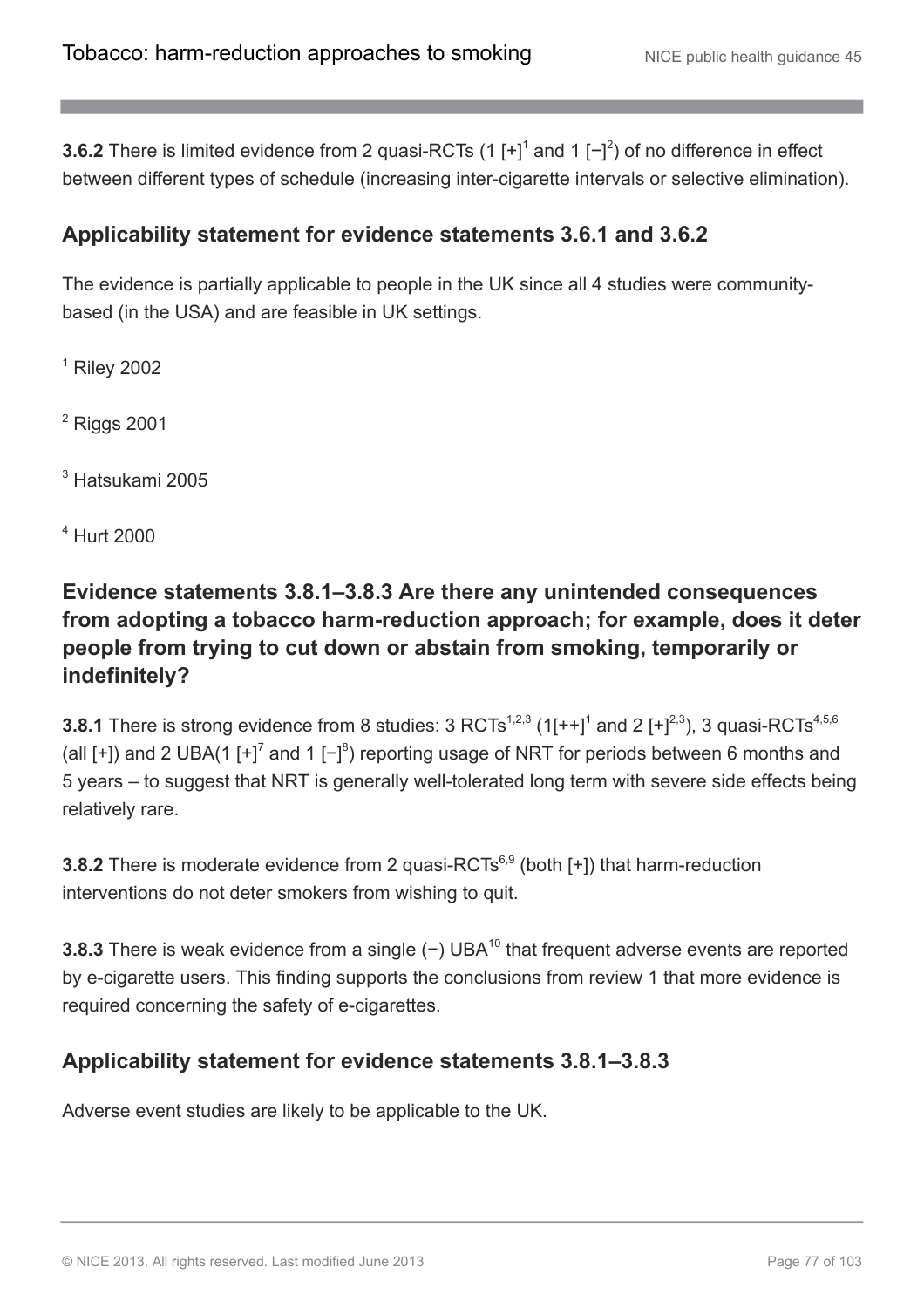<sup>1</sup> Bollinger 2000

<sup>2</sup> Etter 2007

 $^3$  Joseph 2008

<sup>4</sup> Batra 2005

<sup>5</sup> Kralikova 2009

<sup>6</sup> Wennike 2003

 $<sup>7</sup>$  Rennard 2006</sup>

8 Jiménez-Ruiz 2002

<sup>9</sup> Carpenter 2004

 $10$  Polosa 2011

## **Evidence statement 4.1.4 Background environment factors described by smokers: social pressure to change smoking behaviour as a facilitator**

Social pressure from friends, family or society in general to reduce, quit or implement smokefree homes and cars was described as a facilitator in 8 studies(1  $[++]^1$ , 6  $[+]^{2-7}$ , and 1  $[-]^8$ ). Smokers in 1 study were professionally supported to address their smoking behaviour<sup>7</sup>.

 $1$  Bottorff 2009

<sup>2</sup> Bolliger 2000

 $3$  Richter 2002

<sup>4</sup> Stewart 2011

<sup>5</sup> Abdullah 2011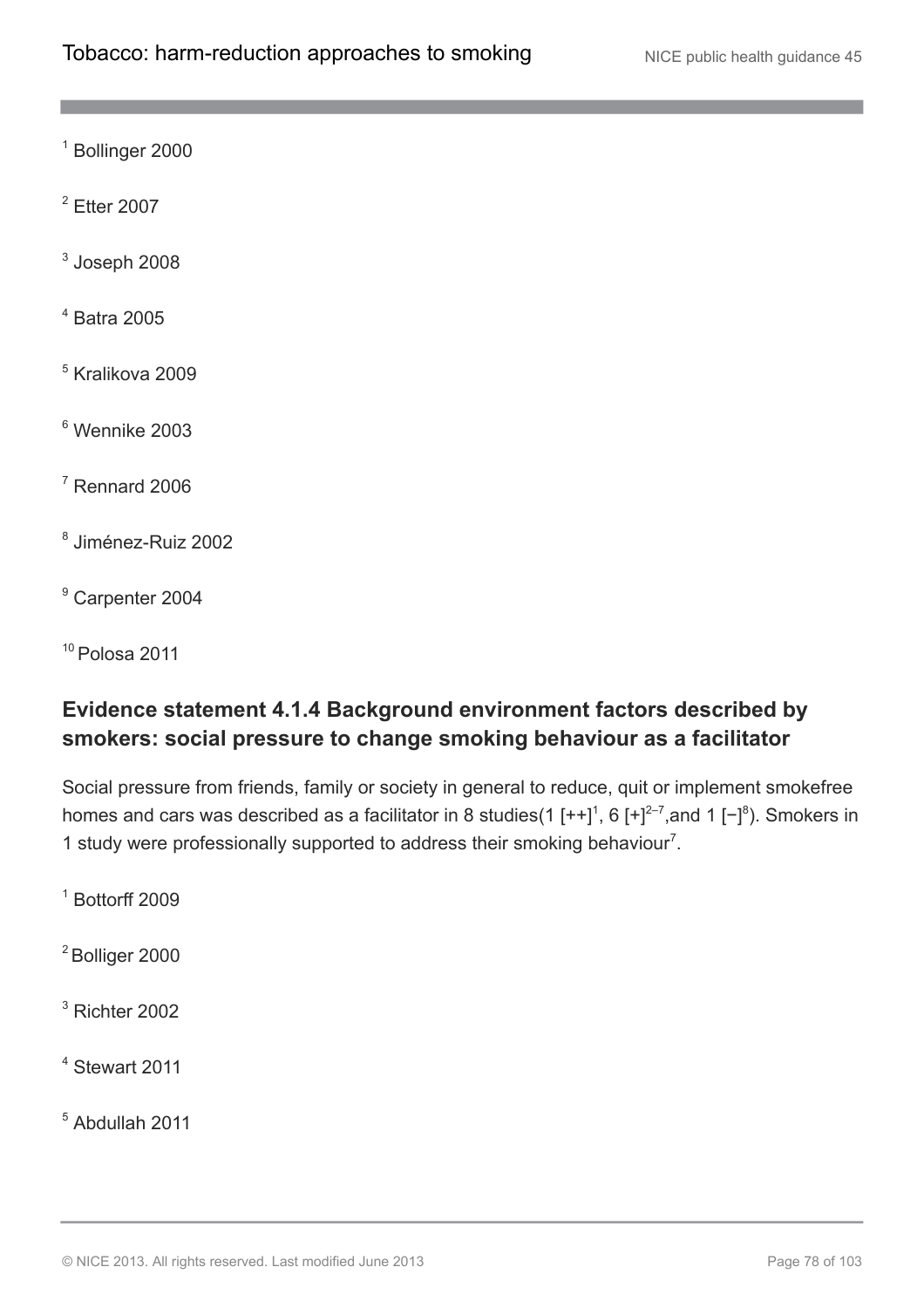<sup>6</sup> Herbert 2011

<sup>7</sup> Phillips 2007

<sup>8</sup> Green 2005

## **Evidence statement 4.1.5 Background environment factors described by smokers: social support from friends, family and professionals as a facilitator**

Social support from friends, family or professionals was perceived to be helpful in reducing smoking consumption in 3 (+) studies<sup>1–3</sup>. One study<sup>1</sup> involved surgery outpatients in receipt of a smoking telephone counselling intervention to reduce smoking consumption. Another study<sup>2</sup> involved low income women describing attitudes to smoking reduction or quitting and the third included adolescents describing ways in which they control smoking levels<sup>3</sup>.

 $<sup>1</sup>$  Estabrooks 2010</sup>

<sup>2</sup> Stewart 2011

 $^3$  Johnson 2004

## **Evidence statement 4.1.7 Background environment factors described by smokers: smoking restrictions promote smoking reduction**

Eight studies (1 [++]<sup>1</sup>, 4 [+]<sup>2–5</sup> and 3 [-]<sup>6–8</sup>) included participants reporting that smoking restrictions helped them to reduce their smoking whether in: the home<sup>1,2,6</sup> at work<sup>7</sup> or in hospital<sup>8</sup>.

 $<sup>1</sup>$  Jones 2003</sup>

<sup>2</sup> Abdullah 2011

<sup>3</sup> Herbert 2011

<sup>4</sup> Phillips 2007

<sup>5</sup> Robinson 2010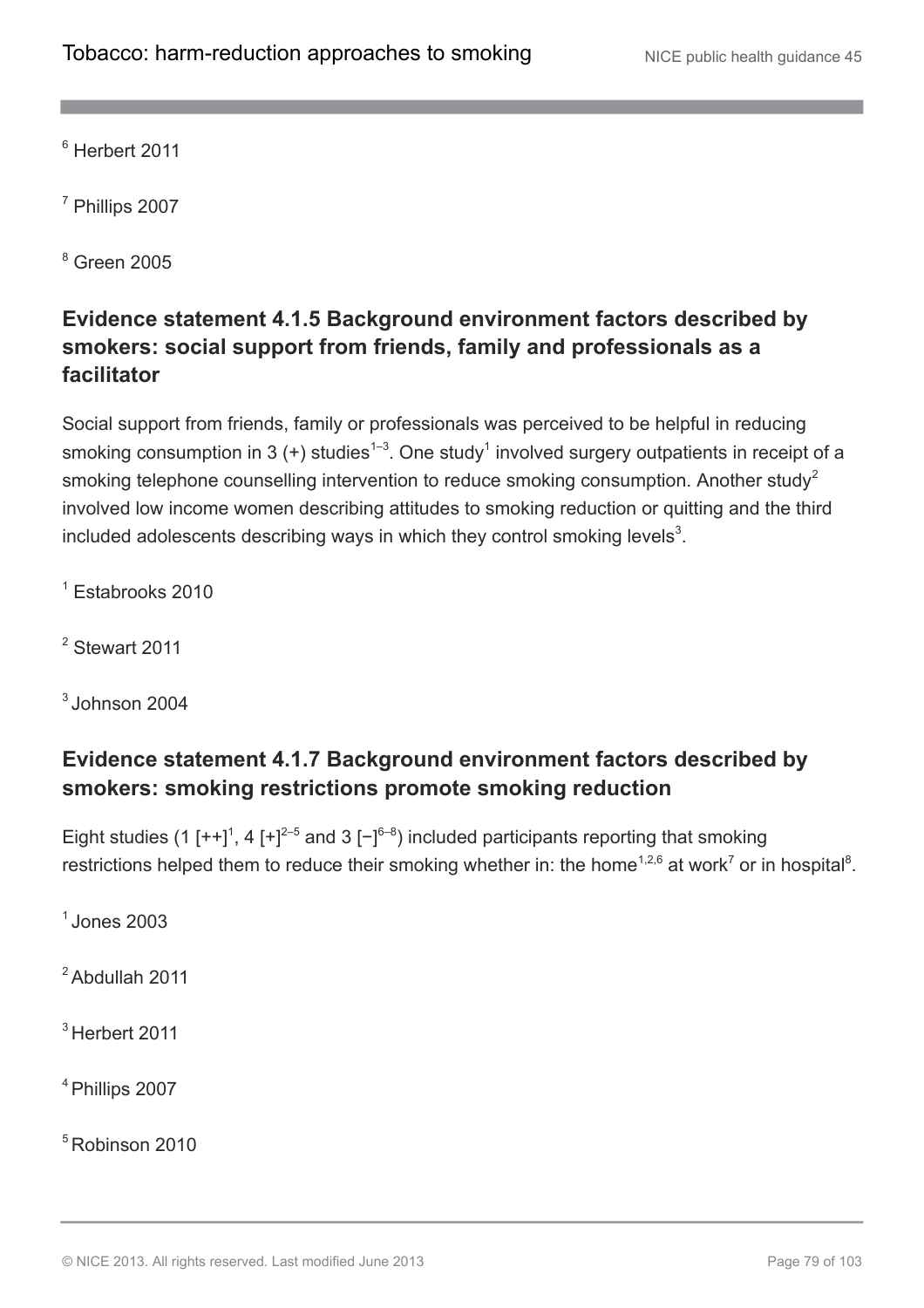<sup>6</sup> Blackburn 2003

<sup>7</sup> Amos 1995

<sup>8</sup> Keizer 2009

### **Applicability statement for evidence statements 4.1.1–4.1.7**

Just  $7^{1-7}$  of the 21 studies on background environment factors described by smokers were based in the UK and  $2^{8-9}$  from countries judged to have similar applicability to the UK.

<sup>1</sup> Amos 1995

 $2$  Beard 2011a

 $3$  Blackburn 2003

<sup>4</sup> Haddock 1997

 $<sup>5</sup>$  Jones 2011</sup>

<sup>6</sup> Phillips 2007

<sup>7</sup> Robinson 2010

<sup>8</sup> Hamilton 2000

<sup>9</sup> Thomsen 2009

## **Evidence statement 4.1.10 Smokers' attitudes, beliefs and experiences regarding THR efforts: smokers' perceived low ability in achieving smoking goals**

A common theme across 3 studies (2  $[+]^{1,2}$ , 1 ungraded<sup>3</sup>) was that participants' lack of confidence in their ability to achieve their smoking goals was a barrier to changing smoking behaviour. These studies were conducted in potentially more vulnerable groups: pre-surgical patients<sup>3</sup>; low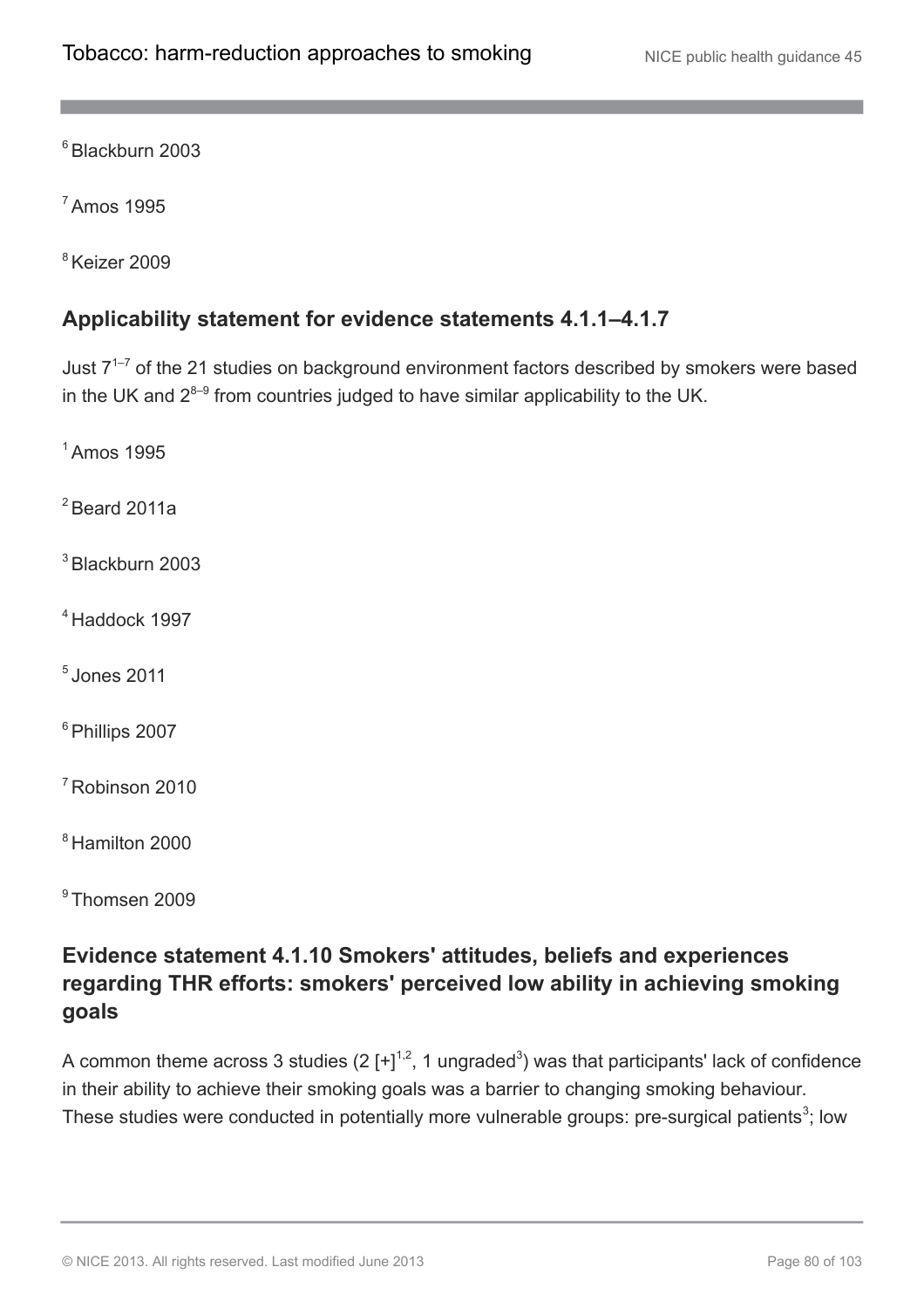income women<sup>1</sup> and adolescents<sup>2</sup>. One study included smokers that were receiving professional support to address their smoking behaviour $3$ .

<sup>1</sup> Stewart 2011

2 Johnson 2004

<sup>3</sup> Haddock 1997

## **Evidence statement 4.1.11 Smokers' attitudes, beliefs and experiences regarding THR efforts: perceived high nicotine dependence/smoking addiction**

The addictive effect of smoking and the difficulty of resisting subsequent cravings were described as barriers to reducing smoking or implementing smokefree homes in 3 studies (1 [++]<sup>1</sup>, 1 [+]<sup>2</sup> and 1 [-]<sup>3</sup>). However, in a further (+) study<sup>4</sup>, perceived dependence on smoking was not associated with quitting success among smokers who first cut down without professional support. The studies were conducted in general adult smokers<sup>4</sup>, psychiatric inpatients<sup>3</sup> and parents and/or new fathers with children living at home<sup>1,2</sup>. One study included smokers that were professionally supported to address their smoking behaviour<sup>2</sup>.

 $1$  Bottorff 2009

 $2$  Herbert 2011

 $3$  Keizer 2009

 $4$  Cheong 2007

## **Evidence statement 4.1.15 Smokers' attitudes, beliefs and experiences regarding THR efforts: smokers' own structuring and scheduling of smoking**

Eight studies (1  $[++]$ <sup>1</sup> and 7  $[+]$ <sup>2-8</sup>)identified that smokers use structuring or scheduling smoking techniques to limit or reduce their cigarette consumption or temporarily abstain was a facilitator to change. These included: half-butting or smoking part of the cigarette<sup>1-4</sup>; inhaling less or not at all<sup>2,4</sup>; carrying only a set number of cigarettes<sup>5</sup>; borrowing cigarettes instead of buying<sup>3</sup>; cutting out unnecessary cigarettes for example, not chain smoking<sup>2,3</sup>; restricting the number of cigarettes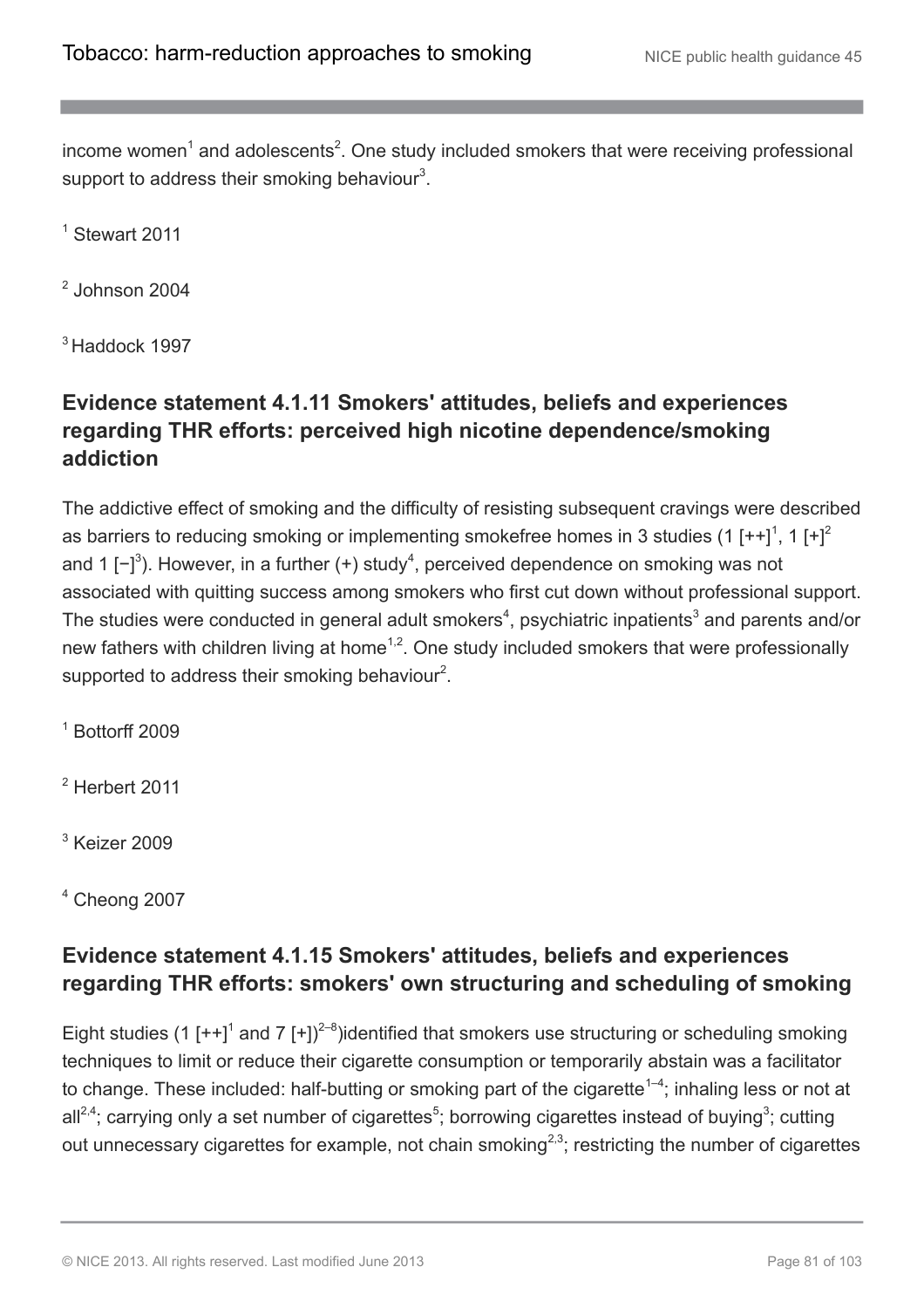smoked, where or when smoked<sup>2,3,4,6</sup> or delaying time between cigarettes<sup>1,2,3,7,8</sup>. Three studies included smokers that were using NRT $^{2,4}$  or receiving behavioural interventions to achieve smoking goals<sup>5</sup>.

 $1$  Bottorff 2009

 $2$  Beard 2011a

 $3$  Johnson 2004

<sup>4</sup> Okuyemi 2001

<sup>5</sup> Estabrooks 2010

 $6$  Nguyen 2009

 $<sup>7</sup>$  Poland 2009</sup>

<sup>8</sup> Robinson 2010

## **Evidence statement 4.1.17 Smokers' attitudes, beliefs and experiences regarding THR efforts: smokers' wish to protect children from smoke**

Seven studies (2  $[++]^{1,2}$  and 5  $[+]^{3-7}$ ) reported wishing to protect the health of their children as a facilitator to reducing their smoking<sup>3</sup> or in implementing smokefree homes<sup>1,2,4–6</sup>. Smokers in 1 study were receiving professional support to address their smoking behaviour $4$ .

 $1$  Bottorff 2009

 $<sup>2</sup>$ Jones 2011</sup>

<sup>3</sup> Nichter 2008

<sup>4</sup> Abdullah 2011

 $<sup>5</sup>$  Herbert 2011</sup>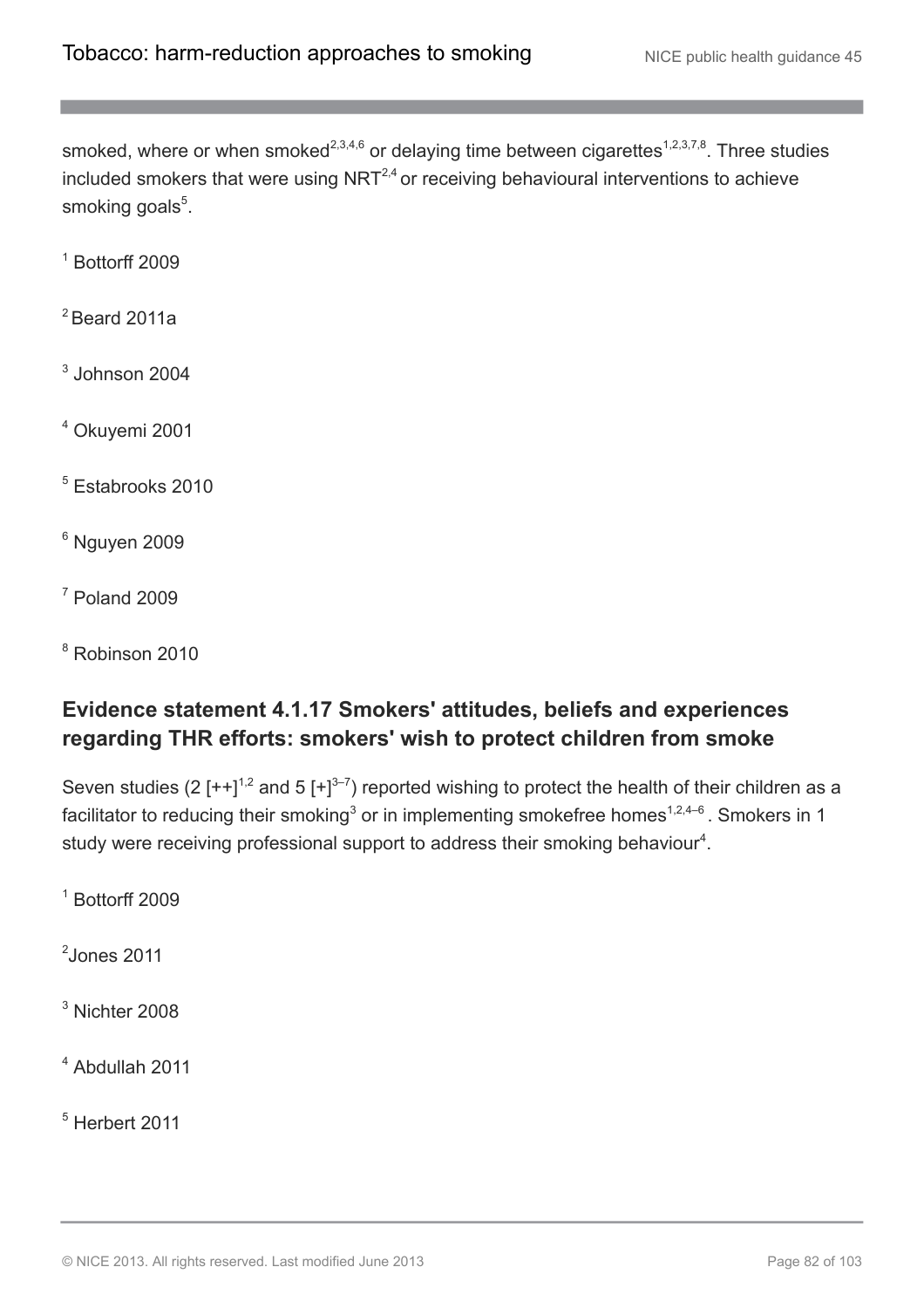<sup>6</sup> Phillips 2007

 $<sup>7</sup>$  Poland 2009</sup>

## **Evidence statement 4.1.18 Smokers' attitudes, beliefs and experiences regarding THR efforts: smokers' worries of harm to own health from smoking**

Concern about the effect of tobacco on smokers' own health was a commonly reported facilitator across 13 studies (1 [++]<sup>1</sup>, 10 [+]<sup>2-11</sup>, 1 [-]<sup>12</sup> and 1 ungraded<sup>13</sup>) looking at reducing smoking or implementing smokefree homes. Smokers described both worries of harm to their own health<sup>2–7,13</sup> and perceived benefits to health from reduction of smoking<sup>1,8–10,12</sup>. However 1 study found that worries about damage to health and quality of life from smoking or perceived benefits to health from quitting, were not associated with quitting success among smokers who first cut down<sup>11</sup>. Smokers' in 2 studies were receiving professional support to address their smoking behaviour<sup>3,13</sup>.

- $1$  Bottorff 2009
- <sup>2</sup> Bolliger 2000
- <sup>3</sup> Estabrooks 2010
- <sup>4</sup> Abdullah 2011

 $5$  Poland 2009

<sup>6</sup> Stewart 2011

<sup>7</sup> Hamilton 2000

 $8$  Beard 2011a

 $^{\circ}$ Joseph 2005

<sup>10</sup> Shiffman 2007

<sup>11</sup>Cheong 2007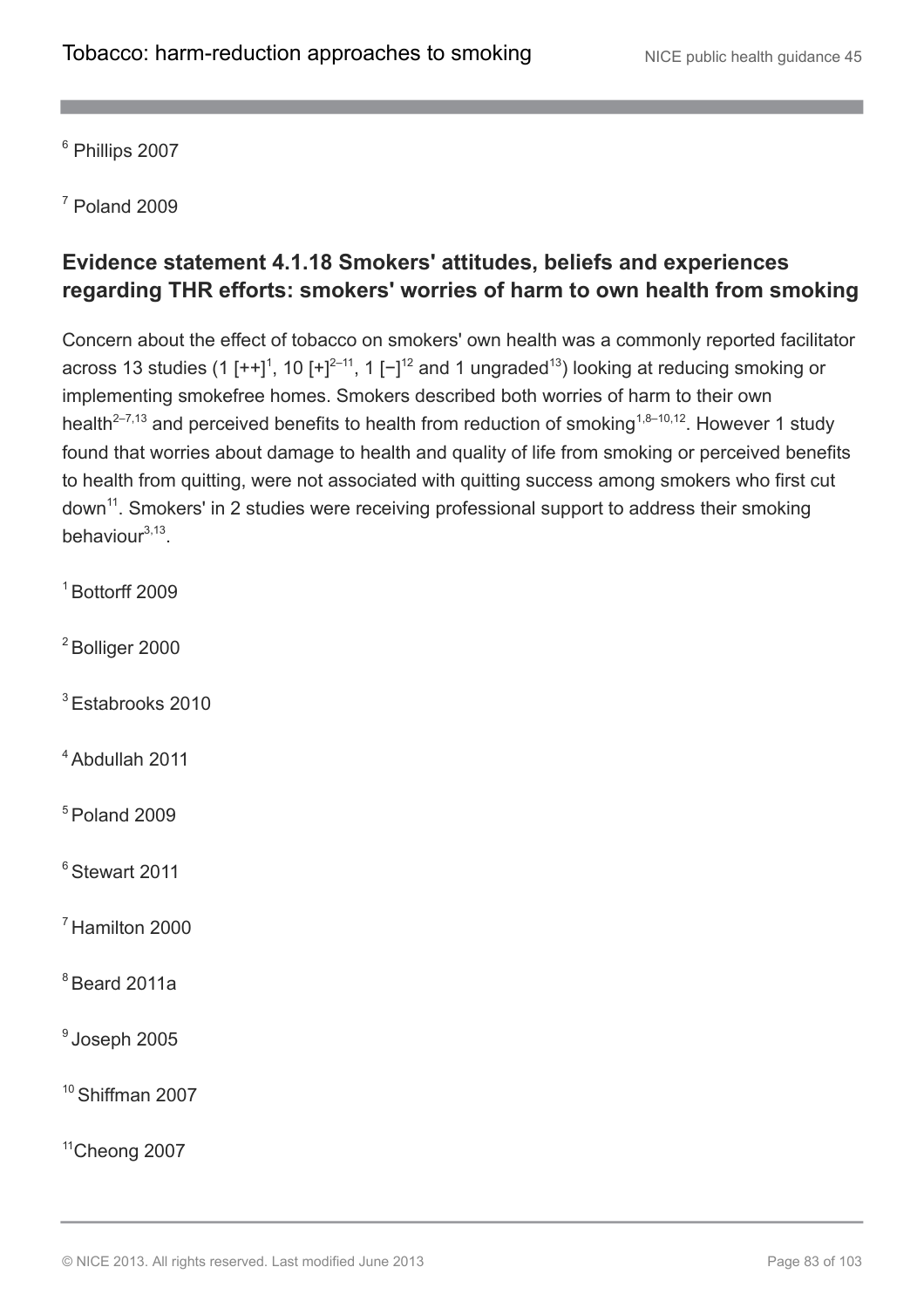<sup>12</sup> Thomsen 2009

<sup>13</sup>Haddock 1997

## **Applicability statement for evidence statements 4.1.8–4.1.18**

Of the 22 studies reporting smokers views regarding tobacco harm reduction, just 6 studies were solely conducted in the UK (1  $[++]^1$ , 4  $[+]^{2-5}$ , and 1  $[-]^6$ ), 1 (+) study in multiple countries including the UK<sup>7</sup> and 1 (+) study in a country deemed to have high applicability to the UK<sup>8</sup>.

 $<sup>1</sup>$  Jones 2011</sup>

 $2$  Beard 2011a

<sup>3</sup> Haddock 1997

<sup>4</sup> Robinson 2010

<sup>5</sup> Phillips 2007

<sup>6</sup> Thomsen 2009

 $7$  Cheong 2007

<sup>8</sup> Hamilton 2000

## **Evidence statement 4.1.37 Smokers' attitudes, beliefs and experiences regarding e-cigarette use to assist THR: belief that e-cigarettes do not help with smoking craving**

There was limited evidence from 1 cross-sectional survey  $(+)^1$  that a small proportion of ecigarette users (10%) believed that the product did not help with cravings in smokers aiming to cease or reduce smoking.

 $<sup>1</sup>$  Etter 2011</sup>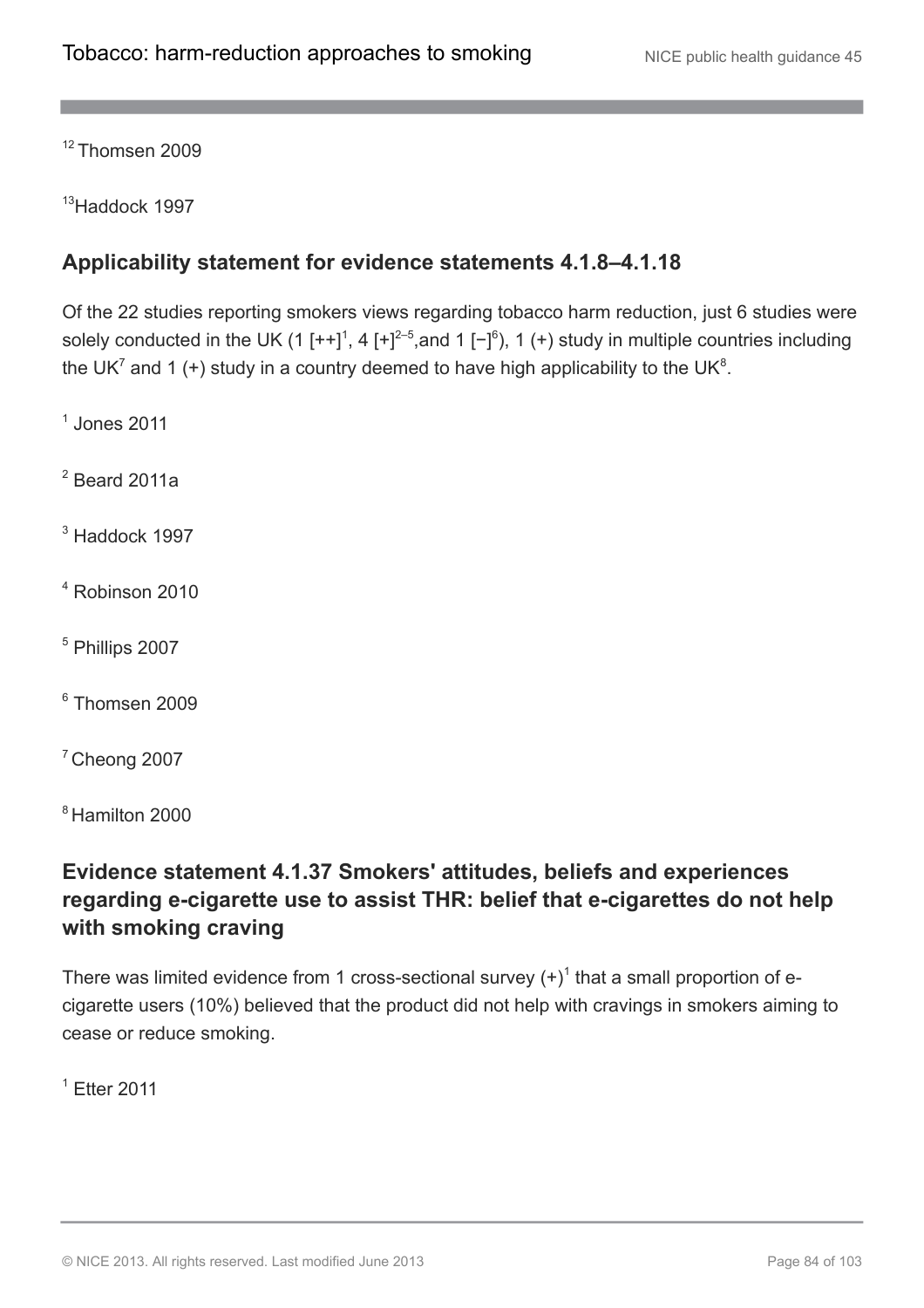## **Evidence statement 4.1.42 Smokers' attitudes, beliefs and experiences regarding e-cigarette use to assist THR: e-cigarettes are perceived as less harmful than smoking**

There was evidence from 2 cross-sectional surveys that a facilitator to change was the perception that e-cigarettes are less harmful to others or their own health than smoking by the majority of participants (1 [+]<sup>1</sup> and 1 [-]<sup>2</sup>)and perceived to help with withdrawal and craving symptoms of nicotine<sup>2</sup>.

 $<sup>1</sup>$  Ftter 2011</sup>

 $2$  Foulds 2011

### **Applicability statement for evidence statements 4.1.37–4.1.43**

The evidence has limited applicability to the UK. One  $(+)$  study<sup>1</sup> included UK participants, although the majority were from USA and other countries. One  $(-)$  study<sup>2</sup> was conducted in a potentially biased sample of USA e-cigarette users attending an e-cigarette enthusiast meeting.

 $<sup>1</sup>$  Etter 2011</sup>

 $2$  Foulds 2011

### **Evidence statement 4.2.6**

Five studies (2  $[+]^{1,2}$ , 3  $[-]^{3-5}$ ) examined barriers and facilitators encountered by mental health populations, from the perspective of patients and health workers. Common themes were boredom and a strong dependence on smoking<sup>1,3,4</sup> Many patients believed they were not offered adequate advice or assistance to address their smoking<sup>1,4</sup>. This is supported in two studies by the relatively low proportion of mental health workers who considered smoking advice was an important part of their role<sup>2,5</sup>.

*Applicability statement for evidence statements 4.2.1–4.2.6* Three studies were based in the  $UK<sup>1,2,6</sup>$  and two studies were identified from Australia that is likely to have UK applicable evidence regarding adolescents<sup>5</sup> and psychiatric services<sup>7</sup>.

<sup>1</sup> Ratschen 2010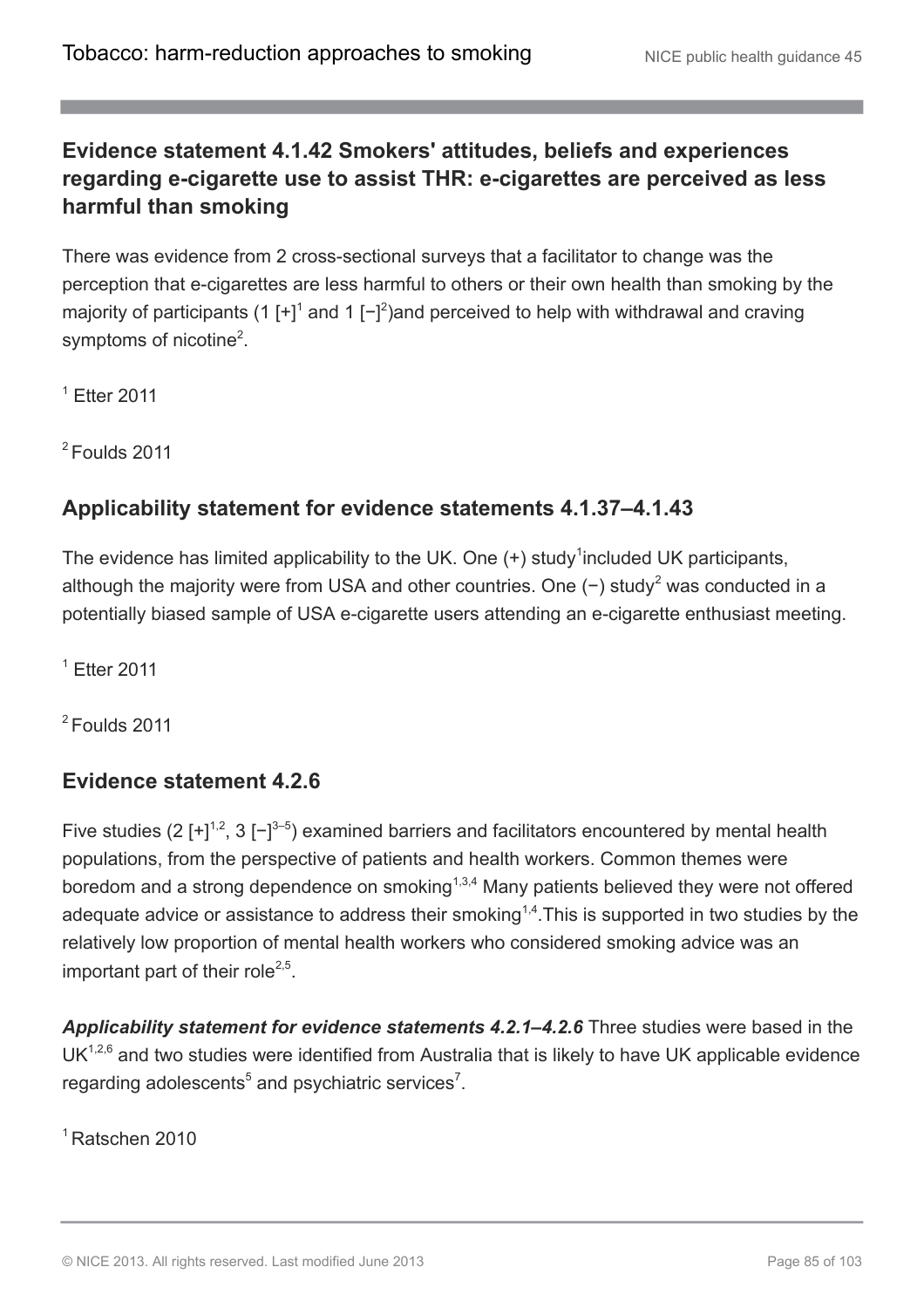<sup>2</sup> Ratschen 2009

 $3$  Keizer 2009

<sup>4</sup> Green 2005

<sup>5</sup> Ashton 2010

6 Jones 2011

<sup>7</sup> Hamilton 2000

## **Evidence statement 5.1 Long-term NRT use**

There is moderate evidence of long-term (12 months) NRT use in a small number of people who had quit smoking. The evidence is provided by 3 RCTs<sup>1-3</sup> (all [++]), 2 prospective cohort studies<sup>4,5</sup> (both  $[+]$ ) and 1 (-) UBA<sup>6</sup>. This extended use is beyond the length of time that is recommended, treatment is usually between 8 and 12 weeks before the dose is reduced and eventually stopped. From the studies that provided 12-month follow-up data, 7% (range 3–11%) of individuals who had quit smoking were still using NRT. This evidence is for nasal spray<sup>1,3,5</sup> nicotine gum<sup>2,6</sup> and a range of NRT products $4$ .

 $<sup>1</sup>$  Blondal 1999</sup>

<sup>2</sup> Bjornson-Benson 1993; Murray 1996; Nides 1995

<sup>3</sup> Sutherland 1992

<sup>4</sup> Hajek 2007

<sup>5</sup> Schneider 2003

<sup>6</sup> Hatsukami 1993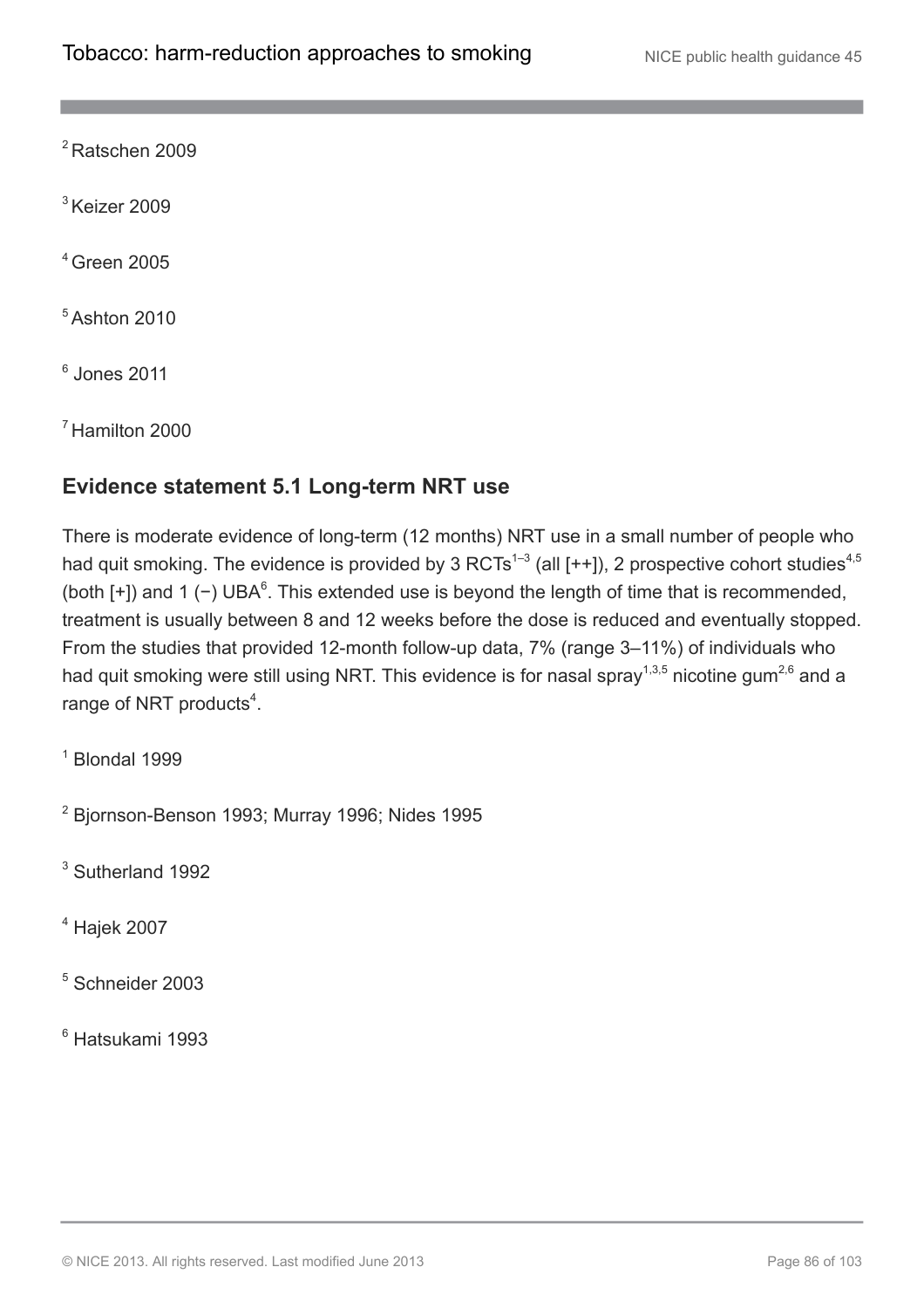### **Evidence statement 5.2 Long-term NRT use**

There is moderate evidence that most long-term (12 months or over) use of nicotine gum or spray is within recommended dosage limits. The evidence is provided by 2 RCTs<sup>1,2</sup> (both [++]), 1 (+) prospective cohort study<sup>3</sup> and 2 cross-sectional surveys<sup>4,5</sup> (both  $[-]$ ). For this dosage evidence participants in 3 studies<sup>1,2,3</sup> had quit smoking but the smoking status was not reported for participants in the other 2 studies<sup>4,5</sup>.

 $<sup>1</sup>$  Blondal 1999</sup>

<sup>2</sup> Bjornson-Benson 1993; Murray 1996

<sup>3</sup> Schneider 2003

 $<sup>4</sup>$  Hughes 2004</sup>

5 Johnson 1991

### **Evidence statement 5.3 Long-term NRT use**

There is moderate evidence from 1 (++) RCT<sup>1</sup>and 1 (+) prospective cohort study<sup>2</sup> that nicotine dependence at baseline is a predictor of long-term NRT use at 12 months<sup>1,2</sup>. The data was from participants who had all quit smoking.

<sup>1</sup> Bjornson-Benson 1993

<sup>2</sup> Hajek 2007

## **Applicability statement for evidence statements 5.1–5.3**

This evidence is directly applicable to people in the UK who attempt to quit smoking abruptly. Of the studies that reported NRT use at 12 months in former smokers, 2 studies were conducted in the UK (1  $[++]$ <sup>1</sup> and 1  $[+]^2$ ) and 3 were conducted in community settings (2  $[++]^{3,4}$  and 1  $[-]^{5}$ ).

<sup>1</sup> Sutherland 1992

 $2$  Hajek 2007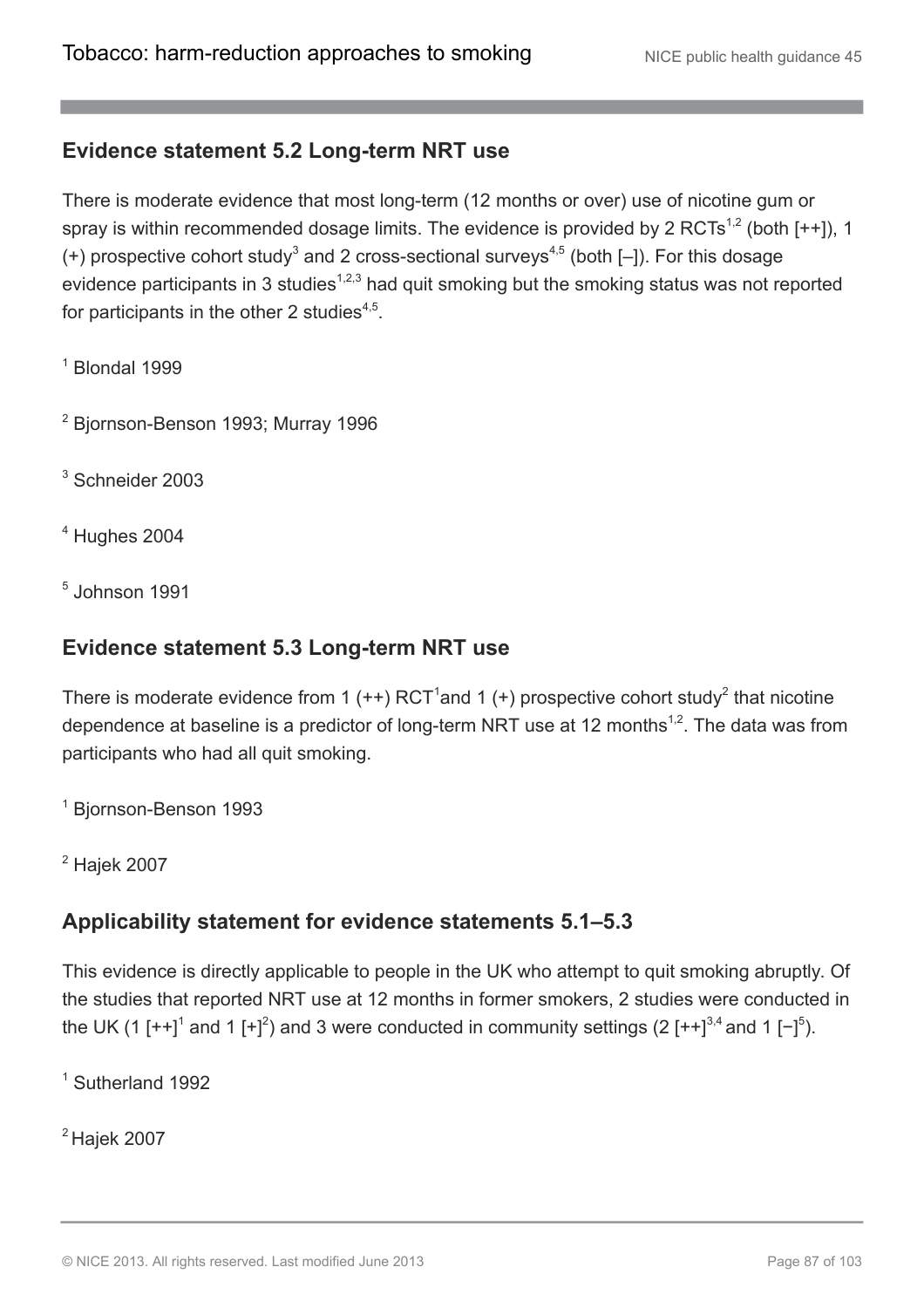<sup>3</sup> Blondal 1999

<sup>4</sup> Bjornson-Benson 1993; Murray 1996; Nides 1995

<sup>5</sup> Hatsukami 1993

### **Evidence statement 5.4 Long term e-cigarette use**

There is no evidence of e-cigarette use for periods of 12 months or longer in individuals who quit smoking abruptly and insufficient evidence of the pattern of use.

### **Evidence statement 5.5 Long term e-cigarette use**

There is weak evidence from 3 cross-sectional surveys (1 [+]<sup>1</sup> and 2 [-]<sup>2,3</sup>), possibly of e-cigarette enthusiasts, that e-cigarettes are used for 12 months or longer. Only 1 study<sup>3</sup> reports that some individuals have completely replaced cigarettes with e-cigarettes. There was no evidence related to the dosage used by long term e-cigarette users.

<sup>1</sup> Etter 2011

 $2$  Foulds 2011

<sup>3</sup> Heavner 2010

### **Evidence statement 5.6 Long term e-cigarette use**

No evidence was identified on predictors or purchase patterns of e-cigarette use.

### **Applicability statement for evidence statements 5.4–5.6**

The evidence is only partially applicable to people in the UK who quit smoking abruptly. This is because e-cigarettes are not licensed for smoking cessation. There is evidence from 3 crosssectional surveys (1 [+]<sup>1</sup>, 2 [-]<sup>2,3</sup>) in which participants were possibly e-cigarette enthusiasts<sup>3</sup>. However, the evidence does indicate that e-cigarettes are used in the UK $1,2$  though it does not indicate if any of the e-cigarette users quit smoking abruptly.

<sup>1</sup> Etter 2011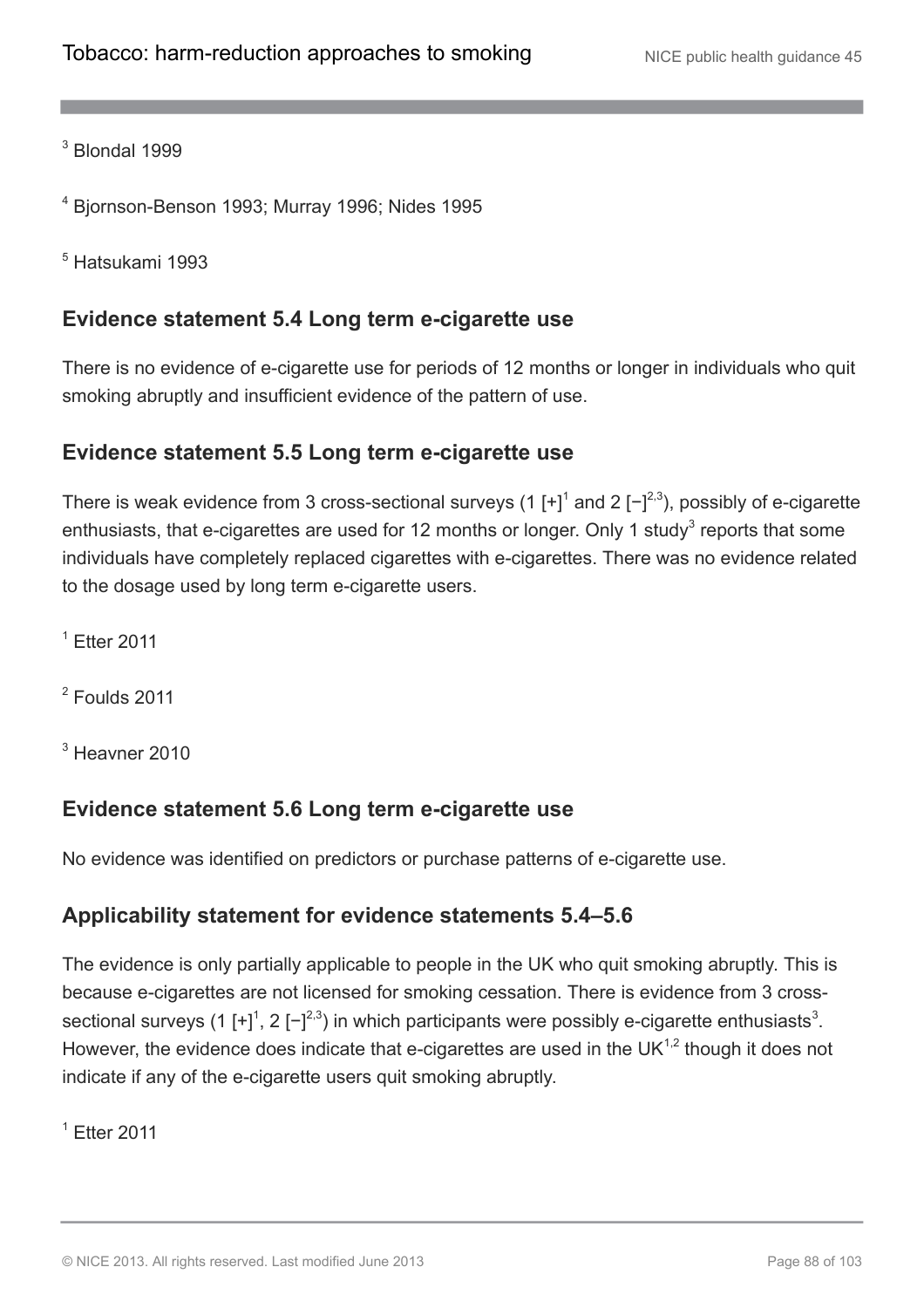$2$  Heavner 2010

 $3$  Foulds 2011

# *Economic modelling*

Overall, tobacco harm reduction approaches were found to be cost effective.

Five comorbidities (lung cancer, chronic obstructive pulmonary disease, stroke, myocardial infarction and coronary heart disease) were included in the model, as well as all-cause mortality.

Seven key 'quit' or 'reduce' scenarios, using various delivery routes, were assessed. A total of 21 scenarios (that is, individual or multi-component interventions) were modelled in the main analysis. The comparator in all cases was 'no intervention'.

Of the scenarios which sought to help someone quit or reduce their consumption, 3 were cost saving and 12 were highly cost effective. The latter ranged from an estimate of £437 per qualityadjusted life year (QALY) to £8464 per QALY. Of the scenarios based around [temporary](http://publications.nice.org.uk/tobacco-harm-reduction-approaches-to-smoking-ph45/glossary#temporary-abstinence) [abstinence](http://publications.nice.org.uk/tobacco-harm-reduction-approaches-to-smoking-ph45/glossary#temporary-abstinence), 5 were highly cost effective and 1 showed no benefit. The former ranged from an estimated £765 per QALY to £8464 per QALY.

A sensitivity analysis of abrupt quitting supported by long-term nicotine-containing products estimated that the use of nicotine-containing products was cost effective for nearly all the scenarios. (Effectiveness of quit rate varied from 0–20%; duration of use of nicotine-containing products varied from 6 months to 10 years.)

The costs only potentially outweighed the benefits when nicotine-containing products were provided for more than 5 years, and the quit rate was less than 4%, or the products were provided for more than 10 years and the quit rate was less than 6%.

## **Supplementary analysis**

A supplementary analysis assumed there were no benefits from smoking reduction (in terms of QALYs and comorbidities), other than an increased likelihood of quitting at 6 months. It showed that, as the effectiveness of an intervention diminishes, so the time during which it is considered cost effective to provide NCPs reduces. For example, the costs potentially outweigh the benefits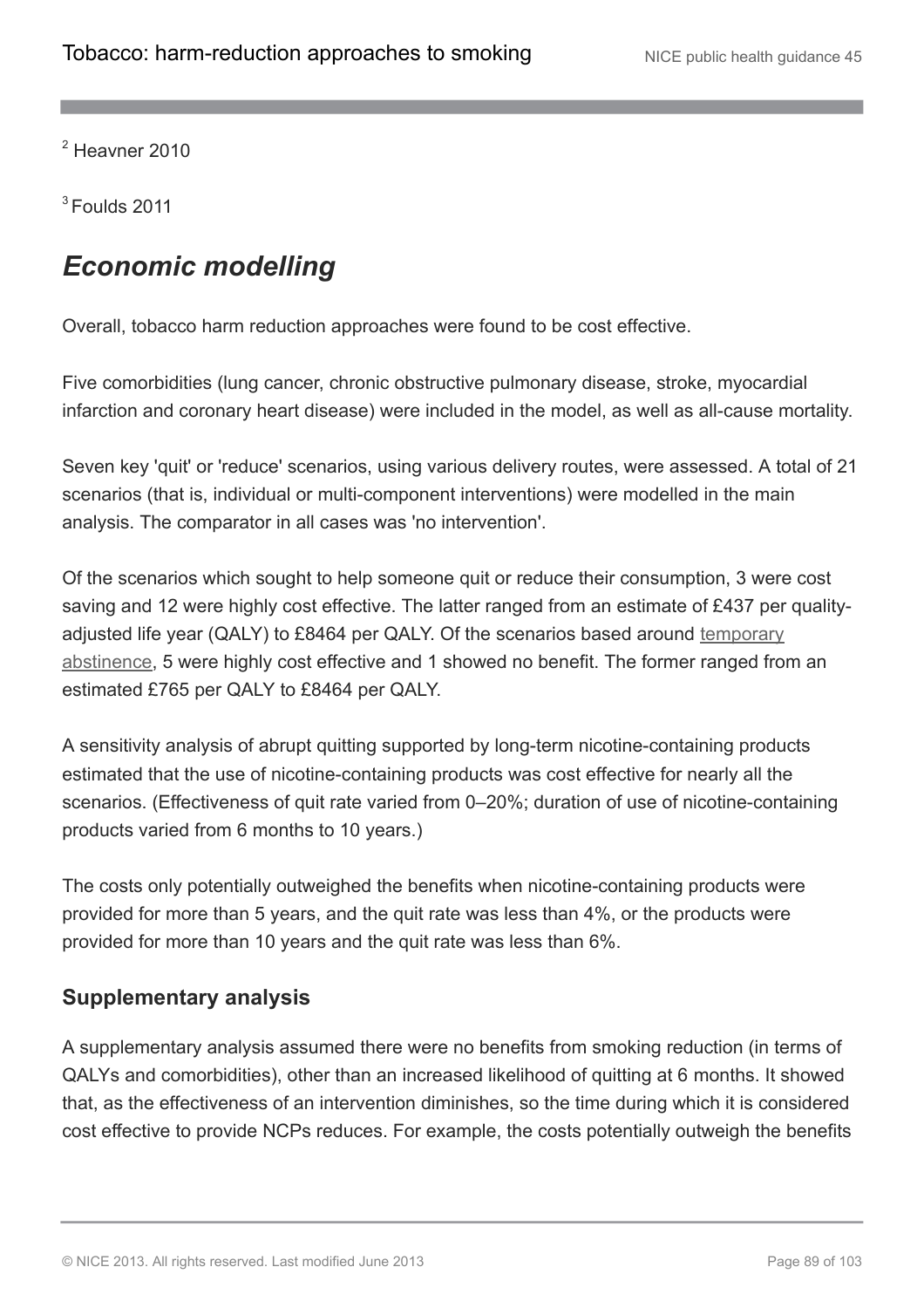when the reduction rate is 6% or less, and someone uses a nicotine-containing product for 12 months or longer. If a reduction of 20% or more is achieved, the product can be used for up to 2 years before it exceeds the £20,000 QALY threshold for cost effectiveness.

It was anticipated that there may be some trade-off between the number of people quitting and the number who reduce the amount they smoke, according to the approach used. For example, by offering services to help people to reduce their smoking intake, it is plausible that some people who may otherwise have chosen (or attempted) to quit decide not to.

An analysis of the benefits associated with either quitting smoking or reducing smoking for a person aged 50 was undertaken. The model estimated that an intervention that achieves 1 additional 'reducer' will provide an additional 0.45 QALYs. It will also save the NHS approximately £767 over the person's lifetime. An intervention that achieves 1 quitter, however, will gain 0.84 QALYs and will save the NHS £1412 over the same period.

In other words, the benefits of reducing are approximately half those of quitting. So, for each 'quitter' drawn into reducing instead, any intervention would need to get at least 2 more people to reduce their smoking to offset that loss. The supplementary analysis showed that, for each potential quitter lost, 6 more 'reducers' would be needed to offset the lost benefits.

Clearly, it would be better to gain 1 quitter rather than 1 reducer. However, by offering services to help people to reduce the amount they smoke, more people may present for treatment, leading to additional benefits to society.

# *Fieldwork findings*

Fieldwork aimed to test the relevance, usefulness and feasibility of putting the recommendations into practice. The PDG considered the findings when developing the final recommendations. For details, go to [Fieldwork](http://publications.nice.org.uk/tobacco-harm-reduction-approaches-to-smoking-ph45/the-evidence-2#fieldwork-findings) and [Tobacco: harm-reduction approaches to smoking – final fieldwork](http://guidance.nice.org.uk/PH45/supportingevidence) [report](http://guidance.nice.org.uk/PH45/supportingevidence).

Fieldwork participants who work with smokers were fairly positive about the recommendations and their potential to help reduce the harm from smoking, so long as the harm-reduction approaches were a step towards stopping smoking.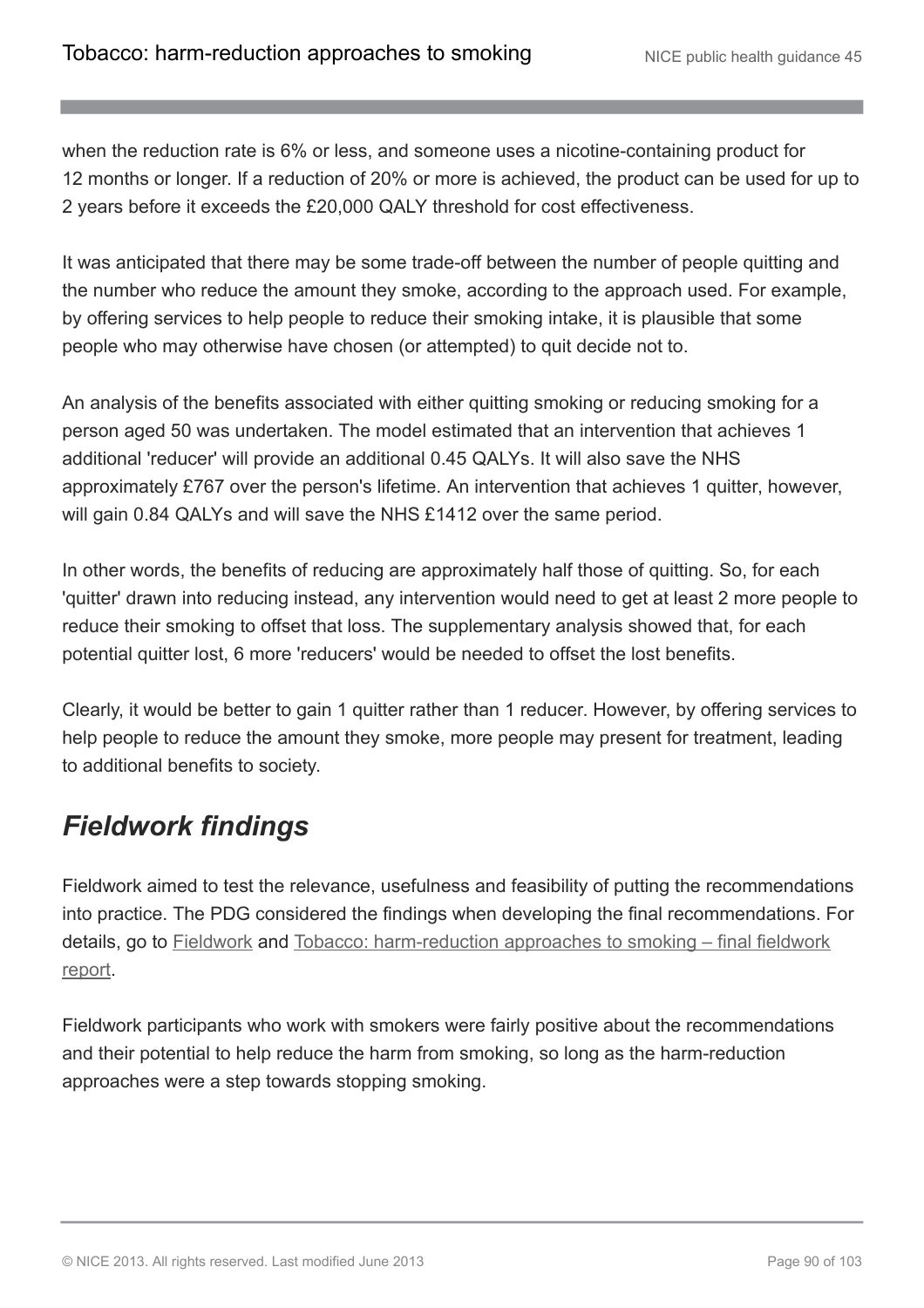Many participants stated that provision of support for tobacco harm-reduction would involve a substantive addition to current practice. However, some services were already using a 'cut down to quit approach'.

The majority of participants did not welcome the idea of encouraging people to reduce their smoking without ever planning to stop.

Many participants were positive about those parts of the recommendations that emphasised abrupt quitting as the best way to improve the health of people who smoke. There were, nonetheless, widespread concerns about the potential negative impact that the recommendations as a whole could have.

Some thought that presenting smokers with an option to reduce their smoking (indefinitely as they understood it) rather than stopping smoking, presented an 'easy way out'.

Most commissioners thought that the evidence for the health benefits and cost effectiveness of a harm reduction approach were insufficient to justify the significant changes and costs required to implement the recommendations. Concern about costs also focused on long-term funding of NRT and funding of services within 'payment by results' contract models (where payment is typically attached to someone stopping smoking).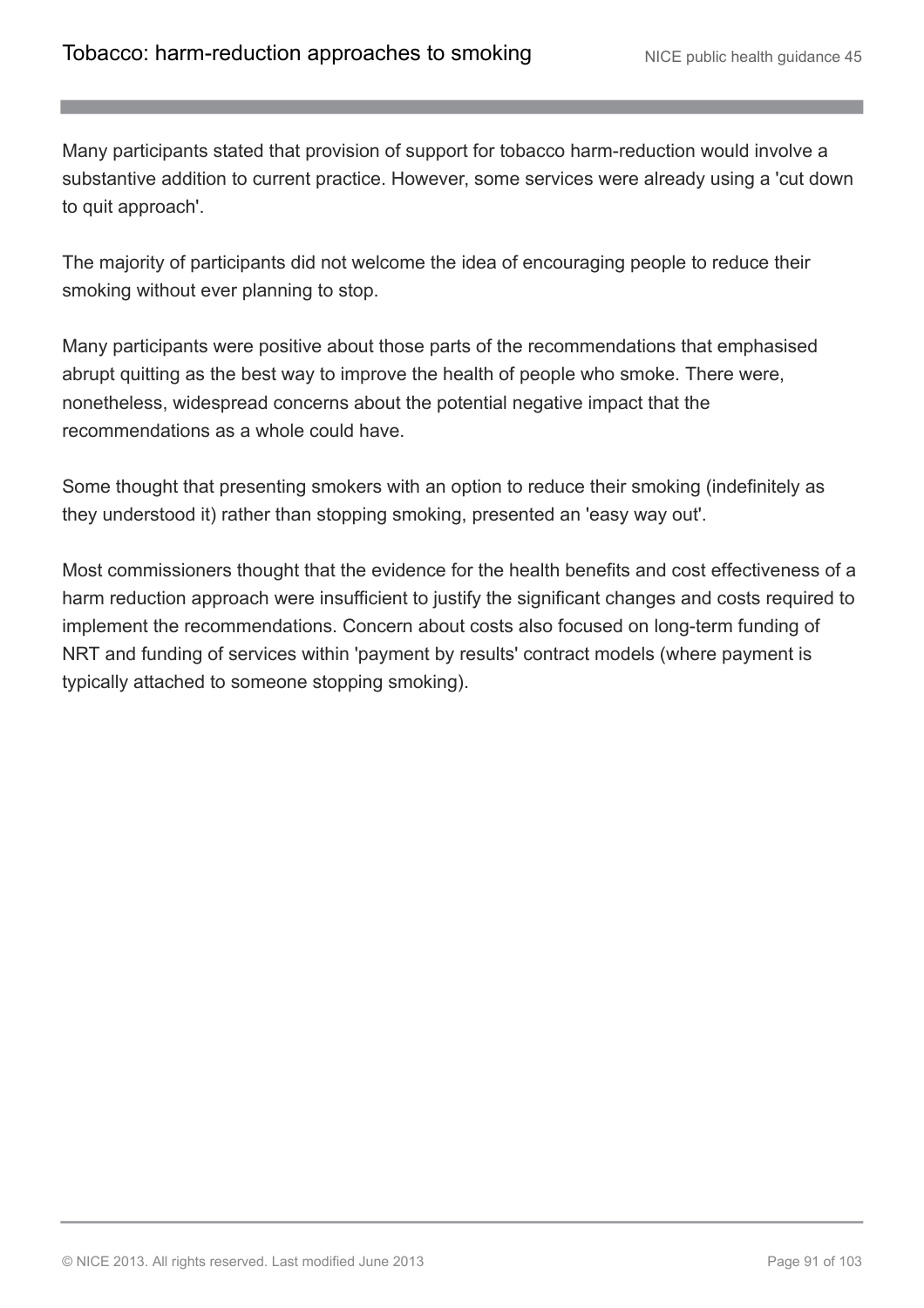## **10 Gaps in the evidence**

The Programme Development Group (PDG) identified a number of gaps in the evidence related to the programmes under examination based on an assessment of the evidence, stakeholder and expert comment and fieldwork These gaps are set out below.

- 1. Health professionals' and service users' views about the barriers to, and facilitators for, implementing tobacco harm-reduction strategies. (Evidence review 4)
- 2. Service users' and providers' views on offering free NRT and its potential impact on the success of tobacco harm-reduction strategies. (Evidence review 4)
- 3. GPs' and other prescribers' attitudes towards (and views on) the barriers to and facilitators for using [licensed nicotine-containing products.](http://publications.nice.org.uk/tobacco-harm-reduction-approaches-to-smoking-ph45/glossary#licensed-nicotine-containing-products) (Evidence review 4)
- 4. The pharmacokinetics of new nicotine containing products such as electronic cigarettes (Evidence review 1)
- 5. The safety and long-term use of licensed nicotine-containing products among different subgroups. This includes potential drug interactions and contraindications. (Evidence review 1)
- 6. The effectiveness and cost effectiveness of the following in relation to helping people cut down prior to stopping smoking or trying to reduce the amount they smoke:
	- different combinations of licensed nicotine-containing products
	- other nicotine delivery systems
	- using products for more than a year
	- group support models as part of a '[cutting down prior to stopping smoking](http://publications.nice.org.uk/tobacco-harm-reduction-approaches-to-smoking-ph45/glossary#cutting-down-prior-to-stopping-cut-down-to-quit)' approach
	- consumer-driven harm reduction, such as social norms and product demand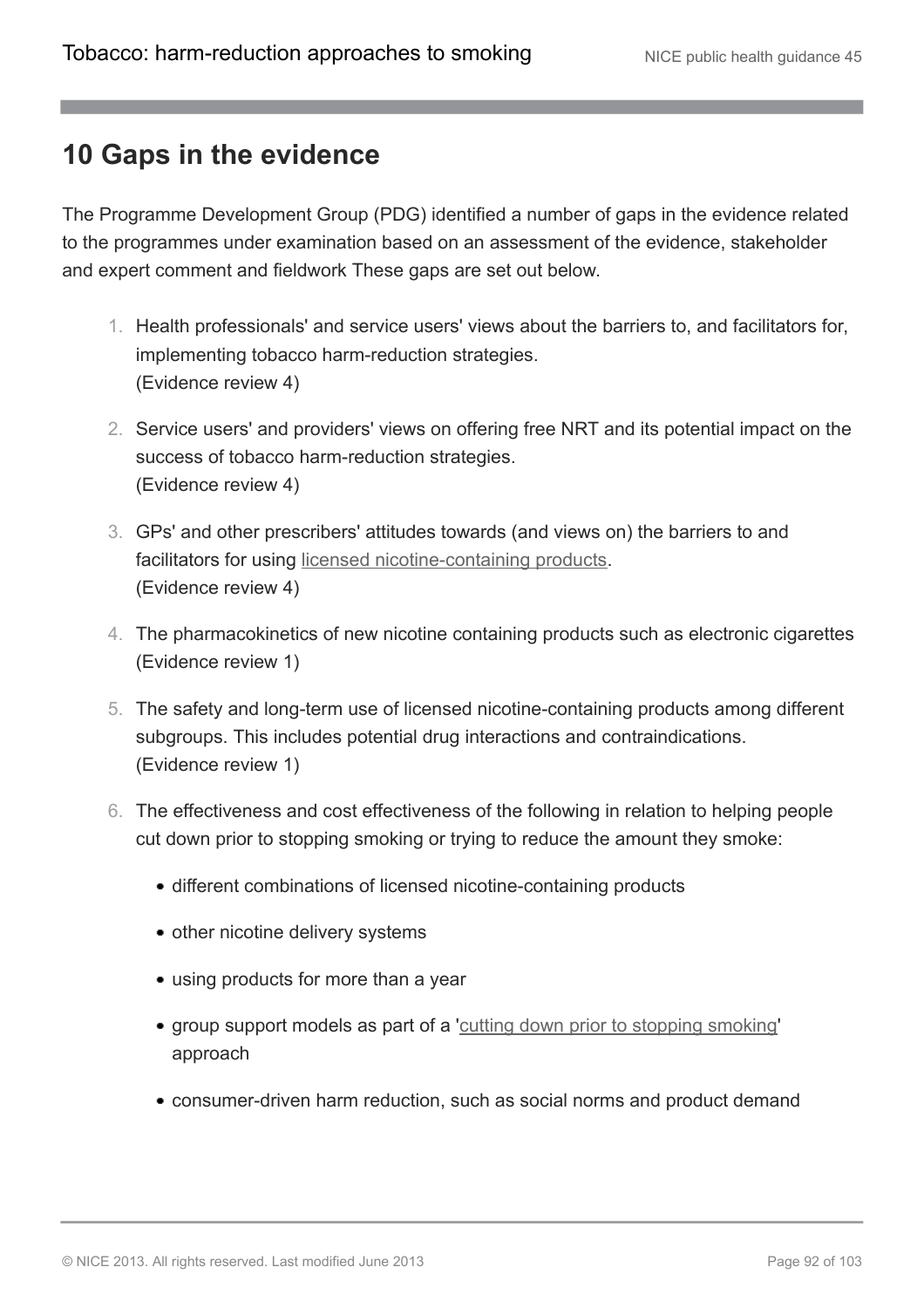different initiatives to prevent relapse.

(Evidence reviews 2 and 3)

- 7. The effectiveness and cost effectiveness of different behavioural strategies to support different harm-reduction approaches. (Evidence reviews 2 and 3)
- 8. The effectiveness and cost effectiveness of self-help materials. (Evidence reviews 2 and 3)
- 9. The health benefits of smoking reduction, rates of relapse and progression to stopping smoking among people who have opted to reduce the amount they smoke.
- 10. The long-term psychological effects of nicotine use in relation to smoking status and the harm-reduction approach used. (In relation to people who have not cut down, those who have reduced the amount they smoke and people who have stopped smoking and switched to licensed nicotine products.)
- 11. The extent to which compensatory smoking occurs when someone is trying to cut down prior to stopping smoking or trying to reduce the amount they smoke. (Compensatory smoking includes taking deeper inhalations or smoking more of the cigarette). For example, there is a lack of data on whether the behaviour persists over time, and whether the amount of compensation differs across groups. (It could differ by the degree of nicotine addiction, amount of cigarettes smoked and whether or not NRT is used.)

(Evidence reviews 2 and 3)

- 12. The effect of population-level polices and interventions to support harm reduction. (Evidence reviews 2, 3, 4 and 5)
- 13. The impact of different marketing strategies on the uptake of harm- reduction approaches. (Evidence reviews 2, 3, 4 and 5)
- 14. Data on:
	- services offering harm reduction strategies
	- level of compliance with different tobacco harm-reduction strategies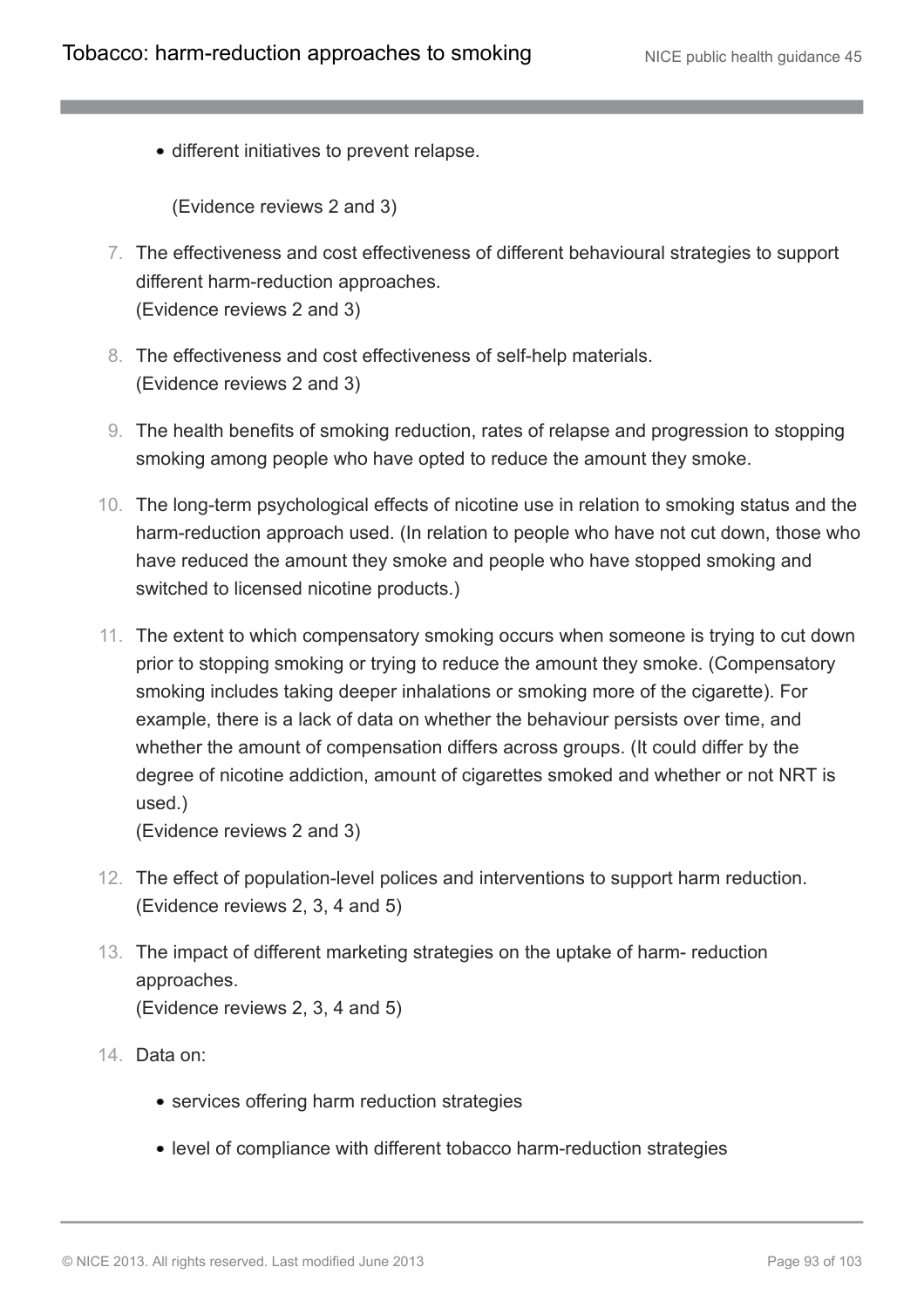- relapse rates following an attempt to cut down, [temporary abstinence](http://publications.nice.org.uk/tobacco-harm-reduction-approaches-to-smoking-ph45/glossary#temporary-abstinence) and quitting completely – and whether smoking increases following a relapse
- combined use of NRT and cigarettes as a harm-reduction approach
- long-term health effects of a harm-reduction approach
- behavioural effects of long–term nicotine use
- alcohol use and its association with the motivation to stop smoking, cut down prior to stopping or reduce the amount they smoke.
- 15. The relationship between pharmacokinetic profiles and user responses to new [nicotine](http://publications.nice.org.uk/tobacco-harm-reduction-approaches-to-smoking-ph45/glossary#nicotine-containing-products-2)[containing products,](http://publications.nice.org.uk/tobacco-harm-reduction-approaches-to-smoking-ph45/glossary#nicotine-containing-products-2) such as electronic cigarettes.

The Group made 10 recommendations for research into areas that it believes will be a priority for developing future guidance. These are listed in [Recommendations for research.](http://publications.nice.org.uk/tobacco-harm-reduction-approaches-to-smoking-ph45/recommendations-for-research)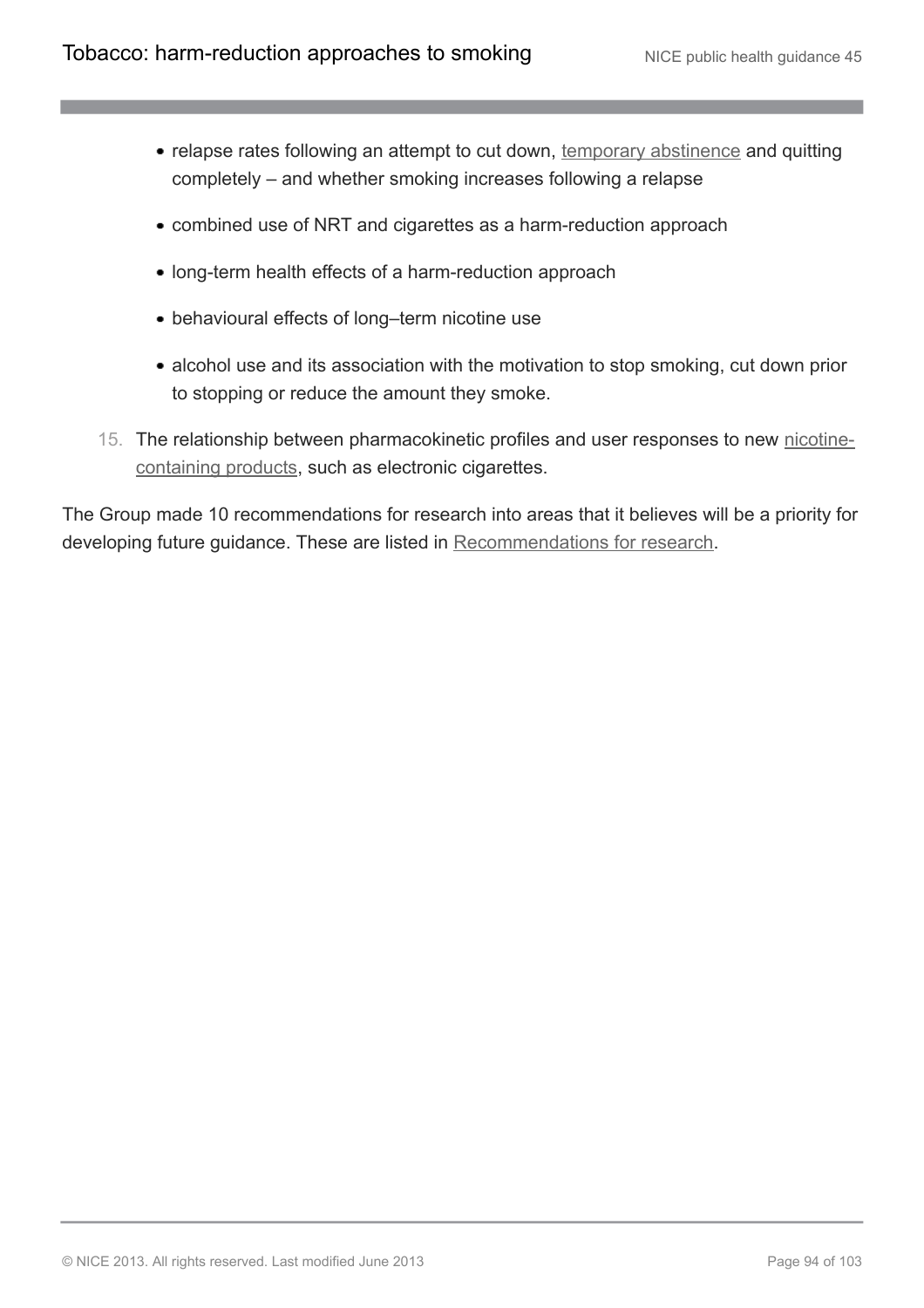# **11 Membership of the Programme Development Group (PDG) and the NICE project team**

# *Programme Development Group*

PDG membership is multidisciplinary. The Group comprises public health practitioners, clinicians, representatives of the public, academics and technical experts as follows.

## **Deborah Arnott**

Chief Executive, Action on Smoking and Health (ASH)

### **Paul Aveyard**

Professor of Behavioural Medicine, Department of Primary Care Health Sciences, University of Oxford and UK Centre for Tobacco Control Studies

#### **Gretel Baron**

Community member

#### **Linda Bauld** (Chair) Professor of Health Policy, University of Stirling and UK Centre for Tobacco Control Studies

**John Britton** Director, UK Centre for Tobacco Control Studies, University of Nottingham

**Barrie Dwyer** Community member

## **Ian Gray**

Principal Policy Officer, Chartered Institute of Environmental Health

#### **Martin Jarvis**

Emeritus Professor of Health Psychology, Department of Epidemiology and Public Health, University College London

**Shelley Mason** Community member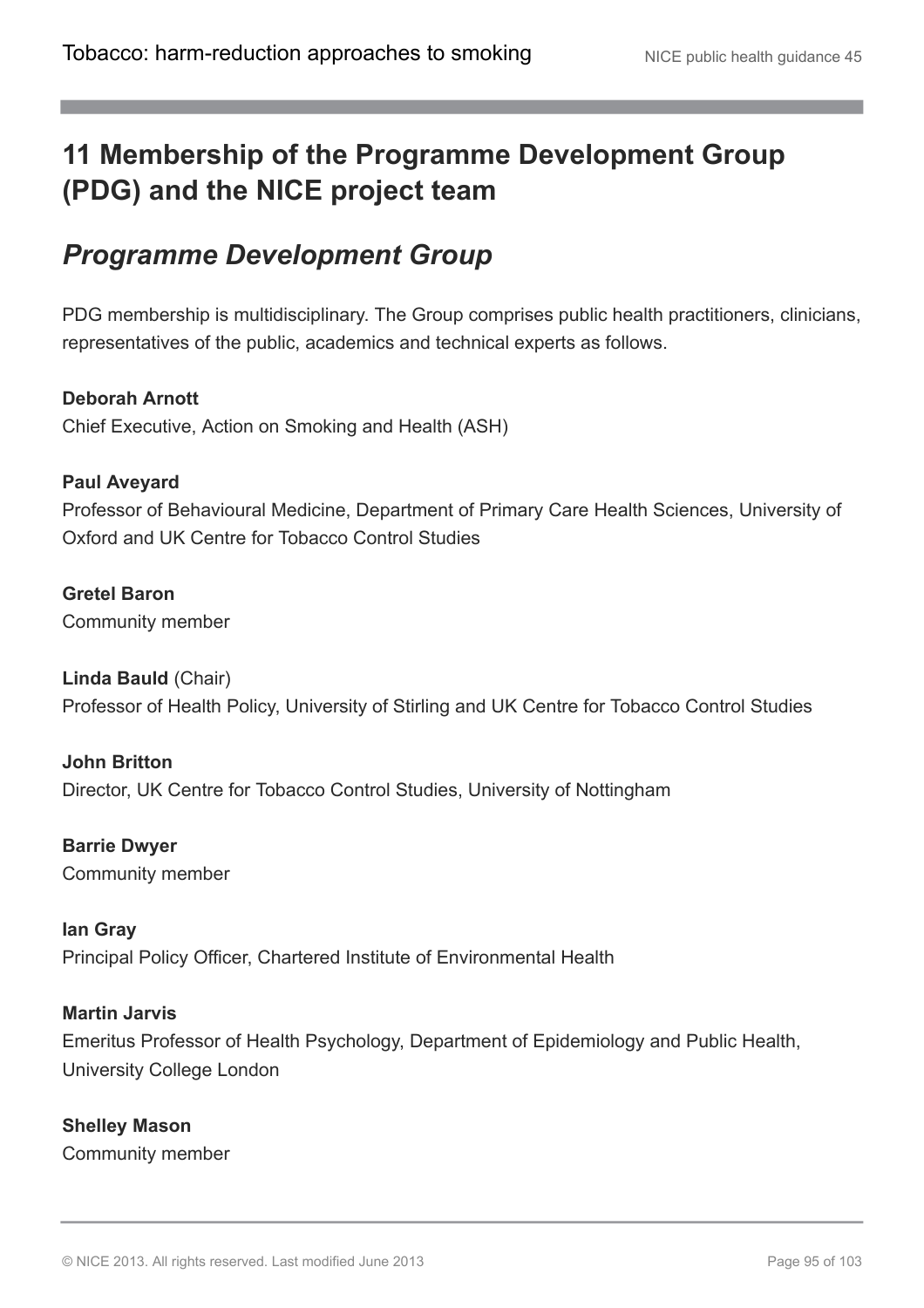#### **Lisa McNally**

Consultant in Public Health, Bracknell Forest Council

#### **Ann McNeill**

Deputy Director, UK Centre for Tobacco Control Studies, Kings College London

#### **Linda Mercy**

Consultant in Public Health, NHS Hertfordshire

#### **Marcus Munafò**

Professor of Biological Psychology, University of Bristol and UK Centre for Tobacco Control **Studies** 

#### **Ruth Olding**

Tobacco Control Programme Manager, NHS Dudley

#### **Janet Sinclair**

Lifestyle Coordinator, Stockport NHS Foundation Trust

#### **Gerry Stimson**

Visiting Professor, London School of Hygiene and Tropical Medicine; Emeritus Professor, Imperial College London

#### **Heather Thomson**

Associate Director, NHS Centre for Smoking Cessation and Training; Head of Health Improvement, NHS Leeds

#### **Marjon Van Der Pol**

Professor of Health Economics, University of Aberdeen

#### **Robert West**

Professor of Health Psychology, Cancer Research UK Health Behaviour Research Centre, Department of Epidemiology and Public Health, University College London

#### **Martyn Willmore**

Performance Improvement Manager, Fresh – Smoke Free North East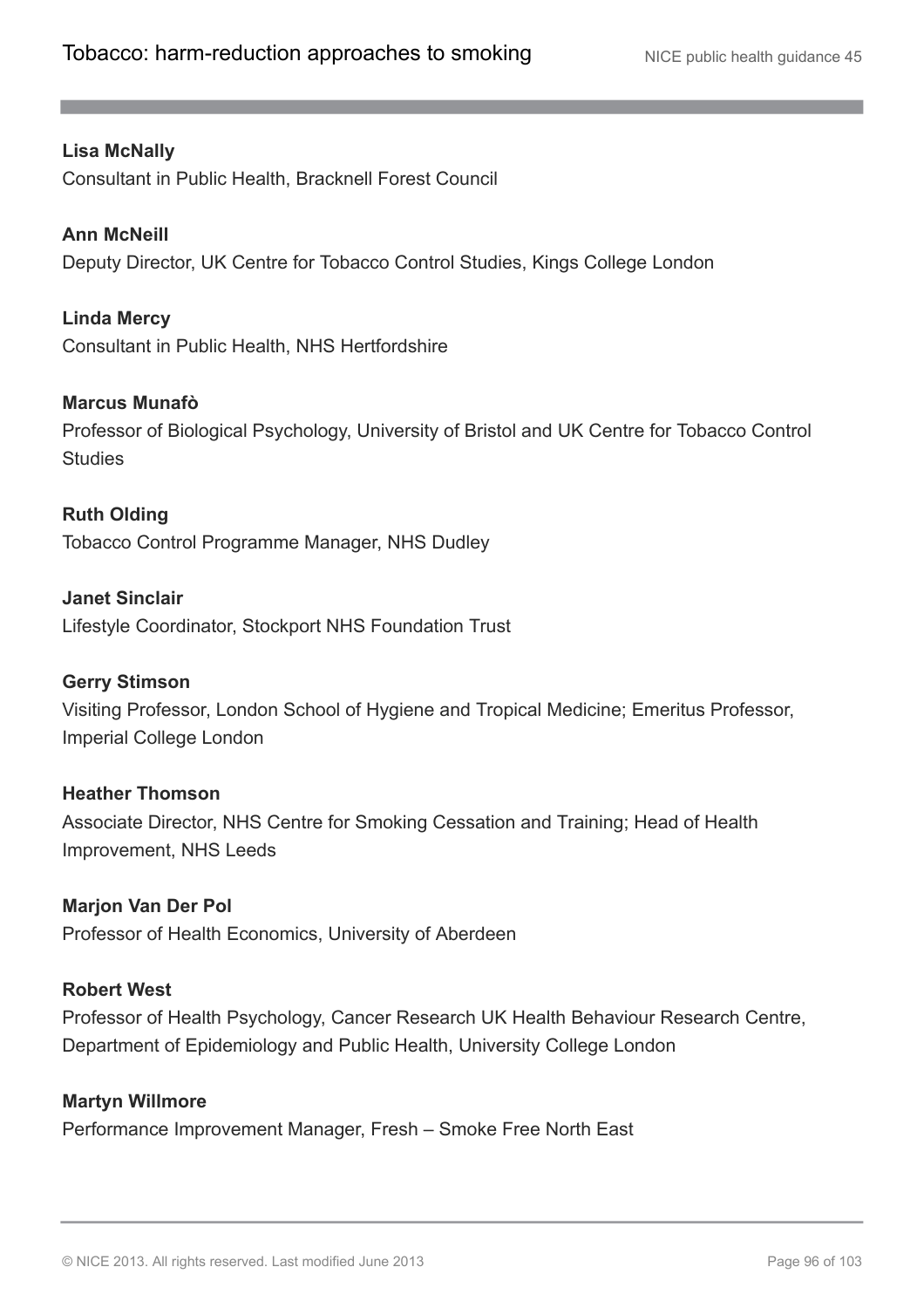## *NICE project team*

**Mike Kelly** CPHE Director

**Simon Ellis** Associate Director

**Hilary Chatterton** Lead Analyst

**Pete Shearn** Analyst

**Rachel Kettle** Analyst

**Patti White** Analyst

**Lesley Owen** Technical Adviser, Health Economics

**Victoria Axe** Project Manager

**Denise Jarrett Coordinator** 

**Sue Jelley** Senior Editor

**Alison Lake** Editor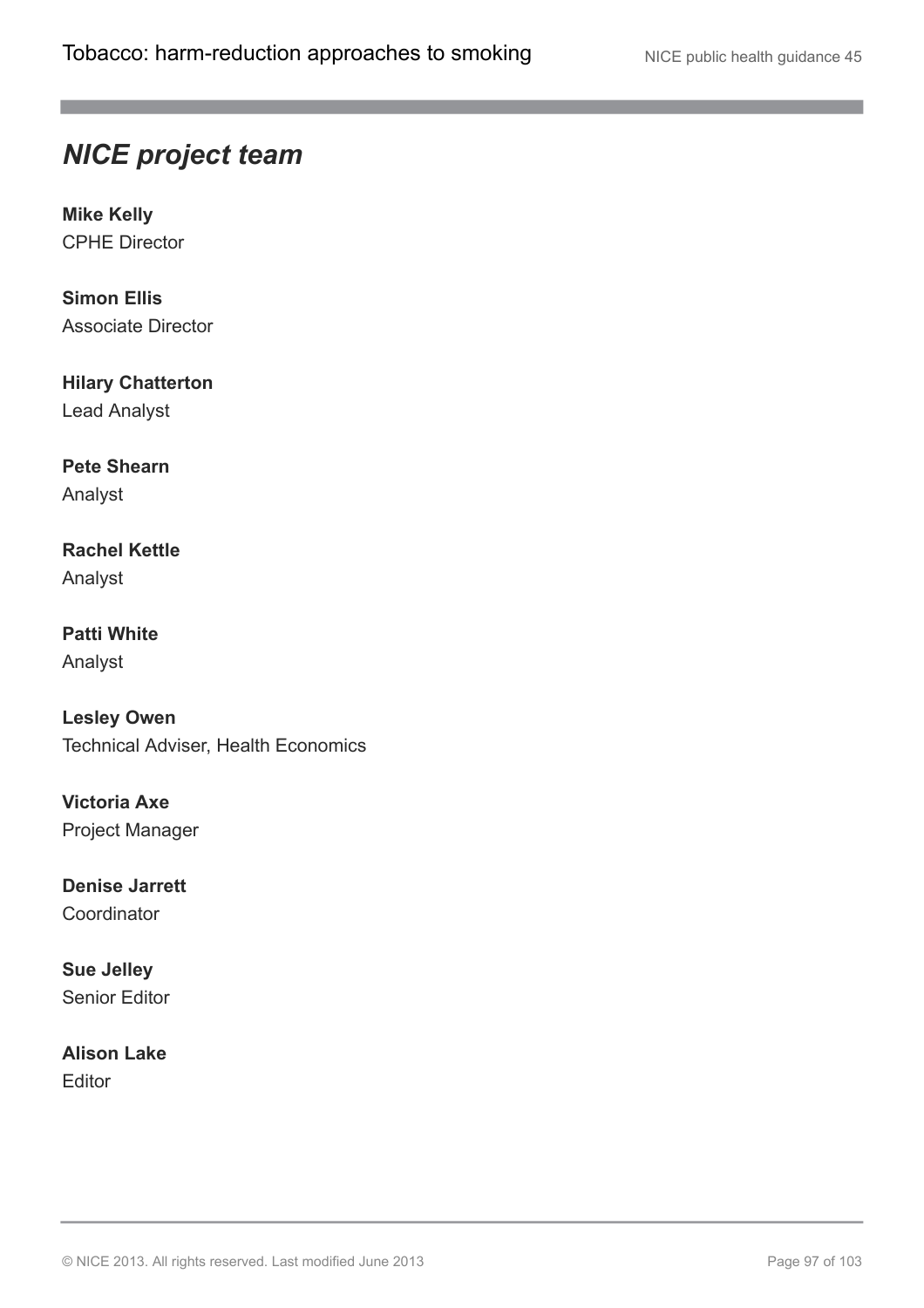# **About this guidance**

# *Why is this guidance being produced?*

NICE public health guidance makes recommendations on the promotion of good health and the prevention of ill health.

The Department of Health (DH) asked the National Institute for Health and Care Excellence (NICE) to produce this guidance.

The guidance should be implemented alongside other guidance and regulations (for more details see [Implementation](http://publications.nice.org.uk/tobacco-harm-reduction-approaches-to-smoking-ph45/about-this-guidance#implementation) and [Related NICE guidance](http://publications.nice.org.uk/tobacco-harm-reduction-approaches-to-smoking-ph45/related-nice-guidance) respectively).

## *How was this guidance developed?*

The recommendations are based on the best available evidence. They were developed by the Programme Development Group (PDG).

Members of the PDG are listed in [Membership of the Programme Development Group and the](http://publications.nice.org.uk/tobacco-harm-reduction-approaches-to-smoking-ph45/membership-of-the-programme-development-group-pdg-and-the-nice-project-team) [NICE project team](http://publications.nice.org.uk/tobacco-harm-reduction-approaches-to-smoking-ph45/membership-of-the-programme-development-group-pdg-and-the-nice-project-team).

For information on how NICE public health guidance is developed, see the NICE [public health](http://www.nice.org.uk/aboutnice/howwework/developingnicepublichealthguidance/publichealthguidanceprocessandmethodguides/public_health_guidance_process_and_method_guides.jsp) [guidance process and methods guides](http://www.nice.org.uk/aboutnice/howwework/developingnicepublichealthguidance/publichealthguidanceprocessandmethodguides/public_health_guidance_process_and_method_guides.jsp).

# *What evidence is the guidance based on?*

The [evidence](http://guidance.nice.org.uk/ph45/supportingevidence) that the PDG considered included:

- **Evidence reviews:** 
	- Review 1: 'Safety, risks and pharmacokinetics profiles of tobacco harm reduction technologies' was carried out by Cedar, Cardiff and Vale University Health Board. The principal authors were: Stephen Jones, Andrew Cleves, Fiona Morgan, Kathleen Withers, Judith White and Megan Dale.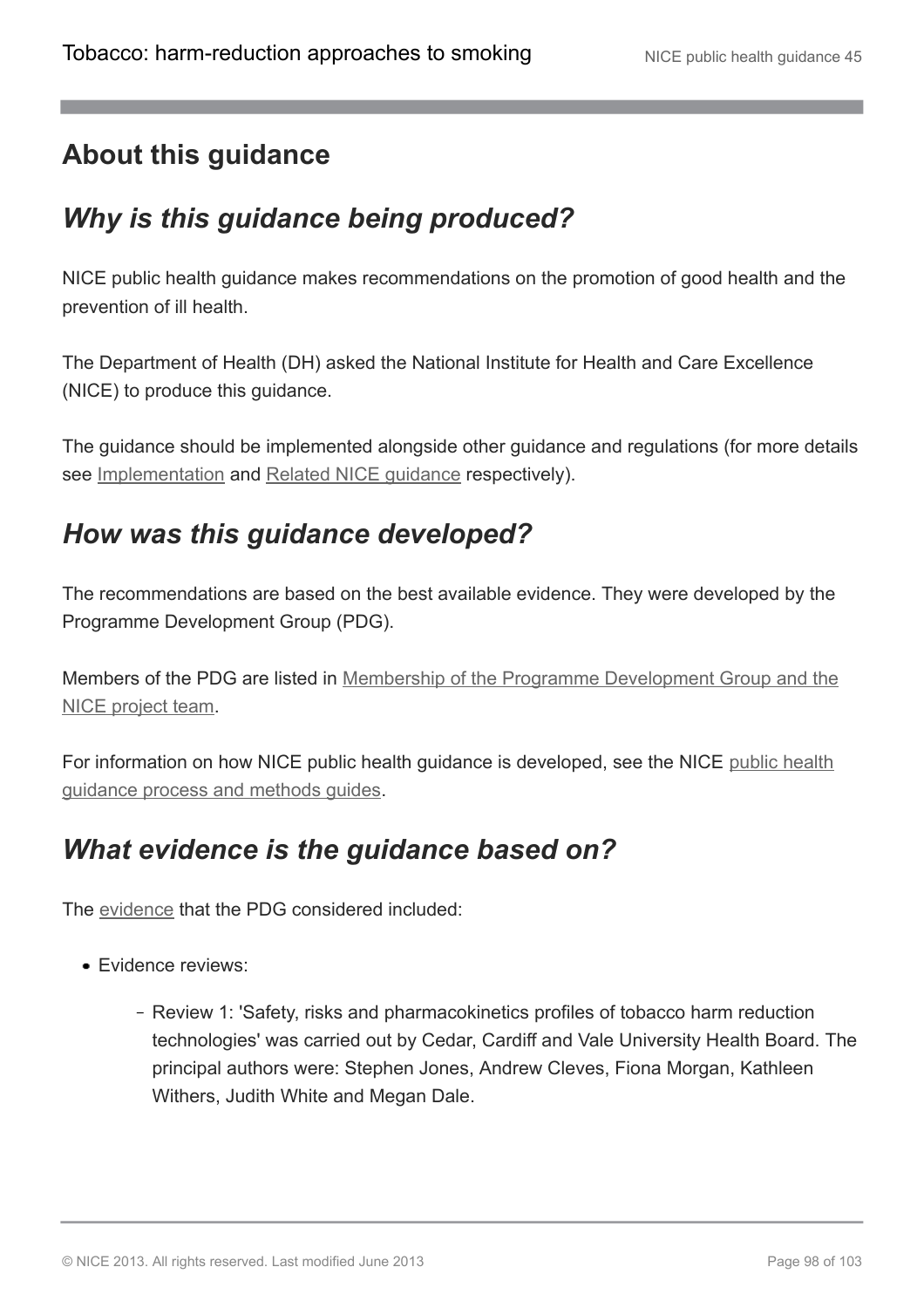- Review 2: 'The effectiveness of tobacco harm reduction approaches with the intention of quitting (that is, cutting down to quit or reduction to stop smoking), with and without assistance' was carried out by the Support Unit for Research Evidence (SURE), Cardiff University. The principal authors were: Fiona Morgan, Alison Weightman, Sarah Whitehead, Helen Morgan, Ben Carter, Ellie Byrne, Ruth Turley and Andrew Cleves.
- Review 3: 'The effectiveness of long-term harm reduction approaches without the prior intention of quitting' was carried out by SURE. The principal authors were: Fiona Morgan, Alison Weightman, Sarah Whitehead, Helen Morgan, Ben Carter, Stephen Jones, Ellie Byrne and Ruth Turley.
- Review 4: 'Barriers and facilitators to implementing tobacco harm reduction approaches (including user and provider perspectives)' was carried out by SURE. The principal authors were: Ruth Turley, Helen Morgan, Jane Noyes, Alison Weightman, Fiona Morgan, Sarah Whitehead and Elizabeth Halstead.
- Review 5 'Long term use of non-tobacco nicotine containing products in individuals who have quit smoking abruptly' was carried out by SURE. The principal authors were: Helen Morgan, Fiona Morgan, Alison Weightman and Sarah Whitehead.
- Review of economic evaluations: 'A rapid review of economic evidence on tobacco harm reduction strategies' was carried out by Mapi Values and York Health Economics Consortium. The principal authors were: Paul Truman, Kristel Janssen, Margreet van Eerd, Evelien Bergrath and Catherine Mulvany.
- Economic modelling: 'An economic evaluation of different interventions to promote tobacco harm reduction', and a supplementary analysis entitled 'An economic evaluation of different interventions to promote tobacco harm reduction: supplementary report', was carried out Mapi Values and York Health Economics Consortium. The principal authors were: Matthew Taylor, Paul Truman, Kristel Janssen, Margreet van Eerd, Evelien Bergrath and Catherine Mulvany.
- Expert papers:
	- Expert paper 1: 'Electronic cigarettes: nicotine delivery, efficacy in smoking cessation and potential for harm reduction' by Maciej L Goniewicz, Queen Mary University of London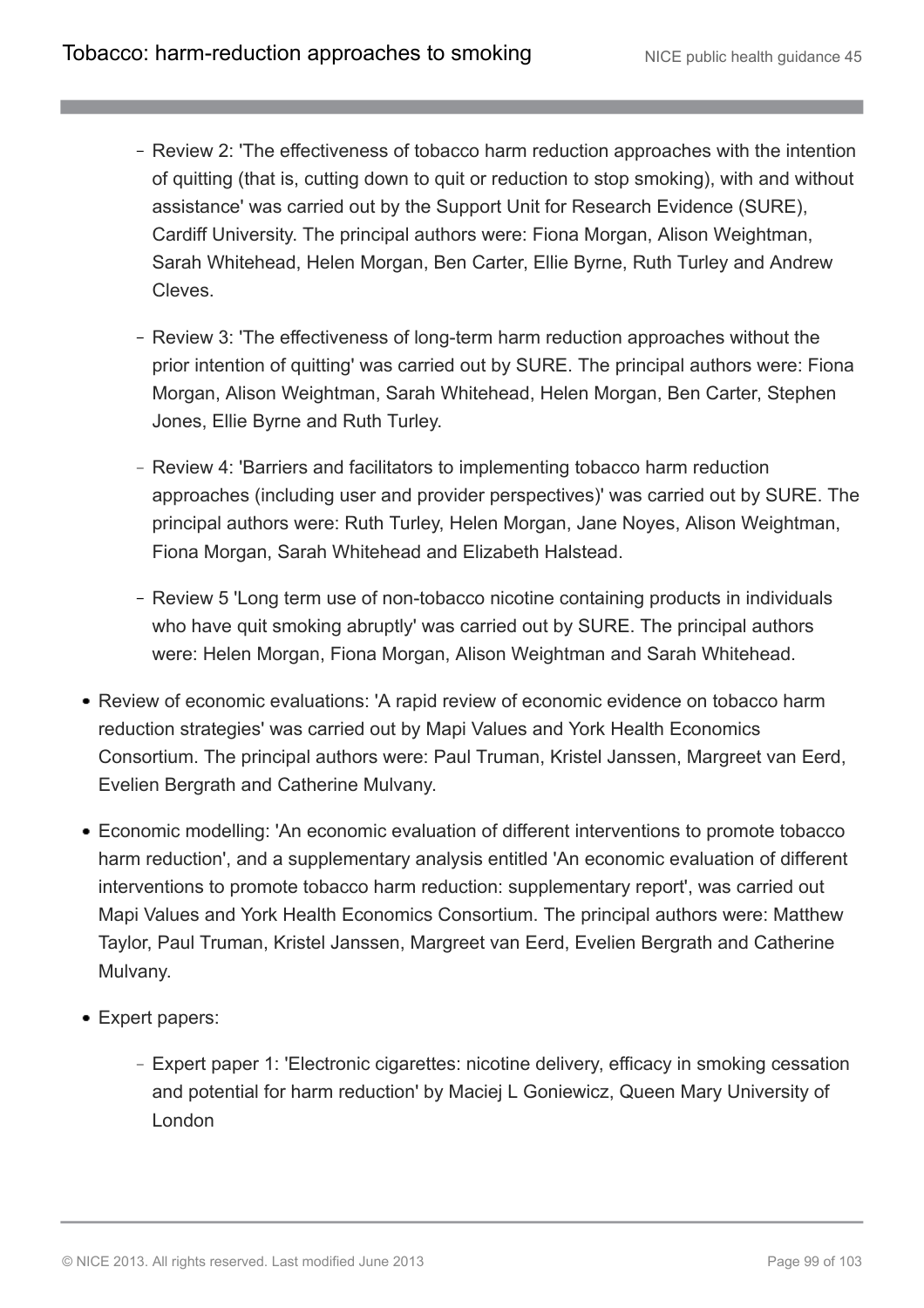- Expert paper 2: 'The prevalence and "effectiveness" of the use of NRT for smoking reduction and temporary abstinence among English smokers' by Emma Beard, University College London
- Expert paper 3: 'Routes to quit' by Melanie McIlver, National Centre for Smoking Cessation and Training
- Expert paper 4: 'Harm reduction views from a smokers' panel' by Ann McNeill, UK Centre for Tobacco Control Studies
- Expert paper 5: 'Smokefree mental health review' by Ian Gray, Chartered Institute of Environmental Health and Hilary Wareing, Co-Director, Tobacco Control Collaborating **Centre**
- Expert paper 6: 'Prison service tobacco policy' by Suzy Dymond-White, National Offender Management Service (NOMS)
- Expert paper 7: 'Harm reduction: mapping the ripples' by Gerard Hastings, Institute for Social Marketing and the Centre for Tobacco Control Research, University of Stirling
- Expert paper 8a: 'E-cigarettes: views from UK smoking cessation practitioners' by Deborah Arnott, Action on Smoking and Health (ASH)
- Expert paper 8b: 'E-cigarette use in Great Britain: 2010 and 2012' by Deborah Arnott, Action on Smoking and Health (ASH)

Note: the views expressed in the expert papers above are the views of the authors and not those of NICE.

- Expert testimony:
	- Chris Marriott, King's College London, provided verbal commentary on review 1.
- Fieldwork report: 'Tobacco: Harm-reduction Approaches to Smoking Final Fieldwork Report' was carried out by ICF GHK.

The [reviews, expert papers and economic analysis](http://guidance.nice.org.uk/PH45/supportingevidence) are available.

In some cases the evidence was insufficient and the PDG has made recommendations for future research.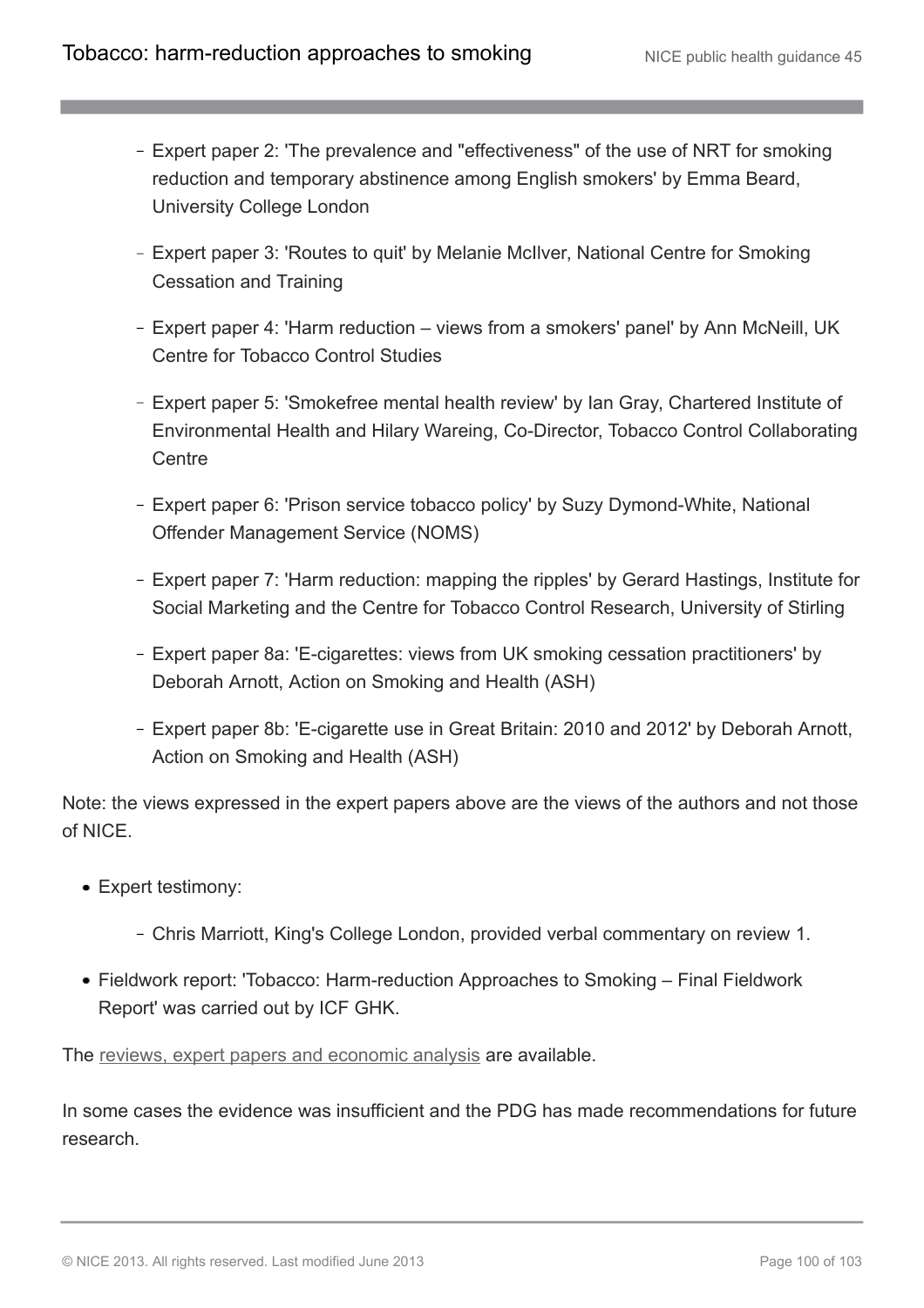# *Status of this guidance*

The draft guidance, including the recommendations, was released for consultation in October 2012. At its meeting in February 2013, the PDG amended the guidance in light of comments from stakeholders and experts and the fieldwork. The guidance was signed off by the NICE Guidance Executive in April 2013.

The guidance is available on NICE's website. The recommendations will also be available in a [pathway](http://pathways.nice.org.uk/pathways/smoking-tobacco-harm-reduction-approaches) for professionals whose remit includes public health and for interested members of the public.

# *Implementation*

NICE guidance can help:

- Commissioners and providers of [NHS](https://www.gov.uk/government/uploads/system/uploads/attachment_data/file/127106/121109-NHS-Outcomes-Framework-2013-14.pdf.pdf) services to meet the requirements of the NHS [outcomes framework 2013–14.](https://www.gov.uk/government/uploads/system/uploads/attachment_data/file/127106/121109-NHS-Outcomes-Framework-2013-14.pdf.pdf) This includes helping them to deliver against domain one: preventing people from dying prematurely.
- Local health and wellbeing boards to meet the requirements of the [Health and Social Care](http://www.legislation.gov.uk/ukpga/2012/7/contents/enacted) [Act \(2012\)](http://www.legislation.gov.uk/ukpga/2012/7/contents/enacted) and the [Public health outcomes framework for England 2013–16.](https://www.gov.uk/government/publications/public-health-outcomes-framework-update)
- Local authorities, NHS services and local organisations determine how to improve health outcomes and reduce health inequalities during the joint strategic needs assessment process.
- NHS, local authority, public health and social care services meet the outcomes as detailed in [Improving outcomes: a strategy for cancer](http://www.dh.gov.uk/en/Publicationsandstatistics/Publications/PublicationsPolicyAndGuidance/DH_123371) (2011).
- Local authorities and NHS-commissioned services to contribute to the delivery of [Healthy](http://www.dh.gov.uk/en/Publicationsandstatistics/Publications/PublicationsPolicyAndGuidance/DH_124917) [lives, healthy people: a tobacco control plan for England](http://www.dh.gov.uk/en/Publicationsandstatistics/Publications/PublicationsPolicyAndGuidance/DH_124917) (2011).

NICE has developed [tools](http://guidance.nice.org.uk/ph45) to help organisations put this guidance into practice.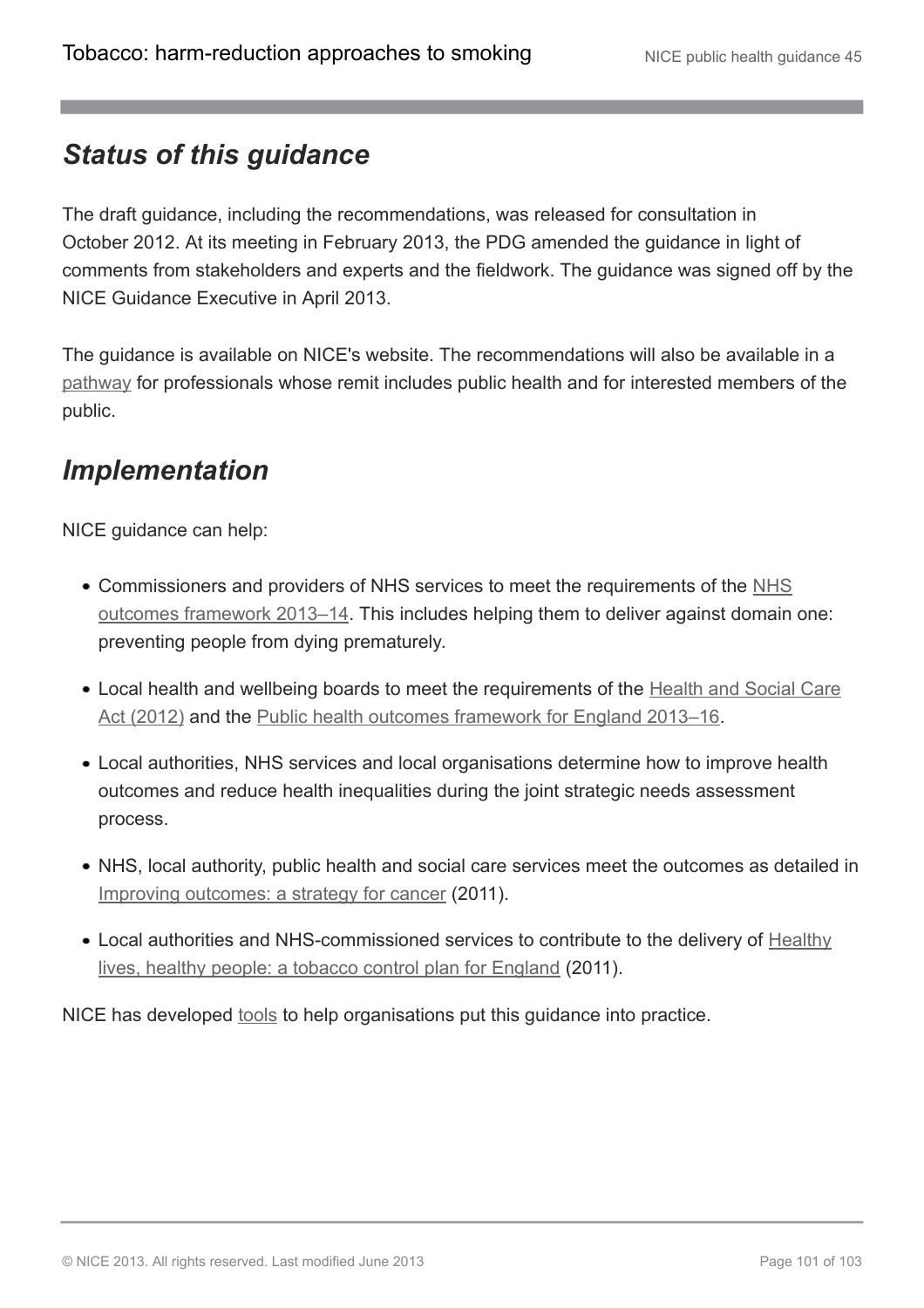# *Updating the recommendations*

This guidance will be reviewed 3 years after publication to determine whether all or part of it should be updated. Information on the progress of any update will be posted at the [NICE](http://www.nice.org.uk/) [website.](http://www.nice.org.uk/)

# *Your responsibility*

This guidance represents the views of the Institute and was arrived at after careful consideration of the evidence available. Those working in the NHS, local authorities, the wider public, voluntary and community sectors and the private sector should take it into account when carrying out their professional, managerial or voluntary duties.

Implementation of this guidance is the responsibility of local commissioners and/or providers. Commissioners and providers are reminded that it is their responsibility to implement the guidance, in their local context, in light of their duties to have due regard to the need to eliminate unlawful discrimination, advance equality of opportunity, and foster good relations. Nothing in this guidance should be interpreted in a way which would be inconsistent with compliance with those duties.

# *Copyright*

© National Institute for Health and Care Excellence 2013. All rights reserved. NICE copyright material can be downloaded for private research and study, and may be reproduced for educational and not-for-profit purposes. No reproduction by or for commercial organisations, or for commercial purposes, is allowed without the written permission of NICE.

# *Contact NICE*

National Institute for Health and Clinical Excellence Level 1A, City Tower, Piccadilly Plaza, Manchester M1 4BT

[www.nice.org.uk](http://www.nice.org.uk/)

[nice@nice.org.uk](mailto:nice@nice.org.uk)